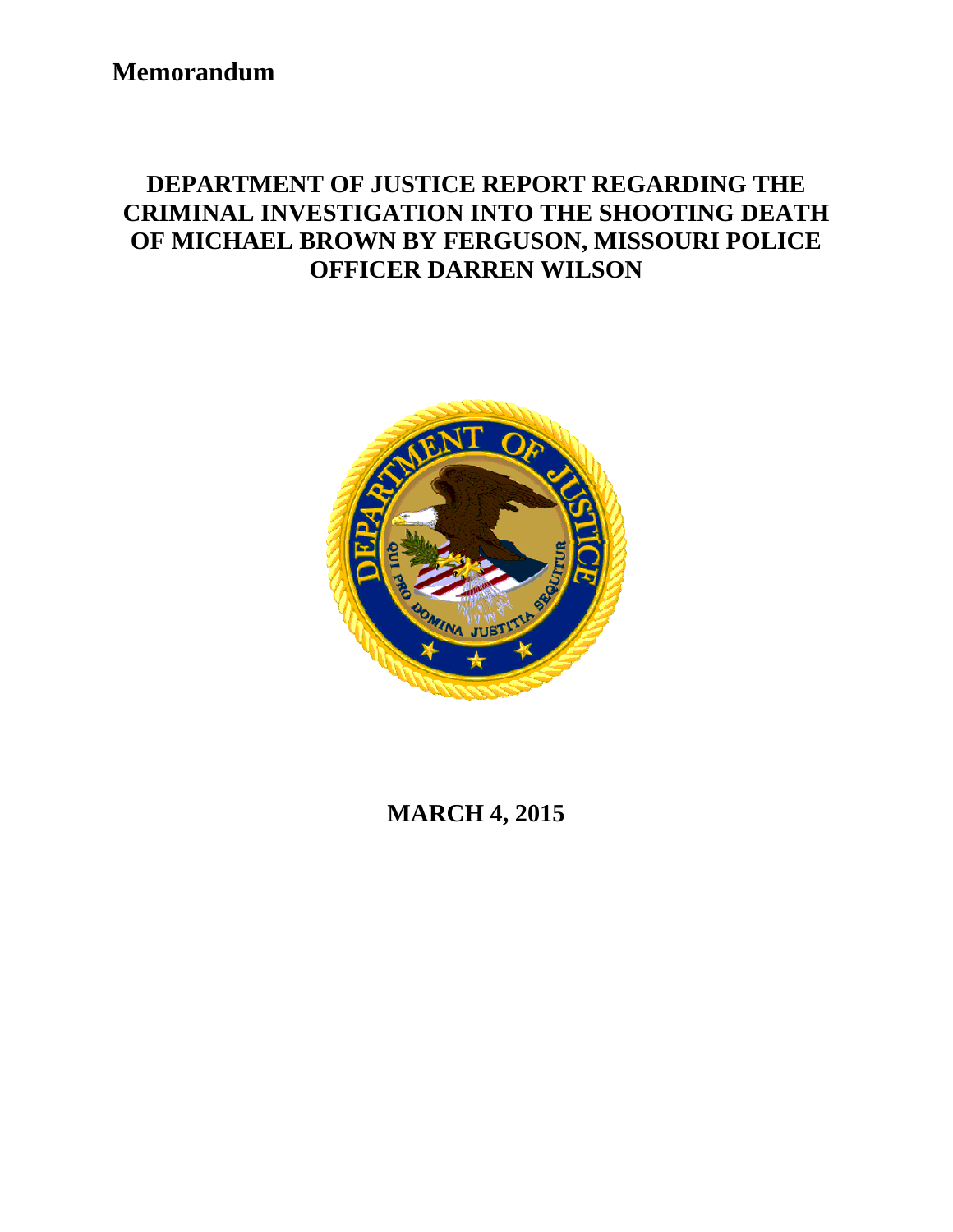# **Table of Contents**

| I.              |     |                                                                              |  |
|-----------------|-----|------------------------------------------------------------------------------|--|
| Π.              |     |                                                                              |  |
| A.              |     |                                                                              |  |
| <b>B.</b>       |     |                                                                              |  |
| C.              |     |                                                                              |  |
|                 | 1.  | The Law Governing Uses of Deadly Force by a Law Enforcement Officer 9        |  |
|                 |     | i. The Shootings Were Not Objectively Unreasonable Uses of Force Under 18    |  |
|                 |     | ii. Wilson Did Not Willfully Violate Brown's Constitutional Right to Be Free |  |
| III.            |     |                                                                              |  |
| A.              |     |                                                                              |  |
| <b>B.</b>       |     |                                                                              |  |
|                 | 1.  |                                                                              |  |
|                 | 2.  |                                                                              |  |
|                 | 3.  |                                                                              |  |
|                 | 4.  |                                                                              |  |
|                 | 5.  |                                                                              |  |
|                 |     |                                                                              |  |
|                 |     |                                                                              |  |
|                 |     |                                                                              |  |
|                 | 6.  |                                                                              |  |
|                 | 7.  |                                                                              |  |
|                 | 8.  |                                                                              |  |
|                 | 9.  |                                                                              |  |
|                 | 10. |                                                                              |  |
| $\mathcal{C}$ . |     |                                                                              |  |
|                 | 1.  | Witnesses Materially Consistent with Prior Statements, Physical Evidence,    |  |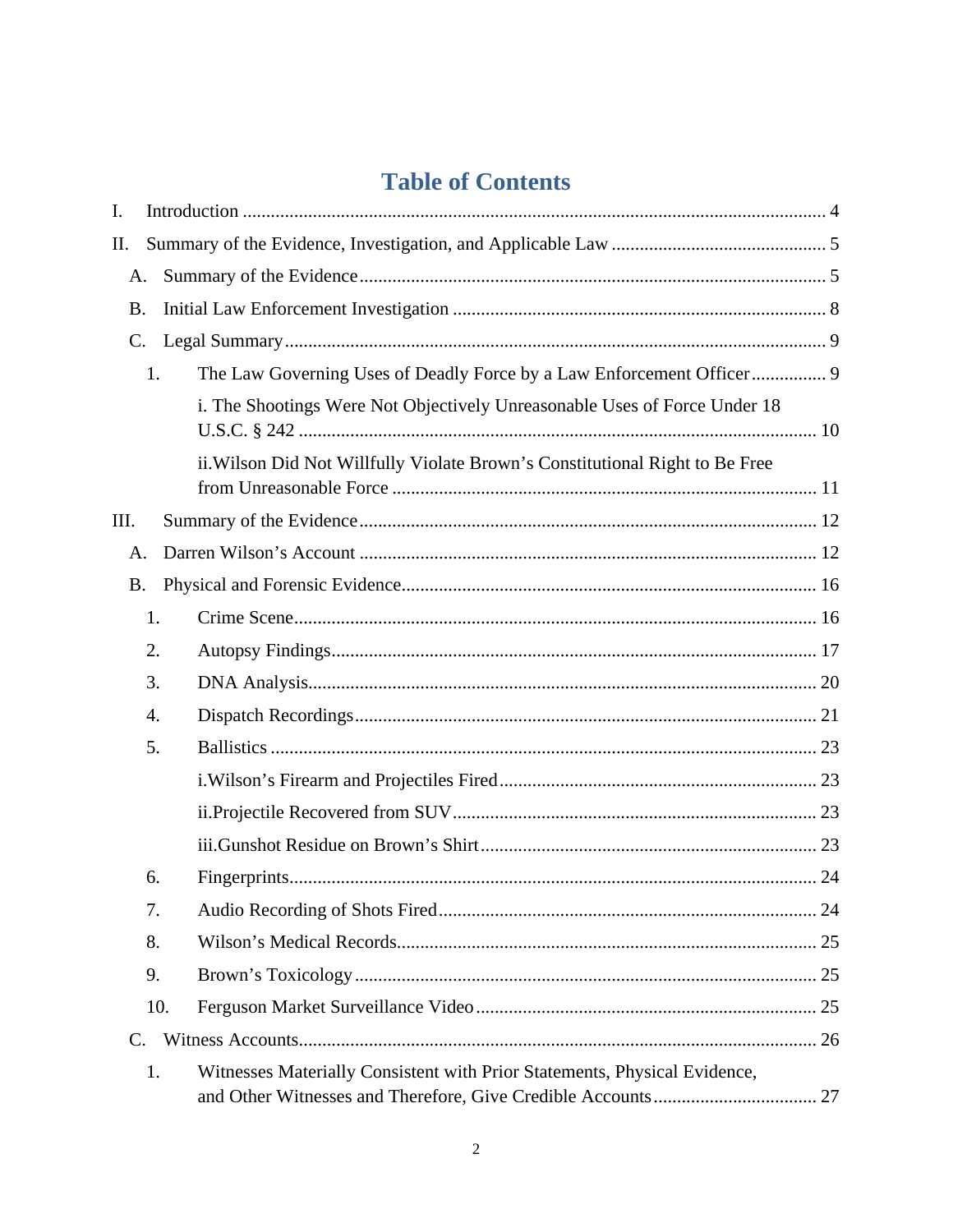|                 |  | i. Witnesses Materially Consistent with Prior Statements, Physical Evidence,<br>and Other Witnesses Who Corroborate That Wilson Acted in Self-Defense 27 |  |
|-----------------|--|----------------------------------------------------------------------------------------------------------------------------------------------------------|--|
|                 |  | ii. Witnesses Consistent with Prior Statements, Physical Evidence, and Other                                                                             |  |
| 2.              |  |                                                                                                                                                          |  |
| 3.              |  | Witnesses Whose Accounts Do Not Support a Prosecution Due to Materially<br>Inconsistent Prior Statements, or Inconsistencies With the Physical and       |  |
|                 |  |                                                                                                                                                          |  |
| IV.             |  |                                                                                                                                                          |  |
| А.              |  |                                                                                                                                                          |  |
| <b>B.</b>       |  |                                                                                                                                                          |  |
| 1.              |  |                                                                                                                                                          |  |
| 2.              |  | Wilson's Subsequent Pursuit of Brown and Shots Allegedly Fired as Brown                                                                                  |  |
| 3.              |  |                                                                                                                                                          |  |
| $\mathcal{C}$ . |  |                                                                                                                                                          |  |
| VI.             |  |                                                                                                                                                          |  |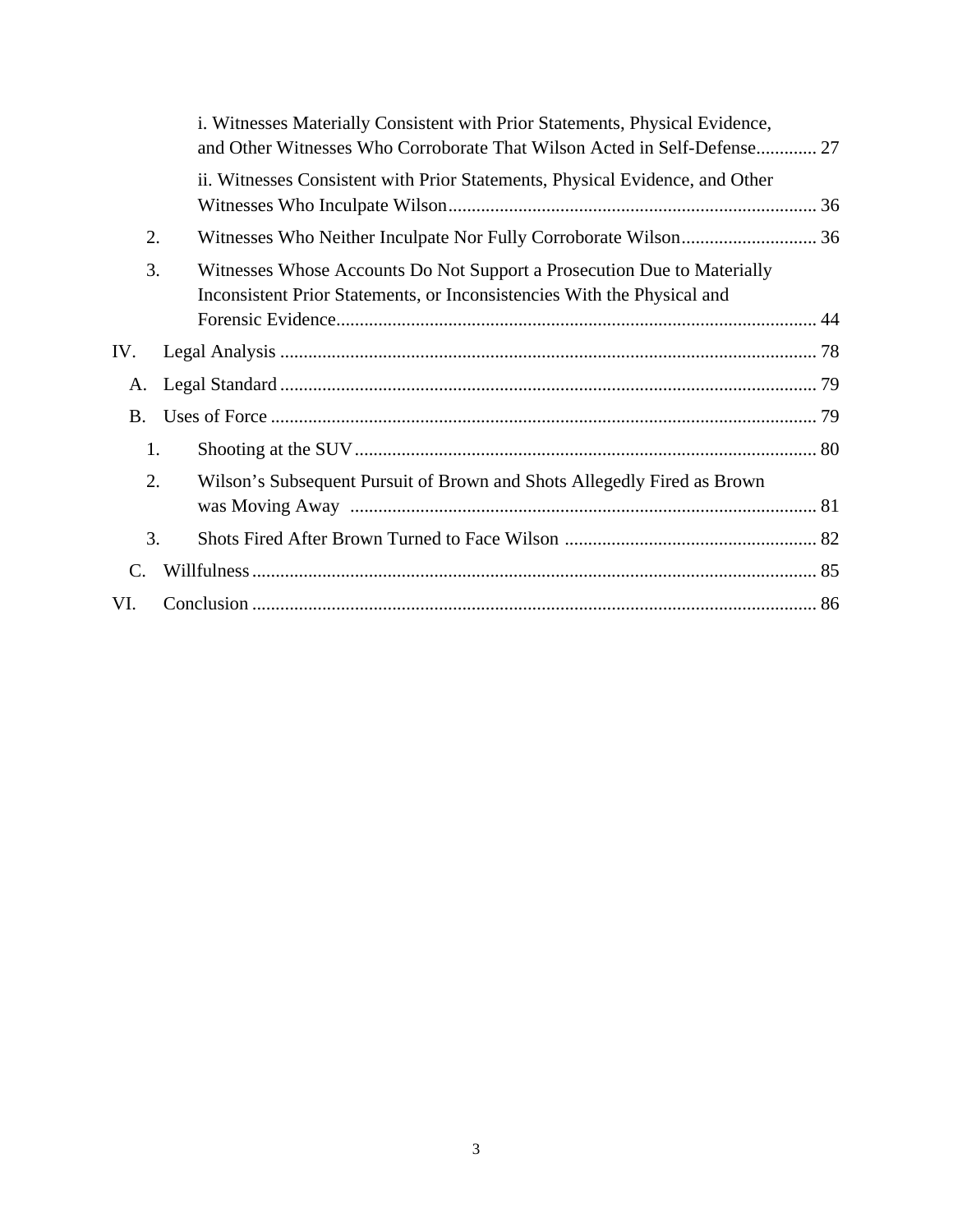#### <span id="page-3-0"></span>**I. Introduction**

At approximately noon on Saturday, August 9, 2014, Officer Darren Wilson of the Ferguson Police Department ("FPD") shot and killed Michael Brown, an unarmed 18-year-old. The Criminal Section of the Department of Justice Civil Rights Division, the United States Attorney's Office for the Eastern District of Missouri, and the Federal Bureau of Investigation ("FBI") (collectively, "The Department") subsequently opened a criminal investigation into whether the shooting violated federal law. The Department has determined that the evidence does not support charging a violation of federal law. This memorandum details the Department's investigation, findings, and conclusions. Part I provides an introduction and overview. Part II summarizes the federal investigation and the evidence uncovered during the course of the investigation, and discusses the applicable federal criminal civil rights law and standards of federal prosecution. Part III provides a more in-depth summary of the evidence. Finally, Part IV provides a detailed legal analysis of the evidence and explains why the evidence does not support an indictment of Darren Wilson.

The Department conducted an extensive investigation into the shooting of Michael Brown. Federal authorities reviewed physical, ballistic, forensic, and crime scene evidence; medical reports and autopsy reports, including an independent autopsy performed by the United States Department of Defense Armed Forces Medical Examiner Service ("AFMES"); Wilson's personnel records; audio and video recordings; and internet postings. FBI agents, St. Louis County Police Department ("SLCPD") detectives, and federal prosecutors and prosecutors from the St. Louis County Prosecutor's Office ("county prosecutors") worked cooperatively to both independently and jointly interview more than 100 purported eyewitnesses and other individuals claiming to have relevant information. SLCPD detectives conducted an initial canvass of the area on the day of the shooting. FBI agents then independently canvassed more than 300 residences to locate and interview additional witnesses. Federal and local authorities collected cellular phone data, searched social media sites, and tracked down dozens of leads from community members and dedicated law enforcement email addresses and tip lines in an effort to investigate every possible source of information.

 The principles of federal prosecution, set forth in the United States Attorneys' Manual ("USAM"), require federal prosecutors to meet two standards in order to seek an indictment. First, we must be convinced that the potential defendant committed a federal crime. *See* USAM § 9-27.220 (a federal prosecution should be commenced only when an attorney for the government "believes that the person's conduct constitutes a federal offense"). Second, we must also conclude that we would be likely to prevail at trial, where we must prove the charges beyond a reasonable doubt. *See* USAM § 9-27.220 (a federal prosecution should be commenced only when "the admissible evidence will probably be sufficient to sustain a conviction"); Fed R. Crim P. 29(a)(prosecution must present evidence sufficient to sustain a conviction). Taken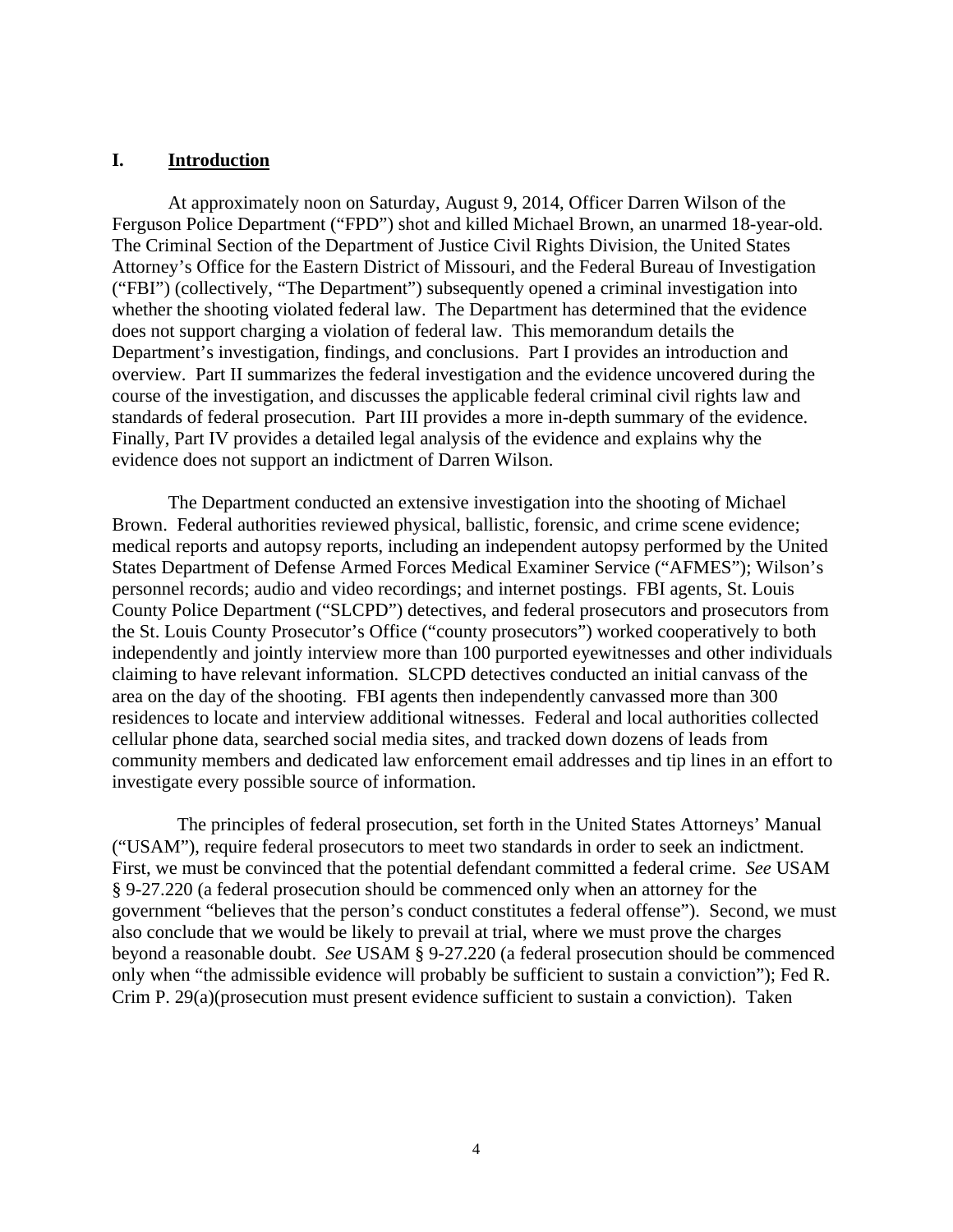<span id="page-4-0"></span>together, these standards require the Department to be convinced both that a federal crime occurred and that it can be proven beyond a reasonable doubt at trial.<sup>1</sup>

In order to make the proper assessment under these standards, federal prosecutors evaluated physical, forensic, and potential testimonial evidence in the form of witness accounts. As detailed below, the physical and forensic evidence provided federal prosecutors with a benchmark against which to measure the credibility of each witness account, including that of Darren Wilson. We compared individual witness accounts to the physical and forensic evidence, to other credible witness accounts, and to each witness's own prior statements made throughout the investigations, including the proceedings before the St. Louis County grand jury ("county grand jury"). We worked with federal and local law enforcement officers to interview witnesses, to include re-interviewing certain witnesses in an effort to evaluate inconsistencies in their accounts and to obtain more detailed information. In so doing, we assessed the witnesses' demeanor, tone, bias, and ability to accurately perceive or recall the events of August 9, 2014. We credited and determined that a jury would appropriately credit those witnesses whose accounts were consistent with the physical evidence and consistent with other credible witness accounts. In the case of witnesses who made multiple statements, we compared those statements to determine whether they were materially consistent with each other and considered the timing and circumstances under which the witnesses gave the statements. We did not credit and determined that a jury appropriately would not credit those witness accounts that were contrary to the physical and forensic evidence, significantly inconsistent with other credible witness accounts, or significantly inconsistent with that witness's own prior statements.

Based on this investigation, the Department has concluded that Darren Wilson's actions do not constitute prosecutable violations under the applicable federal criminal civil rights statute, 18 U.S.C. § 242, which prohibits uses of deadly force that are "objectively unreasonable," as defined by the United States Supreme Court. The evidence, when viewed as a whole, does not support the conclusion that Wilson's uses of deadly force were "objectively unreasonable" under the Supreme Court's definition. Accordingly, under the governing federal law and relevant standards set forth in the USAM, it is not appropriate to present this matter to a federal grand jury for indictment, and it should therefore be closed without prosecution.

# **II. Summary of the Evidence, Investigation, and Applicable Law**

# **A. Summary of the Evidence**

 $\overline{a}$ 

Within two minutes of Wilson's initial encounter with Brown on August 9, 2014, FPD officers responded to the scene of the shooting, and subsequently turned the matter over to the SLCPD for investigation. SLCPD detectives immediately began securing and processing the scene and conducting initial witness interviews. The FBI opened a federal criminal civil rights investigation on August 11, 2014. Thereafter, federal and county authorities conducted cooperative, yet independent investigations into the shooting of Michael Brown.

<sup>&</sup>lt;sup>1</sup> The threshold determination that a case meets the standard for indictment rests with the prosecutor, *Wayte v. United States*, 470 U.S. 598, 607 (1985), and is "one of the most considered decisions a federal prosecutor makes." USAM 9-27.200, Annotation.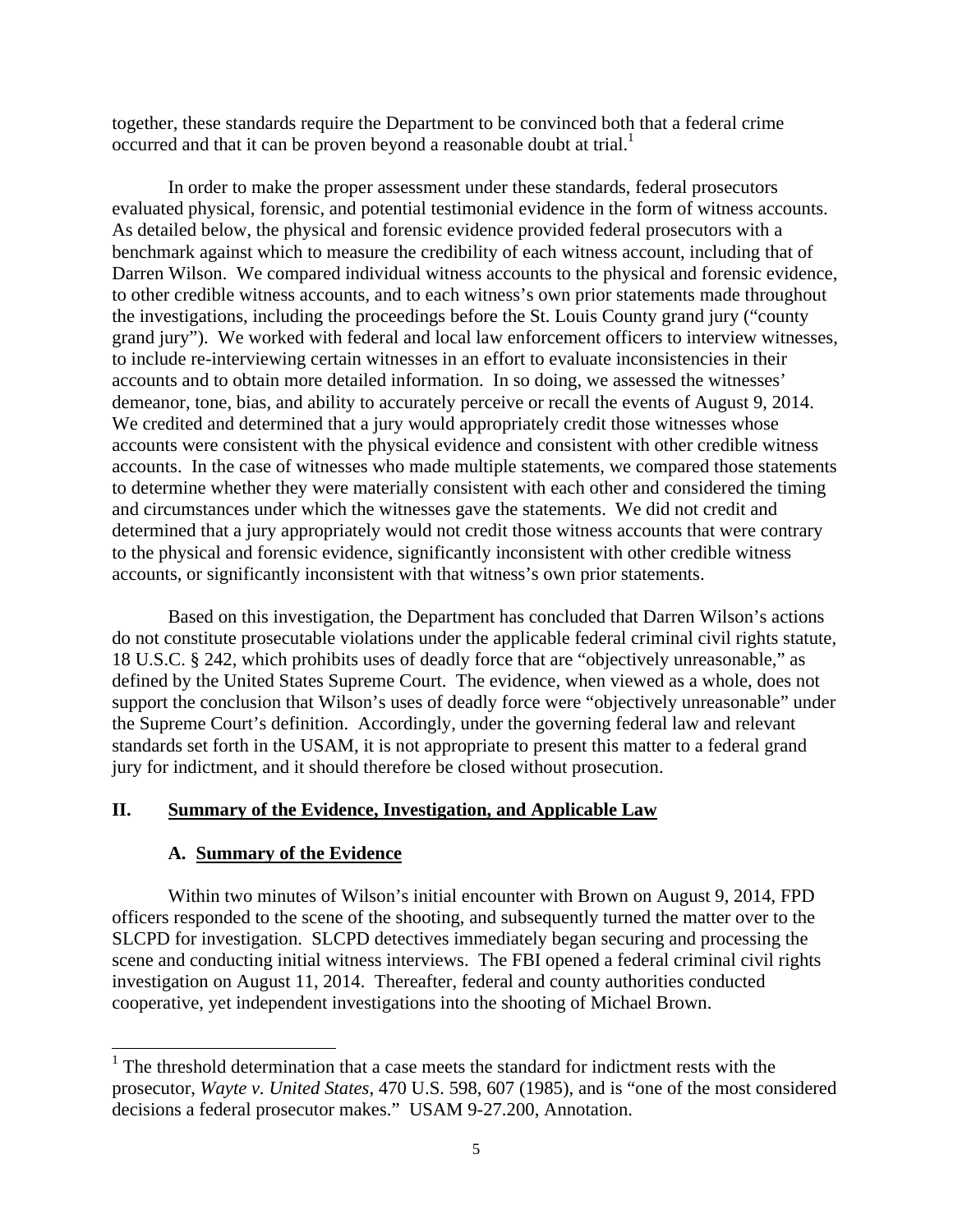The encounter between Wilson and Brown took place over an approximately two-minute period of time at about noon on August 9, 2014. Wilson was on duty and driving his department-issued Chevy Tahoe SUV westbound on Canfield Drive in Ferguson, Missouri when he saw Brown and his friend, Witness  $101<sup>2</sup>$  walking eastbound in the middle of the street. Brown and Witness 101 had just come from Ferguson Market and Liquor ("Ferguson Market"), a nearby convenience store, where, at approximately 11:53 a.m., Brown stole several packages of cigarillos. As captured on the store's surveillance video, when the store clerk tried to stop Brown, Brown used his physical size to stand over him and forcefully shove him away. As a result, an FPD dispatch call went out over the police radio for a "stealing in progress." The dispatch recordings and Wilson's radio transmissions establish that Wilson was aware of the theft and had a description of the suspects as he encountered Brown and Witness 101.

As Wilson drove toward Brown and Witness 101, he told the two men to walk on the sidewalk. According to Wilson's statement to prosecutors and investigators, he suspected that Brown and Witness 101 were involved in the incident at Ferguson Market based on the descriptions he heard on the radio and the cigarillos in Brown's hands. Wilson then called for backup, stating, "Put me on Canfield with two and send me another car." Wilson backed up his SUV and parked at an angle, blocking most of both lanes of traffic, and stopping Brown and Witness 101 from walking any further. Wilson attempted to open the driver's door of the SUV to exit his vehicle, but as he swung it open, the door came into contact with Brown's body and either rebounded closed or Brown pushed it closed.

Wilson and other witnesses stated that Brown then reached into the SUV through the open driver's window and punched and grabbed Wilson. This is corroborated by bruising on Wilson's jaw and scratches on his neck, the presence of Brown's DNA on Wilson's collar, shirt, and pants, and Wilson's DNA on Brown's palm. While there are other individuals who stated that Wilson reached out of the SUV and grabbed Brown by the neck, prosecutors could not credit their accounts because they were inconsistent with physical and forensic evidence, as detailed throughout this report.

Wilson told prosecutors and investigators that he responded to Brown reaching into the SUV and punching him by withdrawing his gun because he could not access less lethal weapons while seated inside the SUV. Brown then grabbed the weapon and struggled with Wilson to gain control of it. Wilson fired, striking Brown in the hand. Autopsy results and bullet trajectory, skin from Brown's palm on the outside of the SUV door as well as Brown's DNA on the inside of the driver's door corroborate Wilson's account that during the struggle, Brown used his right hand to grab and attempt to control Wilson's gun. According to three autopsies, Brown sustained a close range gunshot wound to the fleshy portion of his right hand at the base of his right thumb. Soot from the muzzle of the gun found embedded in the tissue of this wound coupled with indicia of thermal change from the heat of the muzzle indicate that Brown's hand was within inches of the muzzle of Wilson's gun when it was fired. The location of the recovered bullet in the side panel of the driver's door, just above Wilson's lap, also corroborates Wilson's account of the struggle over the gun and when the gun was fired, as do witness accounts that Wilson fired at least one shot from inside the SUV.

 $2$  With the exception of Darren Wilson and Michael Brown, the names of individuals have been redacted as a safeguard against an invasion of their personal privacy.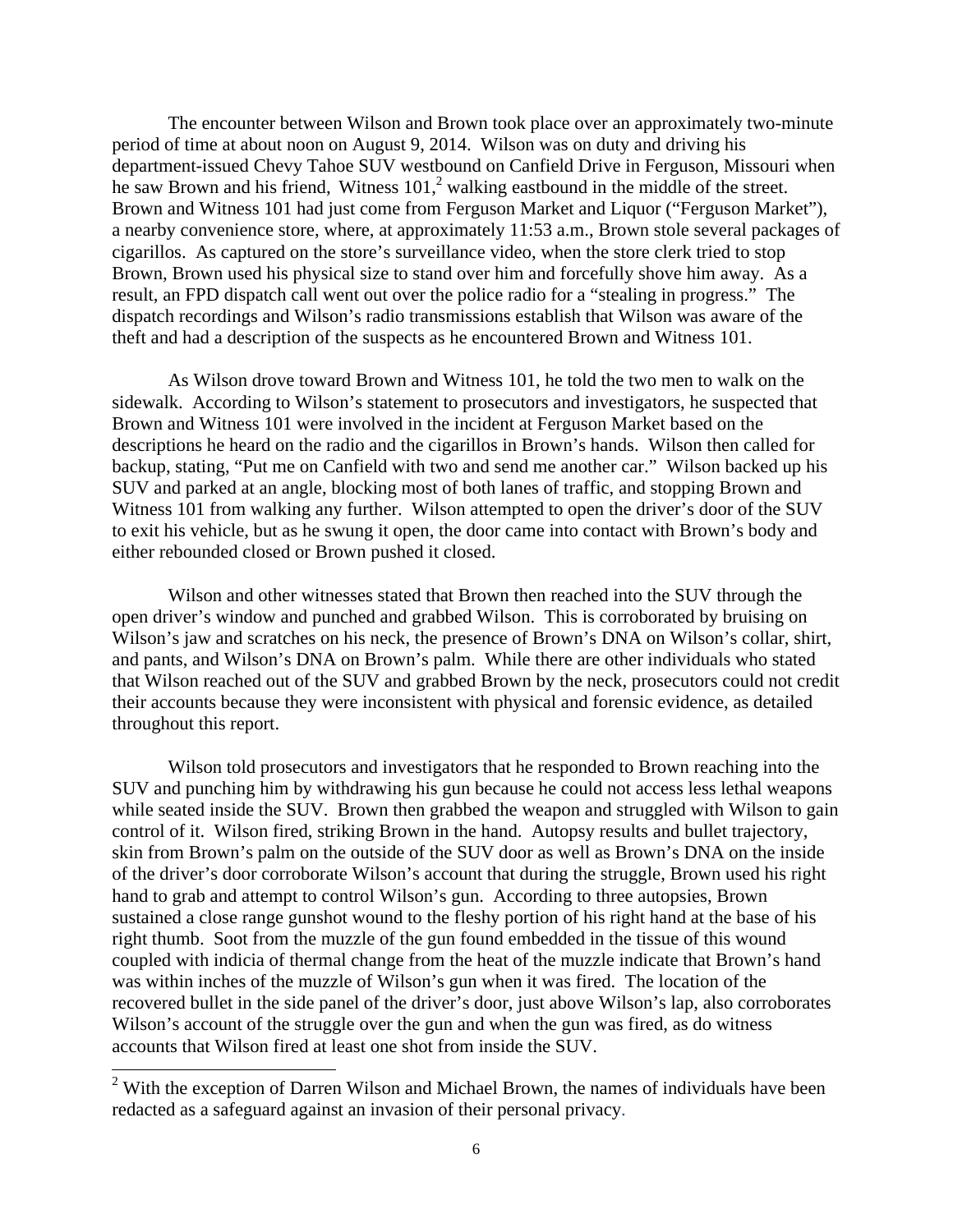Although no eyewitnesses directly corroborate Wilson's account of Brown's attempt to gain control of the gun, there is no credible evidence to disprove Wilson's account of what occurred inside the SUV. Some witnesses claim that Brown's arms were never inside the SUV. However, as discussed later in this report, those witness accounts could not be relied upon in a prosecution because credible witness accounts and physical and forensic evidence, *i.e.* Brown's DNA inside the SUV and on Wilson's shirt collar and the bullet trajectory and close-range gunshot wound to Brown's hand, establish that Brown's arms and/or torso were inside the SUV.

After the initial shooting inside the SUV, the evidence establishes that Brown ran eastbound on Canfield Drive and Wilson chased after him. The autopsy results confirm that Wilson did not shoot Brown in the back as he was running away because there were no entrance wounds to Brown's back. The autopsy results alone do not indicate the direction Brown was facing when he received two wounds to his right arm, given the mobility of the arm. However, as detailed later in this report, there are no witness accounts that could be relied upon in a prosecution to prove that Wilson shot at Brown as he was running away. Witnesses who say so cannot be relied upon in a prosecution because they have given accounts that are inconsistent with the physical and forensic evidence or are significantly inconsistent with their own prior statements made throughout the investigation.

Brown ran at least 180 feet away from the SUV, as verified by the location of bloodstains on the roadway, which DNA analysis confirms was Brown's blood. Brown then turned around and came back toward Wilson, falling to his death approximately 21.6 feet west of the blood in the roadway. Those witness accounts stating that Brown never moved back toward Wilson could not be relied upon in a prosecution because their accounts cannot be reconciled with the DNA bloodstain evidence and other credible witness accounts.

As detailed throughout this report, several witnesses stated that Brown appeared to pose a physical threat to Wilson as he moved toward Wilson. According to these witnesses, who are corroborated by blood evidence in the roadway, as Brown continued to move toward Wilson, Wilson fired at Brown in what appeared to be self-defense and stopped firing once Brown fell to the ground. Wilson stated that he feared Brown would again assault him because of Brown's conduct at the SUV and because as Brown moved toward him, Wilson saw Brown reach his right hand under his t-shirt into what appeared to be his waistband. There is no evidence upon which prosecutors can rely to disprove Wilson's stated subjective belief that he feared for his safety.

Ballistics analysis indicates that Wilson fired a total of 12 shots, two from the SUV and ten on the roadway. Witness accounts and an audio recording indicate that when Wilson and Brown were on the roadway, Wilson fired three gunshot volleys, pausing in between each one. According to the autopsy results, Wilson shot and hit Brown as few as six or as many as eight times, including the gunshot to Brown's hand. Brown fell to the ground dead as a result of a gunshot to the apex of his head. With the exception of the first shot to Brown's hand, all of the shots that struck Brown were fired from a distance of more than two feet. As documented by crime scene photographs, Brown fell to the ground with his left, uninjured hand balled up by his waistband, and his right, injured hand palm up by his side. Witness accounts and cellular phone video prove that Wilson did not touch Brown's body after he fired the final shot and Brown fell to the ground.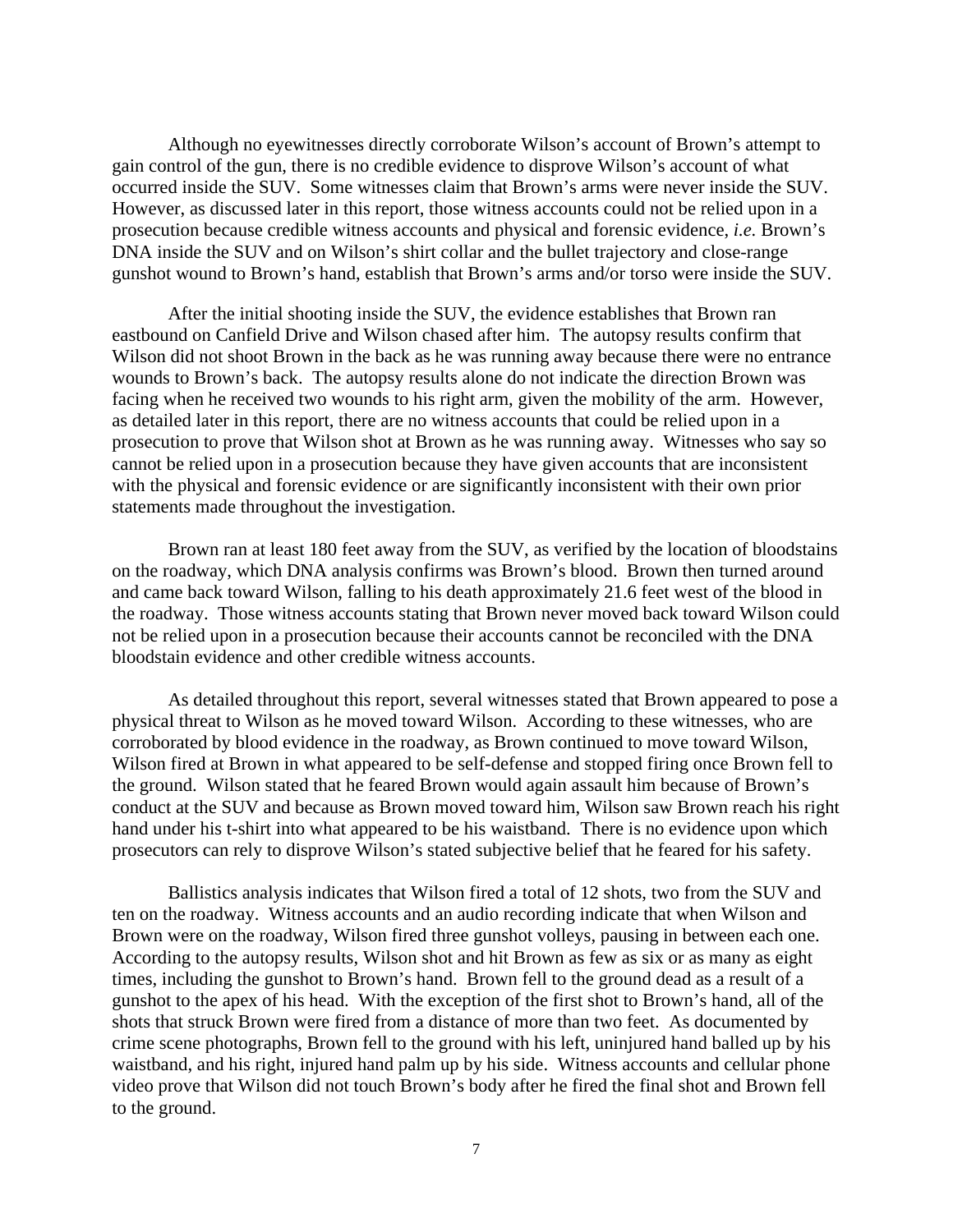<span id="page-7-0"></span>Although there are several individuals who have stated that Brown held his hands up in an unambiguous sign of surrender prior to Wilson shooting him dead, their accounts do not support a prosecution of Wilson. As detailed throughout this report, some of those accounts are inaccurate because they are inconsistent with the physical and forensic evidence; some of those accounts are materially inconsistent with that witness's own prior statements with no explanation, credible for otherwise, as to why those accounts changed over time. Certain other witnesses who originally stated Brown had his hands up in surrender recanted their original accounts, admitting that they did not witness the shooting or parts of it, despite what they initially reported either to federal or local law enforcement or to the media. Prosecutors did not rely on those accounts when making a prosecutive decision.

While credible witnesses gave varying accounts of exactly what Brown was doing with his hands as he moved toward Wilson – *i.e*., balling them, holding them out, or pulling up his pants up – and varying accounts of how he was moving – *i.e.*, "charging," moving in "slow" motion," or "running" – they all establish that Brown was moving toward Wilson when Wilson shot him. Although some witnesses state that Brown held his hands up at shoulder level with his palms facing outward for a brief moment, these same witnesses describe Brown then dropping his hands and "charging" at Wilson.

#### **B. Initial Law Enforcement Investigation**

Wilson shot Brown at about 12:02 p.m. on August 9, 2014. Within minutes, FPD officers responded to the scene, as they were already en route from Wilson's initial radio call for assistance. Also within minutes, residents began pouring onto the street. At 12:08 p.m., FPD officers requested assistance from nearby SLCPD precincts. By 12:14 p.m., some members of the growing crowd became increasingly hostile in response to chants of "[We] need to kill these motherfuckers," referring to the police officers on scene. At around the same time, about 12:15 p.m., Witness 147, an FPD sergeant, informed the FPD Chief that there had been a fatal officerinvolved shooting. At about 12:23 p.m., after speaking with one of his captains, the FPD Chief contacted the SLCPD Chief and turned over the homicide investigation to the SLCPD. Within twenty minutes of Brown's death, paramedics covered Brown's body with several white sheets.

The SLCPD Division of Criminal Investigation, Bureau of Crimes Against Persons ("CAP") was notified at 12:43 p.m. to report to the crime scene to begin a homicide investigation. When they received notification, SLCPD CAP detectives were investigating an armed, masked hostage situation in the hospice wing at St. Anthony's Medical Center in the south part of St. Louis County, nearly 37 minutes from Canfield Drive. They arrived at Canfield Drive at approximately 1:30 p.m. During that time frame, between about 12:45 p.m. and 1:17 p.m., SLCPD reported gunfire in the area, putting both civilians and officers in danger. As a result, canine officers and additional patrol officers responded to assist with crowd control. SLCPD expanded the perimeter of the crime scene to move the crowd away from Brown's body in an effort to preserve the crime scene for processing.

Upon their arrival, SLCPD detectives from the Bureau of Criminal Identification Crime Scene Unit erected orange privacy screens around Brown's body, and CAP detectives alerted the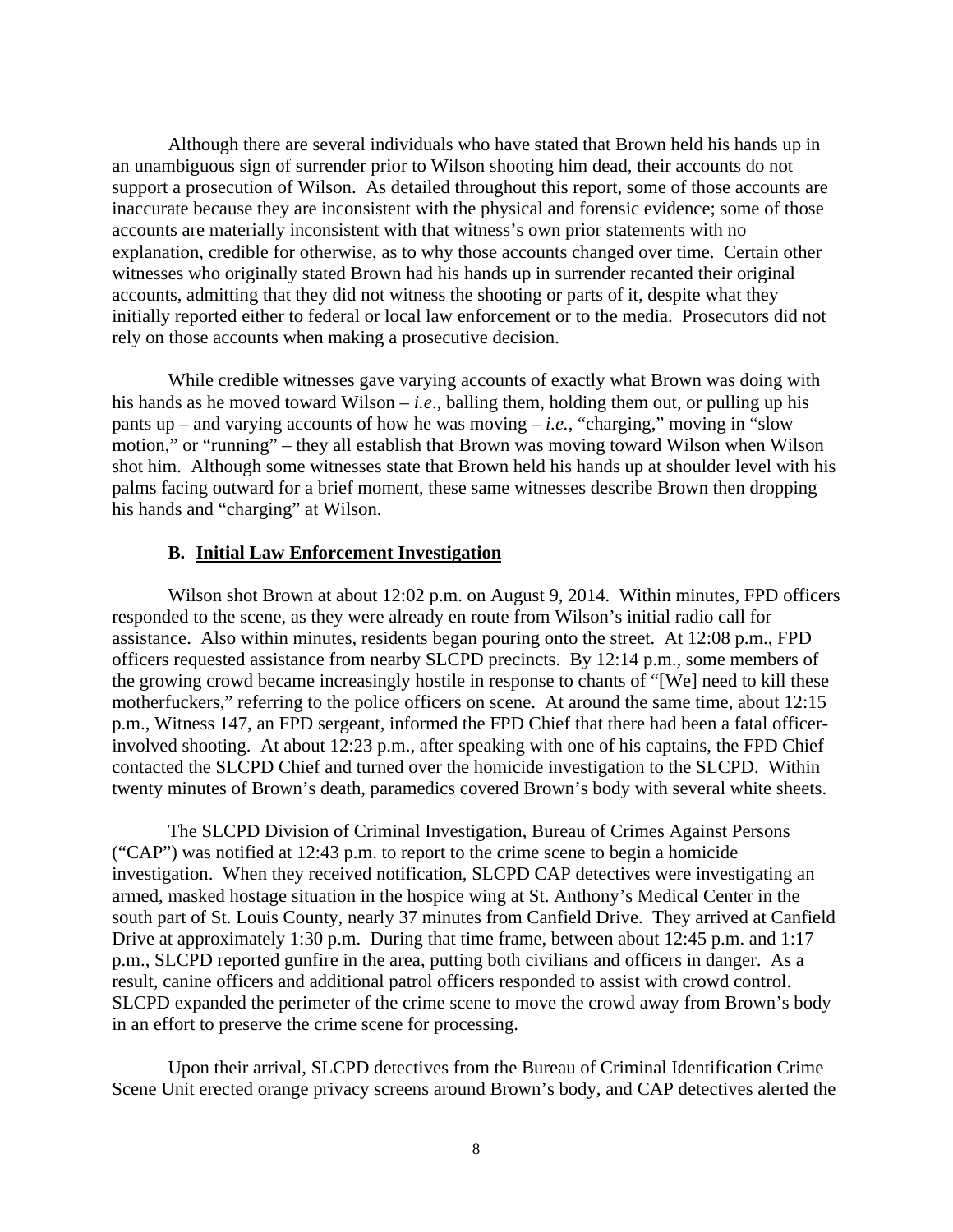<span id="page-8-0"></span>St. Louis County Medical Examiner ("SCLME") to respond to the scene. To further protect the integrity of the crime scene, and in accordance with common police practice, SLCPD personnel did not permit family members and concerned neighbors into the crime scene (with one brief exception). Also in accordance with common police practice, crime scene detectives processed the crime scene with Brown's body present. According to SLCPD CAP detectives, they have one opportunity to thoroughly investigate a crime scene before it is forever changed upon the removal of the decedent's body. Processing a homicide scene with the decedent's body present allows detectives, for example, to accurately measure distances, precisely document body position, and note injury and other markings relative to other aspects of the crime scene that photographs may not capture.

In this case, crime scene detectives had to stop processing the scene as a result of two more reports of what sounded like automatic weapons gunfire in the area at 1:55 p.m. and 2:11 p.m., as well as some individuals in the crowd encroaching on the crime scene and chanting, "Kill the Police," as documented by cell phone video. At each of those times, having exhausted their existing resources, SLCPD personnel called emergency codes for additional patrol officers from throughout St. Louis County in increments of twenty-five. Livery drivers sent to transport Brown's body upon completion of processing arrived at 2:20 p.m. Their customary practice is to wait on scene until the body is ready for transport. However, an SLCPD sergeant briefly stopped them from getting out of their vehicle until the gunfire abated and it was safe for them to do so. The SLCME medicolegal investigator arrived at 2:30 p.m. and began conducting his investigation when it was reasonably safe to do so. Detectives were at the crime scene for approximately five and a half hours, and throughout that time, SLCPD personnel continued to seek additional assistance, calling in the Highway Safety Unit at 2:38 p.m. and the Tactical Operations Unit at 2:44 p.m. Witnesses and detectives described the scene as volatile, causing concern for both their personal safety and the integrity of the crime scene. Crime scene detectives and the SLCME medicolegal investigator completed the processing of Brown's body at approximately 4:00 p.m, at which time Brown's body was transported to the Office of the SLCME.

# **C. Legal Summary**

#### 1. The Law Governing Uses of Deadly Force by a Law Enforcement Officer

The federal criminal statute that enforces Constitutional limits on uses of force by law enforcement officers is 18 U.S.C. § 242, which provides in relevant part, as follows:

Whoever, under color of any law, ... willfully subjects any person ... to the deprivation of any rights, privileges, or immunities secured or protected by the Constitution or laws of the United States [shall be guilty of a crime].

To prove a violation of Section 242, the government must prove the following elements beyond a reasonable doubt: (1) that the defendant was acting under color of law, (2) that he deprived a victim of a right protected by the Constitution or laws of the United States, (3) that he acted willfully, and (4) that the deprivation resulted in bodily injury and/or death. There is no dispute that Wilson, who was on duty and working as a patrol officer for the FPD, acted under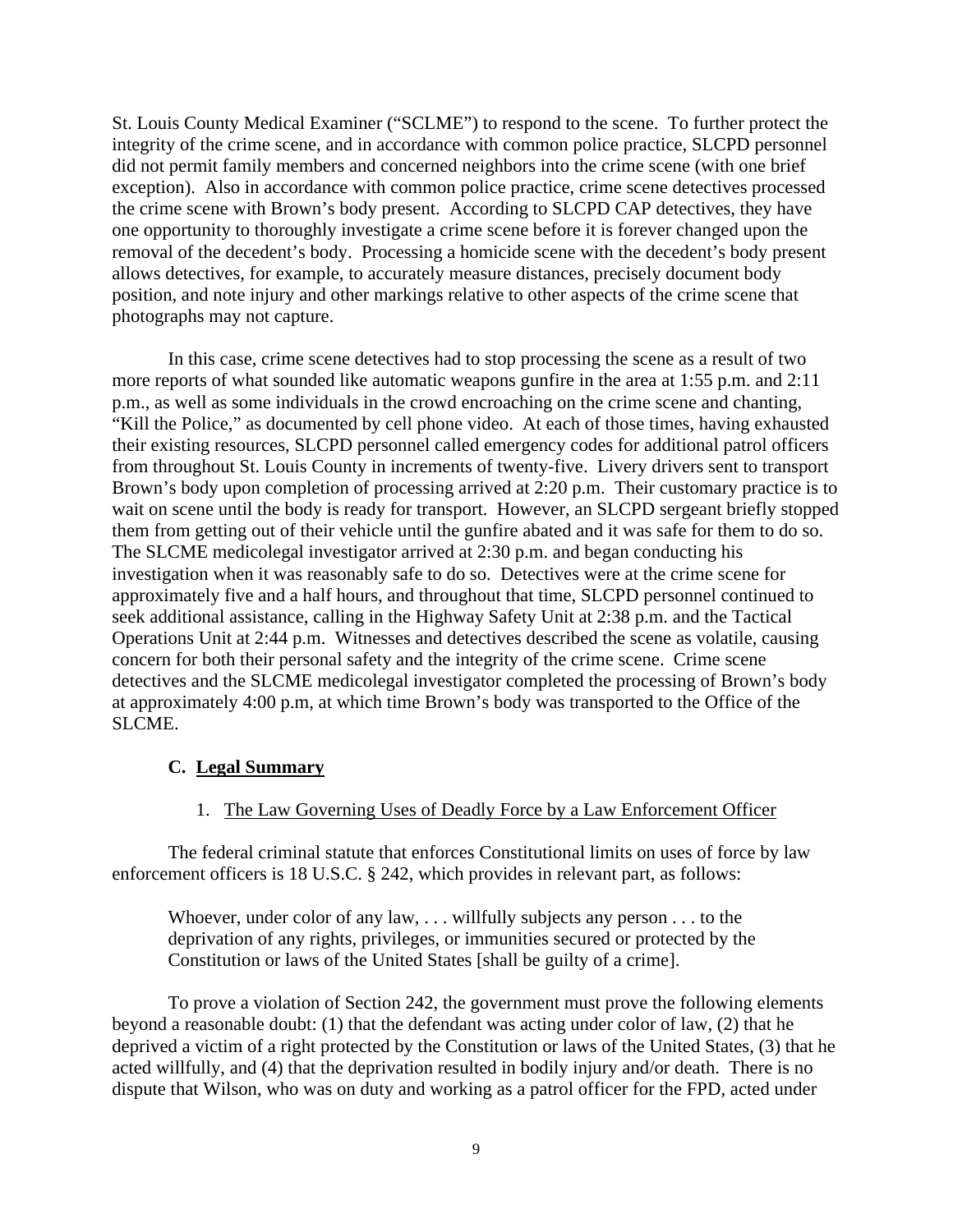<span id="page-9-0"></span>color of law when he shot Brown, or that the shots resulted in Brown's death. The determination of whether criminal prosecution is appropriate rests on whether there is sufficient evidence to establish that any of the shots fired by Wilson were unreasonable, as defined under federal law, given the facts known to Wilson at the time, and if so, whether Wilson fired the shots with the requisite "willful" criminal intent.

# i. *The Shootings Were Not Objectively Unreasonable Uses of Force Under 18 U.S.C. § 242*

In this case, the Constitutional right at issue is the Fourth Amendment's prohibition against unreasonable seizures, which encompasses the right of an arrestee to be free from "objectively unreasonable" force. *Graham v. Connor*, 490 U.S. 386, 396-97 (1989). "The 'reasonableness' of a particular use of force must be judged from the perspective of a reasonable officer on the scene, rather than with the 20/20 vision of hindsight." *Id*. at 396. "Careful attention" must be paid "to the facts and circumstances of each particular case, including the severity of the crime at issue, whether the suspect poses an immediate threat to the safety of the officers or others, and whether he is actively resisting arrest or attempting to evade arrest by flight." *Id*. Allowance must be made for the fact that law enforcement officials are often forced to make split-second judgments in circumstances that are tense, uncertain, and rapidly evolving. *Id*. at 396-97.

The use of deadly force is justified when the officer has "probable cause to believe that the suspect pose[s] a threat of serious physical harm, either to the officer or to others." *Tennessee v. Garner*, 471 U.S. 1, 11 (1985); *see Nelson v. County of Wright*, 162 F.3d 986, 990 (8th Cir. 1998); *O'Bert v. Vargo*, 331 F.3d 29, 36 (2d Cir. 2003) (same as *Garner*); *Deluna v. City of Rockford*, 447 F.3d 1008, 1010 (7th Cir. 2006), *citing Scott v. Edinburg*, 346 F.3d 752, 756 (7th Cir. 2003) (deadly force can be reasonably employed where an officer believes that the suspect's actions place him, or others in the immediate vicinity, in imminent danger of death or serious bodily injury).

As detailed throughout this report, the evidence does not establish that the shots fired by Wilson were objectively unreasonable under federal law. The physical evidence establishes that Wilson shot Brown once in the hand, at close range, while Wilson sat in his police SUV, struggling with Brown for control of Wilson's gun. Wilson then shot Brown several more times from a distance of at least two feet after Brown ran away from Wilson and then turned and faced him. There are no witness accounts that federal prosecutors, and likewise a jury, would credit to support the conclusion that Wilson fired at Brown from behind. With the exception of the two wounds to Brown's right arm, which indicate neither bullet trajectory nor the direction in which Brown was moving when he was struck, the medical examiners' reports are in agreement that the entry wounds from the latter gunshots were to the front of Brown's body, establishing that Brown was facing Wilson when these shots were fired. This includes the fatal shot to the top of Brown's head. The physical evidence also establishes that Brown moved forward toward Wilson after he turned around to face him. The physical evidence is corroborated by multiple eyewitnesses.

Applying the well-established controlling legal authority, including binding precedent from the United States Supreme Court and Eighth Circuit Court of Appeals, the evidence does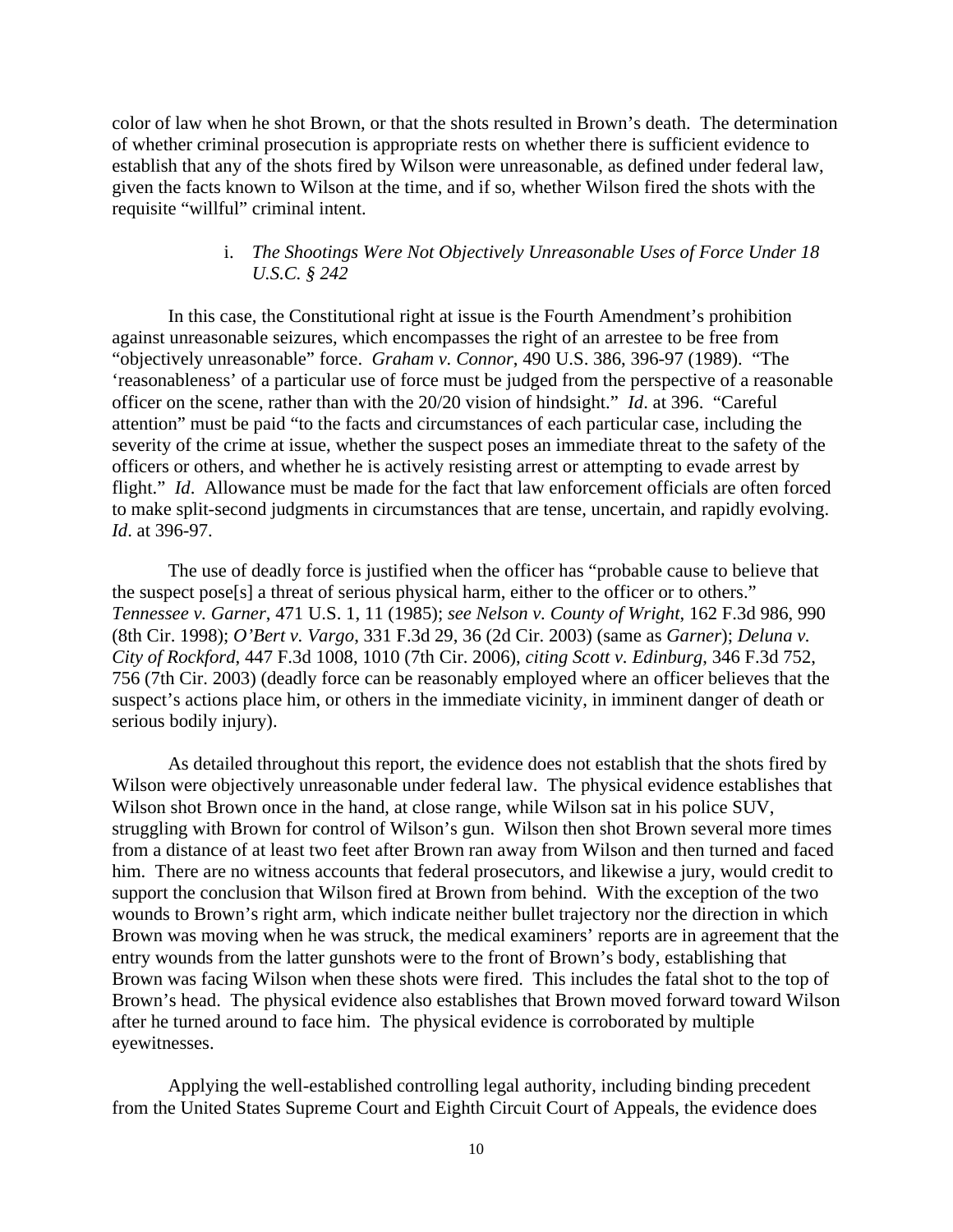<span id="page-10-0"></span>not establish that it was unreasonable for Wilson to perceive Brown as a threat while Brown was punching and grabbing him in the SUV and attempting to take his gun. Thereafter, when Brown started to flee, Wilson was aware that Brown had attempted to take his gun and suspected that Brown might have been part of a theft a few minutes before. Under the law, it was not unreasonable for Wilson to perceive that Brown posed a threat of serious physical harm, either to him or to others. When Brown turned around and moved toward Wilson, the applicable law and evidence do not support finding that Wilson was unreasonable in his fear that Brown would once again attempt to harm him and gain control of his gun. There are no credible witness accounts that state that Brown was clearly attempting to surrender when Wilson shot him. As detailed throughout this report, those witnesses who say so have given accounts that could not be relied upon in a prosecution because they are irreconcilable with the physical evidence, inconsistent with the credible accounts of other eyewitnesses, inconsistent with the witness's own prior statements, or in some instances, because the witnesses have acknowledged that their initial accounts were untrue.

# *ii. Wilson Did Not Willfully Violate Brown's Constitutional Right to Be Free from Unreasonable Force*

Federal law requires that the government must also prove that the officer acted willfully, that is, "for the specific purpose of violating the law." *Screws v. United States*, 325 U.S. 91, 101-107 (1945) (discussing willfulness element of 18 U.S.C. § 242). The Supreme Court has held that an act is done willfully if it was "committed" either "in open defiance or in reckless disregard of a constitutional requirement which has been made specific or definite." *Screws*, 325 U.S. at 105. The government need not show that the defendant knew a federal statute or law protected the right with which he intended to interfere*. Id.* at 106-07 ("[t]he fact that the defendants may not have been thinking in constitutional terms is not material where their aim was not to enforce local law but to deprive a citizen of a right and that right was protected"); *United States v. Walsh*, 194 F.3d 37, 52-53 (2d Cir. 1999) (holding that jury did not have to find defendant knew of the particular Constitutional provision at issue but that it had to find intent to invade interest protected by Constitution). However, we must prove that the defendant intended to engage in the conduct that violated the Constitution and that he did so knowing that it was a wrongful act. *Id*.

"[A]ll the attendant circumstances" should be considered in determining whether an act was done willfully. *Screws*, 325 U.S. at 107. Evidence regarding the egregiousness of the conduct, its character and duration, the weapons employed and the provocation, if any, is therefore relevant to this inquiry. *Id*. Willfulness may be inferred from blatantly wrongful conduct. *See id*. at 106; *see also United States v. Reese*, 2 F.3d 870, 881 (9th Cir. 1993) ("Intentionally wrongful conduct, because it contravenes a right definitely established in law, evidences a reckless disregard for that right; such reckless disregard, in turn, is the legal equivalent of willfulness."); *United States v. Dise*, 763 F.2d 586, 592 (3d Cir. 1985) (holding that when defendant "invades personal liberty of another, knowing that invasion is violation of state law, [defendant] has demonstrated bad faith and reckless disregard for [federal] constitutional rights"). Mistake, fear, misperception, or even poor judgment does not constitute willful conduct prosecutable under the statute. *See United States v. McClean*, 528 F.2d 1250, 1255 (2d Cir. 1976) (inadvertence or mistake negates willfulness for purposes of 18 U.S.C. § 242).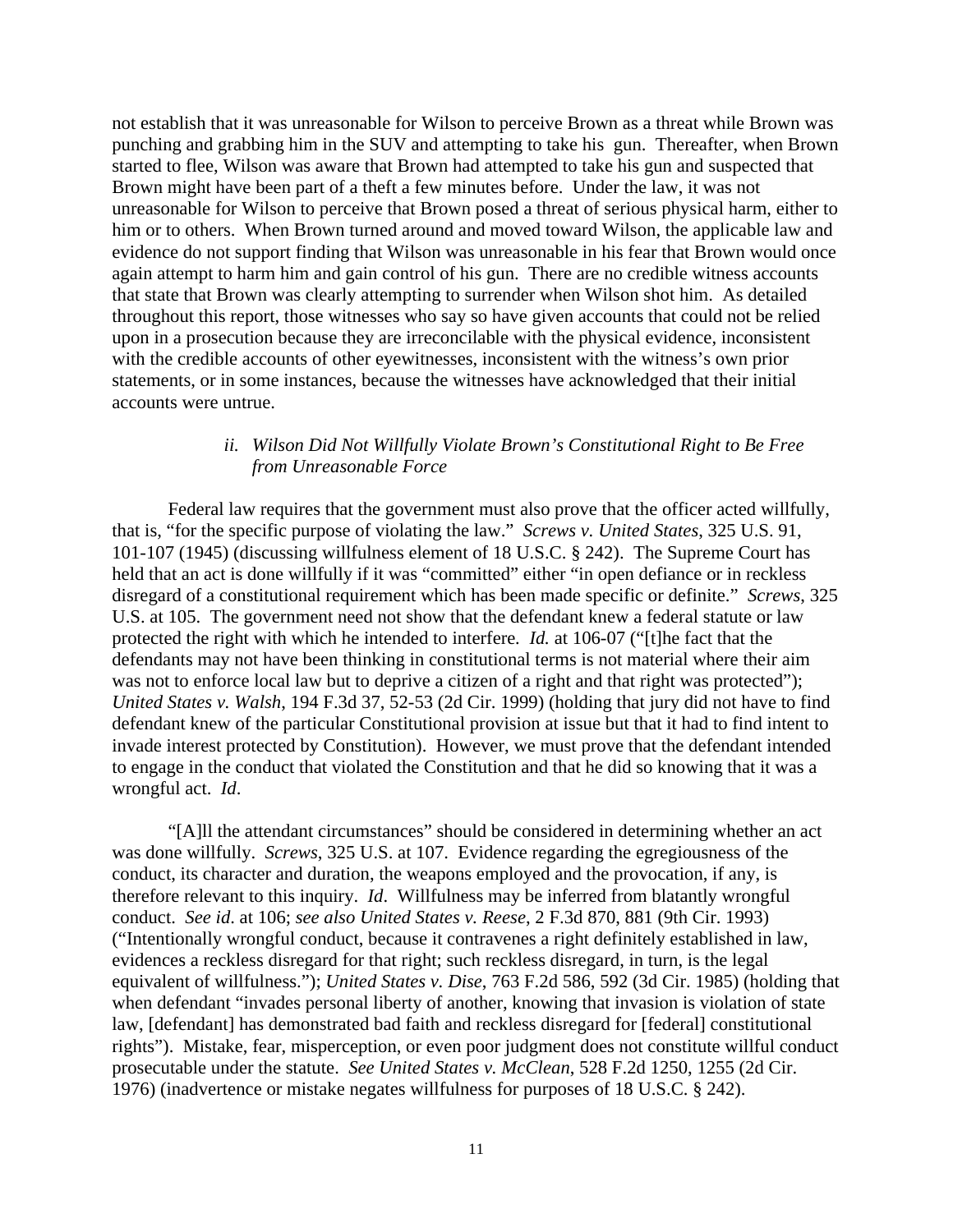<span id="page-11-0"></span>As detailed below, Wilson has stated his intent in shooting Brown was in response to a perceived deadly threat. The only possible basis for prosecuting Wilson under 18 U.S.C. § 242 would therefore be if the government could prove that his account is not true – *i.e*., that Brown never punched and grabbed Wilson at the SUV, never attempted to gain control of Wilson's gun, and thereafter clearly surrendered in a way that no reasonable officer could have failed to perceive. There is no credible evidence to refute Wilson's stated subjective belief that he was acting in self-defense. As discussed throughout this report, Wilson's account is corroborated by physical evidence and his perception of a threat posed by Brown is corroborated by other credible eyewitness accounts. Even if Wilson was mistaken in his interpretation of Brown's conduct, the fact that others interpreted that conduct the same way as Wilson precludes a determination that he acted for the purpose of violating the law.

#### **III. Summary of the Evidence**

As detailed below, Darren Wilson has stated that he shot Michael Brown in response to a perceived deadly threat. This section begins with Wilson's account because the evidence that follows, in the form of forensic and physical evidence and witness accounts, must disprove his account beyond a reasonable doubt in order for the government to prosecute Wilson.

#### **A. Darren Wilson's Account**

Darren Wilson made five voluntary statements following the shooting. Wilson's first statement was to Witness 147, his supervising sergeant at the FPD, who responded to Canfield Drive within minutes and immediately spoke to Wilson.<sup>3</sup> Wilson's second statement was made to an SLCPD detective about 90 minutes later, after Wilson returned to the FPD. This interview continued at a local hospital while Wilson was receiving medical treatment. Third, SLCPD detectives conducted a more thorough interview the following morning, on August 10, 2014. Fourth, federal prosecutors and FBI agents interviewed Wilson on August 22, 2014. Wilson's attorney was present for both interviews with the SLCPD detectives. Two attorneys were present for his interview with federal agents and prosecutors. Wilson's fifth statement occurred when he appeared before the county grand jury for approximately 90 minutes on September 16, 2014.

According to Wilson, he was traveling westbound on Canfield Drive, having just finished another call, when he saw Brown and Witness 101 walking single file in the middle of the street on the yellow line. Wilson had never before met either Brown or Witness 101. Wilson approached Witness 101 first and told him to use the sidewalk because there had been cars trying to pass them. When pressed by federal prosecutors, Wilson denied using profane language, explaining that he was on his way to meet his fiancée for lunch, and did not want to antagonize the two subjects. Witness 101 responded to Wilson that he was almost to his destination, and Wilson replied, "What's wrong with the sidewalk?" Wilson stated that Brown unexpectedly

<sup>&</sup>lt;sup>3</sup> Witness 147 was jointly interviewed by SLCPD detectives and federal agents and prosecutors on August 19, 2014. He then testified before the county grand jury on September 16, 2014. Witness 147 never documented what Wilson told him during those initial few minutes after the shooting. Witness 147 acknowledged that while talking to Wilson, he was also focused on the shooting scene and crowd safety.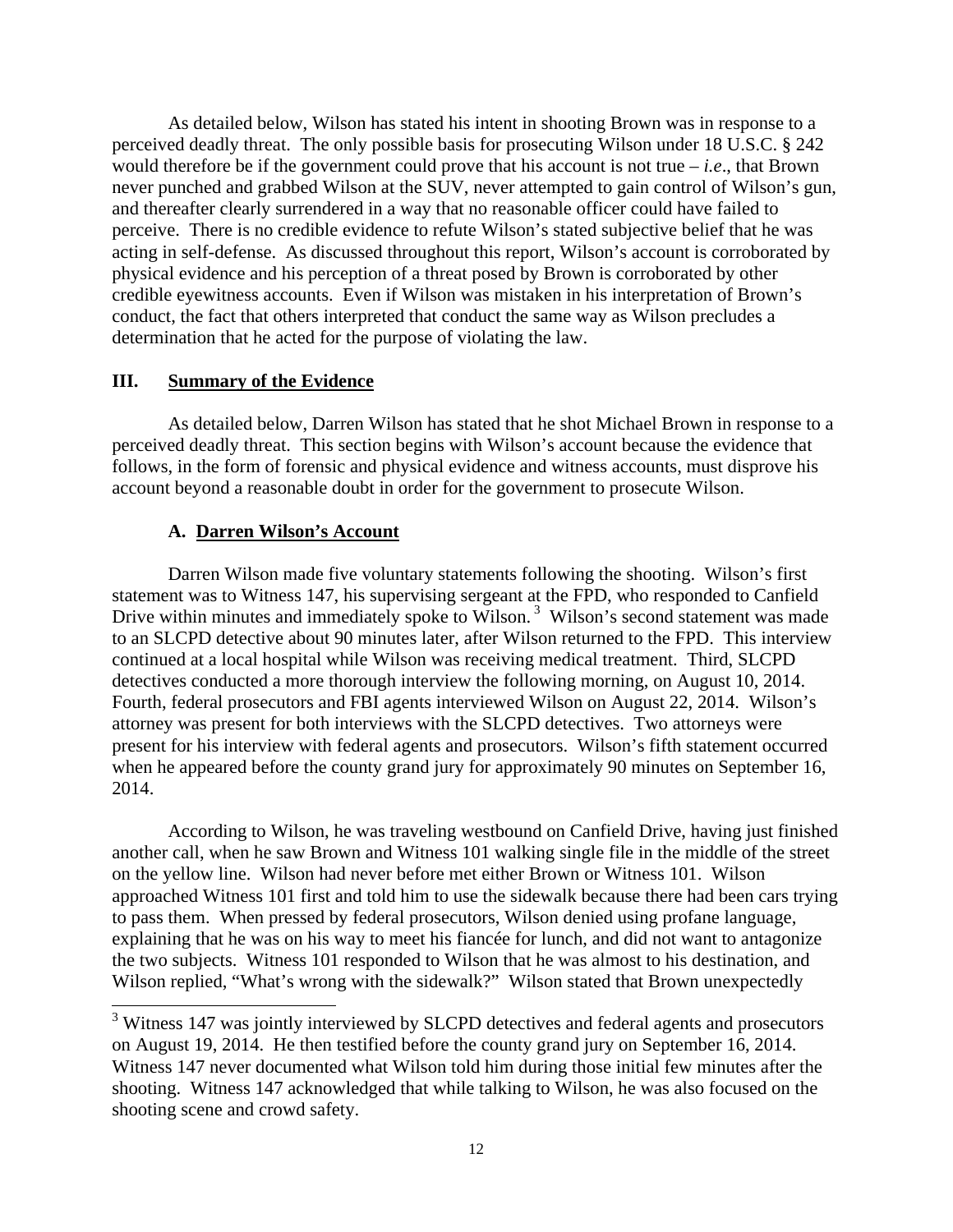responded, "Fuck what you have to say." As Wilson drove past Brown, he saw cigarillos in Brown's hand, which alerted him to a radio dispatch of a "stealing in progress" that he heard a few minutes prior while finishing his last call. Wilson then checked his rearview mirror, and realized that Witness 101 matched the description of the other subject on the radio dispatch.

Wilson requested assistance over the radio, stating that he had two subjects on Canfield Drive. Wilson explained that he intended to stop Brown and Witness 101 and wait for backup before he did any further investigation into the theft. Wilson reversed his vehicle and parked in a manner to block Brown and Witness 101 from walking any further. Upon doing so, he attempted to open his driver's door, and said, "Hey, come here." Before Wilson got his leg out, Brown responded, "What the fuck are you gonna do?"4 Brown then slammed the door shut and Wilson told him to "get back." Wilson attempted to open the door again. Wilson told the county grand jury that he then told Brown, "Get the fuck back," but Brown did not comply and, using his body, pushed the door closed on Wilson.

Brown placed his hands on the window frame of the driver's door, and again Wilson told Brown to "get back." To Wilson's surprise, Brown then leaned into the driver's window, so that his arms and upper torso were inside the SUV. Brown started assaulting Wilson, "swinging wildly." Brown, still with cigarillos in his hand, turned around and handed the items to Witness 101 using his left hand, telling Witness 101 "take these." Wilson used the opportunity to grab Brown's right arm, but Brown used his left hand to twice punch Wilson's jaw. As Brown assaulted Wilson, Wilson leaned back, blocking the blows with his forearms. Brown hit Wilson on the side of his face and grabbed his shirt, hands, and arms. Wilson feared that Brown's blows could potentially render him unconscious, leaving him vulnerable to additional harm.

Wilson explained that he resorted to his training and the "use of force triangle" to determine how to properly defend himself. Wilson explained that he did not carry a taser, and therefore, his options were mace, his flashlight, his retractable asp baton, and his firearm. Wilson's mace was on his left hip and Wilson explained that he knew that the space within the SUV was too small to use it without incapacitating himself in the process. Wilson's asp baton was located on the back of his duty belt. Wilson determined that not only would he have to lean forward to reach it, giving more of an advantage to Brown, but there was not enough space in the SUV to expand the baton. Wilson's flashlight was in his duty bag on the passenger seat, out of his reach. Wilson explained that his gun, located on his right hip, was his only readily accessible option.

Consequently, while the assault was in progress and Brown was leaning in through the window with his arms, torso, and head inside the SUV, Wilson withdrew his gun and pointed it at Brown. Wilson warned Brown to stop or he was going to shoot him. Brown stated, "You are

<sup>&</sup>lt;sup>4</sup> The Ferguson Market store clerk's daughter stated that Brown used a similar statement when her father tried to stop Brown from stealing cigarillos, *i.e.*, "What you gonna do?" While it might seem odd that a person in Brown's position would verbally confront a police officer, the fact that another witness at a separate location described Brown as speaking similarly a few minutes earlier tends to corroborate Wilson.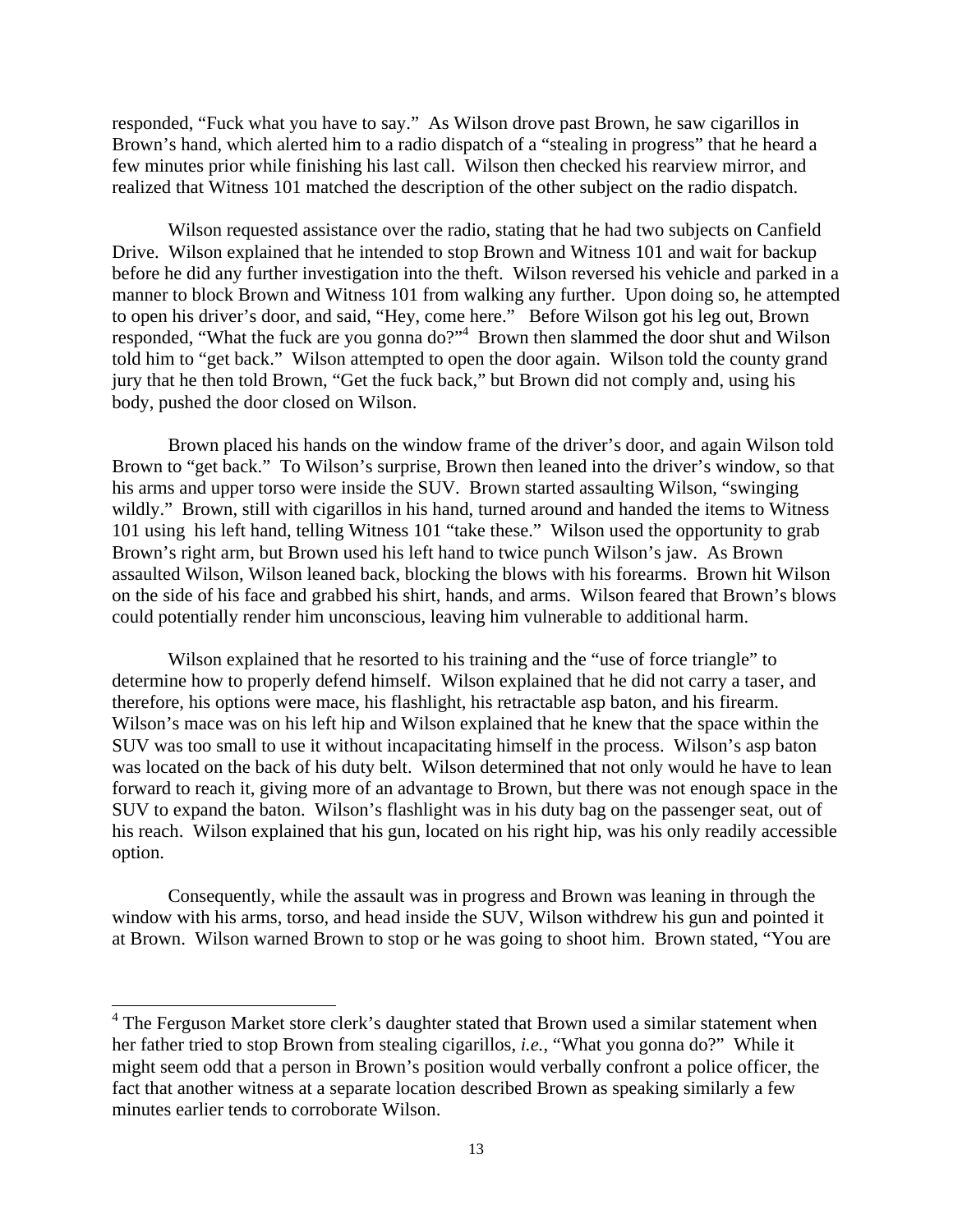too much of a pussy to shoot,"<sup>5</sup> and put his right hand<sup>6</sup> over Wilson's right hand, gaining control of the gun. Brown then maneuvered the gun so that it was pointed down at Wilson's left hip. Wilson explained that Brown's size and strength, coupled with his standing position outside the SUV relative to Wilson's seated position inside the SUV, rendered Wilson completely vulnerable. Wilson stated that he feared Brown was going to shoot him because Brown had control of the gun. Wilson managed to use his left elbow to brace against the seat, gaining enough leverage to push the gun forward until it lined up with the driver's door, just under the handle. Wilson explained that he twice pulled the trigger but the gun did not fire, most likely because Brown's hand was preventing the gun from functioning properly. Wilson pulled the trigger a third time and the gun fired into the door. Immediately, glass shattered because the window had been down, and Wilson noticed blood on his own hand. Wilson initially thought he had been cut by the glass.

Brown appeared to be momentarily startled because he briefly backed up. Wilson saw Brown put his hand down to his right hip, and initially assumed the bullet went through the door and struck Brown there. Wilson then described Brown becoming enraged, and that Brown "looked like a demon." Brown then leaned into the driver's window so that his head and arms were inside the SUV and he assaulted Wilson again. Wilson explained that while blocking his face with his left hand, he tried to fire his gun with his right hand, but the gun jammed. Wilson lifted the gun, without looking, and used both hands to manually clear the gun while also trying to shield himself. He then successfully fired another shot, holding the gun in his right hand. According to Wilson, he could not see where he shot, but did not think that he struck Brown because he saw "smoke" outside the window, seemingly from the ground, indicating to him a point of impact that was farther away.

Brown then took off running. Wilson radioed for additional assistance, calling out that shots were fired. Wilson then chased after Brown on foot. Federal prosecutors questioned Wilson as to why he did not drive away or wait for backup, but instead chose to pursue Brown despite the attack he just described. Wilson explained that he ran after Brown because Brown posed a danger to others, having just assaulted a police officer and likely stolen from Ferguson Market. Given Brown's violent and otherwise erratic behavior, Wilson was concerned that Brown was a danger to anyone who crossed his path as he ran.

Wilson denied firing any shots while Brown was running from him. Rather he kept his gun out, but down in a "low ready" position. Wilson explained that he chased after Brown, repeatedly yelling at him to stop and get on the ground. Brown kept running, but when he was about 20 to 30 feet from Wilson, abruptly stopped, and turned around toward Wilson, appearing "psychotic," "hostile," and "crazy," as though he was "looking through" Wilson. While making

<sup>&</sup>lt;sup>5</sup> According to Wilson's sergeant, Witness 147, Wilson told him that Brown made that comment later when Brown was charging at Wilson in the roadway. Witness 147 remembered this part of Wilson's account when he testified before the county grand jury, and not when he was interviewed by state and federal authorities. In every other account, Wilson stated that Brown made that comment as soon as he withdrew his gun.

<sup>&</sup>lt;sup>6</sup> During his second interview with SLCPD detectives, Wilson stated he was unsure with which hand Brown reached for Wilson's gun. During all other statements, when asked, Wilson said that Brown used his right hand.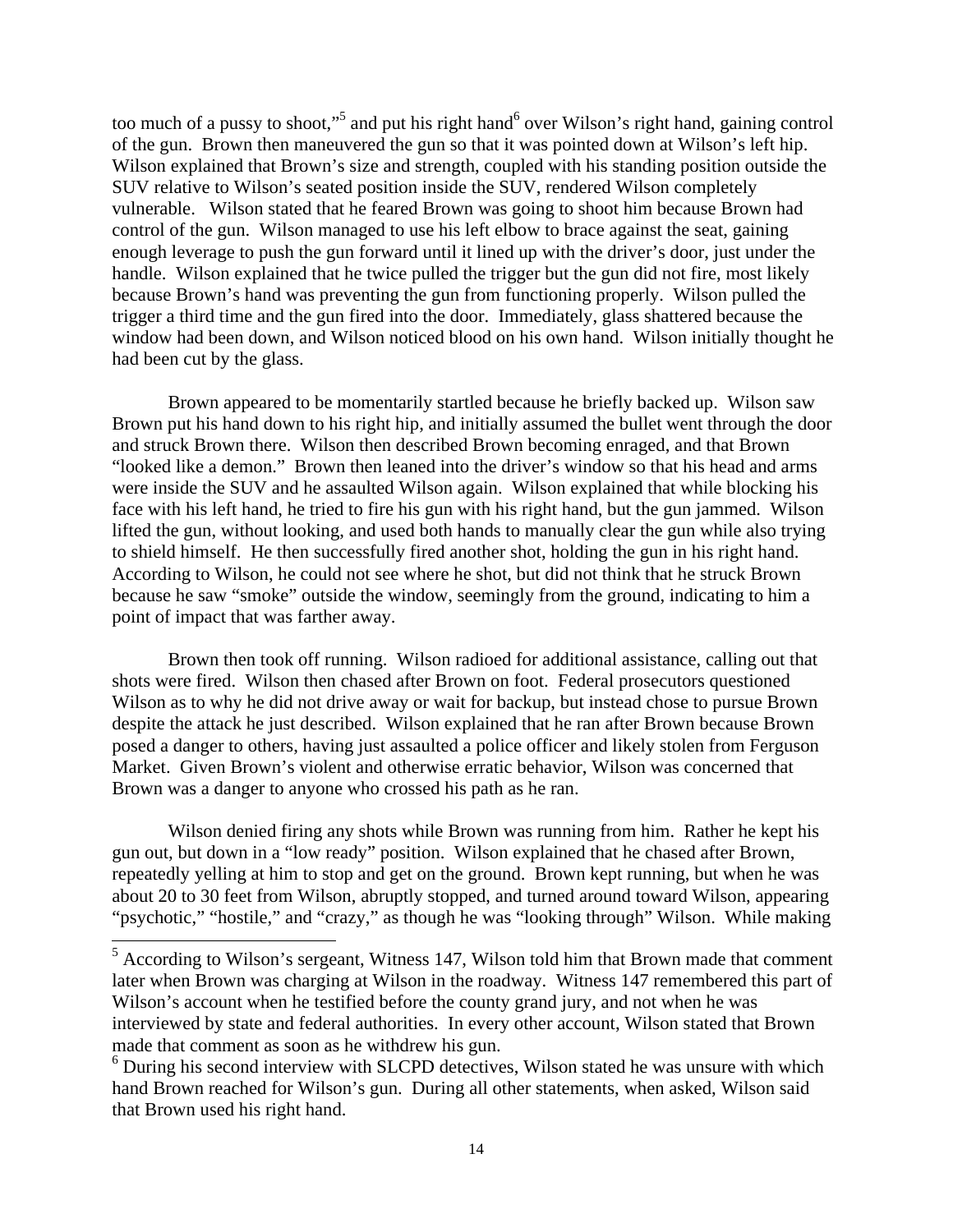a "grunting noise" and with what Wilson described as the "most intense aggressive face" that he had ever seen on a person, Brown then made a hop-like movement, similar to what a person does when he starts running. Brown then started running at Wilson, closing the distance between them to about 15 feet. Wilson explained that he again feared for his life, and backed up as Brown came toward him, repeatedly ordering Brown to stop and get on the ground. Brown failed to comply and kept coming at Wilson. Wilson explained that he knew if Brown reached him, he "would be done." During Brown's initial strides, Brown put his right hand in what appeared to be his waistband, albeit covered by his shirt. Wilson thought Brown might be reaching for a weapon. Wilson fired multiple shots. Brown paused. Wilson explained that he then paused, again yelled for Brown to get on the ground, and again Brown charged at him, hand in waistband. Wilson backed up and fired again. The same thing happened a third time where Brown very briefly paused, and Wilson paused and yelled for Brown to get on the ground. Brown continued to "charge." Wilson described having tunnel vision on Brown's right arm, all the while backing up as Brown approached, not understanding why Brown had yet to stop. Wilson fired the last volley of shots when Brown was about eight to ten feet from him. When Wilson fired the last shot, he saw the bullet go into Brown's head, and Brown "went down right there." Wilson initially estimated that on the roadway, he fired five shots and then two shots, none of which had any effect on Brown. Then Brown leaned forward as though he was getting ready to "tackle" Wilson, and Wilson fired the last shot.

Federal prosecutors questioned Wilson about his actions after the shooting. Wilson explained that he never touched Brown's body. Using the microphone on his shoulder, Wilson radioed, "Send me every car we got and a supervisor." Within seconds, additional officers and his sergeant arrived on scene. In response to specific questions by federal prosecutors, Wilson explained that he had left his keys in the ignition of his vehicle and the engine running during the pursuit, so he went back to his SUV to secure it. In so doing, he was careful only to touch the door and the keys. Wilson then walked over to his sergeant, Witness 147, and told him what happened.<sup>7</sup> Both Wilson and Witness 147 explained that Witness 147 told Wilson to wait in his SUV, but Wilson refused, explaining that if he waited there, it would be known to the neighborhood that he was the shooter. Wilson explained that the atmosphere was quickly becoming hostile, and he either needed to be put to work with his fellow officers or he needed to leave. Per Witness 147's orders, Wilson drove Witness 147's vehicle to the FPD. It was during the drive that Wilson realized he was not bleeding, but had what he thought was Brown's blood on both hands.

As soon as Wilson got to the police department, he scrubbed both hands. When federal prosecutors challenged why he did so in light of the potential evidentiary value, Wilson explained that he realized after the fact that he should not have done so, but at the time he was reacting to a potential biohazard while still under the stress of the moment. Wilson then rendered his gun safe and packaged it with the one remaining round in an evidence envelope. When federal prosecutors further questioned why he packaged his own gun, Wilson explained that he wanted to ensure its preservation for analysis because it would prove what happened. At first, he hoped Brown's fingerprints or epithelial DNA from sweat on his hand might be present from when Brown grabbed the gun. But then Wilson actually saw blood on the gun, and

<sup>&</sup>lt;sup>7</sup> According to Witness 147, he spoke to Wilson while Wilson was seated in his SUV.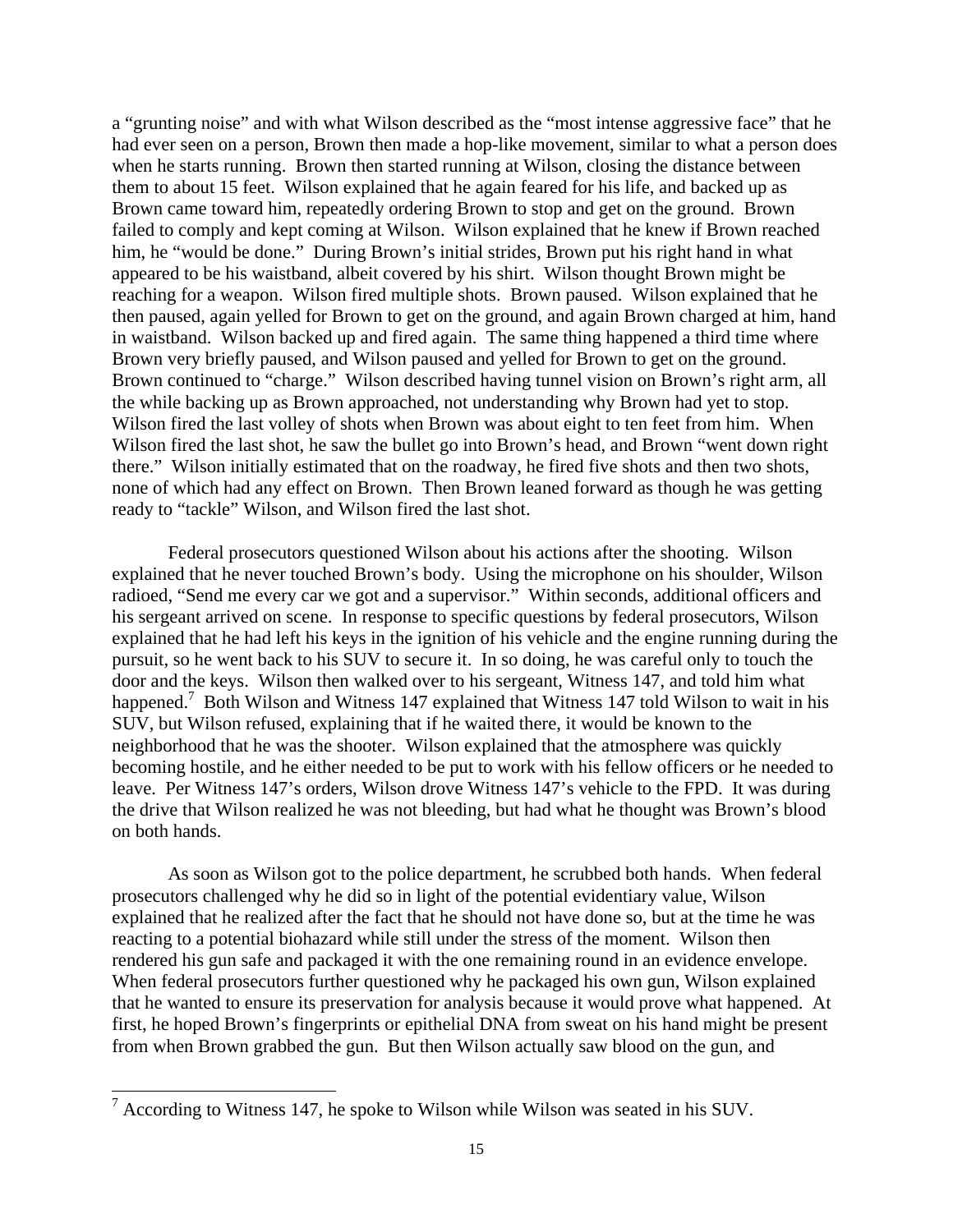<span id="page-15-0"></span>assumed that since he was not bleeding, the blood likely belonged to Brown, and therefore, Brown's DNA would be present.

During Wilson's interview with federal authorities, prosecutors and agents focused on whether he was consistent with his previous statements, the motivation for his actions, and his training and experience relative to when the use of deadly force is appropriate. Federal prosecutors challenged Wilson with specificity about why he stopped Brown and whether he was aware that Brown and Witness 101 were suspects in the Ferguson Market robbery. Similarly, prosecutors challenged Wilson about his decision to use deadly force inside the SUV, to chase after Brown, and to again use deadly force on Brown in the roadway. Wilson responded to those challenges in a credible manner, offering reasonable explanations to the questions posed.

At the time of his interview, federal prosecutors and agents were aware of the autopsy, DNA, and ballistics results, as detailed below. Wilson's account was consistent with those results, and consistent with the accounts of other independent eyewitnesses, whose accounts were also consistent with the physical evidence. Wilson's statements were consistent with each other in all material ways, and would not be subject to effective impeachment for inconsistencies or deviation from the physical evidence.<sup>8</sup> Therefore, in analyzing all of the evidence, federal prosecutors found Wilson's account to be credible.

#### **B. Physical and Forensic Evidence**

#### 1. Crime Scene

 $\overline{a}$ 

As noted above, SLCPD detectives from the Bureau of Criminal Identification, Crime Scene Unit processed the scene of the shootings. During processing, they photographed and took video of the crime scene, including Brown's body and Wilson's SUV. They measured distances from Brown's body, Wilson's SUV, and various pieces of evidence. As described in detail below, they recovered twelve spent shell casings. $\frac{3}{9}$  One was located on the ground between the driver's door and back passenger door of the SUV and another was located near the sidewalk, diagonally across from the driver's door. Seven casings and one spent projectile were located in the general vicinity of Brown's body. Those casings were located on the ground next to the left side of his body (on the south side of Canfield Drive), with four closer to his body, and three in the grassy area of the sidewalk. The projectile was located on the right side of Brown's body (on the north side of Canfield Drive). Three additional casings were further east, or further away from where Brown came to rest. Crime scene detectives also recovered a spent projectile fragment from the wall of an apartment building located east of Brown's body, in the direction

 $8$  Federal prosecutors were aware of and reviewed prior complaints against Wilson, as well as media reports, alleging Wilson engaged in misconduct. Such allegations were not substantiated, and do not contain information admissible in federal court in support of a prosecution. <sup>9</sup> The locations of the shell casings are consistent with Wilson's account and the credible witness accounts. However, shell casings provide limited evidentiary value relative to the precise location of the shooter and bullet trajectory because they tend to bounce and roll unpredictably after being ejected from the firearm and before coming to rest.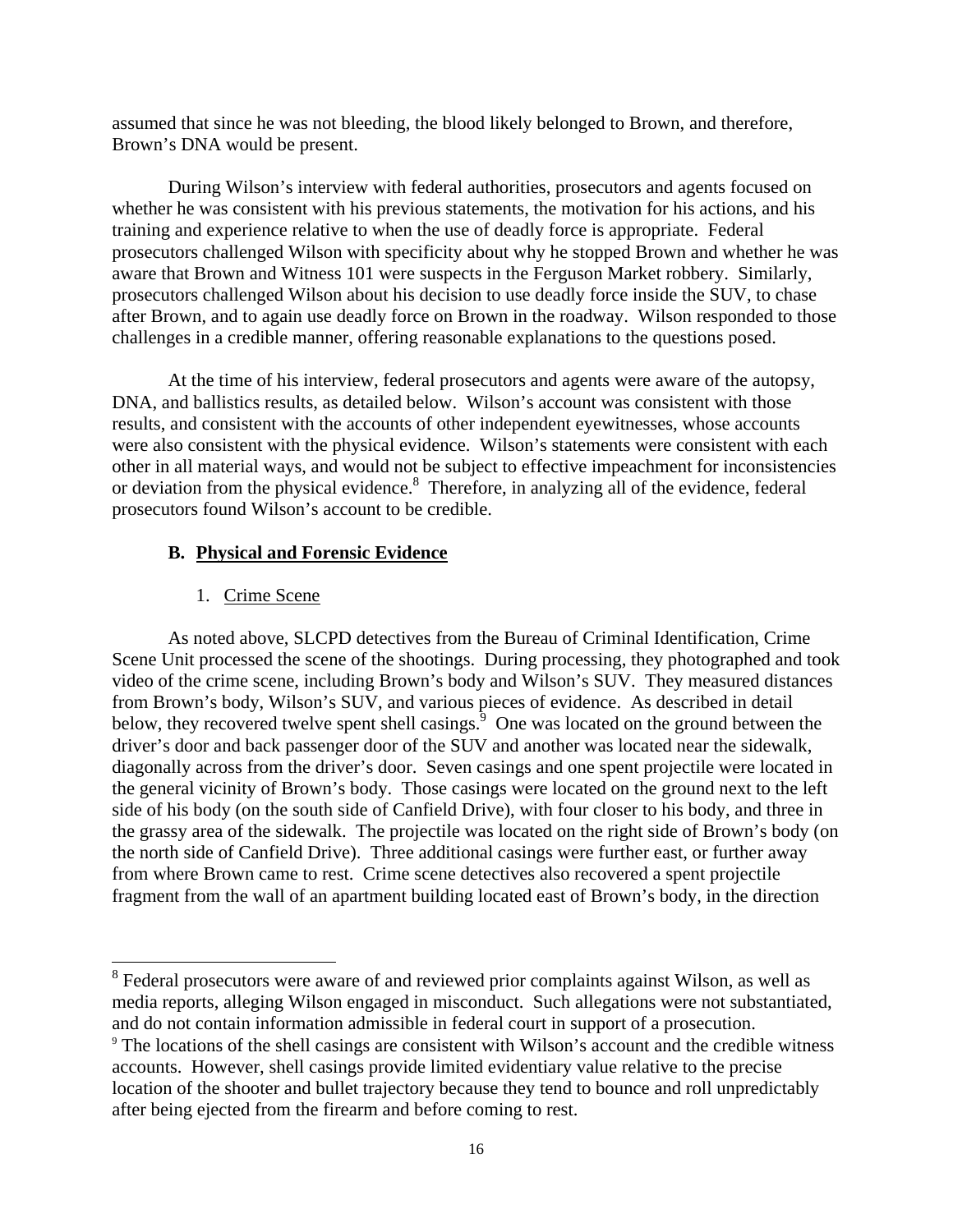<span id="page-16-0"></span>toward which Wilson had been shooting.<sup>10</sup> As described below, crime scene detectives noted apparent blood<sup>11</sup> in the roadway approximately 17 feet and 22 feet east of where Brown's body was found and east of the casings that were recovered, consistent with Brown moving toward Wilson before his death. There was no other blood found in the roadway, other than the pool of blood surrounding Brown's body.

Crime scene detectives recovered Brown's St. Louis Cardinals baseball cap by the driver's door of the SUV. Two bracelets, one black and yellow, and the other beaded, were found on either side of the SUV.<sup>12</sup> Brown's Nike flip flops were located in the roadway, the left one near the front of the driver's side of the vehicle, approximately 126 feet west of where Brown's head came to rest, and the right one in the center of the roadway, 82.5 feet west of where Brown's head came to rest and just south of the center line. This is consistent with witness descriptions that Brown, wearing his socks, described as bright yellow with a marijuana leaf pattern, ran diagonally away from the SUV, crossing over the center line.

Prior to transport of Brown's body, the SLCME medicolegal investigator documented the position of Brown's body on the ground. Brown was on his stomach with his right cheek on the ground, his buttocks partially in the air. His uninjured left arm was back and partially bent under his body with his left hand at his waistband, balled up in a fist. His injured right arm was back behind him, almost at his right side, with his injured right hand at hip level, palm up. Brown's shorts were midway down his buttocks, as though they had partially fallen down.

The forensic analysis of the seized evidence is detailed below:

2. Autopsy Findings

 $\overline{a}$ 

There were three autopsies conducted on Michael Brown's body. SLCME conducted the first autopsy. A private forensic pathologist conducted the second autopsy at the request of Brown's family. AFMES conducted the third autopsy at the Department's request.

The SLCME, AFMES, and the private forensic pathologist were consistent in their findings unless otherwise noted. Brown was shot at least six and at most eight times. As described below, two entrance wounds may have been re-entry wounds, accounting for why the number of shots that struck Brown is not definite.

Of the eight gunshot wounds, two wounds, a penetrating gunshot wound to the apex of Brown's head, and a graze or tangential wound to the base of Brown's right thumb, have the most significant evidentiary value when determining the prosecutive merit of this matter. The former is significant because the gunshot to the head would have almost immediately

 $10$  Crime scene detectives also noted a hole in the wall of an apartment building located on the south side of Canfield Drive, east of Wilson's SUV. They removed a small section of siding, but were unable to determine whether there was a projectile within the wall without causing significant structural damage to the building. There is no evidence to indicate what caused the hole or when it was made.

 $11$  As noted below, the blood in the roadway was determined to be Brown's blood.

 $12$  It was never determined to whom these bracelets belong or when they were left in the street.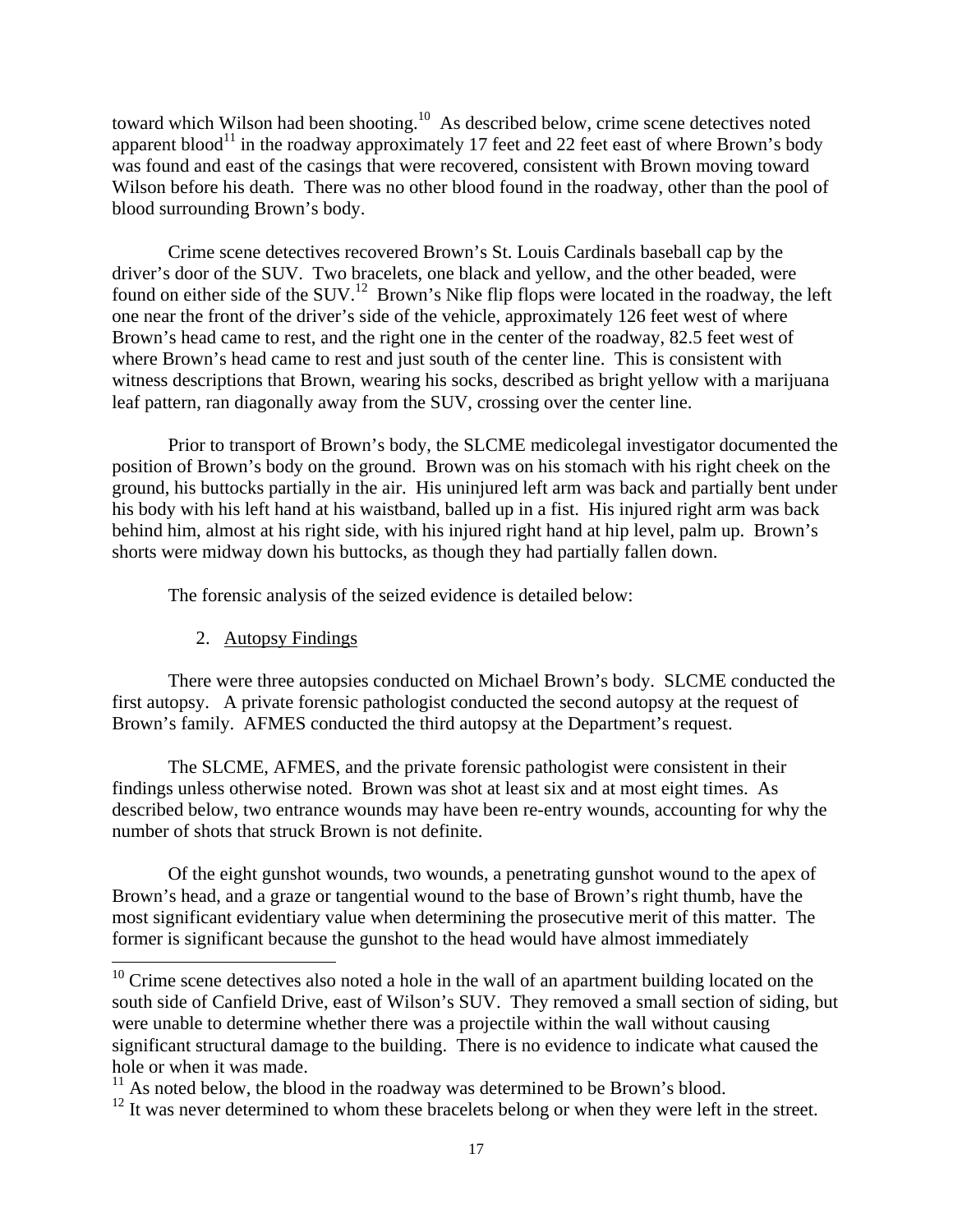<span id="page-17-0"></span>incapacitated and immobilized Brown; the latter is significant because it is consistent with Brown's hand being in close range or having near-contact with the muzzle of Wilson's gun and corroborates Wilson's account that Brown struggled with him to gain control of the gun in the SUV.

The skin tags, or flaps of skin created by the graze of the bullet associated with the right thumb wound, indicate bullet trajectory. They were oriented toward the tip of the right thumb, indicating the path of the bullet went from the tip of the thumb toward the base. Microscopic analysis of the wound indicates that Brown's hand was near the muzzle of the gun when Wilson pulled the trigger. Both AFMES and SLCME pathologists observed numerous deposits of dark particulate foreign debris, consistent with gunpowder soot from the muzzle of the gun embedded in and around the wound. The private forensic pathologist called it gunshot residue, opining that Brown's right hand was less than a foot from the gun. The SLCME pathologist opined that the muzzle of the gun was likely six to nine inches from Brown's hand when it fired. AFMES pathologists opined that the particulate matter was, in fact, soot and was found at the exact point of entry of the wound. The soot, along with the thermal change in the skin resulting from heat discharge of the firearm, indicates that the base of Brown's right hand was within inches of the muzzle of Wilson's gun when it fired. AFMES pathologists further opined that, given the tangential nature of the wound, the fact that the soot was concentrated on one side of the wound, and the bullet trajectory as detailed below, the wound to the thumb is consistent with Brown's hand being on the barrel of the gun itself, though not the muzzle, at the time the shot was fired.

The presence of soot also proves that the wound to the thumb was the result of the gunshot at the SUV.13 As detailed below, several witnesses described Brown at or in Wilson's SUV when the first shot was fired, and a bullet was recovered from within the driver's door of the SUV. There is no evidence that Wilson was within inches of Brown's thumb other than in the SUV at the outset of the incident. Additionally, according to the SLCME pathologist and the private forensic pathologist, a piece of Brown's skin recovered from the exterior of the driver's door of the SUV is consistent with skin from the part of Brown's thumb that was wounded. It is therefore a virtual certainty that the first shot fired was the one that caused the tangential thumb wound.

The order of the remaining shots cannot be determined, though the shot to Brown's head would have killed him where he stood, preventing him from making any additional purposeful movement toward Wilson after the final shots were fired.<sup>14</sup> The fatal bullet entered the skull, the brain, and the base of the skull, and came to rest in the soft tissues of the right face. The trajectory of the bullet was downward, forward, and to the right. Brown could not have been standing straight when Wilson fired this bullet because Wilson is slightly shorter than Brown. Brown was likely bent at the waist or falling forward when he received this wound. It is also possible, although not consistent with credible eyewitness accounts, that Brown had fallen to his knees with his head forward when Wilson fired this shot. However, the lack of stippling and soot indicates that Wilson was at least two to three feet from Brown when he fired.

 $13$  Soot typically appears if the muzzle is within less than one foot of the target and stippling typically appears if the muzzle is within two to three feet of the target.

<sup>14</sup> This fact was critical for prosecutors in evaluating the credibility of witness accounts that stated that Brown continued moving toward Wilson after Wilson ceased firing shots.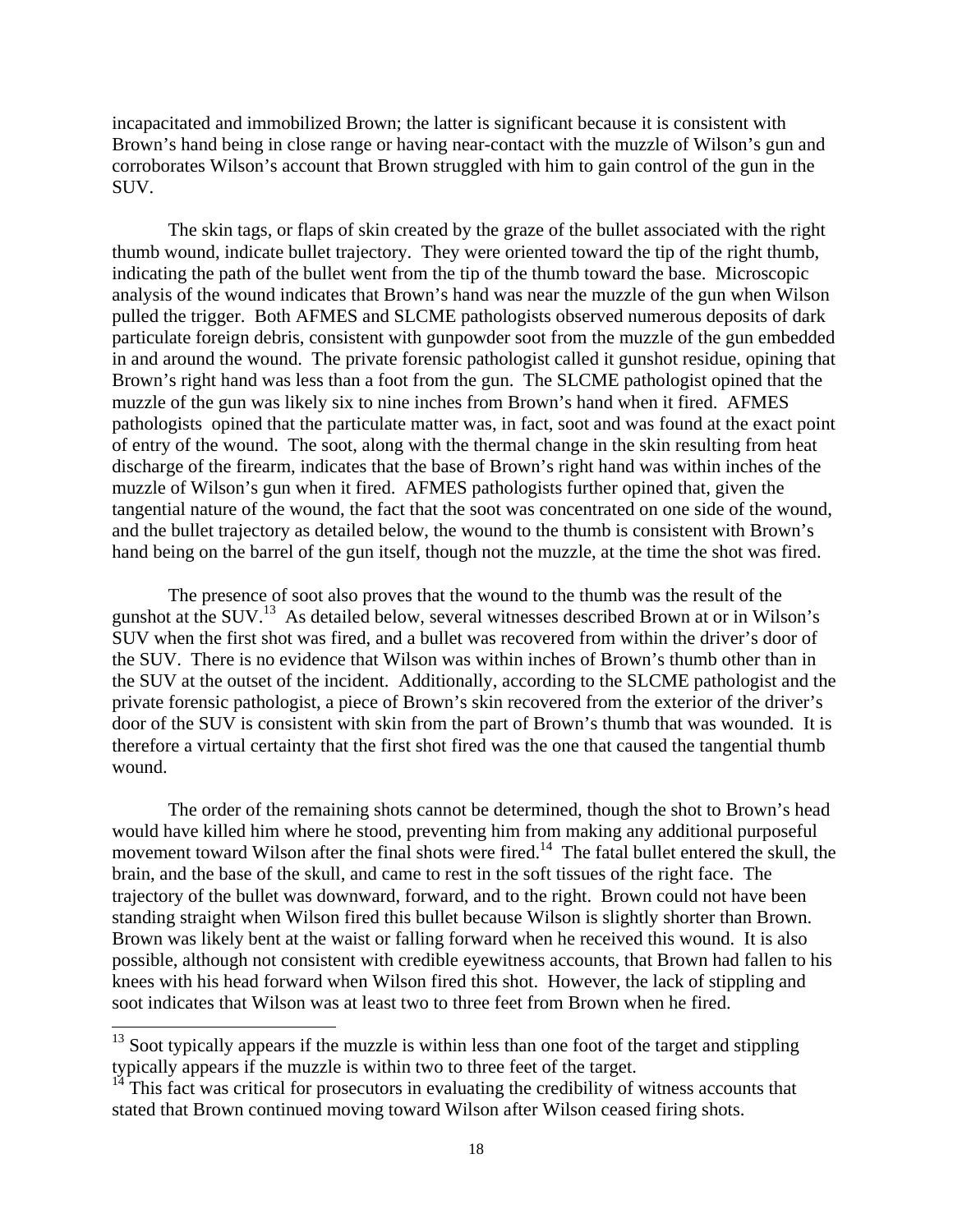easily transferrable.<sup>15</sup> The remaining gunshots, like the thumb wound, were all on Brown's right side and none of them would have necessarily immediately immobilized Brown. The lack of soot and stippling indicates that the shots were fired from a distance of at least two to three feet. However, as described below, because of environmental conditions and because Brown's shirt was blood soaked, it was not suitable for gunshot residue analysis to determine muzzle-to-target distance. Therefore, we cannot reliably say whether gunshot residue on Brown's shirt might have provided evidence of muzzle-to-target distance. Regardless, gunshot residue is inherently delicate and

In addition to the thumb wound and the fatal shot to the head, Brown sustained a gunshot wound to his central forehead, with a corresponding exit wound of the right jaw. The bullet tracked through the right eye and right orbital bone, causing fractures of the facial bones. Brown sustained another gunshot wound to the upper right chest, near the neck. The bullet tracked though the right clavicle and upper lobe of the right lung, and came to rest in the right chest. Brown sustained another entrance wound to his lateral right chest. The bullet tracked through and fractured the eighth right rib, puncturing the lower lobe of the right lung. The bullet was recovered from the soft tissue of the right back. The AFMES pathologists and the private forensic pathologist opined that the right chest wound could have been a re-entry wound from an arm wound as described below, and the clavicle wound could have been a re-entry wound from the bullet that entered Brown's forehead and exited his jaw. The SLCME pathologist also allowed for the possibility of re-entry wounds, but did not opine with specificity due to the variability of such wounds.

Brown also sustained a gunshot wound to the front of the upper right arm, near the armpit, with a corresponding gunshot exit wound of the back of the upper right arm. The remaining gunshot wounds were also to the right arm. These bullet trajectories are described according to the standard anatomic diagram, that is, standing, arms at sides, palms facing forward. That said, Brown sustained a gunshot wound to the dorsal (back) right forearm, below the elbow. The bullet tracked through the bone in the forearm, fracturing it, and exiting through the ventral (front) right forearm. Finally, Brown sustained a tangential or graze gunshot wound to the right bicep, above the elbow.

Given the mobility of the arm, it is impossible to determine the position of the body relative to the shooter at the time the arm wounds were inflicted. Therefore, the autopsy results do not indicate whether Brown was facing Wilson or had his back to him. They do not indicate whether Brown sustained those two arm wounds while his hands were up, down, or by his waistband. The private forensic pathologist opined that he would expect a re-entry wound across Brown's stomach if Brown's hand was at his waistband at the time Wilson fired. However, as mentioned, there is no way to know the exact position of Brown's arm relative to his waistband

<sup>&</sup>lt;sup>15</sup> Although Brown's shirt was blood soaked, the private forensic pathologist noted the following with regard to Brown's shorts and socks, "Examination of the clothing…shows small dried blood drops on his khaki shorts and yellow socks most consistent with drops from the hand wound." This was significant to prosecutors because it is not inconsistent with Brown lowering his hands and/or putting his hand(s) near his waistband.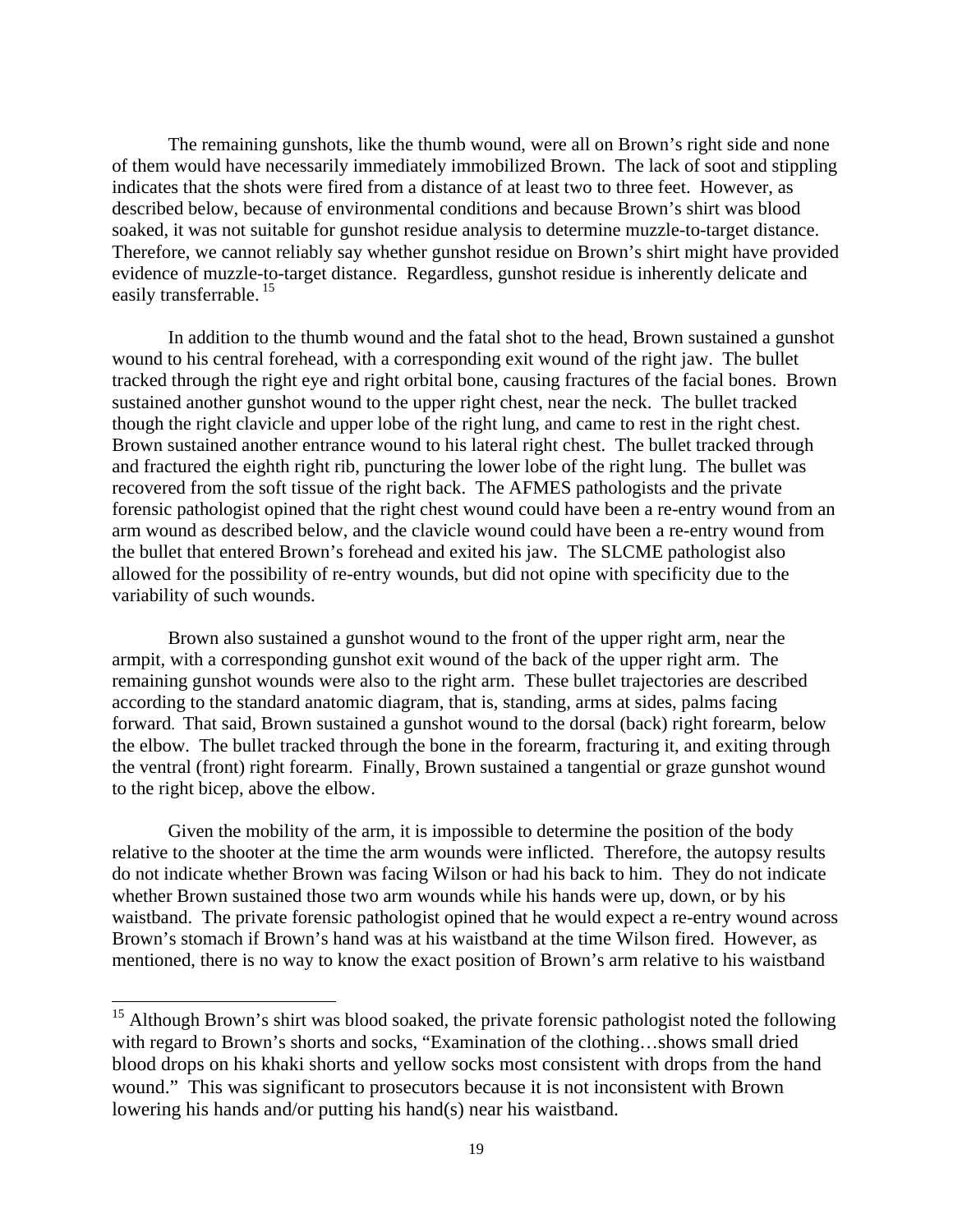<span id="page-19-0"></span>at the time the bullets struck. Therefore, these gunshot wounds neither corroborate nor discredit Wilson's account or the account of any other witness. However, the concentration of bullet wounds on Brown's right side is consistent with Wilson's description that he focused on Brown's right arm while shooting.

The autopsy established that Brown did not sustain gunshot wounds to his back.<sup>16</sup> There was no evidence to corroborate that Wilson choked, strangled, or tightly grasped Brown on or around his neck, as described by Witness 101 in the summary of his account below. There were no bruises, abrasions, hemorrhaging of soft tissues, or any other injuries to the neck, nor was there evidence of petechial hemorrhaging of Brown's remaining left eye. The private forensic pathologist opined that although the lack of injury does not signify the absence of strangulation, it would be "surprising," given Brown's size, if Wilson attempted to strangle Brown. The private forensic pathologist explained that the act of strangling is often committed by the stronger person, as it is rarely effective if attempted by the person of smaller size or weaker strength. $^{17}$ 

Brown sustained a one inch superficial incised wound to the right middle of the front of his left arm. SCLME differed with AFMES, characterizing this wound as an abrasion, but AFMES opined that this was more like a cut, consistent with being caused by broken window glass. Brown also sustained abrasions to the right side of the head and face, including abrasions near the right forehead, the lateral right face, and the upper right cheek, consistent with Brown falling and impacting the ground with his face. The private forensic pathologist opined that the severity of these abrasions could have been caused by involuntary seizures as Brown died. He also opined, as did the SLCME pathologist, that these abrasions were consistent with Brown impacting the ground upon death and sliding on the roadway due to the momentum from quickly moving forward.

opined that they were too small to determine whether they were caused pre or post-mortem.<sup>18</sup> According to the AFMES and SCLME pathologists, Brown also had small knuckle abrasions, but the pathologists could not link them to any specific source. The SLCME pathologist opined they may have been inflicted post mortem, while the AFMES pathologist The private forensic pathologist did not note any knuckle abrasions or injury to Brown's hands, explaining that he would expect Brown to have knuckle injury if Wilson sustained broken bones, but not necessarily bruising. AFMES pathologists likewise concurred that lack of injury to Brown's hands is not inconsistent with bruising to Wilson's face.

#### 3. DNA Analysis

 $16$  This evidence was significant to prosecutors when determining the credibility of those witness accounts that stated that Wilson shot Brown in the back.

 $17$  This evidence was significant to prosecutors when determining the credibility of those witness accounts that stated that Wilson choked or grabbed Brown by the neck at the outset of the struggle at the SUV.

 $18$  Post mortem abrasions are consistent with Brown's hands hitting the ground after the final shot to the vortex of the head. It is less likely that they were inflicted during removal of Brown's body because Brown's hands were secured in brown paper bags prior to transport.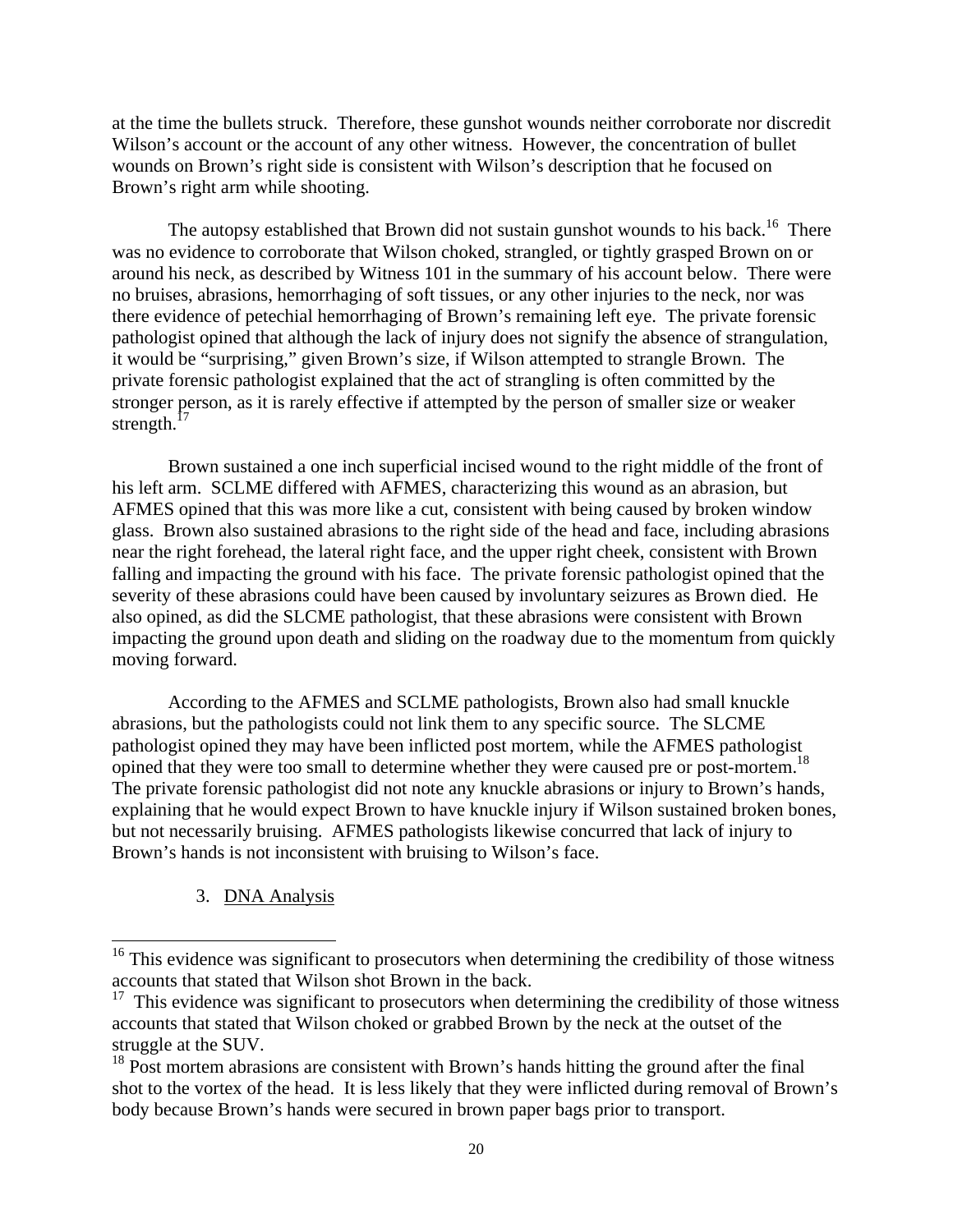<span id="page-20-0"></span>The SLCPD Crime Laboratory conducted DNA analysis on swabs taken from Wilson, Brown, Wilson's gun, and the crime scene. Brown's DNA was found at four significant locations: on Wilson's gun; on the roadway further away from where he died; on the SUV driver's door and inside the driver's cabin area of the SUV; and on Wilson's clothes. A DNA mixture from which Wilson's DNA could not be excluded was found on Brown's left palm.

anyone else. This is conclusive evidence that Brown's DNA was on Wilson's gun.<sup>19</sup> Analysis of DNA on Wilson's gun revealed a major mixture profile that is 2.1 octillion times more likely a mixture of DNA from Wilson and DNA from Brown than from Wilson and

Brown is the source of the DNA found in two bloodstains on Canfield Drive, approximately 17 and 22 feet east of where Brown fell to his death, proving that Brown moved forward toward Wilson prior to the fatal shot to his head.

Brown's DNA was found both on the inside and outside of the driver's side of the SUV. Brown is the source of DNA in blood found on the exterior of the passenger door of the driver's side of the SUV. Likewise, a piece of Brown's skin was recovered from the exterior of the driver's door of the SUV, consistent with Brown sustaining injury while at that door. Brown is also the source of the major contributor of a DNA mixture found on the interior driver's door handle of the SUV. A DNA mixture obtained from the top of the exterior of the driver's door revealed a major mixture profile that is 6.9 million times more likely a mixture of DNA from Wilson and DNA from Brown than from Wilson and anyone else.

Brown's DNA was found on Wilson's uniform shirt collar and pants. With respect to the left side of Wilson's shirt and collar, it is 2.1 trillion times more likely that the recovered DNA mixture is DNA from Wilson and DNA from Brown than from Wilson and anyone else. Similarly, with respect to a DNA mixture obtained from the left side of Wilson's pants, it is 34 sextillion times more likely that the mixture is DNA from Wilson and DNA from Brown than from Wilson and anyone else. Brown is also the source of the major male profile found in a DNA mixture found in a bloodstain on the upper left thigh of Wilson's pants.

DNA analysis of Brown's left palm revealed a DNA mixture with Brown as the major contributor, and Wilson being 98 times more likely the minor contributor than anyone else.

DNA analysis of Brown's clothes, right hand, fingernails, and clothes excluded Wilson as a possible contributor.

# 4. Dispatch Recordings

 $19$  While it is possible that Wilson inadvertently transferred Brown's blood from his own hand to his gun either after the struggle or while packaging his gun (even though Wilson claimed to have already washed his hands), such a possibility is speculative. The autopsy results and bullet trajectory are consistent with Brown's DNA being present on the gun as a result of the struggle over the gun. Regardless, the absence of Brown's DNA on Wilson's gun would not change the prosecutive decision.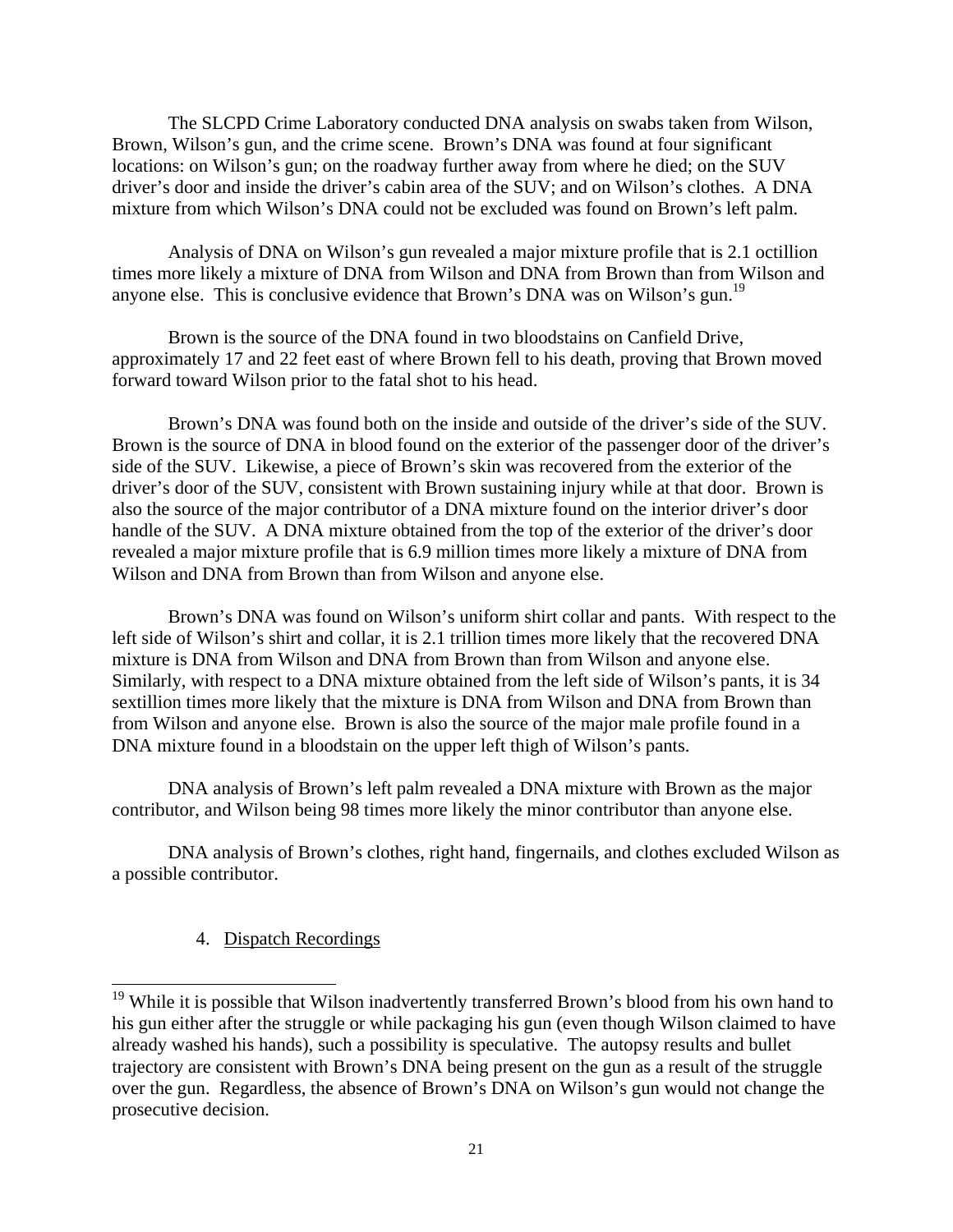According to FPD records, at about 11:53 a.m., a dispatcher called out a "stealing in progress" at the address of Ferguson Market while Wilson was in the midst of a sick infant call. During his interview with federal officials, Wilson told prosecutors and agents that he heard the call on his portable radio, but did not hear the specifics about the location of the "stealing in progress." He also stated that he heard that one of the suspects was wearing a "black shirt," that they had stolen cigarillos, and were going toward the Quick-Trip. The actual description given was that of a "black male in a white t-shirt," "running toward the Quick-Trip," and that "he took a whole box of Swisher cigars." Two officers, Witness 145 and Witness 146, the same two FPD officers who first responded to Canfield Drive after the shooting, responded to the Ferguson Market. At approximately 11:56 a.m., Witness 145, via radio, added, "He's with another male. He's got a red Cardinals hat, white t-shirt, yellow socks, and khaki shorts."

Wilson left the sick call at approximately 11:58 a.m., after EMS arrived to transport the mother and sick child to the hospital. Twenty-seven seconds later, Wilson radioed to Witness 145 and Witness 146, "Do you guys need me?," corroborating that Wilson was aware of the theft at Ferguson Market prior to his encounter with Brown. Witness 145 responded that the suspect "disappeared into the woodwork." Wilson, having not heard him, asked the dispatcher to "relay." The dispatcher then clarified, "He thinks that they…disappeared." Wilson then said "clear," indicating that he understood.

Wilson drove his police SUV west on Canfield Drive, where he encountered Brown and Witness 101 walking east in the middle of the street. Wilson's last recorded radio transmission occurred at approximately noon when he called out, "Put me on Canfield with two and send me another car," consistent with Wilson's account that he radioed for backup once he interacted with Brown and Witness 101.

Several radio transmissions followed from dispatch and from Officer 145 seeking a response from Wilson to no avail. About one minute and forty seconds following Wilson's last transmission, Witness 145 called out to send the supervising sergeant to Canfield Drive and Copper Creek Court, the location of the shooting incident. There were no recorded radio transmissions from Wilson from the time Wilson called for assistance to the time that Witness 145 called for a supervisor.

As noted above, Wilson stated that he also radioed for backup after the initial shots when Brown ran from the SUV, and then again after he shot Brown to death. According to Wilson, as he left the shooting scene, he realized that his radio must have switched from channel 1, which he had been using, to channel 3 during the initial struggle. Channel 3 is a dedicated channel for the North County Fire Department. It only receives transmissions, and therefore, officers cannot use that channel to transmit messages to dispatch. While this is not definitive evidence that Wilson attempted to call for assistance both after the initial shots in the SUV and after he killed Brown, it offers a plausible explanation for the lack of radio transmissions. Moreover, as detailed below, there are several witnesses who state that Wilson paused in the SUV after Brown took off running, arguably giving him enough time to attempt to radio dispatch. Likewise, several witnesses saw Wilson appear to use his shoulder microphone after Brown fell to the ground, presumably to radio dispatch.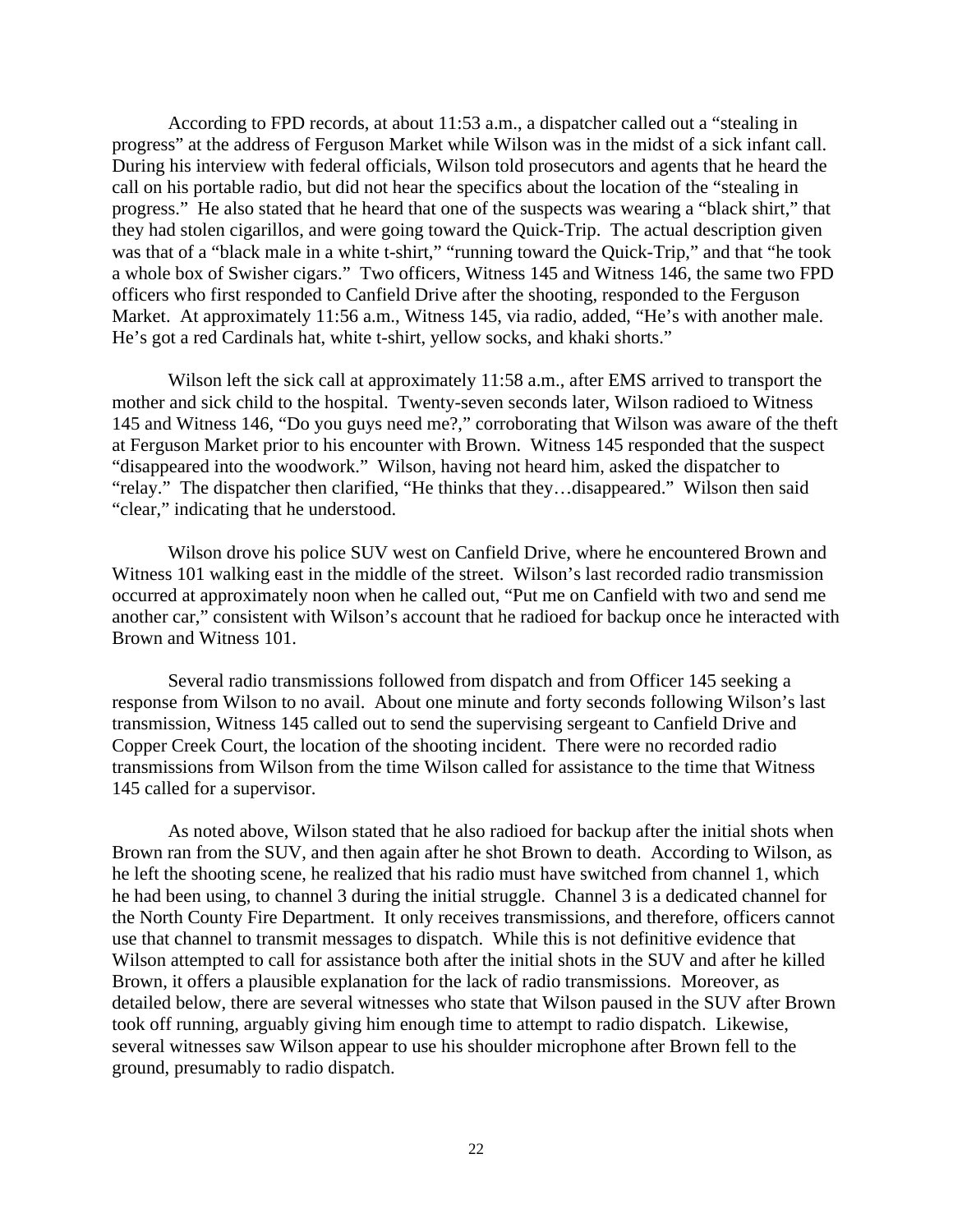## 5. Ballistics

<span id="page-22-0"></span>Witness 143, a firearms and toolmarks examiner with the SLCPD, conducted the ballistics analysis for the St. Louis County Police Laboratory. Witness 144, an FBI firearms and toolmarks examiner, conducted gunshot residue analysis and reconstructed the shooting incident.

# i. *Wilson's Firearm and Projectiles Fired*

There were a total of five projectiles, and a fragment from another projectile, recovered from the crime scene and Brown's autopsy. There were a total of 12 shell casings recovered from the crime scene. Wilson's gun can hold up to 13 rounds, 12 in the magazine and one in the chamber. Witness 143 test-fired Wilson's Sig Sauer S&W .40 caliber semi-automatic pistol, noting apparent blood on the gun. He compared the test bullets and casings to those seized as evidence from Brown's body and the crime scene. Witness 143 confirmed that all 12 shell casings were fired from Wilson's gun, consistent with the one round remaining in the gun after the shooting. Witness 143 also confirmed that four of the recovered projectiles, as well as the recovered fragment, were fired from Wilson's gun. The remaining projectile, recovered from the inside of the driver's door of Wilson's SUV, was too damaged to conclusively find that it came from Wilson's gun.

# ii. *Projectile Recovered from SUV*

Witness 144 conducted a shooting incident reconstruction of the interior driver's door panel of Wilson's SUV to determine the trajectory of the bullet that was recovered there. The trajectory of the bullet was at a downward angle from left to right, striking the armrest near the interior door handle, entering the door from inside the SUV, and coming to rest inside the door. This is consistent with Wilson's description of the initial gunshot.

Witness 144 conducted gunshot residue analysis on the inside of the driver's door. Particulate and vaporous lead residues found on the interior driver's door panel near the interior window weather stripping and on the interior side frame of the driver's door were, like the recovery of the bullet itself, consistent with the discharge of a firearm. These residues were unsuitable for muzzle-to-target distance determinations. However, vaporous lead residues rarely are deposited at a distance greater than 24 inches, consistent with Wilson discharging his firearm while seated in the driver's seat, less than two feet from the driver's door.

# iii. *Gunshot Residue on Brown's Shirt*

Witness 144 conducted gunshot residue analysis on Brown's shirt. For the most part, gunshot residue analysis can only determine whether defects in an item, *i.e.,* the holes in his shirt, are the result of gunshots. Analysis cannot determine the directional travel of bullets.

Witness 144 examined seven holes in the shirt. Gunshot residues in the form of nitrite and bullet wipe lead residues were found near some of the holes. This does not necessarily suggest that the remaining holes were not created by bullets. According to Witness 144, lack of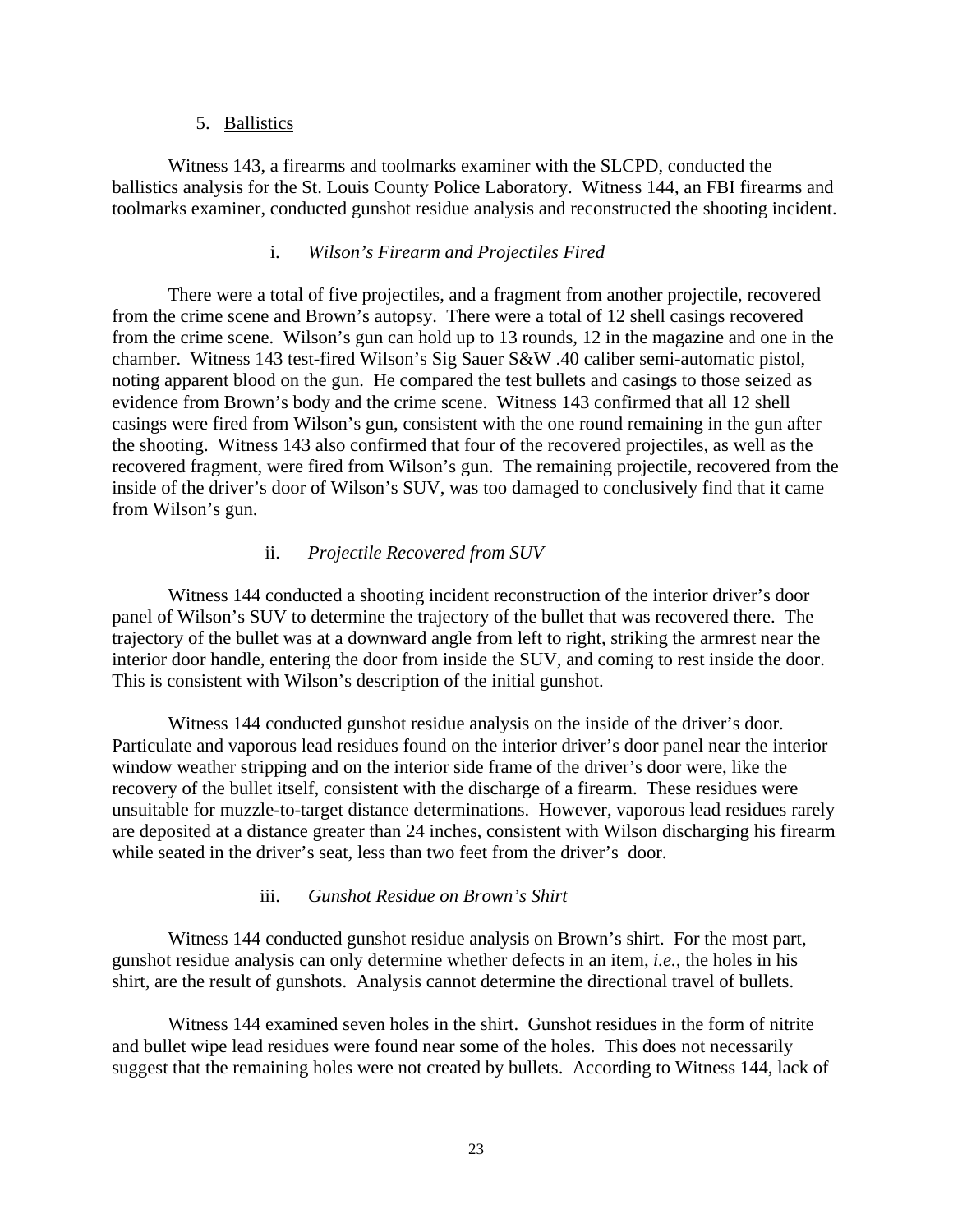<span id="page-23-0"></span>gunshot residue could be due to the possibility of intervening conditions, like large amounts of blood, environmental conditions, or the way the shirt was folded and packaged.

handling and packaging of the clothes.<br>6. Fingerprints Likewise, the presence of nitrite residues tells very little. Nitrite residues were found near three holes in Brown's right sleeve, and one hole in the right chest of this shirt. Test-firing of the gun showed that nitrite residues appear at a muzzle-to-target distance of eight feet or less, consistent with Wilson's description and several other witness descriptions that Wilson and Brown were about eight feet apart during the final shots. However, the residues were not in a measurable pattern. This means that they may not even be associated with the specific holes in the shirt that they are near, but rather may be just indiscriminate residue from any of the shots, including the close range shots at the SUV, or transferred from one shot to another during the

its entirety, it could not later undergo latent fingerprint analysis. $^{21}$ Wilson's gun was not tested for the presence of Brown's fingerprints. After SLCPD crime scene detectives recovered Wilson's gun, they submitted the gun for DNA analysis rather than for fingerprints analysis. The detectives told federal prosecutors that they knew that typically testing for one would preclude testing for the other, and there was a high likelihood of DNA given the presence of apparent blood on the gun. They also knew that even according to Wilson, Brown never had sole possession of the gun, and if Brown ever had control of the gun at all, it was only when Brown's hand was over Wilson's hand during a struggle for the gun, lessening the likelihood of fingerprints. Furthermore, based on their training and experience, there was a greater likelihood of finding a DNA profile on the gun than lifting fingerprints with enough fine ridge detail to make it suitable for comparison.<sup>20</sup> Because the gun was swabbed in

SLCPD crime scene detectives lifted five latent fingerprints from the outside of the driver's door of the SUV. Two were unsuitable for comparison; one was determined to be Wilson's fingerprint; and the remaining two prints, although suitable for comparison, belonged to neither Brown nor Wilson. The leather interior of the SUV was unsuitable for recovering latent prints. Fingerprint examiners also tested Wilson's duty belt for fingerprints, but none recovered was suitable for comparison.

# 7. Audio Recording of Shots Fired

l

Witness 136 was in his apartment using a video chat application on his mobile phone when the shooting occurred. According to Witness 136, he heard "maybe three" gunshots followed by a five to six second pause. After those first gunshots, Witness 136 recorded the remainder of his chat and turned it over to the FBI. The recording is about 12 seconds long and captured a total of 10 gunshots. The gunshots begin after the first four seconds. The recording

 $20$  The grips and hammer, the latter of which was where blood was recovered on Wilson's gun, are textured, making it difficult to lift latent prints.

 $21$  Fingerprint analysis would not have changed the prosecutive decision. Had the gun yielded Brown's fingerprints, such evidence would further corroborate Wilson's account. If the gun did not test positive for Brown's fingerprints, the state of the evidence would remain the same.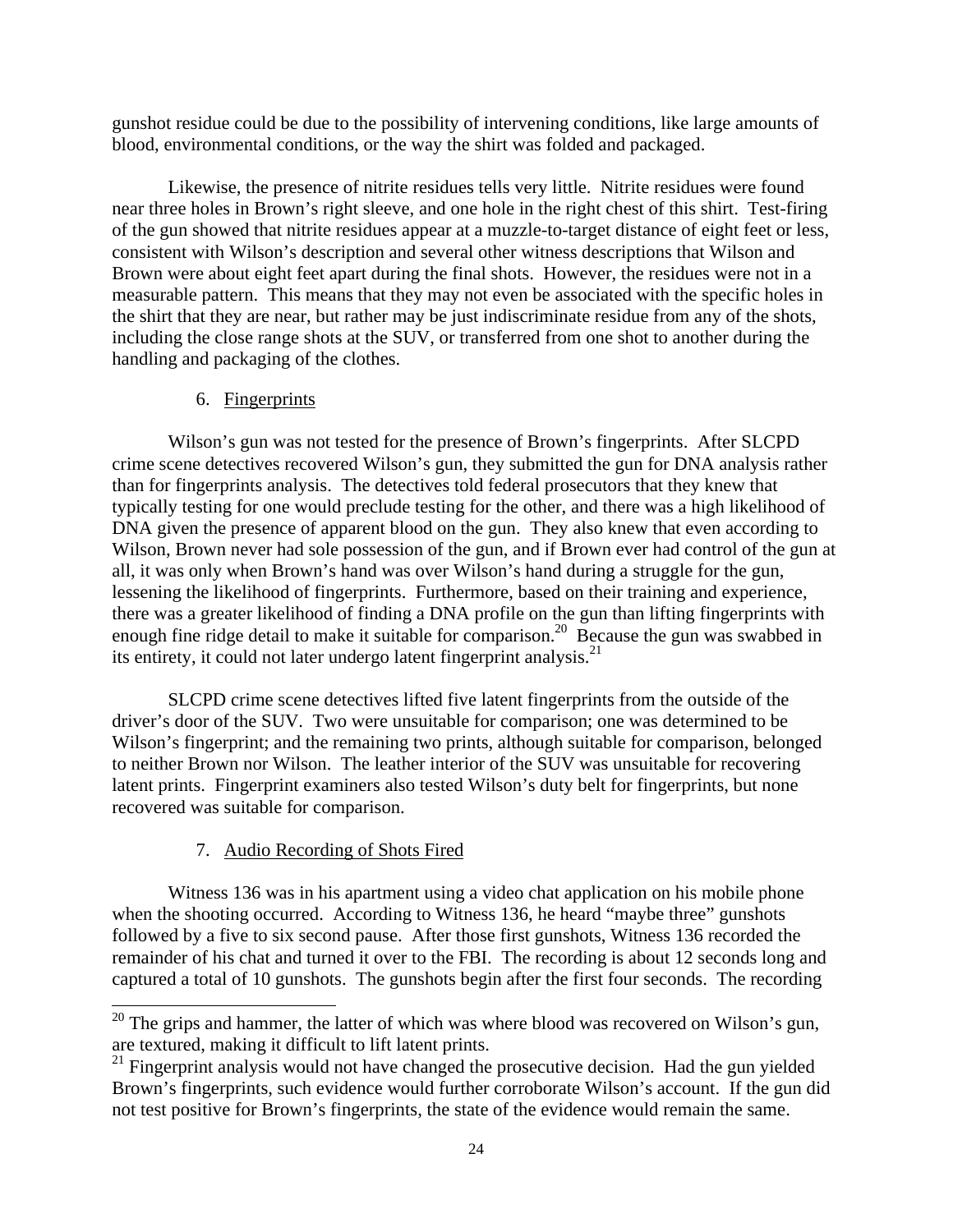<span id="page-24-0"></span>then captured six gunshots in two seconds. There was a three second pause, followed by a seventh gunshot. There was a quick pause of less than one second before the final three-shot volley within two seconds. The recording was not time-stamped. As detailed below, this recording is consistent with several credible witness accounts as well as Wilson's account, that he fired several volleys of shots, briefly pausing between each one.

# 8. Wilson's Medical Records

Paramedics examined Wilson when he returned to the FPD after the shooting, and recommended that he go to the hospital for follow-up treatment. Wilson sought medical treatment at Christian Northwest Hospital within two hours of the shooting. Witness 117, a nurse practitioner, examined Wilson. For the purpose of making a medical diagnosis, Witness 117 questioned Wilson about what happened. Wilson stated that he was twice punched in the jaw. Witness 117 noted acute or fresh pink scratch marks on the back of Wilson's neck as well as swelling to his jaw. Wilson sustained a contusion of the mandibular joint or jaw area, but did not break his jaw or any other bones. According to Witness 117, Wilson's injuries were consistent with his description of what transpired.

Wilson submitted to a drug and alcohol screen. His blood alcohol content was 0.00% and he tested negative for cocaine, marijuana metabolites, amphetamines, opiates, and phencyclidine, the chemical commonly known as PCP.

# 9. Brown's Toxicology

A toxicologist with the St. Louis University (SLU) Toxicology Laboratory and the Chief of the Division of Forensic Toxicology at AFMES each conducted blood and urine screens on samples collected from Brown's body. Brown tested positive for the presence of cannabinoids, the hallucinogenic substances associated with marijuana use. The SLU Toxicology Laboratory found 12 nanograms per milliliter of Delta-9-THC, the active ingredient in marijuana, where AFMES found 11 nanograms per milliliter of Delta-9-THC in Brown's blood.

According to both laboratories, these levels of Delta-9-THC are consistent with Brown having ingested THC within a few hours before his death. This concentration of THC would have rendered Brown impaired at the time of his death. As a general matter, this level of impairment can alter one's perception of time and space, but the extent to which this was true in Brown's case cannot be determined. THC affects individuals differently depending on unknown variables such as whether Brown was a chronic user and the concentration of the THC ingested.

#### 10. Ferguson Market Surveillance Video

At approximately 11:53 a.m. on August 9, 2014, about ten minutes prior to the shooting, Brown and Witness 101 went to Ferguson Market, a nearby convenience store. Surveillance video shows Brown stealing several packages of cigarillos and then forcefully shoving the store clerk who tried to stop him from leaving the store without paying. Evidence of this theft and assault likely would be admissible by the defense in a prosecution of Wilson because it is relevant to show Brown's state of mind at or near the time of the shooting, and arguably corroborates Wilson's self-defense claim.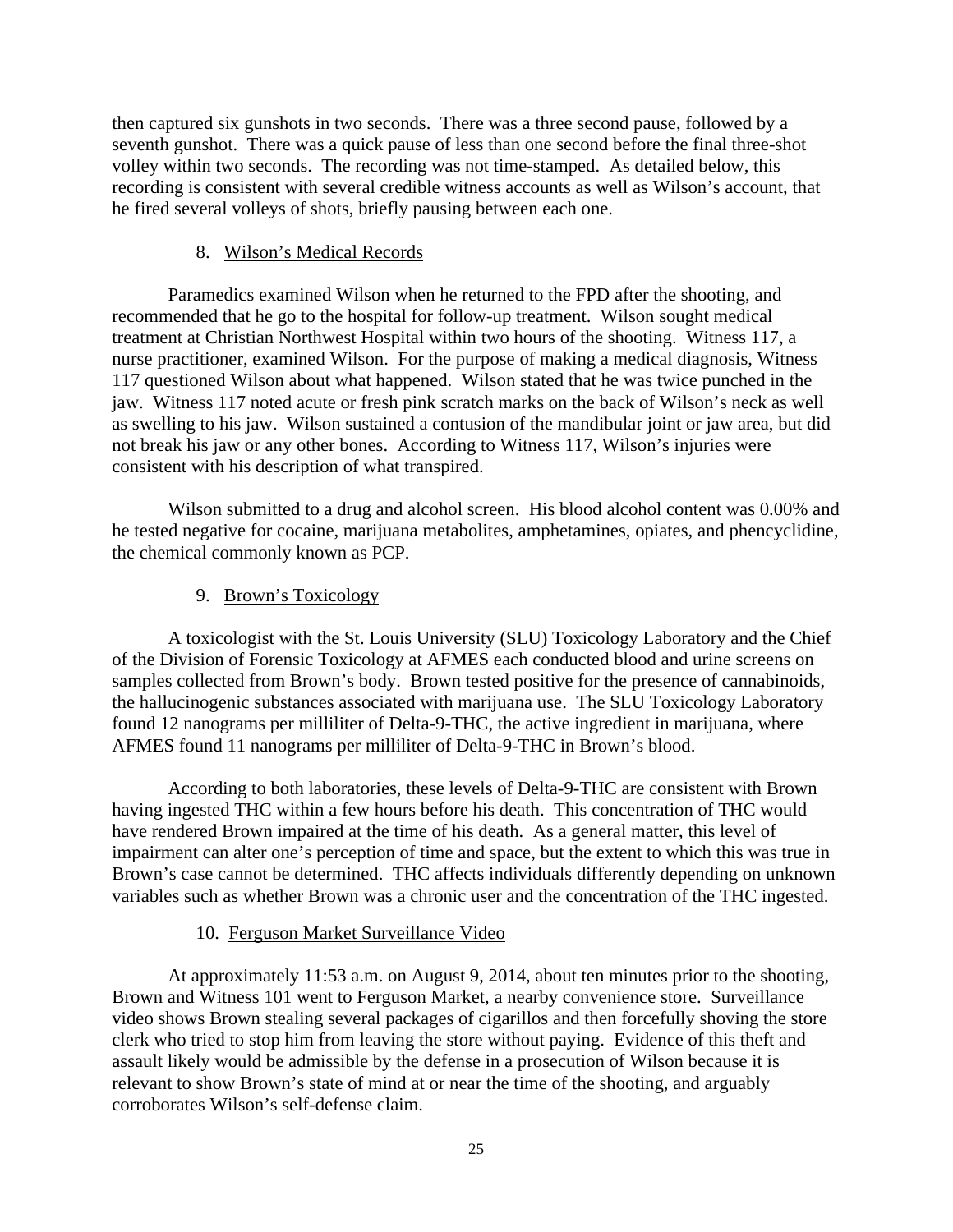<span id="page-25-0"></span> Surveillance cameras captured the incident without audio. SLCPD detectives, FBI agents, and federal prosecutors jointly interviewed the store employees who were present at the time. The employees, a father (the clerk who was assaulted) and his adult daughter, are of Indian origin. The father does not speak English well, and therefore, was not as able as his daughter to recount with specificity what Brown said during the incident.

The video depicts Brown and Witness 101 entering the store and proceeding to the front counter. Brown stood at the register, as Witness 101 waited behind him. Brown asked the clerk behind the counter for cigarillos. The clerk put a package of cigarillos on the counter. Brown then "snatched" the package of cigarillos from the counter. Using his left hand, Brown reached behind him and gave them to Witness  $101<sup>22</sup>$  Brown then reached over the counter, as Witness 101 described and the video shows, and took additional packages of cigarillos. In so doing, Brown dropped some of the cigarillos and had an exchange with the clerk during which he refused to pay. Witness 101 then placed the cigarillos that Brown had given him back on the register counter, as Brown picked up his stolen goods from the floor.

Brown and Witness 101 proceeded to the exit and the clerk, who is about 5'6" and 150 lbs, attempted to stop them. The clerk first tried to hold the store door closed to prevent Brown's exit. However, Brown shoved the clerk aside, and as Witness 101 walked out the door, Brown menacingly re-approached the clerk. According to the store employees, Brown, looking "crazy" and using profane language, said something like, "What are you gonna do about it?" Brown then exited the store and the clerk's daughter called 911.

#### **C. Witness Accounts**

 $\overline{a}$ 

As the first responding investigators, SLCPD detectives interviewed witnesses on Canfield Drive within the first few hours of the shooting. One week later, on August 16, 2014, in an effort to identify additional witnesses who may have been reluctant to speak with local law enforcement, the FBI conducted a neighborhood canvass of more than 300 residences. Federal and county authorities largely conducted additional interviews jointly, unless a witness expressed discomfort with the presence of either federal agents or SLCPD detectives. To evaluate the merits of a potential federal prosecution, federal prosecutors and FBI agents conducted follow-up interviews. Many witnesses also testified before the county grand jury. Unless otherwise noted, witnesses did not know, or know of, Brown or Wilson prior to the shooting.

For ease of review, this report divides the summaries of witness accounts into three sections based on the nature and credibility of their accounts to a jury. First, the report summarizes the accounts of those witnesses whose statements have been materially consistent, are consistent with the physical evidence, and that are mutually corroborative. For these reasons, prosecutors determined these witness accounts were reliable and would be credible to jurors. This section is further broken down into subsections for those witness accounts that support Wilson's claim of self-defense and those that support a criminal prosecution of Wilson. Of

 $22$  Brown's actions on the surveillance video at that moment mimicked the way in which Wilson described Brown again handing the cigarillos to Witness 101 minutes later as Brown assaulted Wilson in the SUV.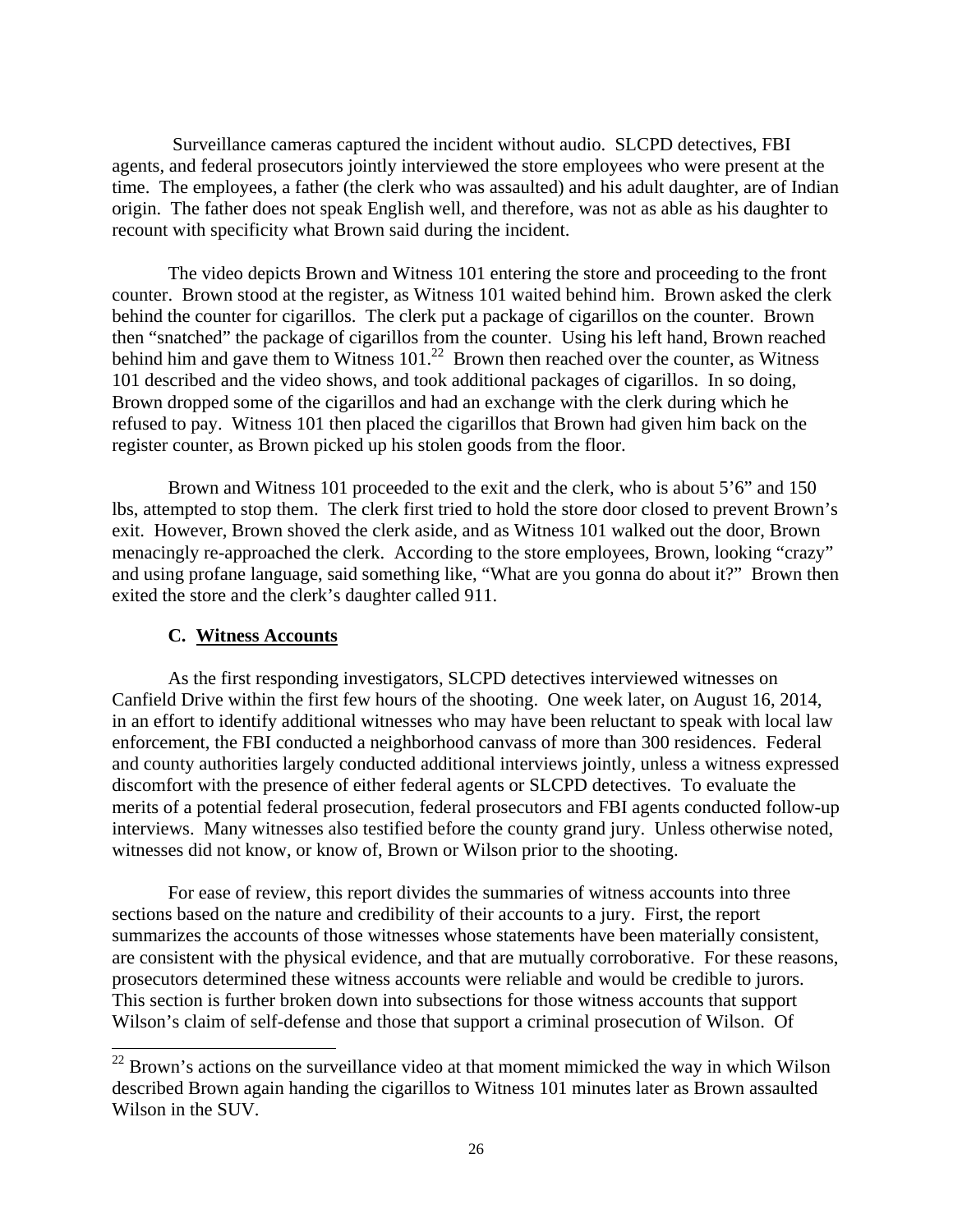<span id="page-26-0"></span>course, to support a prosecution of Wilson under 18 U.S.C. § 242, the weight of the evidence from those witness accounts that support a prosecution must be prove the violation beyond a reasonable doubt to twelve reasonable jurors. A prosecution will fail if the credible evidence creates "reasonable doubt" of Wilson's guilt by supporting Wilson's statements that he acted reasonably and in self-defense. The second section of summaries contains those accounts that neither inculpate Wilson nor fully corroborate Wilson's account. These witnesses, regardless of whether prosecutors determined their accounts to be credible, would not strengthen the government's case in a prosecution of Wilson. The third section of summaries contains those witness accounts that are inconsistent with the physical and forensic evidence, materially inconsistent with that witness's own prior statements, or those witnesses who have recanted large portions of their accounts, admitting that they did not in fact witness the shooting as they initially claimed. Therefore, for this last category of witnesses, federal prosecutors either could not rely on their accounts to support a prosecution of Darren Wilson or did not consider their accounts in making a prosecutive decision.

- 1. Witnesses Materially Consistent with Prior Statements, Physical Evidence, and Other Witnesses and Therefore, Give Credible Accounts
	- i. *Witnesses Materially Consistent with Prior Statements, Physical Evidence, and Other Witnesses Who Corroborate That Wilson Acted in Self-Defense*

# **a. Witness 102**

Witness 102 is a 27-year-old bi-racial male. Witness 102 gave three statements. First, SLCPD detectives interviewed him; second, FBI agents interviewed him; third, Witness 102 testified before the county grand jury.

Witness 102 was doing house repairs on a residence on Canfield Drive when the shooting occurred. Witness 102 first noticed Brown and Witness 101 walking down Canfield Drive about 20 minutes prior to the shooting when he went to his truck to retrieve a broom. Brown's size initially drew Witness 102's attention. When Witness 102 later came back outside to get another tool, he noticed Wilson's SUV parked in the middle of the street at an angle, with the driver's side closer to the center of the street. Witness 102's vantage point was street level, about 450 feet from the SUV with a view of the driver's side of the SUV.

According to Witness 102, he saw Brown standing on the driver's side of the SUV, bent over with his body through the driver's window from the waist up. Witness 102 explained that Brown was "wrestling" through the window, but he was unable to see what Wilson was doing. After a few seconds, Witness 102 heard a gunshot. Immediately, Brown took off running in the opposite direction from where Witness 102 was standing. Witness 102 heard something metallic hit the ground. Witness 102 thought that he had just witnessed the murder of a police officer because a few seconds passed before Wilson emerged from the SUV. Wilson then chased Brown with his gun drawn, but not pointed at Brown, until Brown abruptly turned around at a nearby driveway. Witness 102 explained that it made no sense to him why Brown turned around. Brown did not get on the ground or put his hands up in surrender. In fact, Witness 102 told investigators that he knew "for sure that [Brown's] hands were not above his head." Rather,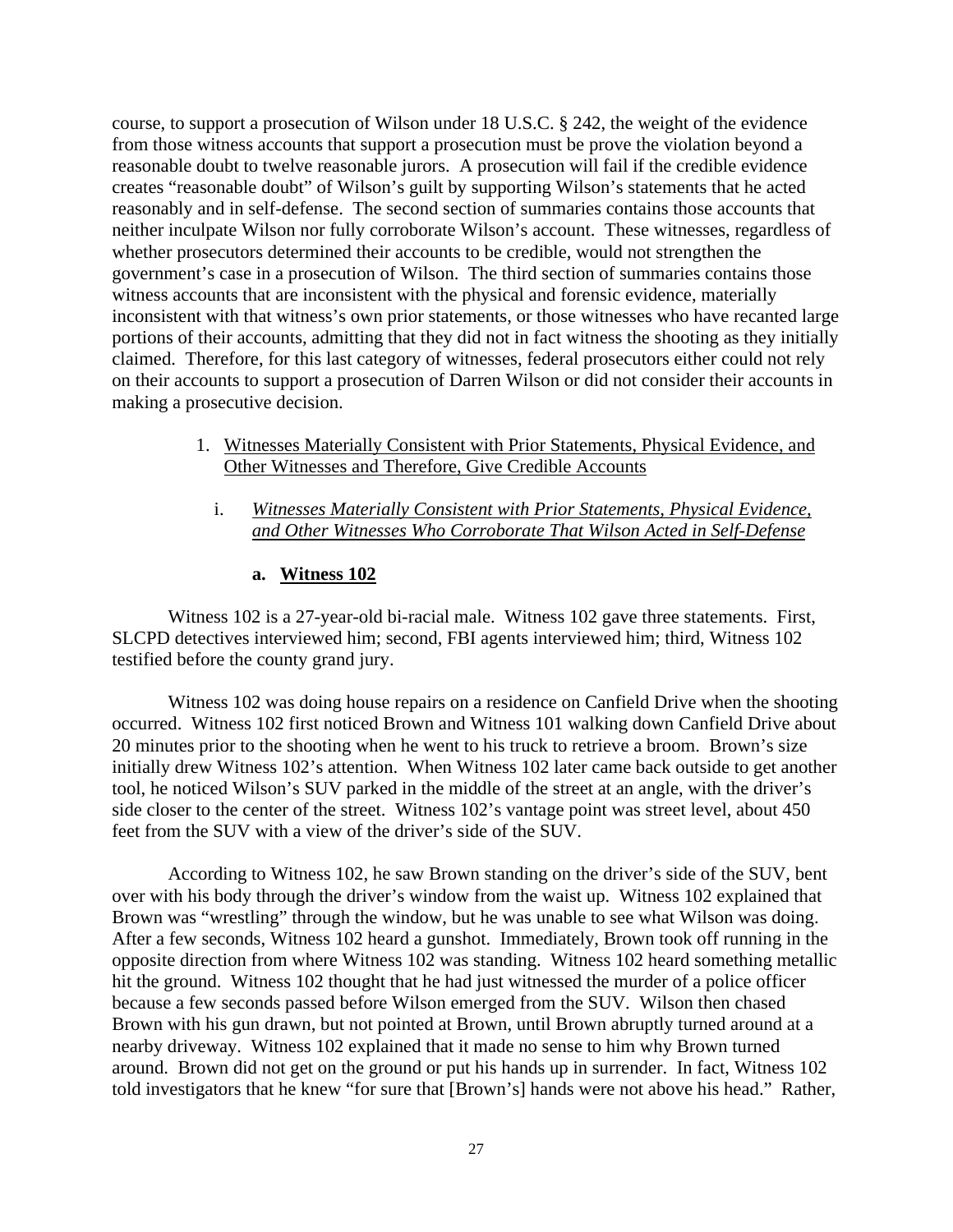Brown made some type of movement similar to pulling his pants up or a shoulder shrug, and then "charged" at Wilson. It was only then that Wilson fired five or six shots at Brown. Brown paused and appeared to flinch, and Wilson stopped firing. However, Brown charged at Wilson again, and again Wilson fired about three or four rounds until Brown finally collapsed on the ground. Witness 102 was in disbelief that Wilson seemingly kept missing because Brown kept advancing forward. Witness 102 described Brown as a "threat," moving at a "full charge." Witness 102 stated that Wilson only fired shots when Brown was coming toward Wilson. It appeared to Witness 102 that Wilson's life was in jeopardy. Witness 102 was unable to hear whether Brown or Wilson said anything.

Witness 102 did not see Brown's friend, Witness 101, at any time during the incident until Witness 101 "came out of nowhere," shouting, "'They just killed him!'" Witness 101 seemed to be shouting toward a blue Monte Carlo<sup>23</sup> that had stopped behind Wilson's SUV. Witness 101 then ran off. Witness 102 explained that once he saw officers putting up police tape, he went down to the scene and began telling another onlooker what he had witnessed. Witness 102 later learned via a "friend" on Facebook that his voice was inadvertently captured on another bystander's cell phone recording. Federal prosecutors reviewed this recording and Witness 102 identified his voice on the recording when he testified before the county grand jury. In it, Witness 102 can be heard correcting someone else who was recounting what he heard from others, that Wilson "stood over [Brown] and shot while on the ground." In response, Witness 102 stated that Wilson shot Brown because Brown came back toward Wilson. Witness 102 "kept thinking" that Wilson's shots were "missing" Brown because Brown kept moving.

Witness 102 did not stay on Canfield Drive long after the shooting, but rather started to leave the area after about five minutes because he felt uncomfortable. According to Witness 102, crowds of people had begun to gather, wrongly claiming the police shot Brown for no reason and that he had his hands up in surrender. Two black women approached Witness 102, mobile phones set to record, asking him to recount what he had witnessed. Witness 102 responded that they would not like what he had to say. The women responded with racial slurs, calling him names like "white motherfucker."

Witness 102 called 911 the following day to report what he saw. He then went to the FPD on Monday, August 11, 2014, where he was referred to the SLCPD. Witness 102 explained that he came forward because he "felt bad about the situation," and he wanted to "bring closure to [Brown's] family," so they would not think that the officer "got away with murdering their son." He further explained that "most people think that police are bad for 'em up until the time they're in need of the police," and he felt that witnesses would not come forward to tell the truth in this case because of community pressure.

As described above, all of Witness 102's statements were materially consistent with each other, with physical and forensic evidence, and with other credible witness accounts. Witness 102 does not have a criminal history. Therefore, if called as a defense witness in a prosecution of Darren Wilson, this witness's account would not be vulnerable to meaningful crossexamination and would not be subject to impeachment due to bias or inconsistencies in his prior statements. Accordingly, after a thorough review of all the evidence, federal prosecutors

 $^{23}$  As detailed below, the Monte Carlo in question was white.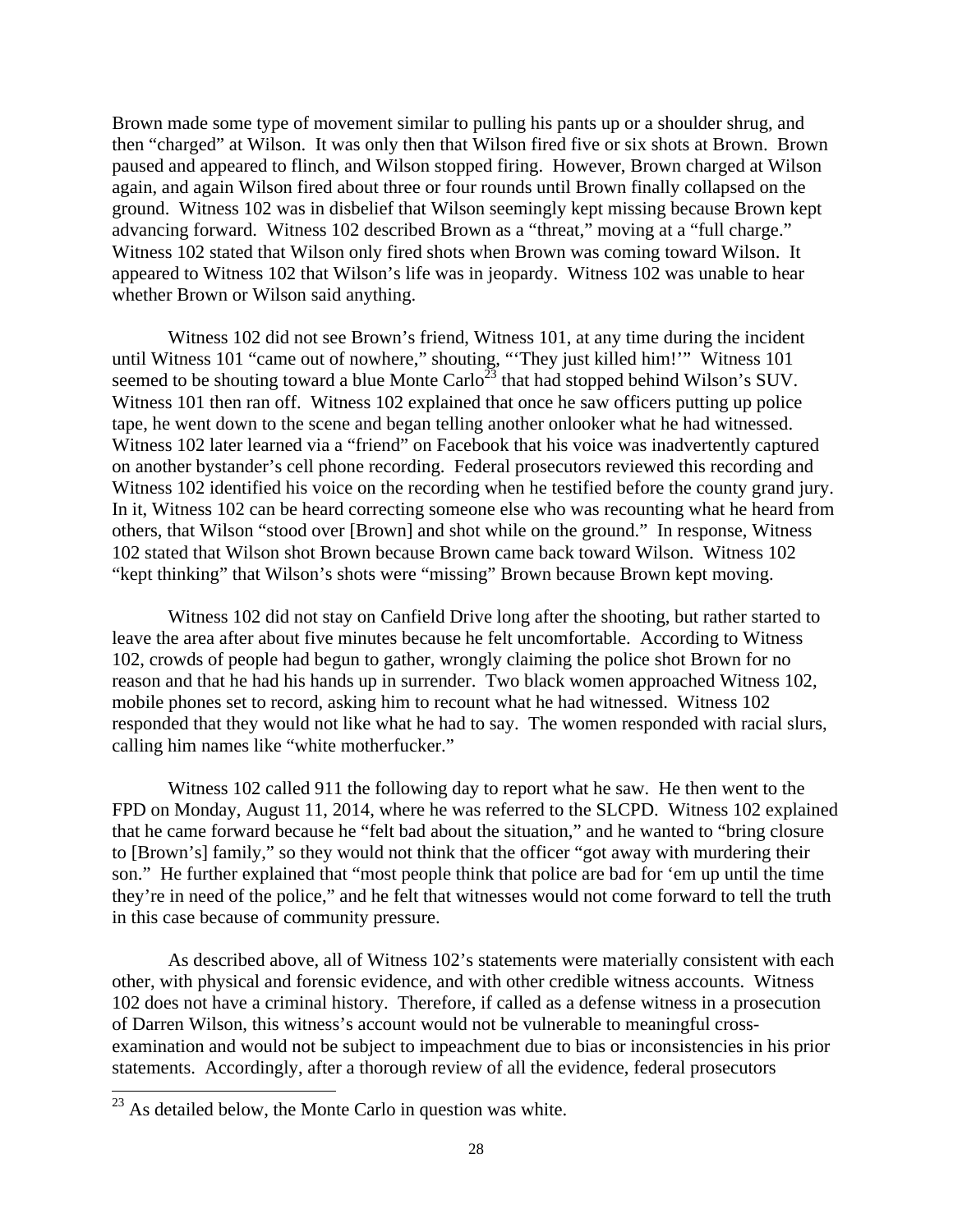determined his account to be credible and likewise determined that a jury appropriately would credit his potential testimony.

#### b. **Witness 103**

Witness 103 is a 58-year-old black male who gave two statements. First, Witness 103 was reluctant to meet with SLCPD detectives, FBI agents, and federal prosecutors because he has no particular allegiance to law enforcement. Witness 103 is a convicted felon who served time in federal prison, and has a son who was shot and injured by law enforcement during the commission of a robbery. Witness 103 expressed concerns because there were signs in the neighborhood of Canfield Drive stating, "snitches get stitches." Therefore, he agreed to be interviewed only on the condition of confidentiality. Witness 103 later testified before the county grand jury.

According to Witness 103, he was driving his blue pickup truck in the opposite direction of Wilson's SUV, and ended up virtually next to the driver's side of the SUV when it stopped. Relative to Witness 102, Witness 103 had a similar, but much closer view of the driver's side of the SUV. If the parked SUV is viewed as dividing Canfield Drive in half, both Witness 102 and Witness 103 were on the same side, with a view of Brown's back as he ran from Wilson, and a view of Brown's front as he ran toward Wilson.

When Witness 103 stopped his truck on Canfield Drive, although he did not see what led up to it, he saw Brown punching Wilson at least three times in the facial area, through the open driver's window of the SUV. Witness 103 described Wilson and Brown as having hold of each other's shirts, but Brown was "getting in a couple of blows." Wilson was leaning back toward the passenger seat with his forearm up, in an effort to block the blows. Then Witness 103 heard a gunshot and Brown took off running. Wilson exited the SUV, appeared to be using his shoulder microphone to call into his radio, and chased Brown with his gun held low.

Witness 103 explained that Brown came to a stop near a car, put his hand down on the car, and turned around to face Wilson. Brown's hands were then down at his sides. Witness 103 did not see Brown's hands up. Wanting to leave, Witness 103 began to turn his car around in the opposite direction that Brown had been running when he heard additional shots. Witness 103 turned to his right, and saw Brown "moving fast" toward Wilson. Witness 103 then drove away.

Witness 103 had a passenger in his truck. Although Witness 103 tried to facilitate contact between federal and state authorities and the passenger, the passenger refused to identify himself or provide any information.

When Witness 103 was initially subpoenaed to testify before the county grand jury, he expressed even more reluctance than he did during his investigative interview, this time alleging memory loss. However, he ultimately testified consistently with his original account, with the physical and forensic evidence, and with other credible witness accounts. Therefore, if called as a defense witness in a federal prosecution of Darren Wilson, Witness 103 would be subject to limited impeachment for his two felony convictions, including a theft conviction, but his apparent antipathy toward law enforcement would bolster testimony that corroborates Wilson.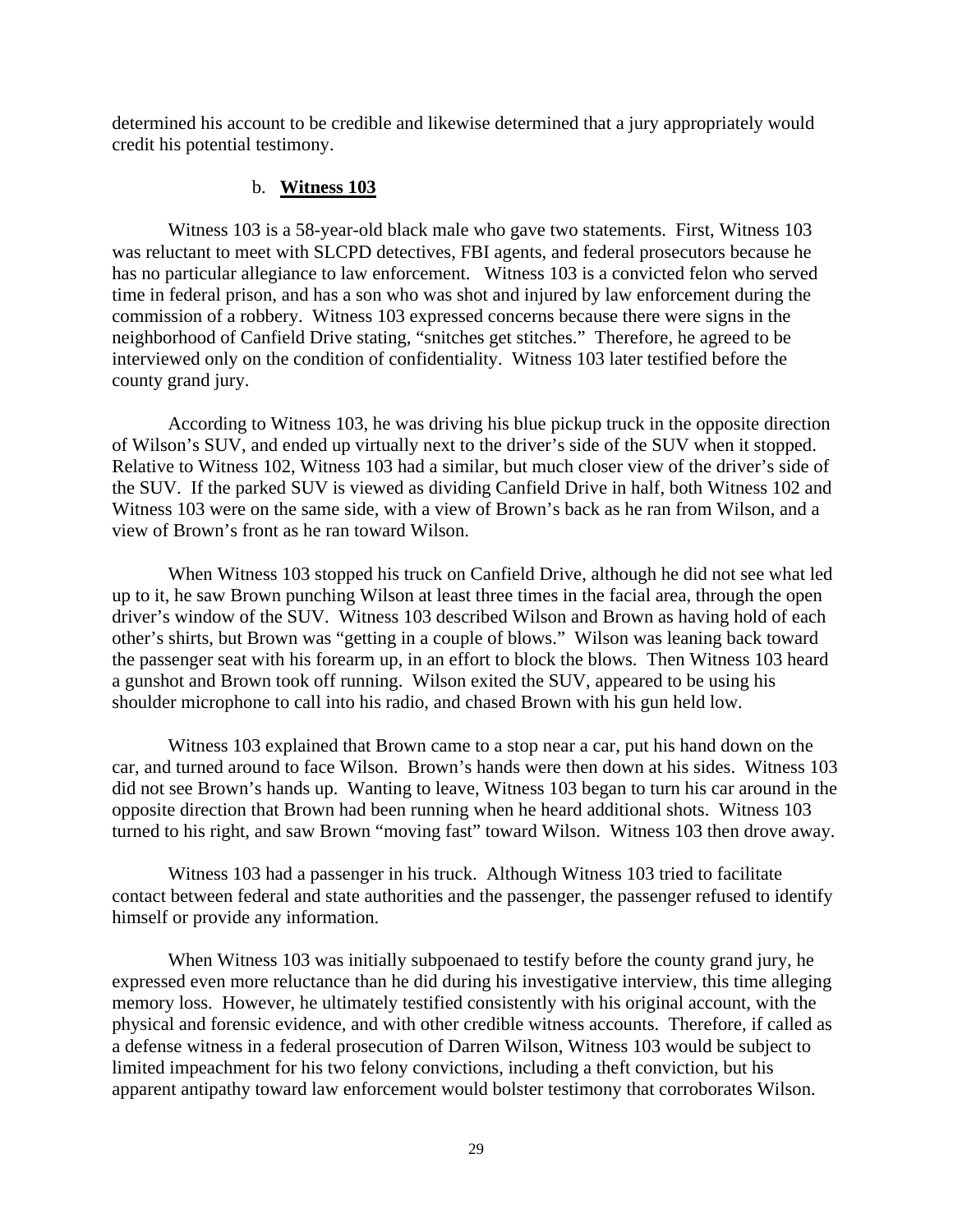Accordingly, after a thorough review of all the evidence, federal prosecutors determined his account to be credible, and likewise determined that a jury appropriately would credit his potential testimony.

#### c. **Witness 104**

Witness 104 is a 26-year-old bi-racial female. Witness 104 gave three statements. SLCPD detectives interviewed her, federal prosecutors and agents interviewed her, and she testified before the county grand jury.

Witness 104 was in a minivan that had been traveling in the opposite direction of Wilson, and came to a halt in front of Wilson's SUV, and somewhat behind, yet adjacent to Witness 103's blue pickup truck. Witness 104 was on the same side of the SUV as Witness 102 and Witness 103. She was seated in the middle row behind the driver's seat of the minivan, leaning over toward the center, with a direct view of Brown running away from Wilson, a frontal view of Brown coming back toward Wilson, and the shooting thereafter. Witness 104 is the adult daughter of the two witnesses in the driver and passenger front seats, Witness 105 and Witness 106, respectively. She is the sister of Witness 107, who was seated in the middle row passenger seat to her right.

According to Witness 104, she was leaning over, talking to her sister, Witness 107, when she heard two gunshots. She looked out the front window and saw Brown at the driver's window of Wilson's SUV. Witness 104 knew that Brown's arms were inside the SUV, but she could not see what Brown and Wilson were doing because Brown's body was blocking her view. Witness 104 saw Brown run from the SUV, followed by Wilson, who "hopped" out of the SUV and ran after him while yelling "stop, stop, stop." Wilson did not fire his gun as Brown ran from him. Brown then turned around and "for a second" began to raise his hands as though he may have considered surrendering, but then quickly "balled up in fists" in a running position and "charged" at Wilson. Witness 104 described it as a "tackle run," explaining that Brown "wasn't going to stop." Wilson fired his gun only as Brown charged at him, backing up as Brown came toward him. Witness 104 explained that there were three separate volleys of shots. Each time, Brown ran toward Wilson, Wilson fired, Brown paused, Wilson stopped firing, and then Brown charged again. The pattern continued until Brown fell to the ground, "smashing" his face upon impact. Wilson did not fire while Brown momentarily had his hands up. Witness 104 explained that it took some time for Wilson to fire, adding that she "would have fired sooner." Wilson did not go near Brown's body after Brown fell to his death.

Witness 104 explained that she first saw Brown's friend, Witness 101, when he took off running as soon as the first two shots were fired. She never saw him again.

All three of Witness 104's statements were consistent with each other, consistent with the physical and forensic evidence, and consistent with other credible witness accounts. Witness 104 does not have a criminal history. Therefore, if called as a defense witness in a prosecution of Darren Wilson, this witness's account would not be vulnerable to meaningful cross– examination and would not be subject to impeachment due to bias or inconsistencies in prior statements. Accordingly, after a thorough review of all the evidence, federal prosecutors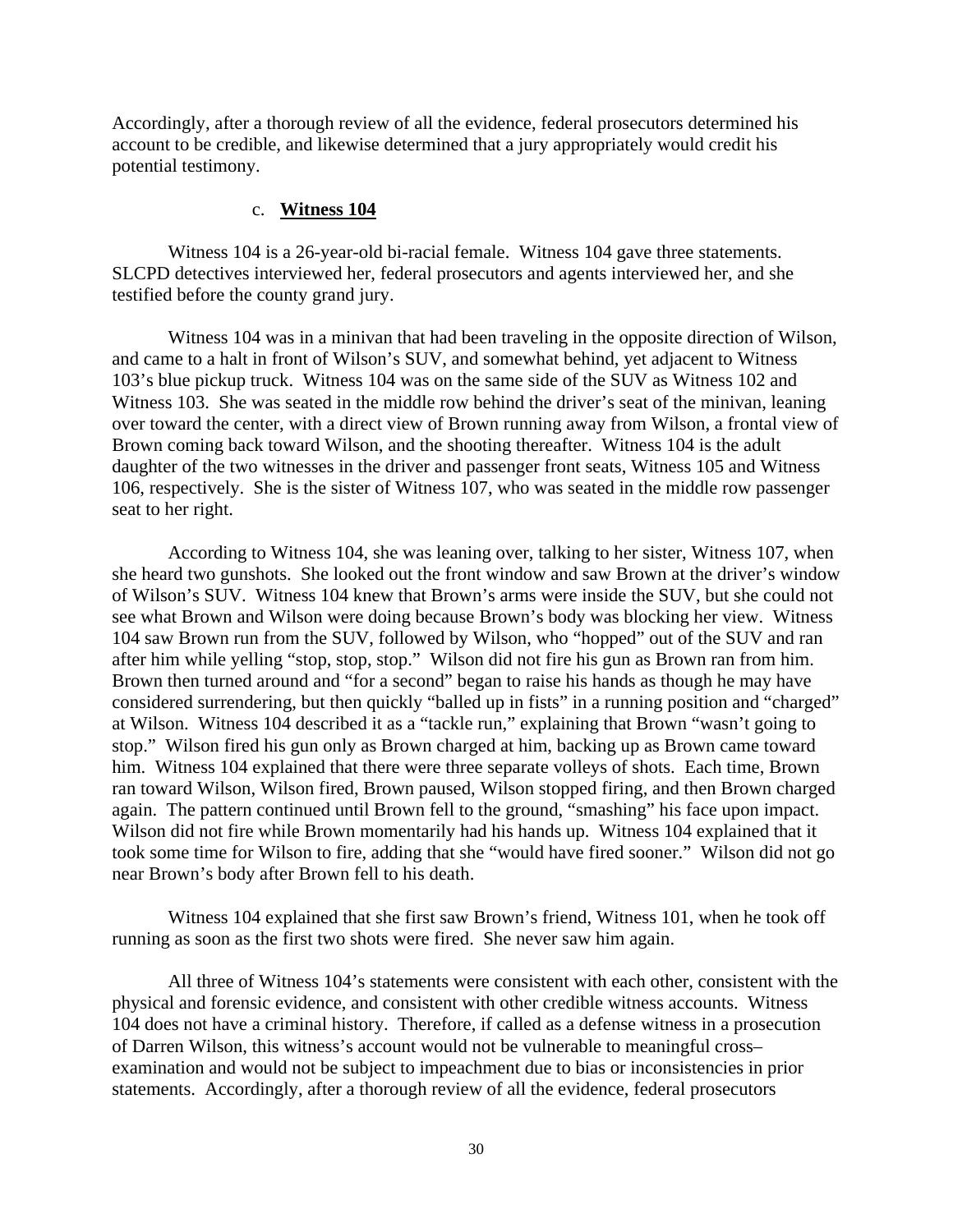determined her account to be credible, and likewise determined that a jury appropriately would credit her potential testimony.

# d. **Witness 105**

Witness 105 is a 50-year-old black female. She gave two statements. SLCPD detectives interviewed her, and federal prosecutors explained the nature of the two parallel criminal investigations to Witness 105 prior to her testimony before the county grand jury. Witness 105 was driving a minivan in which Witness 104, her daughter, was seated behind the driver's seat in the middle row. Her husband, Witness 106, was next to her in the front passenger seat, and her other daughter, Witness 107, was seated behind her husband and next to Witness 104. Witness 105 had been traveling east on Canfield Drive, when she stopped in front of Wilson's vehicle with a view of the driver's side of his vehicle. Her view was also of the back of Brown as he first ran away, and then the front of Brown as he turned around and came back toward Wilson.

According to Witness 105, Wilson was driving a car, not an SUV, and a gunshot drew her attention to the vehicle. She noticed Brown's hands on Wilson's "car." Brown then ran eastbound and Wilson chased after him, gun in hand but held low. Witness 105 explained that Brown put his hands up "for a brief moment," and then turned around and made a shuffling movement. Wilson told Brown to "get down," but Brown did not comply. Instead, Brown put his hands down "in a running position." Witness 105 could not tell whether Brown was "charging" at Wilson or whether his plan was to run past Wilson, but either way, Brown was running toward Wilson. According to Witness 105, Wilson only shot at Brown when Brown was moving toward him. She could not see Brown's hands as he was running, but saw him reaching down as he began to fall to the ground. Witness 105 saw Wilson shoot Brown in the face before he began to stumble. Once Brown was on the ground, it appeared to Witness 105 that Wilson was calling out on the radio using his shoulder microphone.

When Witness 105 contacted SLCPD detectives, she was reluctant to identify herself and ultimately met with them in a library parking lot. She explained that she was coming forward because in speaking with her neighbors, she realized that what they believed had happened was inconsistent with what actually happened. She further explained that that she had not been paying attention to media accounts, and had been unaware of the inaccuracies being reported.

Both of Witness 105's statements were consistent with each other, materially consistent with the physical and forensic evidence, and consistent with other credible witness accounts in all material ways. Witness 105 has no criminal history. If called as a defense witness in a prosecution of Darren Wilson, this witness's account would be subject to limited impeachment on her ability to accurately perceive what occurred, *e.g.*, that she perceived Wilson driving a car, rather than an SUV. However, that line of cross-examination does not undermine the overall consistency of her account with other credible witness accounts and with the physical evidence. Accordingly, after a thorough review of all the evidence, federal prosecutors determined her account to be largely credible and likewise determined that a jury appropriately would credit her potential testimony.

# **e. Witness 108**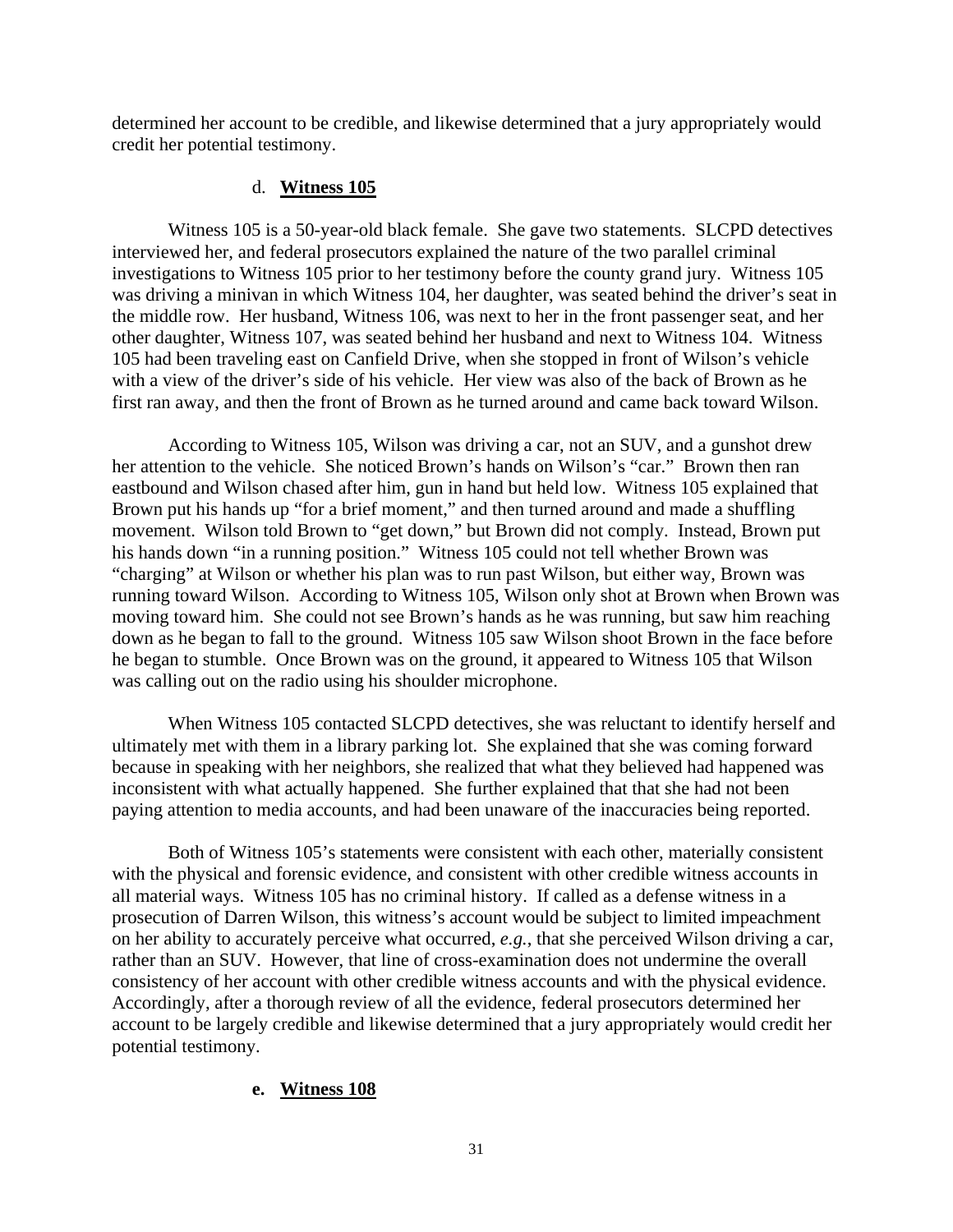Witness 108 is a 74-year-old black male who claimed to have witnessed the shooting, stated that it was justified, but repeatedly refused to give formal statements to law enforcement for fear of reprisal should the Canfield Drive neighborhood find out that his account corroborated Wilson. He was served with a county grand jury subpoena and refused to appear.

During the initial canvass of the crime scene on August 9, 2014, in the hours after the shooting, SLCPD detectives approached Witness 108, who was sitting in his car on Canfield Drive. They asked if he witnessed what happened. Witness 108 refused to identify himself or give details, but told detectives that the police officer was "in the right" and "did what he had to do," and the statements made by people in the apartment complex were inaccurate. Both state and federal investigators later attempted to locate and interview Witness 108, who repeatedly expressed fear in coming forward. During the investigators' attempts to find Witness 108, another individual reported that two days after the shooting, Witness 108 confided in her that he "would have fucking shot that boy, too." In saying so, Witness 108 mimicked an aggressive stance with his hands out in front of him, as though he was about to charge. SLCPD detectives finally tracked down Witness 108 at a local repair shop, where he reluctantly explained that Wilson told Brown to "stop" or "get down" at least ten times, but instead Brown "charged" at Wilson. Witness 108 told detectives that there were other witnesses on Canfield Drive who witnessed the same thing. An SLCPD detective and federal prosecutor again tracked down Witness 108 in hopes of obtaining a more formal statement. However, Witness 108 refused to provide additional details to either county or federal authorities, citing community sentiment to support a "hands up" surrender narrative as his reason to remain silent. He explained that he would rather go to jail than testify before the county grand jury.

Witness 108 has no criminal history. Witness 108's accounts, although quite general, are clearly exculpatory as to Wilson and consistent with other credible evidence. His reluctance to testify in opposition to community sentiment lends further credence to his account.

#### f. **Witness 109**

Witness 109 is a 53 year-old black male. Like Witness 108, Witness 109 claimed to have witnessed the shooting, stated that it was justified, and repeatedly refused to give formal statements to law enforcement for fear of reprisal should the Canfield Drive neighborhood find out that his account corroborated Wilson. He was served with a county grand jury subpoena and refused to appear. Likewise, Witness 109 repeatedly refused to formally meet with SLCPD detectives, FBI agents, or federal and county prosecutors.

Law enforcement identified Witness 109 through a phone call that he made to the SLCPD information line at 5:19 p.m. on the day of the shooting. During that six-minute recorded call, the operator transferred Witness 109 to an SLCPD detective, and Witness 109 provided the following information, repeatedly refusing to meet with detectives in person. Witness 109 stated that he did not want his phone number traced, and would deny everything if it was traced. Witness 109 stated that he did not know Brown or his friend, Witness 101. However, he was calling because Witness 101, whom he described as the "guy with the dreads," lied on national television. Witness 109 described Brown and Witness 101 walking on the center line of the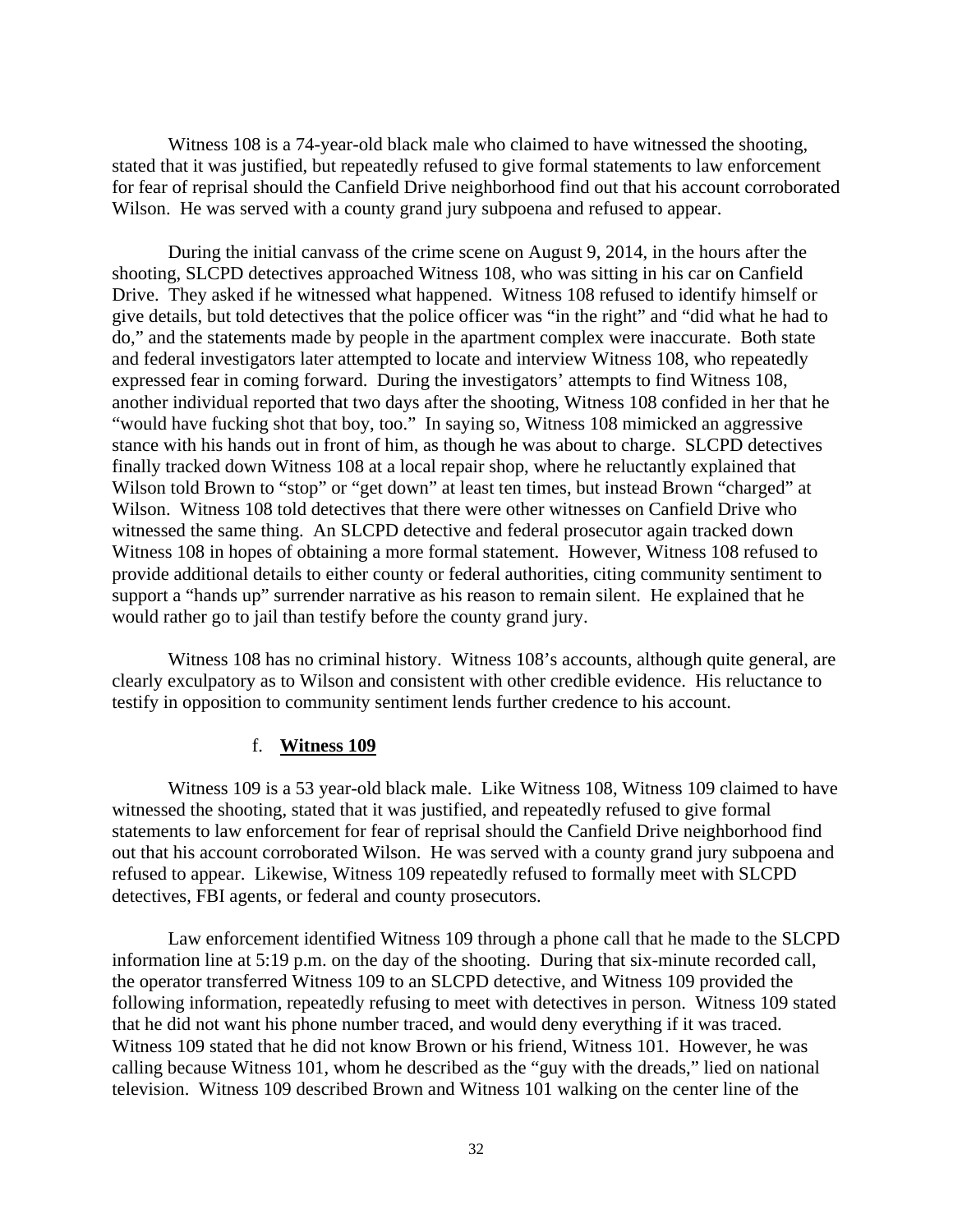street when the officer asked them to get out of street. Brown responded something to the effect of, "Fuck the police." According to Witness 109, Wilson got out of his vehicle and Brown, the "young guy that died," hit him in the face. Witness 109 explained that Wilson reached for what appeared to be a taser but dropped it, and then grabbed a gun. Witness 109 explained that Brown reached for Wilson's gun. Although Witness 109's description was somewhat disjointed, he also stated that at first Brown ran away from Wilson, but then kept coming toward Wilson. Wilson told Brown to stop and lie down, but Brown failed to comply. Witness 109 said that Wilson fired in self-defense, explaining that Wilson did not shoot to kill at first, but "he unloaded on him when [Brown] wouldn't stop." Witness 109 said that "a lot of people saw that it was justified," ending the call by stating, "I know police get a bad rap, but they're here to protect us."

Federal and county prosecutors and investigators tried to no avail to interview Witness 109. True to his word on that initial phone call, he would not discuss what he saw. He did, however, acknowledge that he placed a call to the SLCPD information line.

Witness 109 does have a criminal history that would be admissible in federal court. Witness 109 has a misdemeanor theft conviction from 1985 and a felony arrest, both of which likely would be inadmissible in federal court for impeachment purposes. Witness 109's account is exculpatory as to Wilson and although Witness 109 may be subject to limited impeachment, the majority of his description is consistent with the physical and forensic evidence, and consistent with other credible witness accounts. Community sentiment and therefore his reluctance to testify on behalf of Wilson would likely bolster his account.

#### g. **Witness 113**

Witness 113 is a 31-year-old black female. She was interviewed one time by FBI agents during their canvass on August 16, 2014, and gave an account that generally corroborated Wilson, but only after she was confronted with untruthful statements she initially made in an effort to avoid neighborhood backlash. When local authorities tried to serve Witness 113 with a subpoena to testify before the county grand jury, she blockaded her door with a couch to avoid service.

Witness 113 was on her brother's balcony, located opposite and to the left of the aforementioned minivan, when she first saw Brown walking in the street. Contrary to other witness accounts, Witness 113 saw what she believed to be three black males walking in the street, and two police vehicles present, calling into question whether she actually witnessed the beginning of the incident. She explained that one of the police officers told Brown and his friends to go on the sidewalk, and then subsequently called Brown over to his vehicle, where a struggle occurred.

Witness 113 then gave an account that was contrary to physical evidence, internally inconsistent, and admittedly untrue. She first explained that Brown ran east, away from Wilson, as Wilson shot at him. However, she then explained that she watched as Brown ran west past Wilson, who shot Brown right next to the SUV. Witness 113 stated that Wilson fired shots into Brown's back as he lay flat on his stomach on the ground. When the FBI told Witness 113 that the autopsy results and other evidence were inconsistent with her account, she admitted that she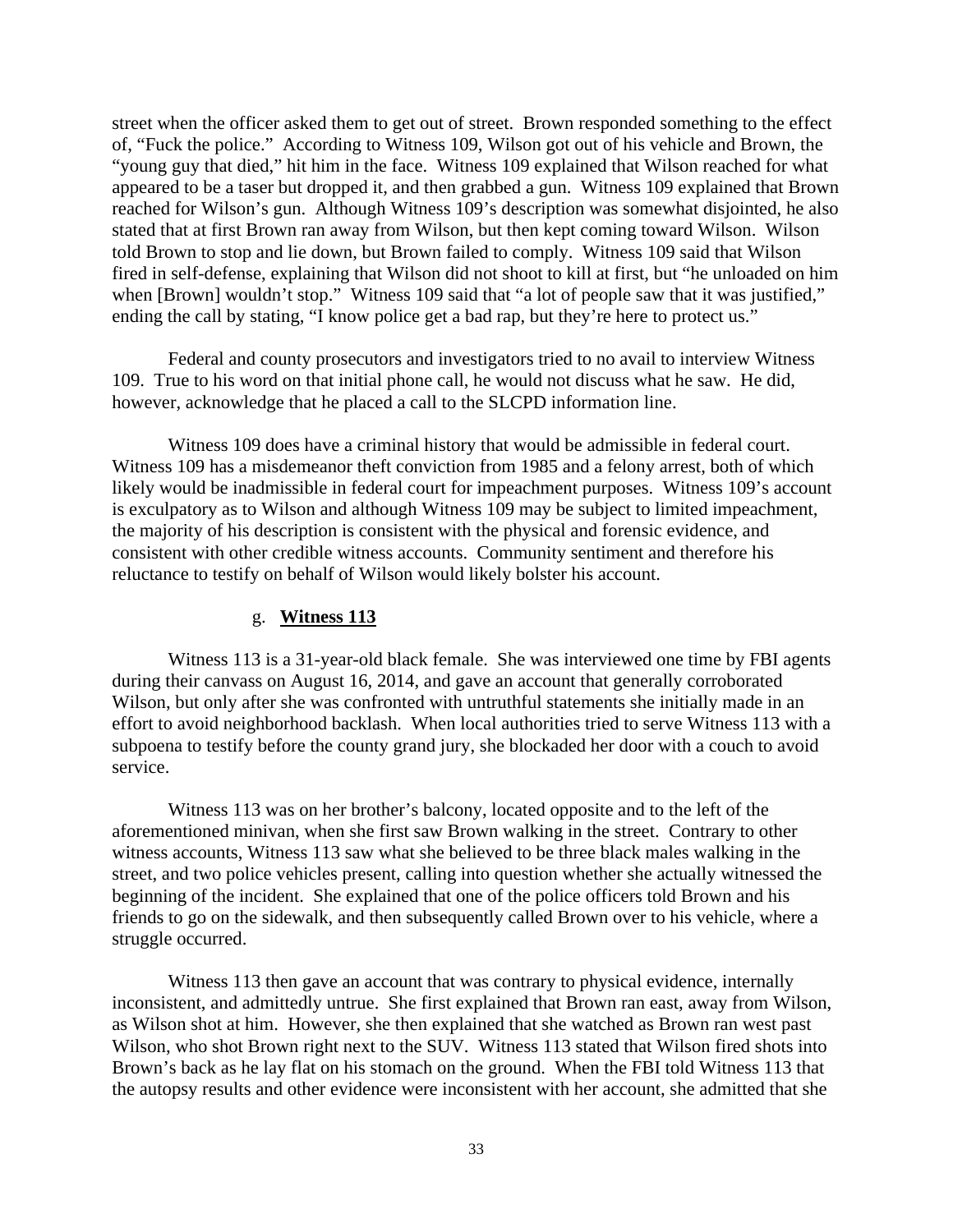lied. She explained to the FBI that, "You've gotta live the life to know it," and stated that she feared offering an account contrary to the narrative reported by the media that Brown held his hands up in surrender.

Witness 113 then admitted that she saw Brown running toward Wilson, prompting Wilson to yell, "Freeze." Brown failed to stop and Wilson began shooting Brown. Witness 113 told the FBI that it appeared to her that Wilson's life was in danger. She explained there was a pause in the shots before the firing resumed, but Witness 113 had ducked down for cover and did not see anything after the first volley of shots.

Witness 113 was with her brother and boyfriend when the shooting occurred. Witness 113 refused to provide their contact information, and they both repeatedly evaded law enforcement's attempts to meet with them.

Witness 113 has no criminal history that would be admissible in federal court. Witness 113 has past arrests but no convictions, which likely would be inadmissible in federal court. In a federal prosecution, if served and called to testify on behalf of Wilson, federal prosecutors could subject Witness 113 to cross-examination due to her admittedly untruthful statements during the first part of her interview with the FBI. However, her reasons for being untruthful, coupled with the fact that she immediately changed course when her statements were challenged, give her account reliability. Accordingly, prosecutors did not discount her narrative in its entirety, but rather in examining all of the evidence, considered this witness's account in making a prosecutive decision.

## h. **Witness 134**

Witness 134 is a 36-year-old white female. She was interviewed one time by federal authorities. At the time of her interview with federal agents and prosecutors, she was Wilson's fiancée and was Wilson's field training officer in 2011. Prosecutors considered her potential bias when interviewing Witness 134, but sought out and evaluated her account for several reasons. First, as noted below in the legal analysis, to make a determination as to whether a potential civil rights defendant has the requisite criminal intent, prosecutors must consider a subject officer's training as part of an evaluation of his overall understanding of when the use of deadly force is permissible. Second, Witness 134 spoke to Wilson minutes after the shooting, while he was arguably still under the stress of the situation and immediately after he perceived it. It is possible that in a prosecution of Wilson, defense counsel would be permitted to introduce Wilson's initial statements to Witness 134 through the "present sense impression" or "excited" utterance" hearsay exceptions. Fed. R. Evid. 803(1); 803(2).

Witness 134 explained that when she was Wilson's field training officer for the FPD, he did not require a lot of training because he had prior experience as a law enforcement officer. Wilson knew and understood that he was permitted to use physical force when he or someone else was met with a physical threat. As Wilson's training officer, she never had concerns as to whether he understood when he was permitted to use force.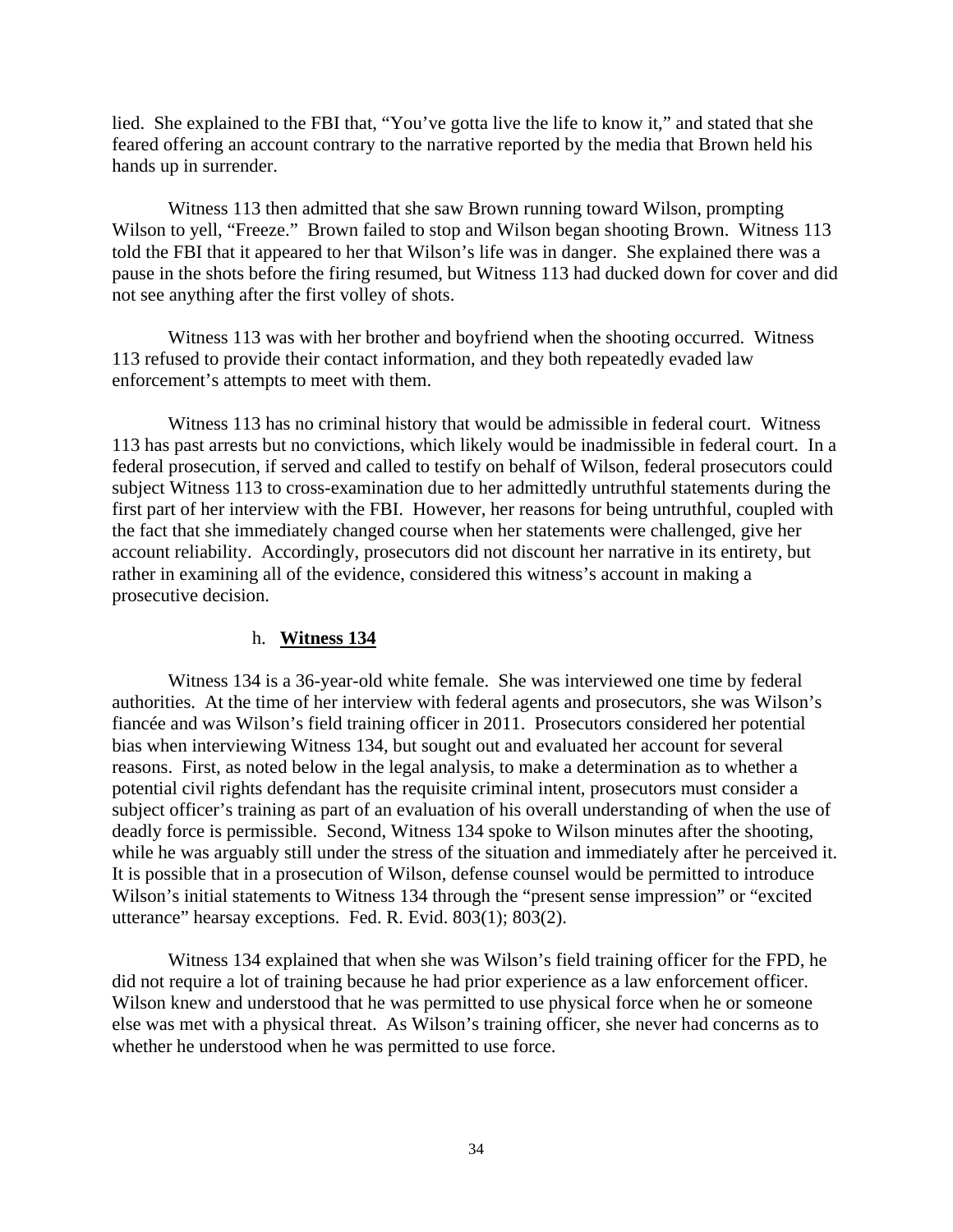Witness 134 was on light duty on August 9, 2014, working at the police department building because she was pregnant. She was working the same shift as Wilson and was waiting to join him for lunch. Witness 134 stated that when Wilson arrived at the FPD at about 12:15 p.m., he did not seem like himself. His face was red and puffy, consistent with injury. Knowing something was wrong, she asked Wilson what happened. Wilson responded, "I just killed someone." Wilson also told her that he had washed blood from his hands.

Witness 134 also explained that other than facial injuries, she did not notice additional injuries or blood on Wilson, but she did notice blood on the hammer of his gun, still holstered in his belt. Wilson asked her to retrieve latex gloves for him, which Wilson then used to clear and package his gun. Witness 134 did not actually see Wilson do this because her back was to him, although she could hear what he was doing. She also saw the envelope, presumably containing the gun, sealed with evidence tape, but did not know who eventually took it to an evidence locker.

Prior to packaging his gun, Wilson gave Witness 134 a narrative consistent with the accounts he later gave throughout the course of the investigation. Federal agents and prosecutors asked Witness 134 to be specific about what Wilson told her at the police department in the immediate aftermath as opposed to subsequent conversations that they have had since the shooting. Witness 134 was certain that Wilson told her the following: He told Brown and his friend to get out of the street, but did not say anything "ignorant" that would anger them. As Wilson was passing Brown and his friend, he saw cigarillos in Brown's hand and noticed Witness 101's black shirt and realized that they matched the description of the suspects involved in the "stealing in progress." As Brown was attacking Wilson, Wilson explained that in his mind, he went through the weapons available to him on his gun belt. He knew that he had no choice but to use his gun.

Wilson explained to Witness 134 that he was able to shoot inside the SUV, but did not know where the bullet went and whether it hit Brown. Brown ran off and Wilson chased him, explaining to Witness 134 that "all of a sudden," Brown stopped, turned around, and started "charging" him. Witness 134 explained that although she could not remember the exact words Wilson said he used, he said something like, "Get on the ground," trying to get Brown to stop. However, Wilson told her that Brown did not stop and continued to charge at Wilson. Wilson fired at Brown and continued to do so until Brown was on the ground because Brown "just wouldn't stop."

 Witness 134 explained that Wilson was shaken, but confident that he did the right thing in the moment, although he became worried in the few minutes that followed the shooting because the neighborhood was quickly becoming hostile.

Witness 134 explained that in all of their conversations, Wilson had been adamant that Brown's hands were not up, but rather, Brown's right hand was in his waistband with his left hand in a fist, as though he was running. Witness 134 said that she was relieved to see the results of the private autopsy in the media because it showed a series of shots in Brown's right arm, consistent with Wilson's explanation that he had tunnel vision during the shooting.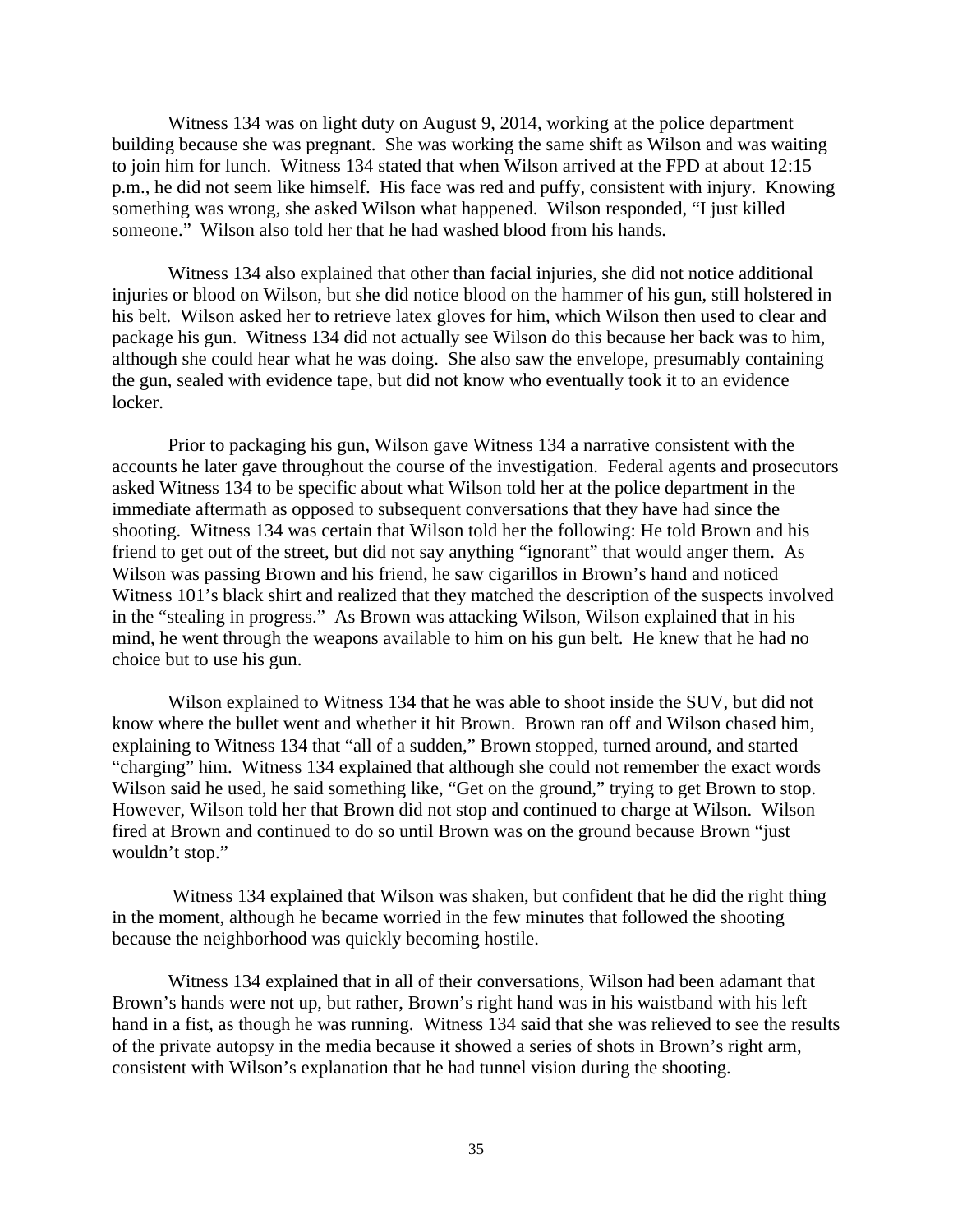<span id="page-35-0"></span>After learning of Witness 101's account alleging that Wilson grabbed Brown's throat by reaching out the driver's window and then subsequently shooting him while he was surrendering, Wilson told Witness 134 that Witness 101 was not present for the shooting because he saw Witness 101 run off as soon as Brown handed him the cigarillos during the assault at the SUV window. Wilson and Witness 134 agreed that the notion that a police officer would attempt to pull an individual into his vehicle, especially someone as big as Brown, is contrary to training. Wilson described Brown as Hulk Hogan-like, such that he could have easily overpowered Wilson.

Witness 134 has no criminal history. If called as a defense witness in a prosecution of Darren Wilson, Witness 134 would be subject to cross- examination due to obvious bias. However, her account of what Wilson told her is consistent with Wilson's previous statements, with other credible witness accounts, and with the forensic and physical evidence. Accordingly, having met Witness 134 and considered her manner and demeanor, federal prosecutors found her account credible. Nonetheless, because of Witness 134's relationship with Wilson and because most of her information came directly from Wilson, prosecutors did not heavily rely on her account when making a prosecutive decision.

# *ii. Witnesses Consistent with Prior Statements, Physical Evidence, and Other Witnesses Who Inculpate Wilson*

There are no witnesses who fall under this category.

2. Witnesses Who Neither Inculpate Nor Fully Corroborate Wilson

#### i. **Witness 107**

Witness 107 is a 30-year-old black female. Witness 107 was seated in the passenger seat in the middle row of a minivan that was stopped opposite Wilson's SUV at the time of the shooting. Witness 107 was seated next to her sister Witness 104 and behind her father, Witness 106. Witness 105, her mother, was seated in the driver's seat. However, when Witness 107 initially described what happened, she mistakenly thought she was in the front passenger seat and forgot that her father was present. She also mistakenly thought that they had been driving in the same direction as Wilson.

Witness 107 gave three statements. First, an SLCPD detective and an FBI agent jointly interviewed her. Federal prosecutors and agents conducted a follow-up interview to address inconsistencies with the physical evidence in her original account. Witness 107 also testified before the county grand jury.

According to Witness 107, she was looking at her mobile phone when she heard two gunshots. She looked up and out the front windshield, and saw Brown run away from Wilson. Witness 107 mistakenly thought that Wilson was standing toward the front of the passenger side of the police vehicle, and could not remember whether the vehicle was an SUV or a car. Wilson then chased after Brown and drew his gun, shooting three times. Contrary to the autopsy results, Witness 107 stated that Wilson shot Brown in the leg and hip as Brown was running away.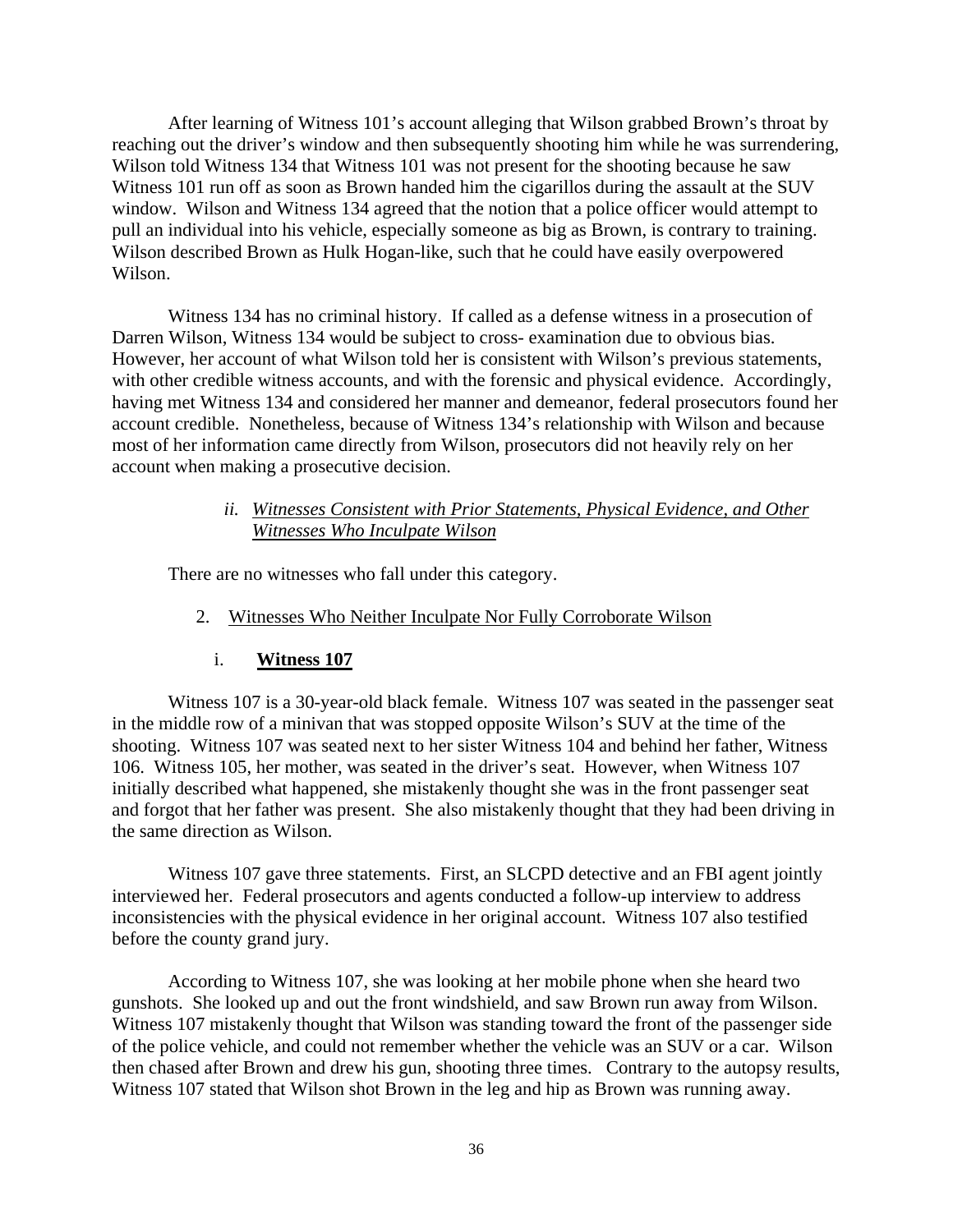Brown then turned around and briefly put his hands with up, palms forward, near his shoulders, as though he was "giving up." But then Brown put his hands down, one of them holding his chest, as he came back toward Wilson, though Witness 107 was unsure whether Brown was stumbling or running. Wilson fired the last shots from 10 to 15 feet away from Brown, and kept shooting as Brown was falling to the ground.

Witness 107 explained that immediately following the shooting, her mother drove to a nearby parking lot. She and her family members discussed what they witnessed, and they all seemed to have witnessed different things. Her sister, Witness 104, for example, was adamant that Brown "charged" at Wilson, whereas Witness 107 expressed uncertainty. The family also could not reach a consensus as to the number of shots fired.

When Witness 107 met with federal prosecutors and agents, she was visibly shaken by what she witnessed, articulating the difficulty of watching someone die. However, given the differences among what she and her family saw, and realizing that she was factually incorrect about the direction of the police vehicle, the location where Wilson stood, and where the bullets struck Brown, she was not certain about what she believed she witnessed.

Witness 107 has one prior misdemeanor arrest that likely would not be admissible in federal court. As detailed above, Witness 107 was admittedly mistaken or unsure about some of what she perceived, rendering her account vulnerable to effective cross-examination. Regardless of credibility, her account does not inculpate Darren Wilson and does not support a federal prosecution.

# ii. **Witness 106**

Witness 106 is a 45-year-old white male. As mentioned, he was seated in the front passenger seat of a minivan, driven by his wife, Witness 105. Witness 106's daughters, Witness 104 and Witness 107, were seated in the middle row of the minivan, behind the driver and front seat passenger, respectively. According to Witness 106, although his wife saw Wilson emerge from what she remembered was a police car, he first saw Wilson and Brown when they were in the street. It initially looked to Witness 106 like Brown had a gun and there was a firefight happening, although he has since realized that not to be the case. Regardless, Witness 106's overall impression was that he witnessed a police officer "taking down a gunman in a residential neighborhood before anyone else got hurt." It was for that reason that Witness 106 agreed to speak with SLCPD detectives. He otherwise does not "have any love" for law enforcement, having served 18 years in prison. Witness 106 also testified before the county grand jury.

Witness 106 explained that he first saw Brown as he ran from Wilson. Wilson fired one shot which seemed to hit Brown in the leg because Brown appeared to stagger. Brown's arms then "briefly flung" out and he turned around to face Wilson. Witness 106 then explained that even though the neighborhood had been talking about Brown having his "hands up," Brown "did not have his hands up." Brown's arms were down at his sides, such that Witness 106 could not even see Brown's hands. Witness 106's vantage point was over Wilson's shoulder. Witness 106 saw Brown walk toward Wilson and thought that Brown was about to shoot Wilson, as Wilson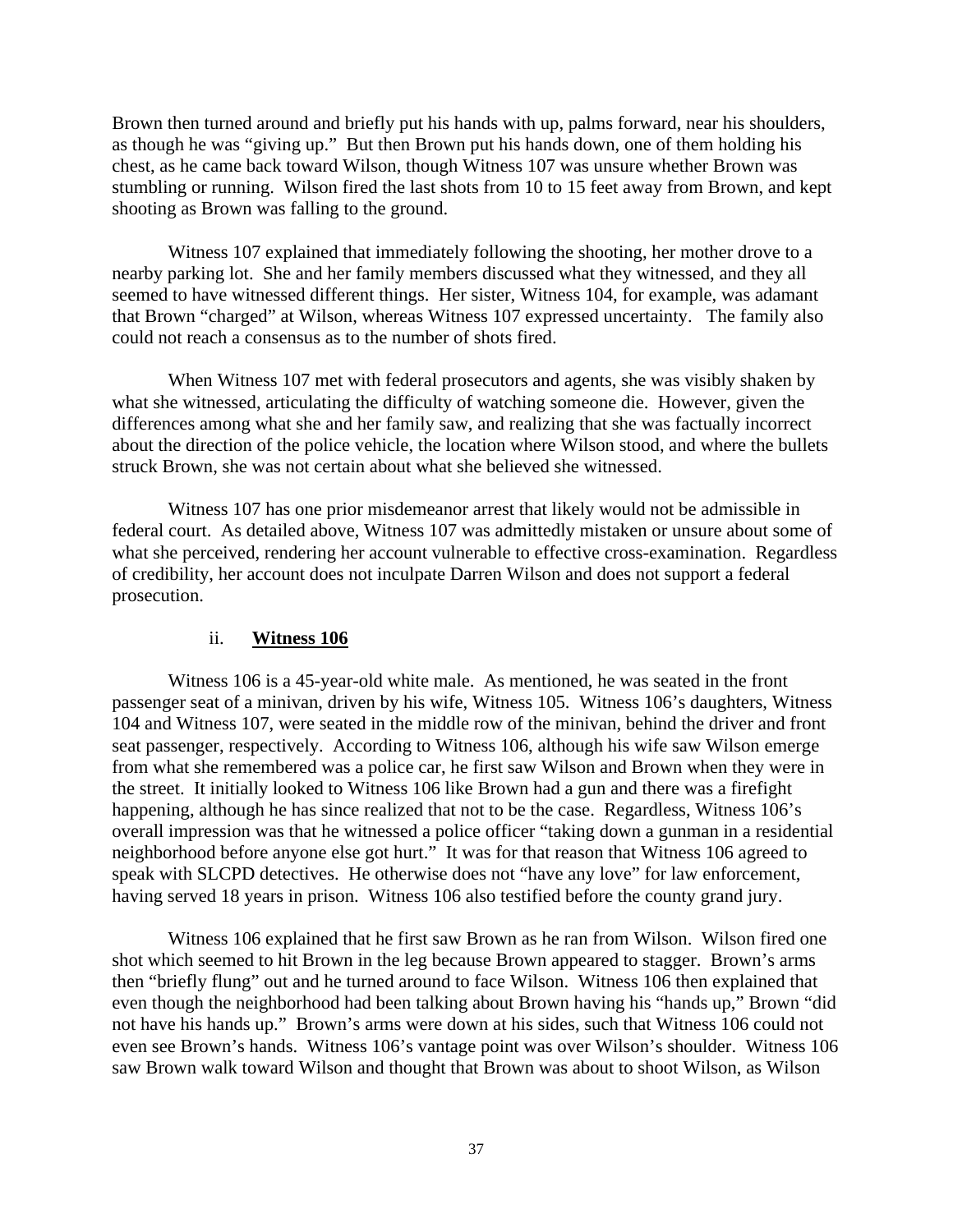shot Brown until he fell to his death. Wilson was about six to 10 feet from Brown when he fired the final shots at Brown.

Witness 106's account is inconsistent with the physical and forensic evidence and other credible witness accounts. He has a conviction for sexual abuse that would likely be admissible in federal court as impeachment evidence, although his bias tends to bolster his account. Regardless of its credibility, Witness 106's account does not inculpate Darren Wilson and therefore does not support a federal prosecution.

# iii. **Witness 110**

Witness 110 is a 51-year-old black male who is married to Witness 111. Witness 110 spoke to SLCPD detectives on two occasions. As noted below, the second interview occurred because Witness 111 was too upset to complete the first interview. Witness 110 also testified before the county grand jury.

 Witness 110 and Witness 111 first came into contact with SLCPD detectives because they were attending a social function the evening of August 9, 2014. The couple told a friend, an attorney, what they had witnessed, and the friend called the SLCPD on their behalf. SLCPD detectives responded to the venue of the social function to interview Witness 110 and Witness 111, but they were reluctant to speak to law enforcement, fearing retaliation from people in the community. They agreed to speak only on the condition of confidentiality. However, during that initial contact with SLCPD detectives, Witness 111 began crying and could not talk about what she witnessed. Witness 110 was too shaken to give a full account, but he did explain that earlier that day, he and his wife were at the Canfield Green Apartments complex visiting Witness 110's elderly mother and brother, Witness 112. He then gave a brief account which he detailed a few days later when he met again with SLCPD detectives.

According to Witness 110, he and Witness 111 were driving on Canfield Drive when they noticed Brown and his friend, Witness 101, walking in the center of the street and had to veer around them to avoid hitting them. Witness 111 commented to Witness 110, "Why don't they just get on the sidewalk?" As they were pulling into the driveway of the building they were visiting, they noticed Wilson driving in the opposite direction. During his initial interview with SLCPD detectives, Witness 110 explained that while in the driveway, he noticed Brown standing beside the driver's door of the SUV, with the upper portion of his body inside the driver's area of the SUV. Witness 110 did not mention this during his second interview with SLCPD detectives or when he testified in front of the county grand jury.

Witness 110 then explained that he and Witness 111 went up to the second floor apartment balcony, located opposite and off to the right of the minivan with Witness 104, Witness 105, Witness 106, and Witness 107. Their vantage point was of the passenger side of the SUV, followed by the right profile of Brown as he ran away from Wilson, and then the left profile of Brown as he turned around and moved toward Wilson.

Witness 110 stated that he witnessed an exchange between Wilson, Brown, and Witness 101, but did not hear what was said. Wilson reversed his vehicle, using it to block Brown and Witness 101. Brown and Wilson engaged in a back and forth "scuffle," although Witness 110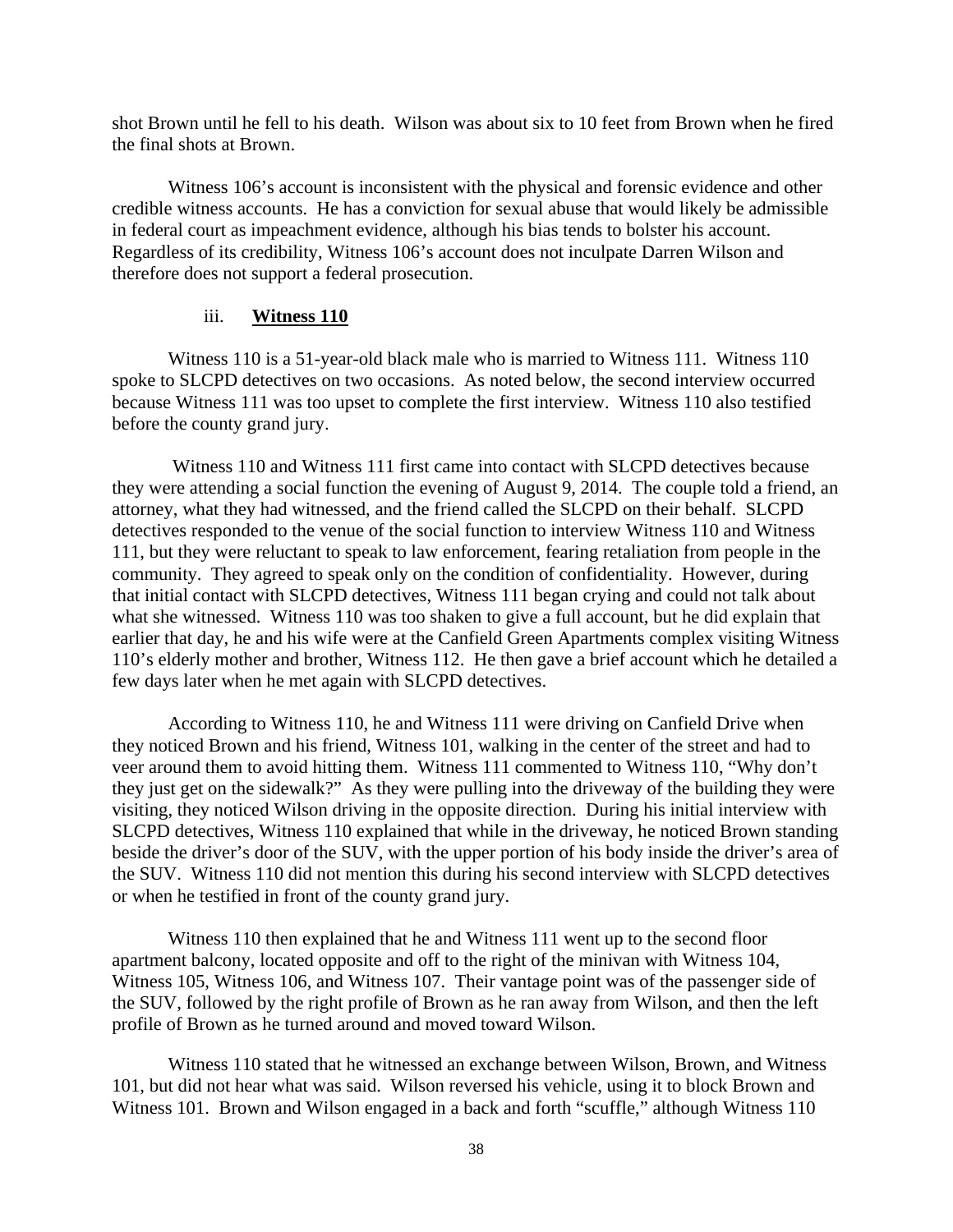could not see exactly what happened because the SUV blocked his view of Brown. They then heard a shot and Witness 101 "disappeared." Brown remained at the SUV and the scuffle continued until there was a second gunshot and Brown took off running. When Brown reached a nearby driveway, he stopped and looked down at his hand, which Witness 111 noted had blood on it. Witness 110 believed that Brown looked at his left hand. Brown put his hands out at his sides, palms up, as though asking, "What the heck?" Brown then moved toward Wilson with his hands in that same position, and Wilson shot Brown. Brown then paused, the shooting stopped, and then Brown advanced again. Witness 110 stated that Wilson shot Brown only when Brown was moving toward him, and did not shoot at Brown as he ran away. Witness 110 initially told SLCPD detectives that Brown moved "quickly," although he testified in the county grand jury that he could not describe how Brown was moving toward Wilson, though he was not "charging" or "running." At no time were Brown's hands up in surrender or otherwise.

Witness 110 has no criminal history. As noted, Witness 110's second interview was consistent with his grand jury testimony, though partially inconsistent with what he initially told SLCPD detectives. Nonetheless, Witness 110's account was consistent with the physical and forensic evidence. Regardless of the credibility of his account, it does not inculpate Wilson, and therefore does not support a federal prosecution.

# iv. **Witness 111**

Witness 111 is a 48-year-old black female who is married to Witness 110. As mentioned, she was too upset to speak with SLCPD detectives on the evening of August 9, 2014, but did speak to law enforcement on August 18, 2014, when she was jointly interviewed by SLCPD detectives, FBI agents, and federal prosecutors. Federal authorities also met with Witness 110 at that time. Witness 111 subsequently testified before the county grand jury.

Witness 111's account is consistent with the account of Witness 110, with two exceptions. First, when she witnessed Brown turn around after fleeing from Wilson, Witness 111 explained that Brown looked down at his right hand, which was bleeding. This is contrary to Witness 110, who said that Brown looked down at his left hand and did not mention seeing blood. Second, Witness 111 described Brown as moving back toward Wilson in "slow motion," where Witness 110 at one time described Brown walking "quickly," but later could not characterize his pace. According to Witness 111, at no time were Brown's hands up in surrender or otherwise.

Witness 111 has no criminal history. Witness 111's statements were consistent with each other, and with the physical and forensic evidence, and therefore, Witness 111 would not be vulnerable to cross-examination on those grounds. However, Witness 111 was especially distraught during her investigatory interview, stating that she, too, has a teenage son and commenting that she wished Wilson had used a form of less lethal force. Her bias could subject her to effective cross-examination, and led federal prosecutors to question whether her bias was affecting her ability to accurately recall events. Regardless, Witness 111's account does not inculpate Wilson, and therefore does not support a federal prosecution.

# v. **Witness 115**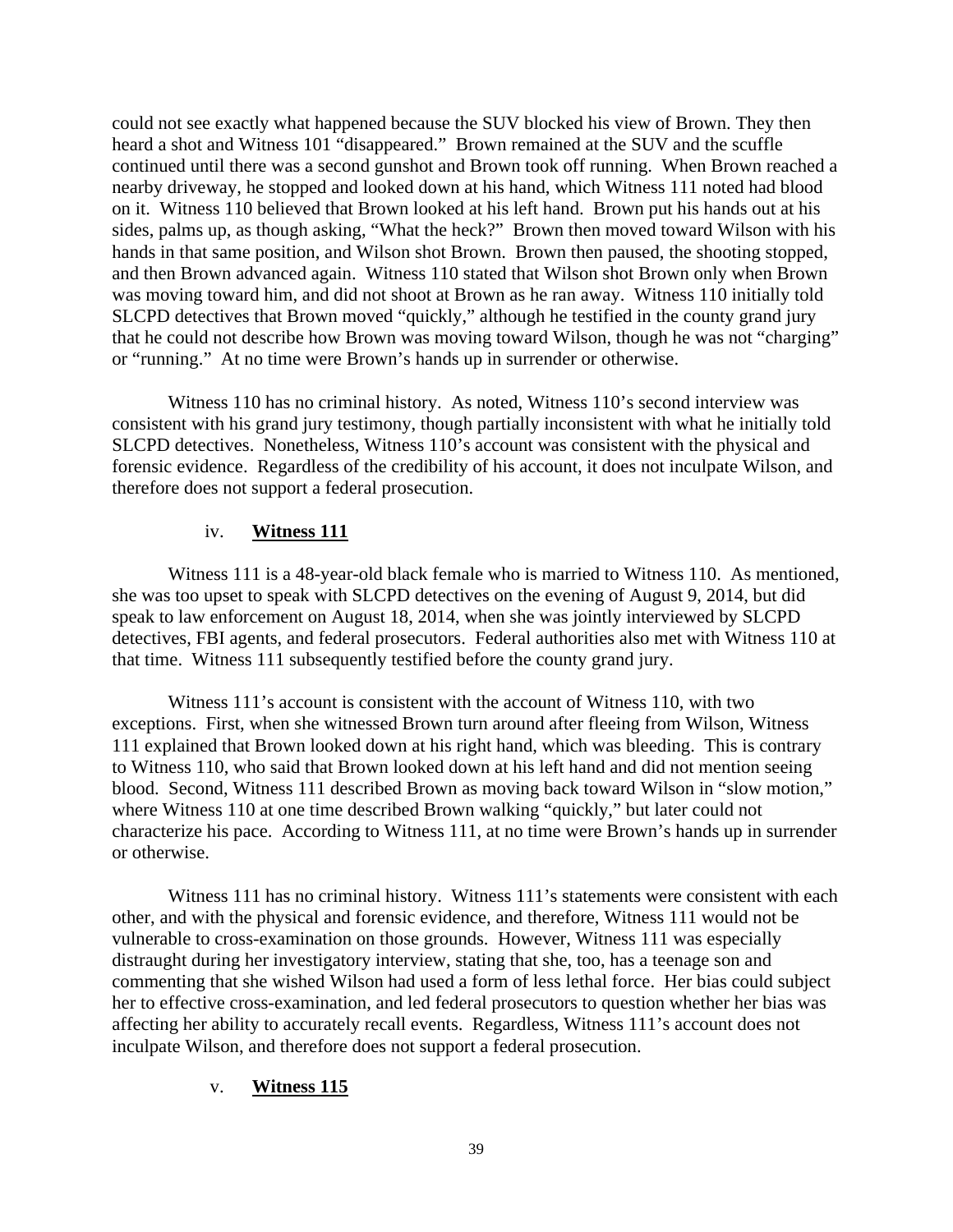Witness 115 is a 32-year-old black male. Witness 115 gave three investigatory statements and was interviewed by the media on several occasions. First, SLCPD detectives interviewed Witness 115 within hours of Brown's death. Second, federal agents and prosecutors conducted a follow-up interview, during which they challenged Witness 115 on what he actually witnessed as opposed to what he assumed had taken place. Witness 115 also testified before the county grand jury.

According to Witness 115, he was in his second floor apartment at the time of the shooting, on the same side of the SUV as the minivan occupied by Witness 104, Witness 105, Witness 106, and Witness 107, but with a view of Brown's right profile as he was coming back toward Wilson. Just before noon, Witness 115 was in his bedroom when he heard what he thought was an altercation. He described hearing "strong voices" or loud grunts, but could not make out specific words or sounds. Witness 115 went to his window and looked through horizontal blinds by pushing them apart. He saw Brown at the driver's door of the SUV and "arms were being exchanged." Federal prosecutors and agents asked Witness 115 to demonstrate Brown's actions, and he did so by making a fist and a punching motion. Witness 115 demonstrated that Wilson had his arm bent across his chest in a defensive position, but he was reluctant to state that Brown "punched" Wilson. However, after federal prosecutors played Witness 115's own cell phone video back to him, he acknowledged that on the video, recorded right after Brown died, he narrated, "Dude was all up in his car; dude was punching on him," and that "dude" was Brown. Witness 115 explained that his initial impression was that Brown was punching Wilson because Brown was on the outside, standing on the street, and appeared to have the upper hand.

Witness 115 explained that he suddenly saw both Brown and his friend, Witness 101, who had been standing toward the front part of the SUV, start running. Witness 115 did not know why they started to run and he did not hear a gunshot, though he acknowledged that the suddenness with which they ran was consistent with a shot being fired. Brown ran down the middle of the street and Witness 101 started to crouch down by a white Monte Carlo. According to Witness 115, Wilson then got out of his SUV, gun drawn, and immediately fired shots as he began to quickly walk in Brown's direction. With each shot, Witness 101 ducked down a little more, creeping around the Monte Carlo until he went from the driver's side to the passenger side, and out of Witness 115's view. Witness 115 explained that while he was watching Witness 101, he was not watching Brown, who had disappeared from his range of view once he ran from Wilson.

Witness 115 stated that there was a pause in the shooting and he used this opportunity to go out on his balcony to get a better look. As he did, he realized that he left his mobile phone on his dresser. He went back to his bedroom, retrieved his phone, and returned to his balcony. At the same time, he called to his wife, Witness 124, who joined him with their three children. By the time Witness 115 saw Brown again, Brown was walking back toward Wilson with his arms folded across his stomach. Witness 115 said he "assumed" that Wilson had shot Brown in the stomach, although he did not see this happen. This assumption is inconsistent with the autopsy findings.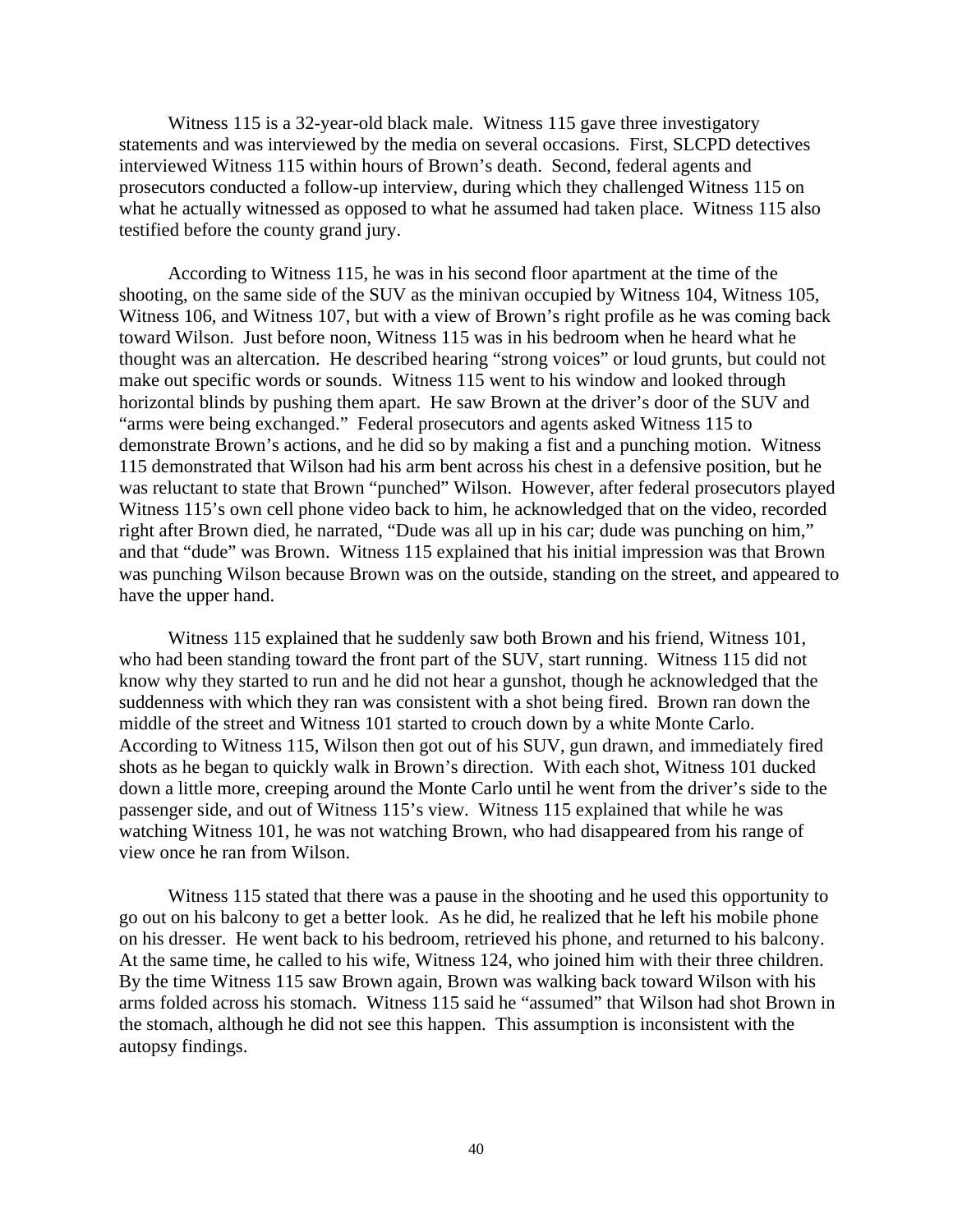Witness 115 stated that he did not see Brown with his hands up and Brown did not appear to be surrendering. Rather, Brown looked as though he was slowly going down to the ground as he walked toward Wilson. Wilson then fired another volley of shots and Brown fell to the ground with one arm under him and the other at his side. Consistent with Wilson's account, Witness 115 explained that once Brown was on the ground, Wilson kept his gun drawn and appeared to be talking in his radio on his shoulder. According to Witness 115, at no time did Wilson touch Brown's body.

Witness 115 described the crowds that began to form immediately after the shooting, as people began to gather and talk about what happened. Witness 115 explained that although he initially spoke to SLCPD detectives only four hours after the incident, by then, he had already discussed the incident with Witness 124 and with a passerby on the street. He explained that this passerby can be heard on Witness 115's cell phone video, attempting to correct Witness 115, as Witness 115 narrated that Brown had been punching Wilson.

Witness 115 expressed that he felt comfortable with federal prosecutors and agents who were questioning him about assumptions and inconsistencies. However, Witness 115 was concerned that because of the constant talk in the neighborhood and his multiple media appearances without the presence of a lawyer, he may have unwittingly made inconsistent statements in the past.

Witness 115 has one prior misdemeanor conviction, which likely would be inadmissible in federal court as impeachment evidence. Witness 115 is vulnerable to effective crossexamination because he did not witness significant parts of the shooting and based parts of his account on assumption. Regardless of credibility, Witness 115's account does not inculpate Darren Wilson and therefore does not support a federal prosecution.

## vi. **Witness 141**

Witness 141 is a 19-year-old black male who moved out of Missouri after the shooting. Witness 141 gave three statements. First, FBI agents based in Texas interviewed him. Federal prosecutors and agents conducted a follow-up interview. Finally, Witness 141 testified before the county grand jury.

According to Witness 141, he was sitting on his balcony when he saw Brown and Witness 101 walking down the middle of Canfield Drive. Witness 141 knew Brown through a friend, but did not have regular interaction with him. Unrelated to the shooting incident, Witness 141 went into his apartment to retrieve his mobile phone. While inside, he heard gunshots, prompting him to go back out to the balcony. Witness 141 saw Wilson pointing his gun at Brown, who had his hand across his front torso or waist. Brown never had his hands up in surrender or otherwise. Brown appeared to be stumbling or walking toward Wilson, who fired about five to seven shots at Brown from a distance of about eight feet. Brown collapsed to the ground. Witness 141 did not see Witness 101 anywhere. Witness 141 used his mobile phone to record a video in the aftermath of Brown's death.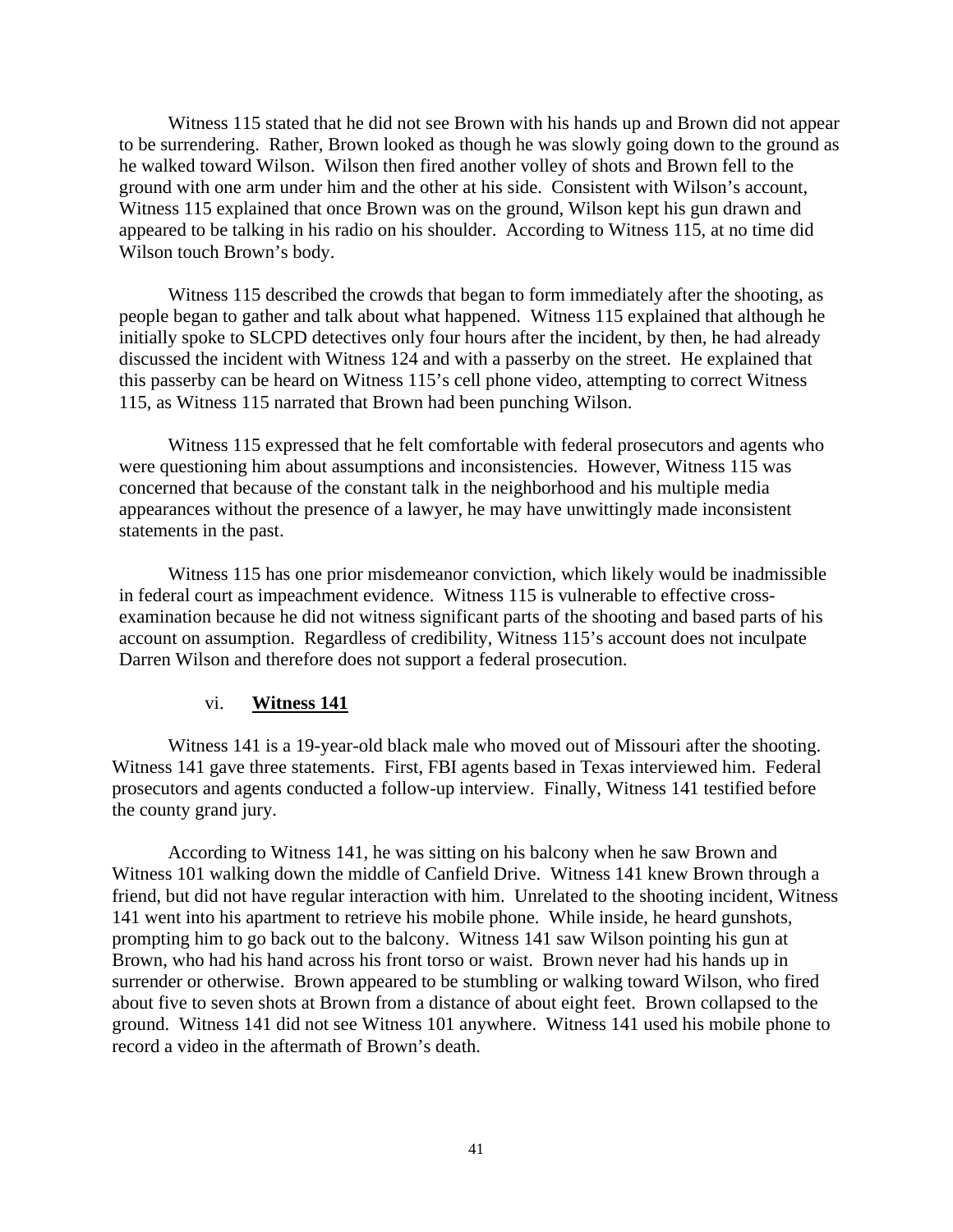Witness 141 testified before the county grand jury that he thought that after Wilson fired the first shot, the additional shots were "excessive," an opinion that would be inadmissible in federal court, and a misstatement of the applicable federal law. Witness 141 based that opinion on the fact that he did not perceive Brown to be a physical threat. However, he acknowledged that he did not see what led up to the initial shots, and did not see Brown run from Wilson, turn around to face Wilson, or any of Brown's actions during that time. Rather, he only saw Wilson shoot Brown as Brown moved toward him.

Witness 141 has no criminal history. Witness 141's statements were consistent with each other, but he did not witness large parts of the incident. Regardless of whether his account is credible, it does not inculpate Darren Wilson and therefore does not support a federal prosecution.

# vii. **Witness 114**

Witness 114 is a 75-year-old black female. She gave two statements. First, she was interviewed by the FBI, and she later testified before the county grand jury.

 Witness 114 saw the initial interaction between Brown and Wilson from her second floor window. Witness 114's view was of the passenger side of Wilson's SUV. Witness 114 saw Brown and Witness 101 walking in the middle of Canfield Drive, when Wilson stopped his SUV and leaned his head out of the driver's window as though saying something to Brown. Brown then made some sort of hand gesture, indicating to Witness 114 that he was responding to Wilson. Wilson continued driving, but then jerked back his SUV and parked it at an angle, with the back of the SUV closer to the center of the street. According to Witness 114, Brown remained there, while Witness 101 kept walking. She did not see Witness 101 again.

Next, Witness 114 saw Wilson hold onto Brown, though she was unsure how the physical contact began. Witness 114 stated that Wilson and Brown were "tussling," explaining that she could see Brown's hands inside the SUV by looking through the passenger side window. However, she did not see any other part of his body go into the SUV because Brown was standing straight up. From her perspective, it looked like Brown was trying to pull away. Yet Witness 114 acknowledged that had Wilson un-holstered his gun in the manner he described, it was also possible, given Brown's position, that Brown reached for Wilson's gun.

Witness 114 watched Brown run from the SUV, followed by Wilson with his gun drawn, until they both disappeared from her line of sight. She heard two gunshots followed by six more gunshots, but did not see Wilson fire any shots. Witness 114 changed her clothes and went down to street level to see Brown's body in the street.

Witness 114 has no criminal history. Witness 114's statements were consistent with each other, however, she did not see the majority of the shooting. Accordingly, her account does not inculpate Wilson and therefore does not support a federal prosecution.

#### viii. **Witness 129**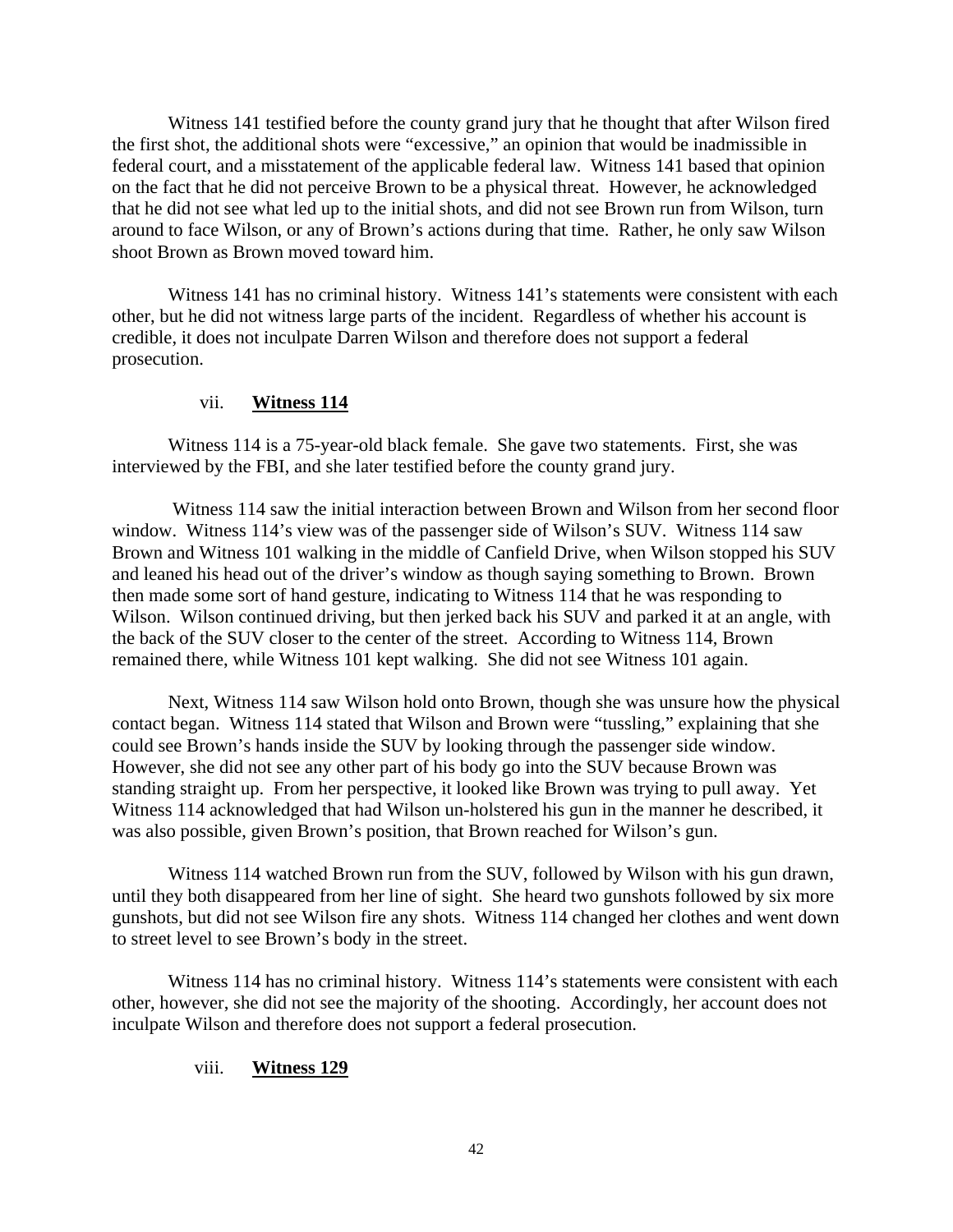Witness 129 is a 22-year-old black male. He gave two statements. First, FBI agents interviewed him as part of their canvass on August 16, 2014. Second, Witness 129 testified before the county grand jury.

Witness 129 was outside his apartment when he saw Brown and his friend, Witness 101, walking in the middle of Canfield Drive. Wilson pulled up next to them in his SUV. Brown and Witness 101 kept walking and Wilson backed up to cut them off. Brown and Wilson then engaged in a "scuffle." Witness 129's view was of the passenger side of the SUV. Therefore, although he could tell that Wilson remained in the driver's seat of the SUV while Brown was standing outside of the SUV, Witness 129 could not describe exactly what Brown and Wilson were doing or how the upper half of Brown's body was positioned relative to the SUV. Witness 129 then heard a gunshot, but Brown remained at the SUV and the scuffle continued for another 20 to 30 seconds. A second shot then went off and Brown ran eastbound down Canfield Drive. Witness 129 explained that Witness 101 ducked behind a white car, ran around it, and went in the other direction. Wilson got out of the SUV and fired one or two shots, though Witness 129 did not see whether the shots struck Brown, nor did he see what Brown was doing, because a nearby building blocked his view.

Witness 129 has no criminal history. Witness 129's statements were materially consistent with each other and consistent with other credible evidence. However, Witness 129's account does not inculpate Wilson, and therefore does not support a federal prosecution.

#### ix. **Witness 116**

Witness 116 is a 16-year-old black male. He gave three statements. First, he met with SLCPD detectives within hours of the shooting in the presence of his father and father's girlfriend. He subsequently met with federal agents and prosecutors. Finally, he testified before the county grand jury.

Witness 116 explained that he was in his apartment watching television when he heard screams, prompting him to go to the window and look out of the vertical blinds. Witness 116 saw Brown with his hands inside the driver's side of the SUV. He then saw Wilson take out what appeared to be a taser. Wilson shot the taser one time, but missed, which is why Witness 116 surmised that Wilson took out his gun. Brown's friend, Witness 101, took off running somewhere into the apartment complexes.

Wilson shot once or twice, and Brown, with arms at his sides, ran out of view. Witness 116 looked away because he assumed that Brown had been apprehended. He then heard five or six more shots and looked back out the window to see Brown dead on the ground. Witness 116 did not see what happened leading up to Brown standing by the SUV.

Witness 116's statements were consistent, but he also mistakenly believed that Wilson used a taser. Regardless of the reliability of his account, Witness 116 did not witness significant parts of the shooting. Like several of the witnesses in this section of the report, that which he did see does not inculpate Darren Wilson and therefore does not support a federal prosecution.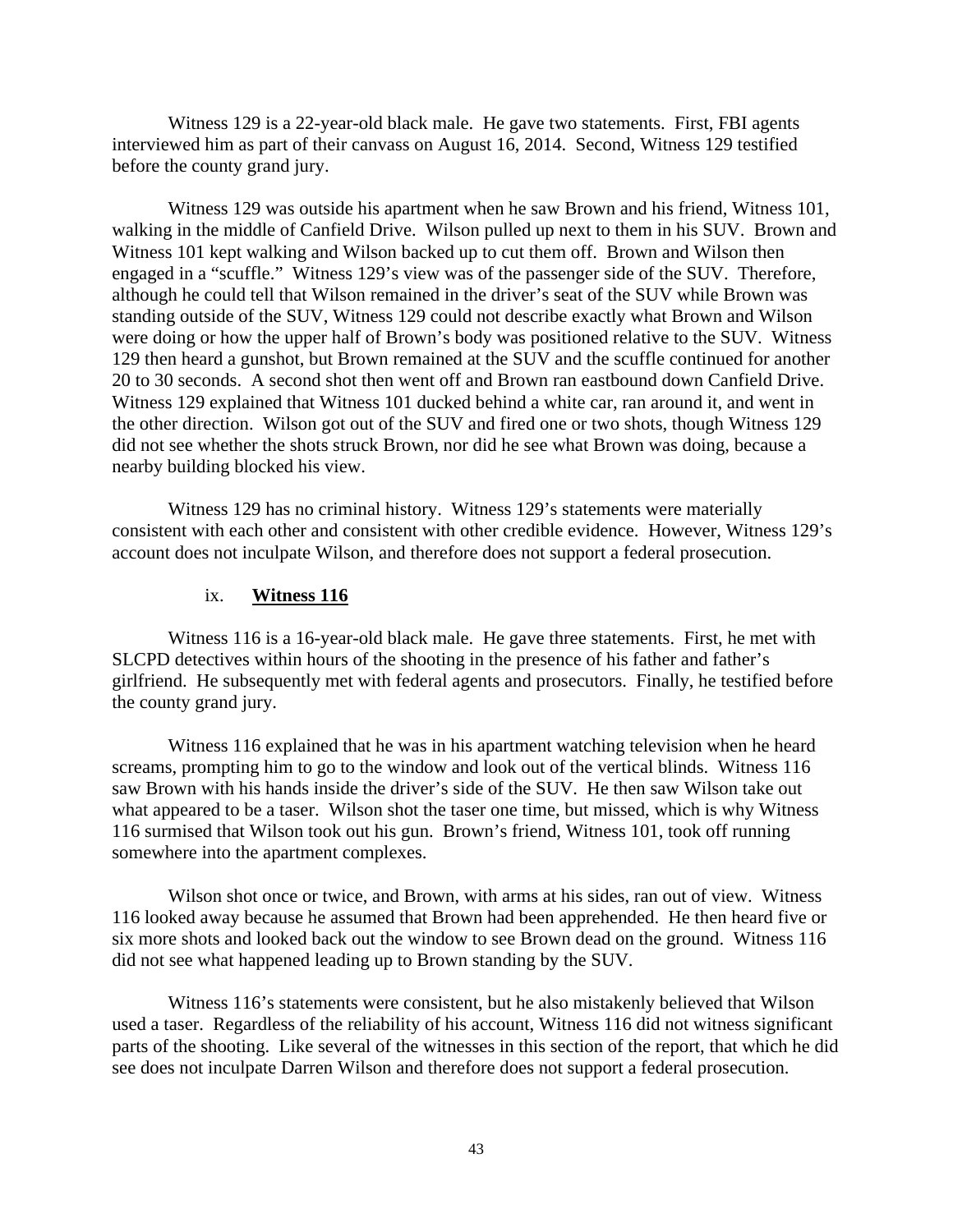**3.** Witnesses Whose Accounts Do Not Support a Prosecution Due to Materially Inconsistent Prior Statements or Inconsistencies With the Physical and Forensic Evidence

# i. **Witness 101**

Witness 101 is a 22-year-old black male who was walking in the middle of Canfield Drive with Brown when they encountered Wilson. Witness 101 made multiple statements to the media immediately following the incident that spawned the popular narrative that Wilson shot Brown execution-style as he held up his hands in surrender. These media interviews occurred prior to Witness 101 giving his two statements. First, FBI and SLCPD jointly interviewed Witness 101 on August 13, 2014, in the presence of Witness 101's mother, Witness 101's two attorneys, and an individual who explained that he was in charge of Witness 101's personal security. Witness 101 subsequently testified before the county grand jury.

According to Witness 101, he and Brown had been friends for about two to three months as of the day of the shooting. Witness 101 viewed himself as a role model or mentor to Brown. Witness 101 came into contact with Brown on August 9, 2014, at about 7:00 a.m. At some point between then and just prior to noon, he and Brown decided to go to Ferguson Market to get cigarillos. Witness 101 could not recall in detail what the pair was doing in those five intervening hours, other than to explain that they were playing video games and talking. However, Witness 101 explained that just prior to going to Ferguson Market, Brown engaged in a 25-minute conversation about marijuana with one of two contractors who were working in the apartment complex.

Witness 101 explained that when they went to Ferguson Market, Brown stole cigarillos from behind the counter as though he was entitled to them, and then subsequently shoved the store clerk, who was substantially smaller in stature than Brown, who was 6'5" and 289 lbs. Witness 101 initially minimized these events when speaking with law enforcement, but then acknowledged to the county grand jury that Brown was surprisingly aggressive. Brown's behavior caught Witness 101 off guard because it was uncharacteristic of Brown and contrary to Brown's usual behavior. Witness 101 expected to encounter the police when they left Ferguson Market because he heard the clerk say he was going to call the police. Witness 101 described Brown's behavior as "bold" when Brown openly carried the stolen cigarillos as they walked down Canfield Drive.

Witness 101 and Brown were walking eastbound, single-file, on Canfield Drive in the center of the street on the yellow line when they encountered Wilson driving in the opposite direction in his marked FPD SUV. Witness 101 explained that they had not been obstructing traffic, although several cars had to avoid Brown and Witness 101 as they drove by. Wilson told them to "get the fuck on the sidewalk," and Witness 101 responded that they were "not but one minute from their destination." Brown and Witness 101 did not move onto the sidewalk, but continued to walk in the middle of the street. As Wilson drove past them, he reversed his SUV and parked it at an angle, blocking both lanes in the road and almost hitting them, asking, "What did you just say?" According to Witness 101, Wilson attempted to open the driver's side in an "aggressive" and "forceful" manner. The door opened less than an inch because of Brown and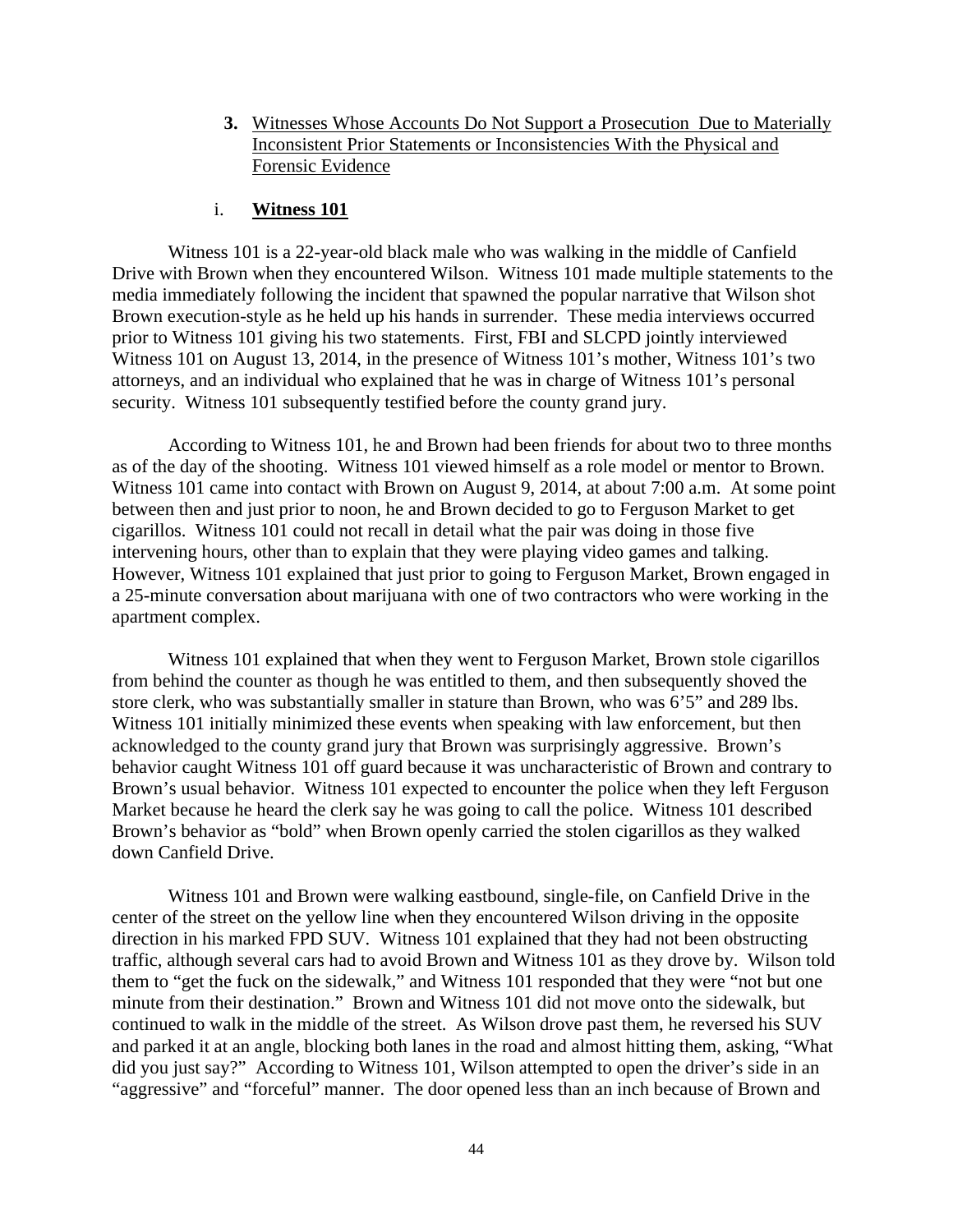Witness 101's proximity to the door. The door quickly bounced off of Brown and Witness 101 and shut on Wilson. According to Witness 101, this angered Brown. Witness 101 also stated that he understood how Wilson could have perceived that Brown shut the door on him.

According to Witness 101, Wilson then reached out the window and up with his left hand, grabbing Brown by the throat. The private forensic pathologist termed such an action "surprising," based on the autopsy results and his experience as a forensic pathologist. Wilson and Brown engaged in a "tug of war," during which Wilson unsuccessfully tried to pull Brown toward the SUV as Brown attempted to pull away, while still holding the cigarillos. Witness 101 told county and federal investigators that Brown told Wilson, "Get the fuck off me. We're not doin' anything wrong. Leave us the fuck alone." However, Witness 101 explained that even though Wilson had his grip on Brown, Brown had the upper hand both because of his stature and his physical position relative to the car. As Witness 101 told investigators, Wilson would have to be "superhuman" to "overpower" Brown. Witness 101 told the county grand jury that Brown was getting "the best of the officer" because Wilson was only using his left hand. During this tug of war, Wilson's grip gradually slipped from Brown's throat to his shirt, down to his shoulder and arm. Although Witness 101 told the county grand jury that Wilson gripped Brown's right arm, Witness 101 told investigators that Wilson mostly was gripping Brown's shirt by pulling it down over Brown's forearm. According to Witness 101, at no point did Brown ever strike, punch, or grab any part of Wilson. He could offer no explanation as to how Wilson sustained injury, other than to speculate that it was the result of their "tug of war."

As the "tug of war" continued, Brown was then able to turn to his right toward Witness 101 and hand off the cigarillos with both hands. Brown then put his left hand on the door frame under the rearview mirror, while Wilson, using his left hand, maintained hold of Brown's right arm or sleeve. According to Witness 101, Wilson used his right hand to grab hold of Brown's left arm, although it is unclear from Witness 101's accounts whether he actually saw that happen or assumed it happened. Wilson, also using his right hand, then took out his gun and said, "I'm going to shoot." Witness 101 saw Wilson holding the gun and aiming it out the window when Wilson again started to say, "I'm going to shoot."

Witness 101 explained that Wilson fired, hitting Brown in the torso. Witness 101 described blood on the right side of Brown's torso. At the time of the shot, Brown was standing straight, his midsection up against the door, with his left hand down at his side and Wilson gripping Brown's right arm. Contrary to the autopsy results, particularly with regard to the thumb wound and the round recovered from the inside of the driver's door, Witness 101 was adamant that Wilson neither fired a shot within the SUV, nor did Brown have his hand(s) near the gun when the first shot was fired. Witness 101 explained that Wilson fired the shot and "the bullet traveled outside the car and struck [Brown] in the chest." Witness 101 was equally adamant that Brown's hands and arms never entered the SUV, telling investigators that the only hand that would have been "free" would have been Brown's left hand, and that hand neither entered the vehicle nor "reached for" Wilson's gun. However, when he testified before the county grand jury, Witness 101 made room for the possibility that Brown's arm entered the SUV when he was not looking.

According to Witness 101, after the first shot, Brown and Witness 101 simultaneously ran eastbound, away from the SUV. Witness 101 explained that he got ahead of Brown, such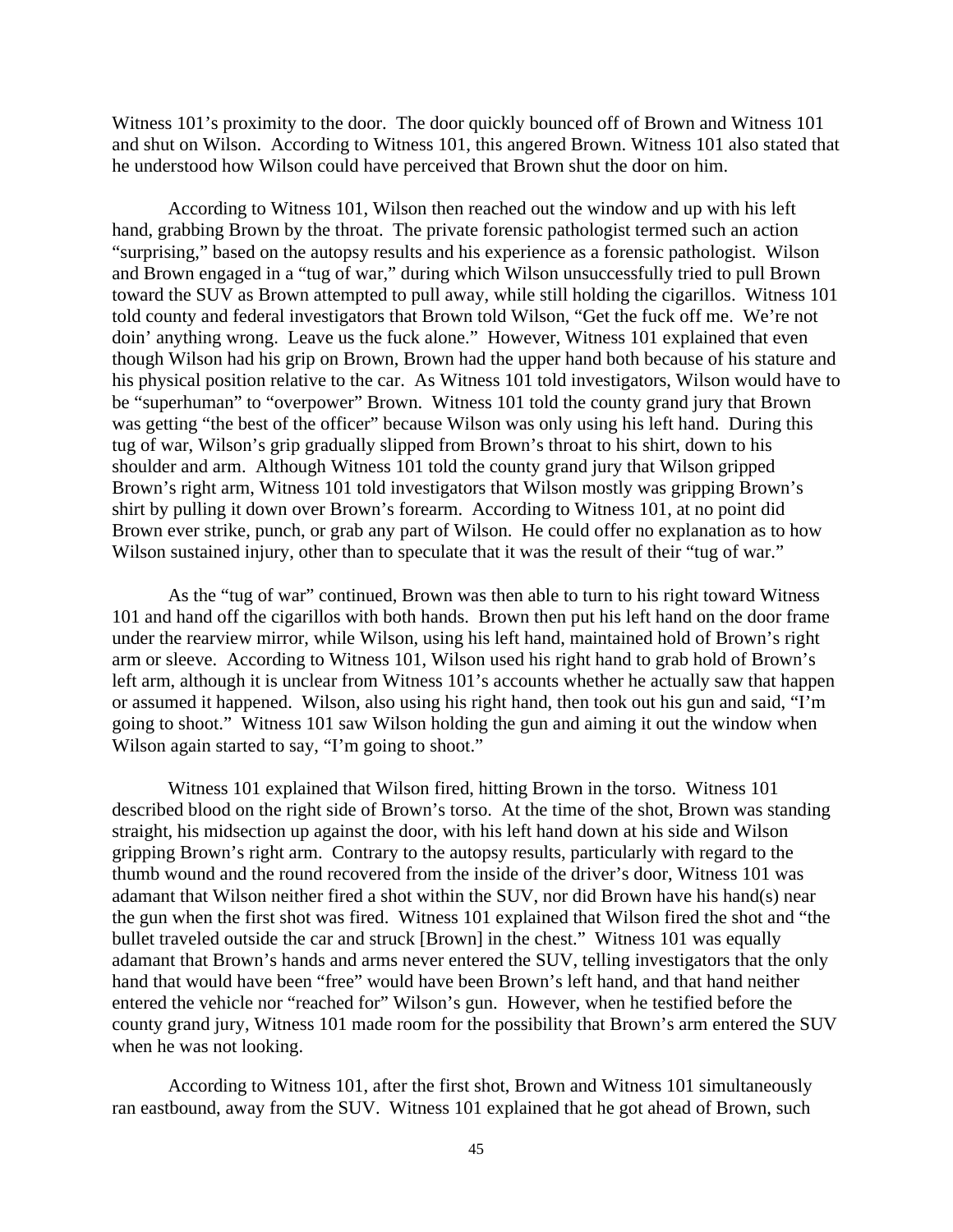that his back was to both Brown and Wilson. Fearing for his life, Witness 101 crouched down among the cars that had now stopped in the middle of the street because of the parked SUV. Witness 101 attempted to get into a nearby car, a gray Sunfire, but the occupants would not allow him inside. Brown ran past Witness 101, telling him, "Keep running, bro." After a pause, Witness 101 explained that he heard Wilson emerge from the SUV. Witness 101 stood up and watched "in plain sight" as Wilson passed him and chased after Brown.

According to Witness 101, Wilson then fired a second shot which appeared to strike Brown in the back. Brown's arms were not raised at that time. During his investigative interview, Witness 101 stated that the bullet "definitely struck [Brown] in the back." During his county grand jury testimony, Witness 101 stated that the bullet likely "grazed" Brown's arm, acknowledging that since he had made his original statements, he had watched media reports of the privately-commissioned autopsy of Brown. Witness 101 said that he assumed that had Brown not been struck, he would have kept on running. Instead, Brown stopped. Brown put his hands up above his head, in the air, and turned around to face Wilson. In so doing, one arm was lower than the other, though Witness 101 could not say whether it was the left or right arm. According to Witness 101, Brown then stated, "I don't have a gun" or "I'm unarmed." Brown started to say it again, but Wilson, while walking toward Brown, fired one volley of at least four shots and Brown fell to his death. Wilson never said a word; he never commanded Brown to stop or freeze. Witness 101 was steadfast that Brown fell to the ground right where he initially stopped and turned around. At most, Brown took a half-step forward, but he did not move toward Wilson. Witness 101 was also steadfast that Brown never put his hand(s) near his waist. As described earlier, the physical evidence establishes that Brown moved forward about 20 feet toward Wilson, and the SLCME medicolegal investigator found Brown with his left hand at his waistband.

Witness 101 also told the county grand jury that he "stood and watched face-to-face as every shot was fired as [Brown]'s body [fell] to the ground," but was unaware that Wilson shot Brown in the face and head until he saw media reports of the privately-commissioned autopsy. Until then, he thought the only shots were to Brown's "upper region" and chest.

Witness 101 ran from the scene, saying, "He just killed my friend." Witness 101 went home and changed his shirt, so he later would not be recognized by the police. By the time he went back to the scene of the shooting, the streets were crowded with people, but, contrary to the dispatch recordings and cellular phone video, there were no police officers on scene. When police officers did arrive, he did not want to speak with them. Instead, Witness 101 went to Brown's grandmother's home and told her and other family members what happened. With the encouragement of Brown's family, Witness 101 went back out onto the street and gave an interview to the media.

During his testimony before the county grand jury, Witness 101 acknowledged that he had discussed the incident with another witness, Witness 118. Witness 101 explained that he was friendly with Witness 118, and noticed her standing on her balcony when he and Brown first encountered Wilson on Canfield Drive. He explained that he was surprised that so many other witnesses came forward because Witness 118 was the only person he saw outside, and she was the only person who saw the incident from the "first shot to the last shot." However, as detailed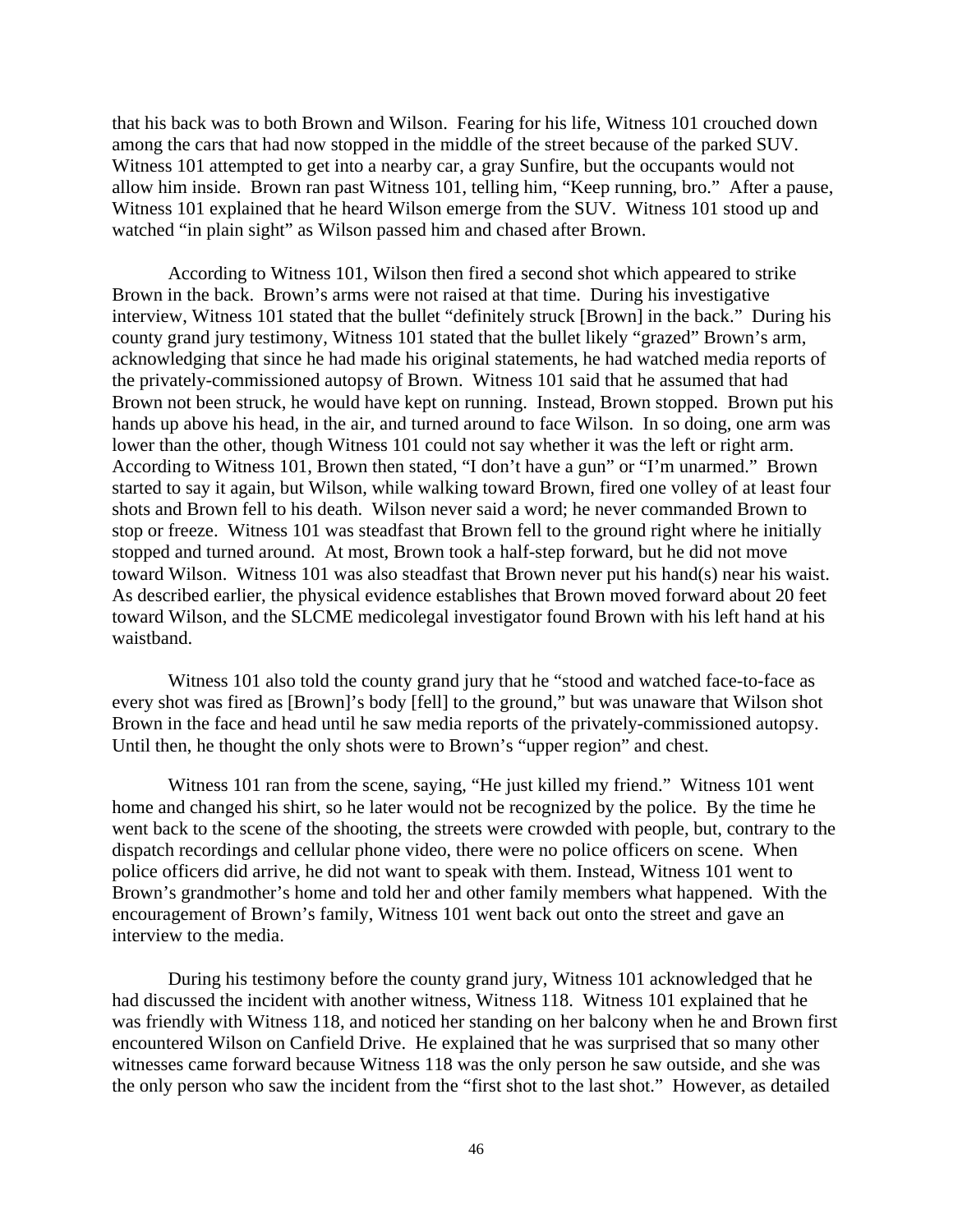below, Witness 118 was not out on her balcony for the majority of the incident, and it is unknown at what point she actually witnessed the shootings, if at all.

Witness 101 has a misdemeanor conviction for a crime of dishonesty likely admissible in federal court as impeachment evidence. As described above, material parts of Witness 101's account are inconsistent with the physical and forensic evidence, internally inconsistent from one part of his account to the next, and inconsistent with other credible witness accounts that are corroborated by physical evidence. It is also unclear whether Witness 101 had the ability to accurately perceive the shootings. Witness 101 likely crouched down next to a white Monte Carlo as Wilson chased Brown. The Monte Carlo was facing west with a view of the passenger side of the SUV. Brown ran in the opposite direction that the Monte Carlo was facing. Witness accounts vary as to whether Witness 101 was ducking for cover on the passenger side of the Monte Carlo with his back to the shooting, or whether he fled the scene prior to the final shots being fired. Both Witness 101's inconsistencies and his ability to perceive what happened, or lack thereof, make his account vulnerable to effective cross-examination and extensive impeachment. Accordingly, after a thorough review of all of the evidence, federal prosecutors determined material portions of Witness 101's account lack credibility and therefore determined that his account does not support a prosecution of Darren Wilson.

# ii. **Witness 123**

Witness 123 is a 29-year-old black male who gave two statements. First, he was jointly interviewed by FBI agents and SLCPD detectives. Second, he testified before the county grand jury.

Witness 123 was in the front passenger seat of a white Monte Carlo that was traveling west on Canfield Drive behind Wilson before Wilson stopped his SUV. Witness 133, a black female, was driving the Monte Carlo. Witness 123 first observed Brown and his friend, Witness 101, walking in the street in the opposite direction of the SUV. It seemed to Witness 123 that Brown and Witness 101 failed to comply with a directive from Wilson because the SUV quickly swerved back, and stopped while Brown and Witness 101 were still standing on the yellow line in the middle of the street.

The SUV was then positioned such that Witness 123 and Witness 133 had a view of its passenger side. Therefore, although Witness 123 described a tussle involving Brown at the driver's window, he could not be more specific. During the tussle, Witness 101 looked startled and ran off. Witness 123 then heard a gunshot and told Witness 133 to back up. He heard a second gunshot just as Brown was running past the driver's window of the Monte Carlo. Witness 123 ducked after the second shot and, therefore, could not see if Brown was injured. Between four and six seconds later, he looked out the front windshield to see Wilson emerge from the SUV with his gun held low. At about the same time, Witness 101 approached the Monte Carlo's passenger side door, which Witness 123 had already opened to allow him more room to duck. Witness 101 asked if he could get into their car, but Witness 123 would not permit him to do so, instead instructing him to duck down. Witness 123 then turned his attention to Witness 133, who was shaking. While Witness 123 attempted to calm Witness 133, Witness 101 disappeared and they never saw him again.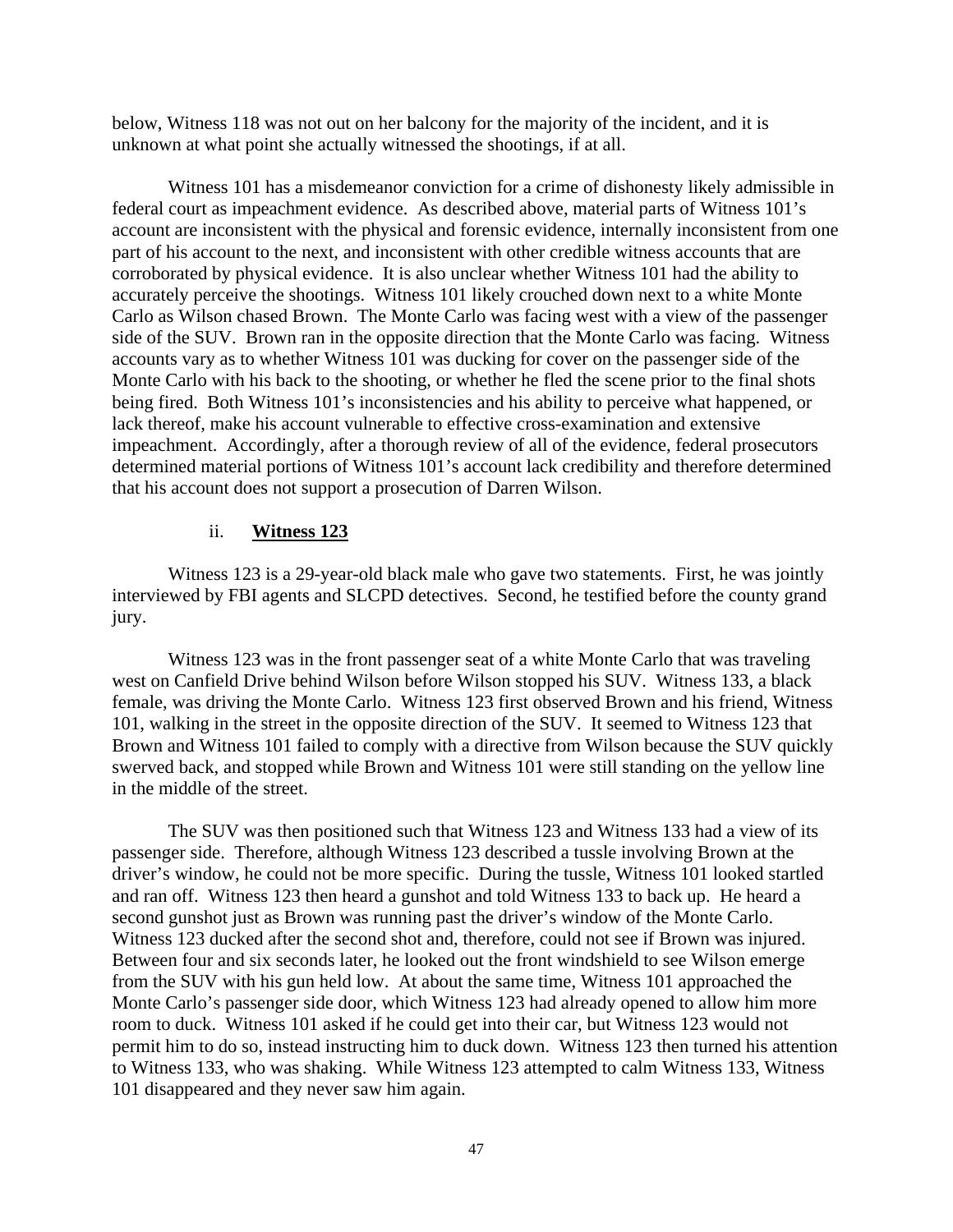Witness 123 explained to the FBI and the SLCPD that he turned around and watched through the back window as Brown turned around with hands half-way up, shoulder height, and crunched up as though he was about to go to the ground. Witness 123 did not know what prompted Brown to turn around. He then heard a volley of about five shots in addition to the two initial shots, and Brown fell forward to his death, palms face forward and arms tucked under him. Witness 123 told the county grand jury that he saw Brown turn around and hold his hands up. Wilson shot Brown three times and Brown fell to the ground dead. Contrary to the physical evidence, Witness 123 explained that Brown died where he turned around and did not move toward Wilson. After the final shots, Wilson appeared to be looking at his (Wilson's) arms.

Witness 133 quickly drove around the SUV and away from the scene after the shooting. Witness 123 and Witness 133 subsequently discussed what they had seen with each other while watching media reports.

Witness 123 has no criminal history. Witness 123's accounts to investigators and to the county grand jury were inconsistent with the physical and forensic evidence, making him vulnerable to effective cross-examination. His focus was split among the driver of the vehicle, Witness 101, and the shooting itself. For those reasons, prosecutors questioned his ability to accurately perceive the incident and could not rely upon his account to support prosecution of Darren Wilson.

## iii. **Witness 133**

Witness 133 is a 33-year-old black female who gave three statements. SLCPD detectives first interviewed Witness 133 within hours of the shooting. She subsequently met with federal agents and prosecutors who questioned her more in-depth. She then testified before the county grand jury.

As previously noted, Witness 133 was driving a white Monte Carlo west on Canfield Drive when she was forced to stop behind Wilson's SUV. Witness 123 was seated in Witness 133's front passenger seat. Witness 133 initially saw Brown and Witness 101 walking down the center line of the street in the opposite direction in which she was traveling. Wilson stopped his SUV alongside Brown and Witness 101, and it appeared to Witness 133 that "something had to have been said between the two parties." However, Witness 133 could not hear anything. Once the SUV stopped, her vantage point was of its passenger side. She was able to see that there was some sort of "tussle" on the driver's side of the SUV between Wilson, who was seated in the SUV, and Brown, whose feet she could see moving underneath the SUV. The SUV was shaking. Witness 101, who was standing closer to the front of the SUV, was trying to see what was happening.

Witness 133 then heard a gunshot from within the SUV. Witness 133 stated that the "suspect who got shot, backed up, and seemed amazed." Both Brown and Witness 101 then ran eastbound past her vehicle down Canfield Drive. The gunshot "terrified" Witness 133, and when she saw Wilson get out of the SUV, she immediately ducked down for cover. It was then that Witness 101 appeared at her passenger side door, asking if he could get in the car, saying "Can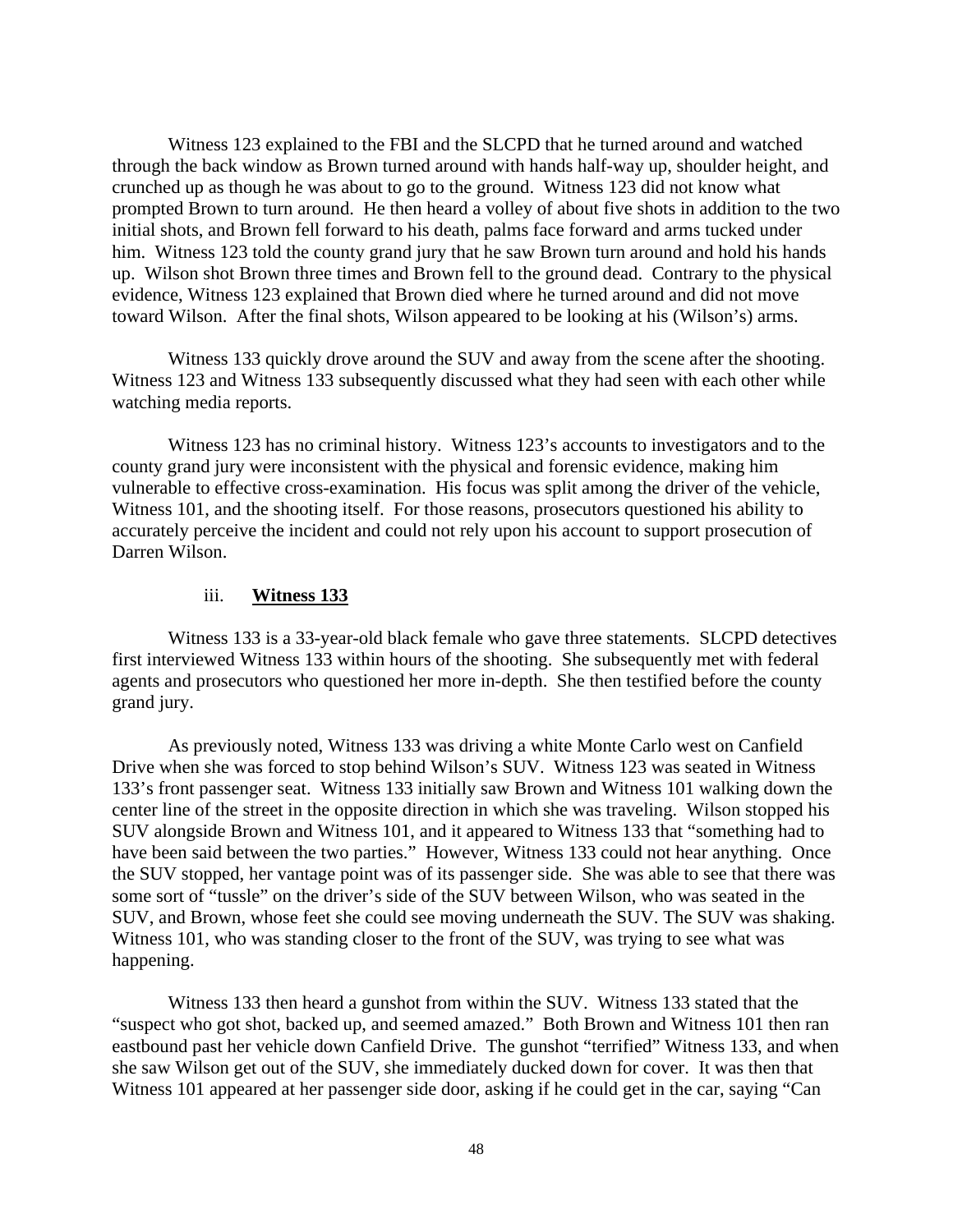you get me away from here? It's crazy." Witness 133 refused to allow Witness 101 into her car, instead telling him to duck. Witness 123, Witness 133, and Witness 101 all ducked for cover together. During her interview with federal authorities, Witness 133 added that she likely "blacked out" while all of this was happening.

Shortly thereafter, Witness 133 looked in her rearview mirror, and saw Brown's face, indicating to her that Brown had turned to face Wilson. She described hearing two or three shots and then Brown fell to the ground. At some point, Witness 101 disappeared, but having been focused on Brown, she did not know where he went or when he left. Wanting to leave quickly, Witness 133 drove on the grass and around the SUV to get out of the area.

During both her interview with SLCPD and her follow-up interview with federal agents and prosecutors, Witness 133 was repeatedly asked if there was anything else that she saw or anything she thought investigators would need to know. In both instances, Witness 133 denied knowing any more information, telling federal authorities that she had given "everything [she's] got." However, she expressed sorrow as the mother of a teenaged son.

Despite her repeated assurances that she saw nothing else, Witness 133 testified before the county grand jury that when she looked in the rearview mirror, Brown had his hands up before he fell to his death. When questioned by the county prosecutor about providing this new information, Witness 133 acknowledged that the transcripts from her prior statements were correct, and that she told SLCPD detectives, FBI agents and federal prosecutors everything she could think of that was important. Witness 133 never offered an explanation as to why she did not previously disclose that Brown's hands were up. Witness 133 also acknowledged that she has been watching the news and "hands up" had become the "mantra" of the protesters.

Witness 133 has no criminal history. Witness 133's repeated omission of a material detail that goes directly to whether Wilson used unreasonable force, coupled with the fact that she told federal authorities that she "blacked out" before later testifying that she saw Brown's hands up, would subject her to effective cross-examination if called as a prosecution witness. It calls into question whether she actually saw Brown's hands at all, had "blacked out," or had been distracted by Witness 101. Accordingly, federal prosecutors determined material portions of her account to be unreliable, and therefore it does not support a prosecution of Darren Wilson.

#### iv. **Witness 119**

Witness 119 is a 15-year-old black male. He initially told SLCPD detectives that he witnessed the shooting. However, he later recanted, telling federal agents and prosecutors that he lied to SLCPD detectives because he just wanted to be involved in the investigation. Witness 119 reiterated the same thing to county prosecutors and did not testify before the county grand jury.

Witness 119 initially spoke to SLCPD detectives within hours of the shooting, while standing on Canfield Drive. In part because of the chaos around him during the interview, and in larger part because he was lying, much of Witness 119's initial account did not make sense. Witness 119 seemed to claim that Wilson shot Brown in the side from out of the window of the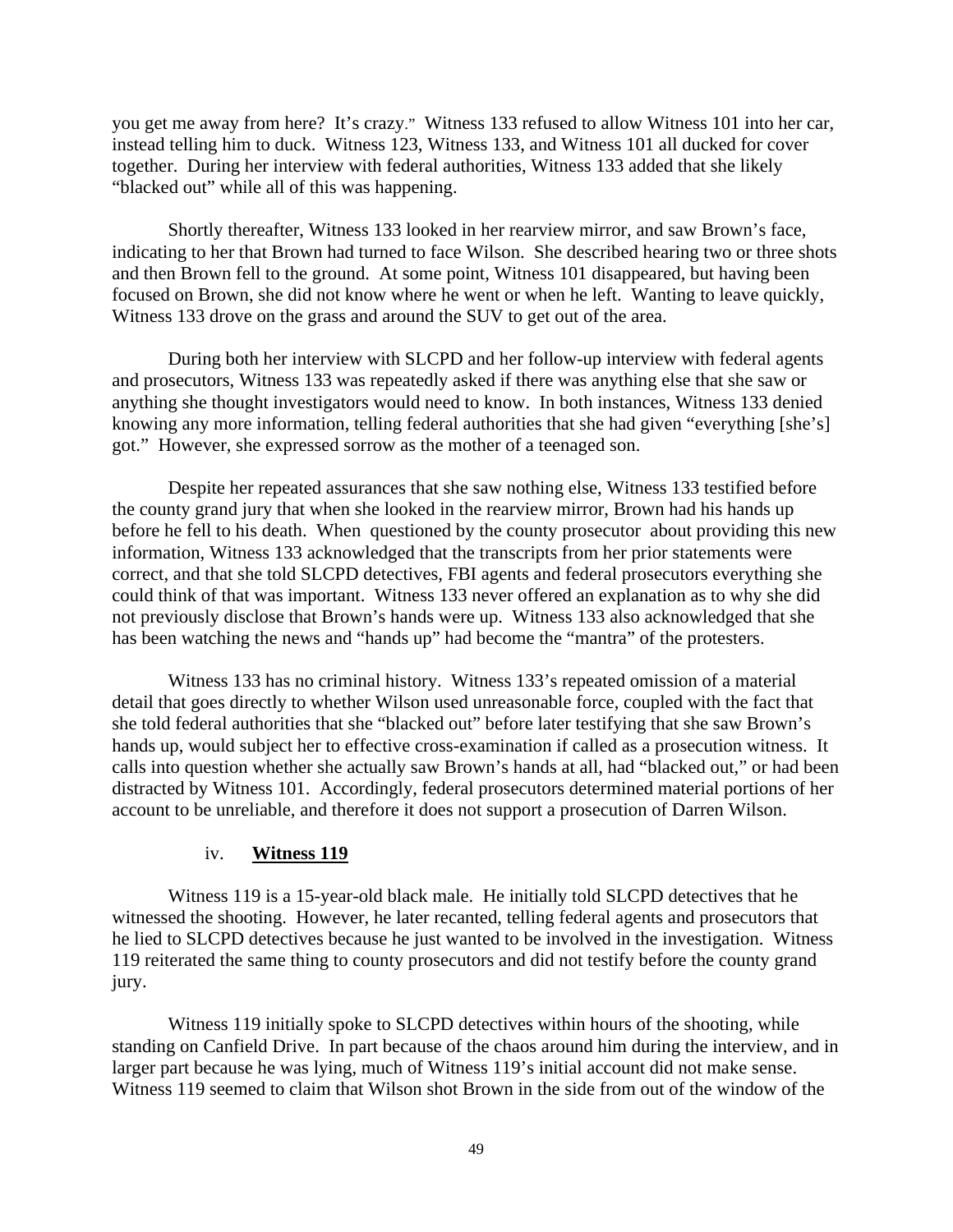SUV, possibly while he was still driving. Wilson then chased after Brown, and ultimately shot him to death in the head while Brown had his hands in the air.

Federal agents and prosecutors sought to follow up with Witness 119 to clarify his account. Witness 119 readily admitted that he never saw the shooting, but was sitting near a flowerbed playing video games on his phone when he heard gunshots. Witness 119 could not see the SUV from his vantage point. He and his brother waited until the gunshots stopped before going to the scene because they did not want to get hit by a stray bullet. By the time they arrived on scene, Brown was dead. Witness 119 claimed that he told the police that he was a witness because he was traumatized and because he "wanted to be a part of it."

Because Witness 119 admitted that he gave a false account, federal prosecutors did not consider his account in the prosecutive decision.

# v. **Witness 125**

Witness 125 is a 23-year-old black female. She initially told law enforcement that she witnessed the shooting, but later recanted, claiming that she wanted to be involved from the outset and therefore lied to investigators.

SLCPD detectives briefly interviewed Witness 125 during their initial canvass after the shooting. Witness 125 claimed that she was asleep for the first two gunshots. Her boyfriend, Witness 131, told her to get up and go to the window. Witness 125 then gave an internally inconsistent account, first saying that Brown's arms were by his waist, followed by his hands going up. When asked for clarification, she said the same thing in reverse, explaining that it all occurred while Brown was kneeling.

In an effort to reconcile this inconsistency and help inform the prosecutive decision, federal prosecutors sought to meet with Witness 125. Witness 125 refused to meet with federal prosecutors but did meet with FBI agents. She reiterated that she was asleep during the first few shots, but then went to her window where she witnessed Brown standing with his hands up in surrender. Although she could not see who was shooting Brown due to a tree blocking her line of sight, Witness 125 explained that she witnessed two volleys of shots, one which caused Brown to grab his torso with his left hand and a second volley causing his head to snap back before he fell to the ground. Witness 125 did not see Brown move from his position. Despite saying otherwise in her recorded statement to the SLCPD, she denied telling FBI agents that she originally told SLCPD detectives that Brown was kneeling prior to his death.

When Witness 125 appeared at the St. Louis County Prosecutor's Office to testify before the county grand jury, she was accompanied by an attorney. Prior to her testimony, Witness 125 told the county prosecutors that she lied to the FBI and to SLCPD detectives. Witness 125 was then given immunity from federal prosecution for making material false statements to federal agents so long as she testified truthfully in the grand jury. She testified that she did not, in fact, witness any part of the incident, but claimed she did so because she wanted to be "part of something." She claimed that a friend in the community told her to tell the SLCPD and the FBI what her boyfriend saw, but to claim it as her own.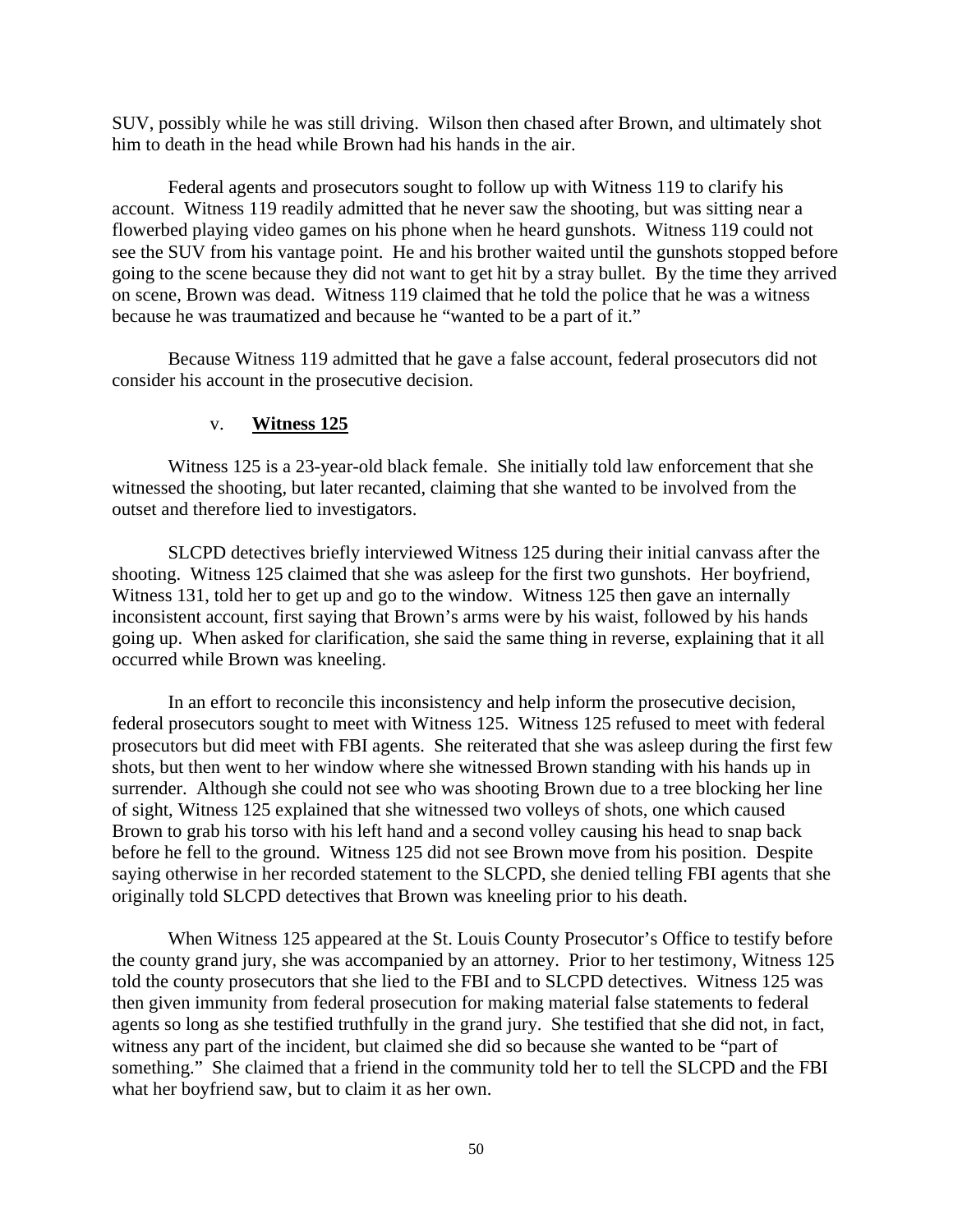Witness 125 has no criminal history. Because Witness 125 admitted that she gave false accounts, federal prosecutors did not consider her accounts in the prosecutive decision.

### vi. **Witness 131**

Witness 131 is a 22-year-old black male. As previously mentioned, Witness 131 is the fiancé of Witness 125, who first told SLCPD detectives and then FBI agents that she saw Wilson shoot Brown while he had his hands in the air, and then admitted to county prosecutors that she lied to law enforcement and did not, in fact, see anything. Witness 131 gave two statements, first to FBI agents and then he testified before the county grand jury.

Witness 131 told the FBI that he was in his apartment when he heard three gunshots, prompting him to call Witness 125 to come look out their living room window. However, he changed his account when he testified before the county grand jury, claiming that he only called to his fiancée once the shooting had stopped.

Witness 131 stated that he initially did not see Wilson, but saw only Brown, who was taking a few steps forward. Witness 131 testified before the county grand jury that his view was somewhat obstructed, but he also saw Witness 101 run across the yard. Witness 131 then heard about five more shots, and watched as Brown grabbed his torso with his left hand, while holding his right hand in the air, in front him at a 45 degree angle. Witness 131 then heard another volley of shots and Brown's arms dropped. Brown fell to his knees and collapsed face down in the street. Witness 131 explained to the FBI that once Brown stopped moving forward, the shooting stopped. It was then that Witness 131 noticed a police officer approach Brown just as other officers arrived on scene.

Despite Witness 131 telling the FBI that Brown was shot only when he moved forward, he testified to the contrary in front of the county grand jury. There, he testified that Brown stood still as he was shot to death and denied that Brown moved forward at all. When county prosecutors confronted Witness 131 with his inconsistency, he denied that he said anything different to the FBI.

Witness 131 has no criminal history. Witness 131's accounts are inconsistent with each other, and his most recent version is inconsistent with the physical and forensic evidence. He also claimed that his fiancée was present for something she admitted she did not witness. Accordingly, based on a thorough review of all of the evidence, federal prosecutors determined his account not to be credible, and it therefore does not support a prosecution of Darren Wilson.

### vii. **Witness 112**

Witness 112 is a 62-year-old black male who was with his brother, Witness 110, and sister-in-law, Witness 111, when he witnessed the shooting. As described above, they witnessed the shooting from the second floor balcony located opposite and off to the right of the minivan occupied by Witness 104, Witness 105, Witness 106, and Witness 107. Their view was of the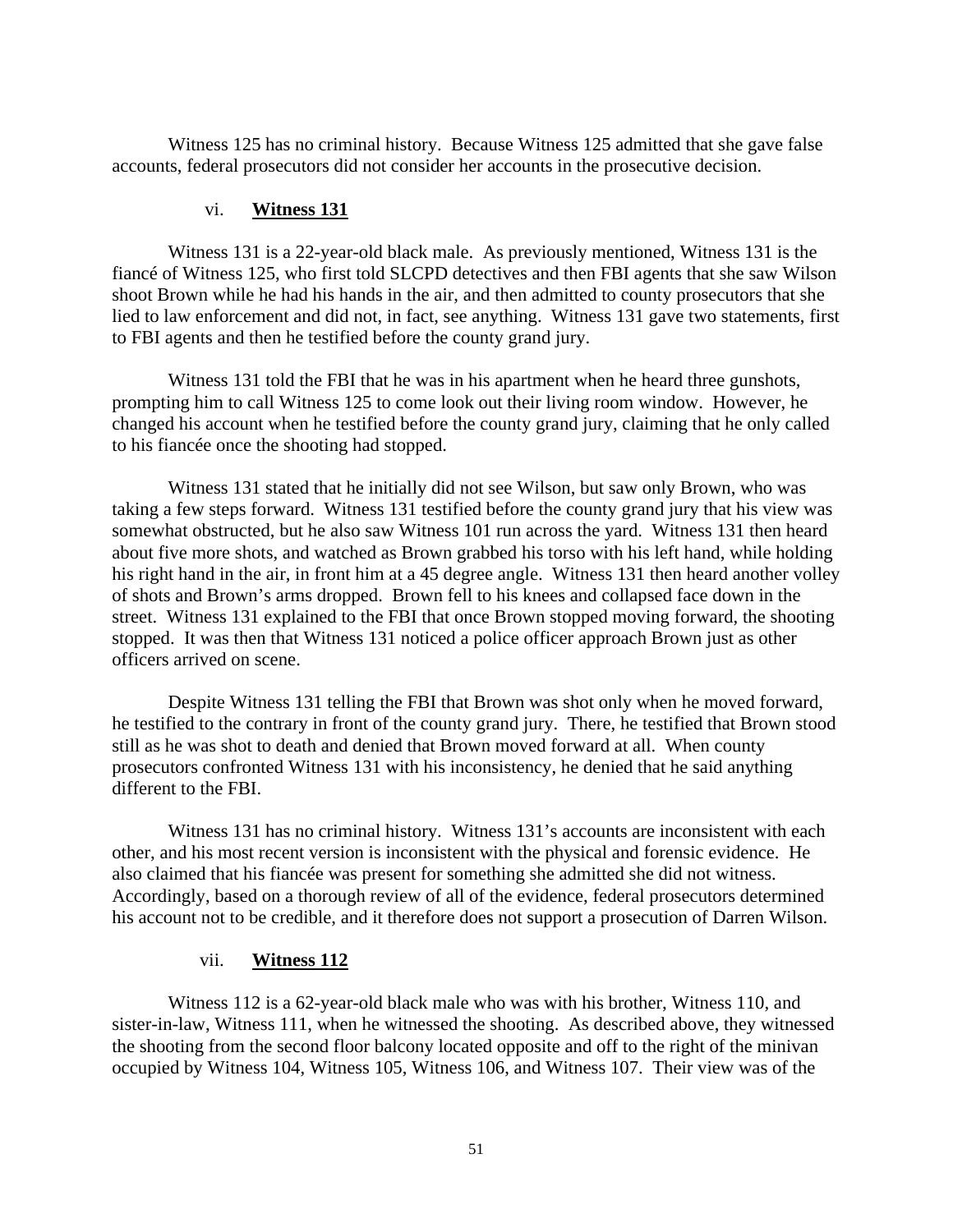passenger side of the SUV, followed by the right profile of Brown as he ran away from Wilson, and then the left profile of Brown as he turned around and moved toward Wilson.

Witness 112 gave three investigative statements, and he also spoke to the print media. He spoke first with SLCPD detectives. He then met with federal prosecutors and agents, and subsequently testified before the county grand jury.

Witness 112 agreed to meet with SLCPD detectives only because he spoke to his pastor, and realized that what he witnessed was "weighing on [him]." Witness 112 explained that Witness 101 could not have seen what he is claiming to have seen in his media interviews. According to Witness 112, he was sitting by his bedroom window when he saw Brown and Witness 101 walking in the center of the street. Witness 112 knew Brown from the neighborhood and always found him to be respectful.

Witness 112 saw Wilson's SUV pass Brown and Witness 101, and then back up. Witness 112 then went out to his balcony to get a better view. Once there, he saw a "tussling" at the SUV, and acknowledged that he did not know whether Wilson grabbed Brown or vice versa. However, Witness 112 was adamant that, contrary to what he kept hearing from people in his neighborhood, at least one of Brown's arms was inside the SUV. Wilson fired a shot from within the SUV, likely in an effort to get Brown off of him because Brown was so big. After that initial shot, Brown looked startled and took off running. Witness 101 took off running as well, and did not reappear until much later, once Brown's body was covered.

Witness 112 explained that it appeared that Brown stopped running because either the pain or shock hit him. Brown turned around, and looked down, as though checking himself for injury. In so doing, Witness 112 explained that Brown raised his arms partly, palms up, clarifying that he "didn't have his hands all the way up." Brown then moved his arms out at a 35 to 45 degree angle, as if to say, "What?" It was then that Wilson trained his gun on Brown, and as Brown moved forward, Wilson repeatedly yelled, "Stop!" When Brown failed to stop, Wilson fired shots. Brown's arms went limp at his sides, but he kept moving toward Wilson, though Witness 112 characterized it as "not in a menacing way." Witness 112 explained that at no time did Brown say a word. Instead, Witness 112 yelled out from his balcony for Brown to stop, but Brown kept slowly advancing, bent forward, and Wilson kept shooting.

When Witness 112 subsequently met with federal agents and prosecutors, he gave a similar account, except that he steadfastly claimed that when Brown turned around in the roadway, he held his arms up in surrender, at ninety degree angles with his palms facing out. When asked about his previous description, Witness 112 became agitated and angry, and refused to listen to a recording of his previous statement. He was unable to explain the difference in his accounts, and why his statement had changed. Witness 112 similarly described that Brown held his hands up in surrender when he testified before the county grand jury.

Subsequent to his meeting with federal authorities and his appearance before the county grand jury, Witness 112 gave an "anonymous" interview to the local print media. Although Witness 112 never identified himself, based on the account given that was almost verbatim to his initial SLCPD interview and the proximity in time to his county grand jury testimony, federal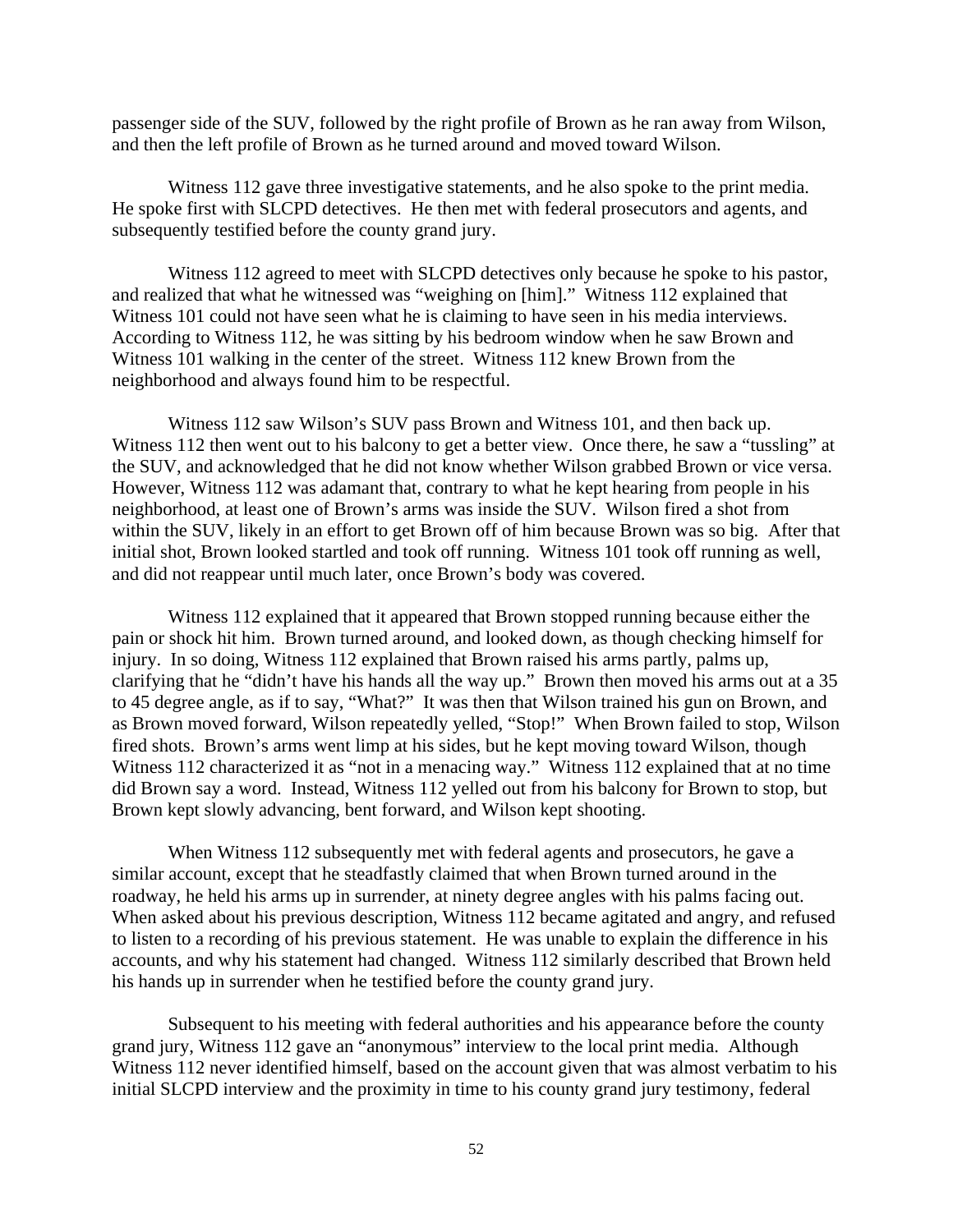and county prosecutors and investigators recognized that it was Witness 112. In that media interview, Witness 112 reverted to his initial version that he told SLCPD detectives, explaining that Brown did not have his hands up in surrender, but rather partly raised his arms, palms up, checking for injury. This stood in stark contrast to what he told the FBI and federal prosecutors, and to his testimony in the county grand jury.

Witness 112 has a felony conviction for stealing from 18 years ago that likely would be inadmissible in federal court as impeachment evidence. Witness 112 made it clear in all of his statements that he believes that Wilson should not have shot and killed Brown, stating that it was "overkill," without offering more of an explanation. Witness 112's accounts are inconsistent as to whether Brown held his hands up in surrender, and his most recent account is that Brown's hands were not up in surrender. Because federal prosecutors cannot discern the truth among Witness 112's versions, and his most recent account does not inculpate Wilson, federal prosecutors cannot rely upon it to support a prosecution of Darren Wilson.

## viii. **Witness 135**

Witness 135 is a 20-year-old black female. She was walking on Canfield Drive at the time of the initial interaction between Brown and Wilson. She gave three statements. The FBI first interviewed Witness 135 during their canvass on August 16, 2014, and she subsequently met with federal prosecutors. She then testified before the county grand jury.

According to Witness 135, as she was standing on the south side of the street, she saw Wilson's SUV back up and bump up against Brown and his friend. Brown then "charged over" to the driver's side of the SUV and put his arms inside the driver's window. She was unable to see what transpired inside the vehicle because the width of Brown's back obstructed her view. She did, however, explain that Brown's arms were moving aggressively and his head, shoulders, and top half of his body were in the window.

Witness 135 stated that this interaction lasted about 15 seconds during which time she saw a gun fall to the ground and then heard a gunshot. She moved to a nearby tree where she initially waited, and then continued her walk home. Brown ran anywhere from five to 10 steps, and then turned around to face Wilson who had emerged from the SUV seconds after Brown took off running. Witness 135 explained that she was both walking away and scanning the street as this was happening, so she did not see the entire incident. She recalled that as Brown turned around, he put his hands up with his arms, "scrunched up," pulled tight against his body, palms out at about shoulder height. According to Witness 135, Brown was hunched forward, though he took a few steps backward, and was shot about five times before he fell to his death. According to Witness 135, there was only this one additional volley of shots after the initial shot, Brown never moved forward, and Wilson never shot Brown as he was running away.

Witness 135 readily acknowledged to federal prosecutors that she has poor vision, and was not wearing her contact lenses on the date of the shooting. She was able to see shapes and figures, but could not see details or facial expressions from where she stood once Brown ran from the SUV. Because the physical evidence proves that Brown moved forward before he fell to his death, federal prosecutors and agents asked Witness 135 if it was possible that Brown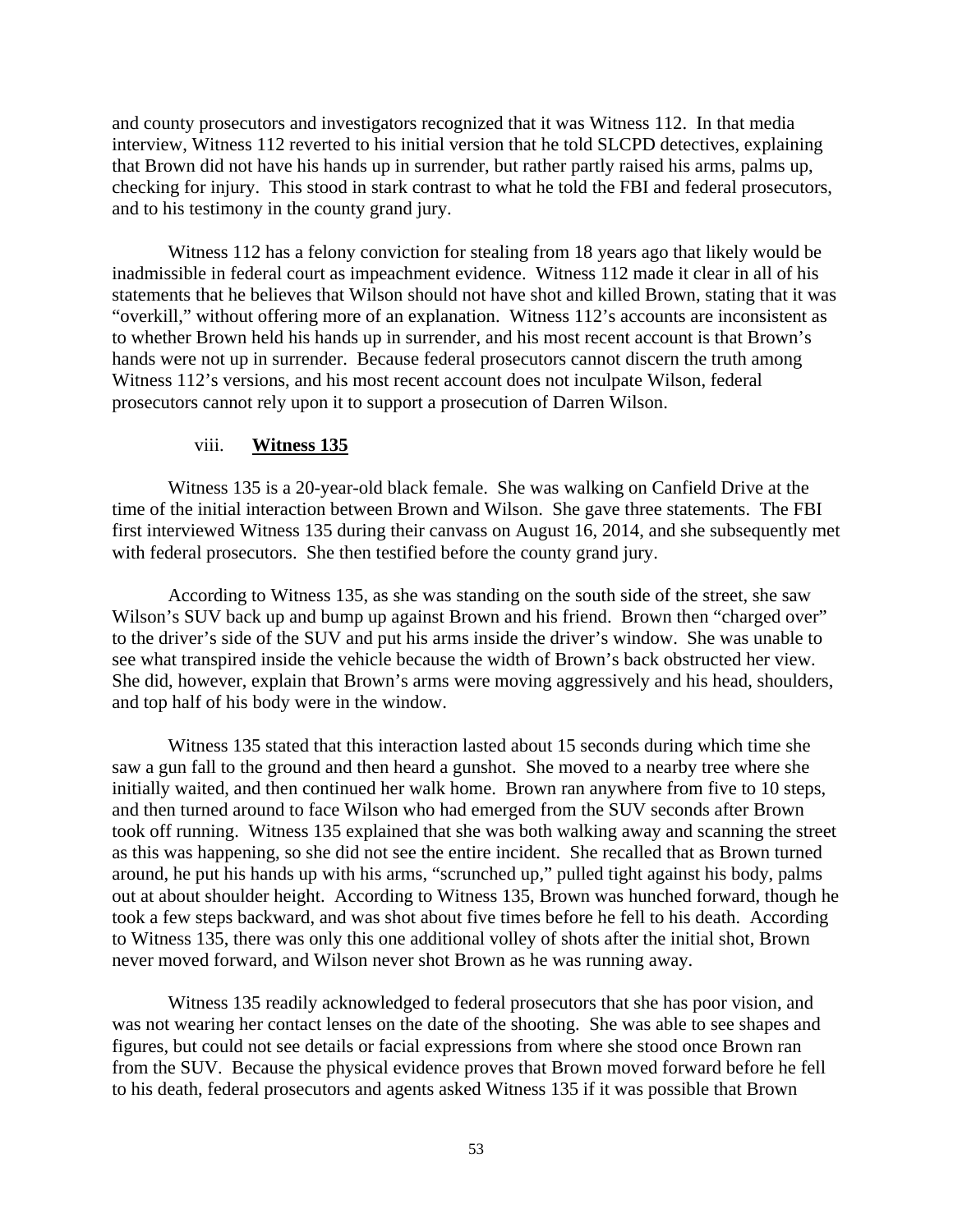moved forward, but she did not see it. Witness 135 responded that it was possible, not only because of her vision problems but because she was not watching Brown the entire time. Instead, she was scanning the block, and was worried for her own safety due to the ringing of gunshots.

Witness 135 explained to federal prosecutors that Brown's friend ran off as soon as the first shot was fired and she never saw him again. However, she described a similarly built black male with dreadlocks who was later running around the Canfield apartments, saying something to the effect of, "The police shot my friend and his hands were up." Witness 135 explained that quickly became the narrative on the street, and to her frustration, people used it both as an excuse to riot and to create a "block party" atmosphere.

During her county grand jury testimony, Witness 135 characterized Wilson's actions as "murder," an opinion that would be inadmissible in federal court. When county prosecutors pressed her for an explanation, she stated that she sees it that way because Wilson should have used a taser, night stick, or similar weapon. Witness 135 also stated that when she saw the gun drop by the SUV, she assumed it belonged to Brown, acknowledging that it was not unreasonable for Wilson to think that Brown had a weapon. Witness 135 also testified about her own negative experience with the FPD, when an officer arrested her and "basically beat [her] up." That officer was not Darren Wilson, nor did she ever have prior interactions with Wilson.

Witness 135 has no criminal history. As detailed above, Witness 135's initial account was inconsistent with the forensic and physical evidence and inconsistent with other credible witness accounts. She admittedly was unsure of what she saw, both because she was distracted and because she has poor vision. Because of her admitted inconsistencies along with her questionable ability to have accurately perceived what happened, federal prosecutors determined material parts of this witness's account to lack reliability and therefore, her account does not support a prosecution of Darren Wilson

## ix. **Witness 124**

Witness 124 is a 31-year-old black female. As previously noted, Witness 124 is the wife of Witness 115. In addition to testifying before the county grand jury, Witness 124 gave two interviews to law enforcement, first to SLCPD detectives and then to FBI agents during their canvass one week after the shooting.

In her initial interview to SLCPD detectives, Witness 124 explained that she was on the phone and eating when her husband, Witness 115, called to her, "Baby, Look out the window. They're shooting." She went to the window and saw Brown running from Wilson, who was walking and steadily shooting at Brown from behind. Brown then disappeared from her sight, making her think that Brown got away. However, Brown then reappeared and came back toward Wilson. Witness 124 then joined Witness 115 on the balcony with their three children. Once on the balcony, Witness 124 saw Wilson shoot Brown in the chest area, firing two shots, followed by three shots until Brown tipped over and fell to the pavement. She further told the SLCPD detective that Brown had nothing in his hands, and Wilson did not go near Brown's body. At no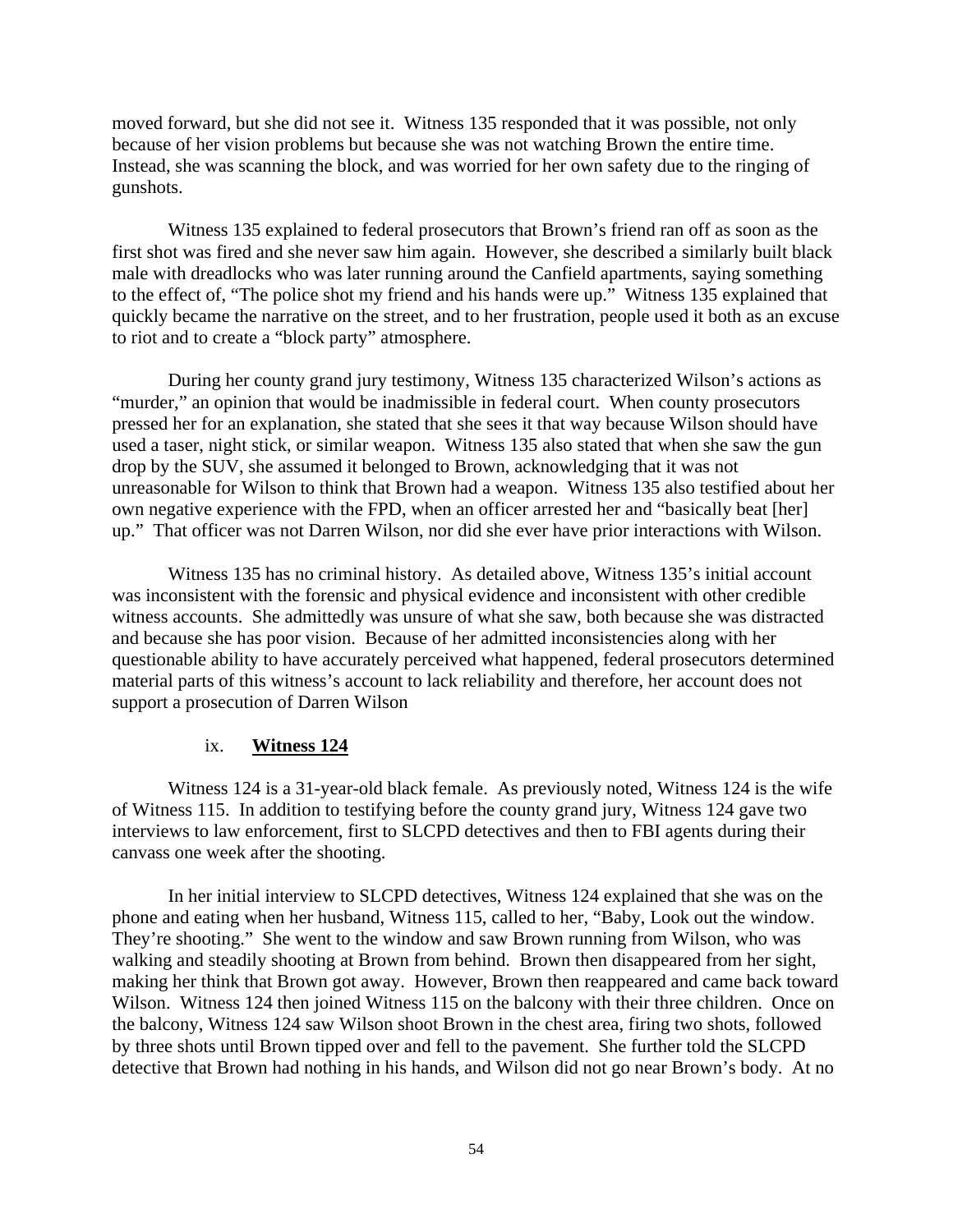point did Witness 124 describe Brown's arm across his torso as her husband described. At no point did she describe Brown's hands up in surrender.

However, during her interview with the FBI, Witness 124 described that she first saw Wilson's SUV when Wilson tried to run over Brown and Witness 101. This directly contradicts her prior statement that Witness 115 called to her to look out the window after the first shots were fired. During her FBI interview, Witness 124 also added that she saw Brown turn around and put his hands up. This also directly contradicts her initial statement in which she claimed that Brown disappeared from sight and that she did not see him until he reappeared in her line of sight. Witness 124 also added that, contrary to virtually every other witness account, Wilson walked toward Brown and shot him to death.

Witness 124 has no criminal history. In an effort to reconcile the apparent inconsistencies in Witness 124's accounts and determine what she actually witnessed as opposed to what she may have heard from others, federal prosecutors sought to meet with her. However, Witness 124 failed to appear for a scheduled meeting and refused to reschedule at any time or place of her convenience. Therefore, federal prosecutors did not have the opportunity to assess her credibility and determine which parts of her account, if any, were accurate. Because the substance of her two investigative accounts stood in stark contrast to each other, without further explanation, federal prosecutors determined her accounts not to be credible and therefore did not consider them in its prosecutive decision.

## x. **Witness 127**

Witness 127 is a 27-year-old black female who gave three investigative statements, including testifying before the county grand jury. SLCPD detectives initially interviewed Witness 127 within two hours of the shooting. She subsequently appeared in the media several times. Federal agents and prosecutors interviewed Witness 127, in the presence of her lawyer, because parts of her account were inconsistent with the physical evidence.

According to Witness 127, she was driving east on Canfield Drive, traveling in the opposite direction of Wilson's SUV. and heard tires screeching as she rounded a curve. When she pulled up to where the SUV was stopped, Witness 127 saw Brown "rassling" at the driver's window. Brown's head was bent at the window, with his palms on the outside of the door. Witness 127 said that it looked like Brown was either pushing off of the door or pulling away and that someone was pulling him into the car, in a "tug of war" manner. However, she did not see anyone or anything pulling Brown. At the same time this was happening, Witness 127 was looking at her mobile phone, trying to no avail to record what was transpiring "because it didn't look right." Witness 127 then heard a gunshot, but did not see blood or injury. She said that Brown broke free, indicating that it looked like Brown's right shirtsleeve was being pulled, though she could not see anything pulling it.

Upon hearing that gunshot, Witness 127 drove around the SUV and turned left into a nearby parking lot. She parked her car and got out. By that time, she saw Brown running and heard shots being fired. Witness 127 did not actually see Wilson exit the SUV, but she saw him chase after Brown. Witness 127 described volleys of gunshots without specificity. She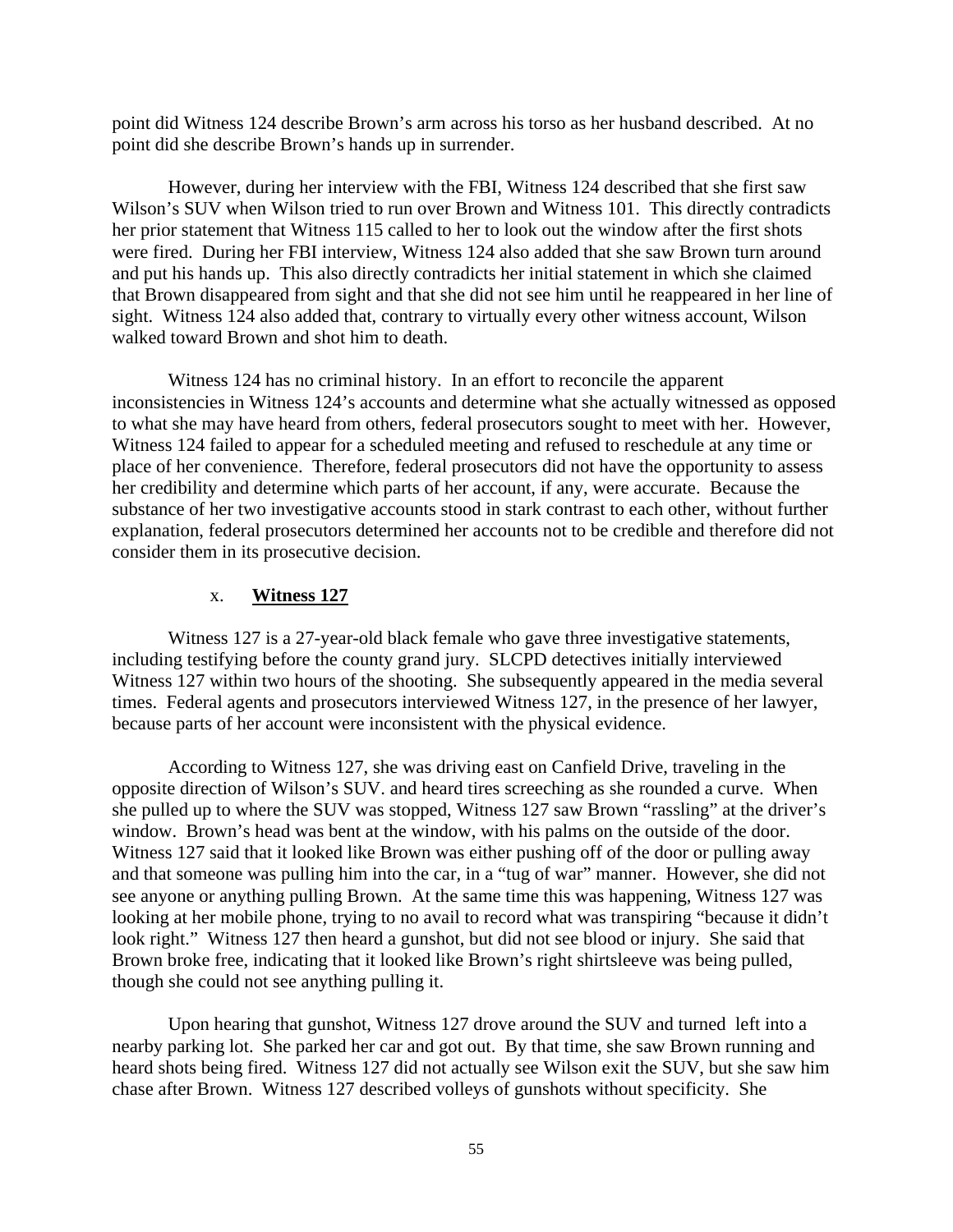explained that once she was out of her car, she began walking on the sidewalk as the shooting continued. She saw Brown's body make a jerking movement such that his hands started going up involuntarily. In one quick motion, Brown turned around with his hands up at right angles at his shoulders. Wilson then shot him, and Brown fell to his death where he stood. Witness 127 did not see injury to either of Brown's hands when his hands were up. Witness 127 was adamant that, contrary to DNA evidence with regard to the blood east of Brown's body, Brown never moved toward Wilson. She insisted that he fell to his death right where he turned around. She was equally adamant that Brown's hands remained outside the SUV during the initial interaction between Wilson and Brown, despite forensic and physical evidence to the contrary. When questioned by federal prosecutors and then by county prosecutors during her county grand jury testimony, she disallowed any possibility that perhaps her perception was compromised because she was using her phone, driving, and parking, among other reasons. Additionally, Witness 127 appeared in the media with her friend, Witness 118, allowing for the possibility that their accounts became conflated .

Witness 127 has no criminal history. Although Witness 127's statements are materially consistent with each other, significant portions are contrary to the forensic and physical evidence and inconsistent with credible witness accounts. Witness 127 was unable to give reasonable explanations as to why the physical evidence might be inconsistent with what she remembers, and therefore prosecutors were left to conclude that she inaccurately perceived material portions of the shootings either because of the stress of incidents or because she was distracted. Accordingly, after a thorough review of the evidence, federal prosecutors determined material portions of this witness's account not reliable and therefore cannot be used to support prosecution of Darren Wilson.

# xi. **Witness 118**

Witness 118 is a 19-year-old black female who lives in the Canfield Green neighborhood and knew Brown through a mutual friend, Witness 120. Witness 118 also knew Witness 101, with whom she became friendly when she moved into the neighborhood. Prior to the shootings, Witness 118 and Witness 101 socialized almost weekly. Witness 118 denied speaking with Witness 101 since the shootings, contrary to what Witness 101 said during his testimony before the county grand jury. However, Witness 118 acknowledged speaking to Witness 120 about the shooting. As detailed later in this memorandum, Witness 120 was admittedly untruthful about what he claimed to have witnessed.

Witness 118 gave three investigative statements, and testified before the county grand jury. A SLCPD detective initially interviewed Witness 118 approximately two hours after the shooting. She subsequently appeared in the media several times. During those media interviews, Witness 118 added details that she did not report to local law enforcement, claiming in the news that she saw the "whole scenario play out." In an effort to evaluate the inconsistencies between her statements to law enforcement and her statements to the media as well as inconsistencies with physical evidence, federal agents and prosecutors interviewed Witness 118 in the presence of her lawyer.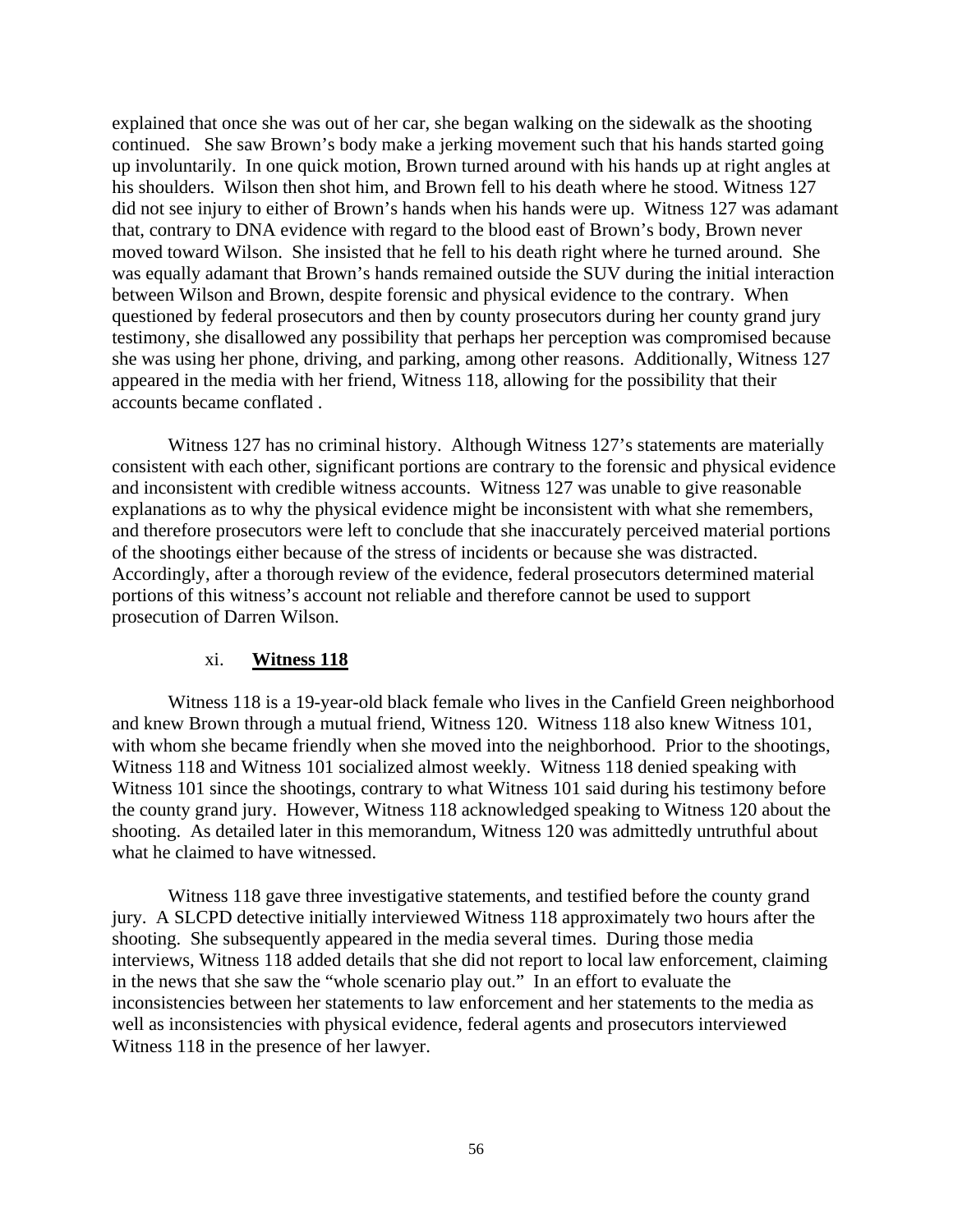During her initial SLCPD interview, Witness 118 stated that just before the shooting, she was in her apartment when she heard the screech of tires and thought someone might be hurt. She then heard three gunshots and went to look out her bedroom window. Witness 118 denied to the SLCPD detective that she witnessed any "tussle" at the side of the SUV. In fact, her view was of the passenger side of the SUV, which would have limited her ability to see a struggle at the driver's side even if she had looked out the window in time.

Witness 118 told the SLCPD detective that she then saw Wilson get out of the SUV and run in a hurry. She did not see anyone else at that time. She left her bedroom window to go to her patio door when she heard no less than four more shots. Those shots occurred about 30 seconds after the first three shots. Witness 118 thought someone was trying to shoot Wilson. She did not see Brown until she got to her patio door, when she peeked through the blinds to see him running. While looking through her glass door, she was distracted for about 10 to 30 seconds by Witness 101 ducking behind a black Monte Carlo and trying to hide. Witness 101 was creeping westward, toward the front of the Monte Carlo, with his back to Wilson and Brown as they ran east on Canfield Drive.

Witness 118 told the SLCPD detective that she then looked back toward Brown as he turned around, put his hands in the air, and got shot two times. Brown fell to the ground face down, with his arms at 90 degree angles on either side of his head, contrary to what the crime scene photos depict and the SLCME medicolegal investigator noted, *i.e.,* Brown's left hand was at his waistband and his right hand was down at his side.

At the conclusion of the interview with the SLCPD, Witness 118 assured the detective that what she reported was her best recollection of the incident and that she was not leaving anything out. Nonetheless, Witness 118's accounts to the media and to federal prosecutors and agents were different from her initial statement to the SLCPD, even though her grand jury testimony was ultimately more consistent with her initial SLCPD account.

Witness 118 claimed to the media that she "saw" screeching tires as the SUV swerved at Brown and Witness 101. She further claimed that she watched Brown as he was reaching, pulling, and "hassling" through the window of the SUV, in what appeared to be "arm wrestling." Witness 118 told the media that Wilson was pulling Brown into the SUV while Brown was trying to flee. She claimed to have seen the first gunshots hit Brown as he pulled away and fled. She also claimed that she saw a bullet strike a nearby building, but acknowledged that she inferred this because she saw SLCPD detectives attempting to remove one from a building wall.

Witness 118 added to her media narrative that Wilson shot Brown in the back from three feet away and that Brown never moved back towards Wilson. Physical evidence is inconsistent with both of those added details. Also, contrary to her initial account, Witness 118 told federal agents and prosecutors that Brown's arms were at his sides and his hands were around his hips when he came to rest on the ground.

When federal prosecutors and agents challenged the inconsistencies in her accounts, Witness 118 conceded that she likely assumed facts that she did not witness herself based on talking with other residents in the Canfield Green complex and watching the news, but was not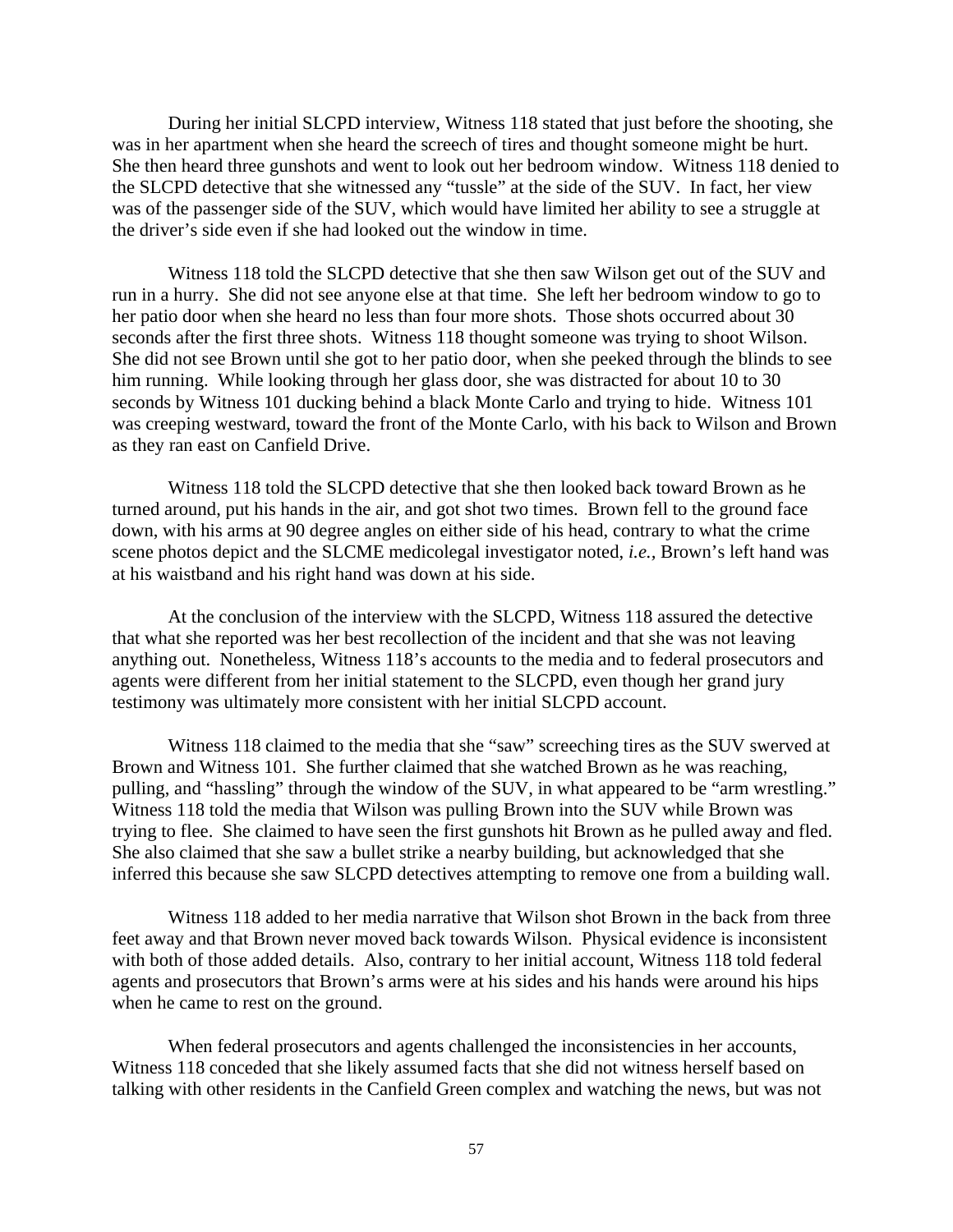specific about which facts. Witness 118 also added that she did not have a lawyer when she was first interviewed by the SLCPD, though there was nothing to indicate that interview was custodial or coercive and Witness 118 expressed no apprehension or hesitation when speaking with the SLCPD.

Witness 118 has no criminal history. Witness 118's accounts are riddled with internal inconsistencies, inconsistencies with the physical and forensic evidence, and inconsistencies with credible witness accounts. Her attention was admittedly diverted away from the shooting when she watched Witness 101 ducking for cover and she acknowledged that her account was also based on assumption and media coverage. Accordingly, after a thorough review of the evidence, federal prosecutors determined the various versions of this witness's account to lack credibility and therefore it does not support a prosecution of Darren Wilson.

# xii. **Witness 122**

Witness 122 is a 46-year-old white male. He was laying drain pipe on Canfield Drive with Witness 130 on the morning of the shooting. Witness 122 gave six statements, including testimony before the county grand jury. SLCPD detectives and an FBI agent twice jointly interviewed him, and SLCPD detectives once independently interviewed him. Witness 122 and Witness 130 authored one-page written statements on advice of a former boss. Witness 122 and Witness 130 claimed that they did not discuss what they witnessed, though Witness 130 admitted that they read each other's statements after they were written. Witness 122 gave a media interview on the condition of anonymity. As noted throughout this memorandum, federal prosecutors interviewed many potential witnesses in an effort to assess credibility and reconcile internal inconsistencies and inconsistencies with physical evidence, as is necessary to make a fair prosecutive decision. Witness 122 agreed to meet with federal prosecutors only after assurances that he would not be held against his will at the FBI office, claiming that he had heard of instances where individuals go to the FBI office and do not emerge for days.

According to Witness 122, Witness 122 and Witness 130 (collectively, "the contractors") twice encountered Brown during the morning of the shootings, first when Brown was alone and then when Brown was with Witness 101. Witness 122 and Brown did most of the talking, and the topics included God and smoking marijuana. About 20 minutes after their last conversation with Brown, the contractors heard a loud bang. Witness 122 saw Brown running, staggering, or falling forward. Contrary to the autopsy results, Witness 122 described Brown being shot in the back and "knew he had gotten hit." In fact, both contractors claimed to have witnessed bullets go through Brown and exit his back, as evidenced by his shirt "popping back" and "stuff coming through." However, in his interview with federal prosecutors, Witness 122 explained that he thought that Brown was shot in the back and stumbled until he saw media reports about the autopsy commissioned by Brown's family. After learning about that autopsy, he realized that Brown was not shot in the back and admittedly changed his account.

 Witness 122 also claimed that Brown put his right hand to the ground to regain his balance when he was hit and as he turned around. According to both contractors, Brown then turned around with his hands up and repeatedly screamed "Okay!" as many as eight times, an exclamation heard by no other witness. When Witness 122 demonstrated the position of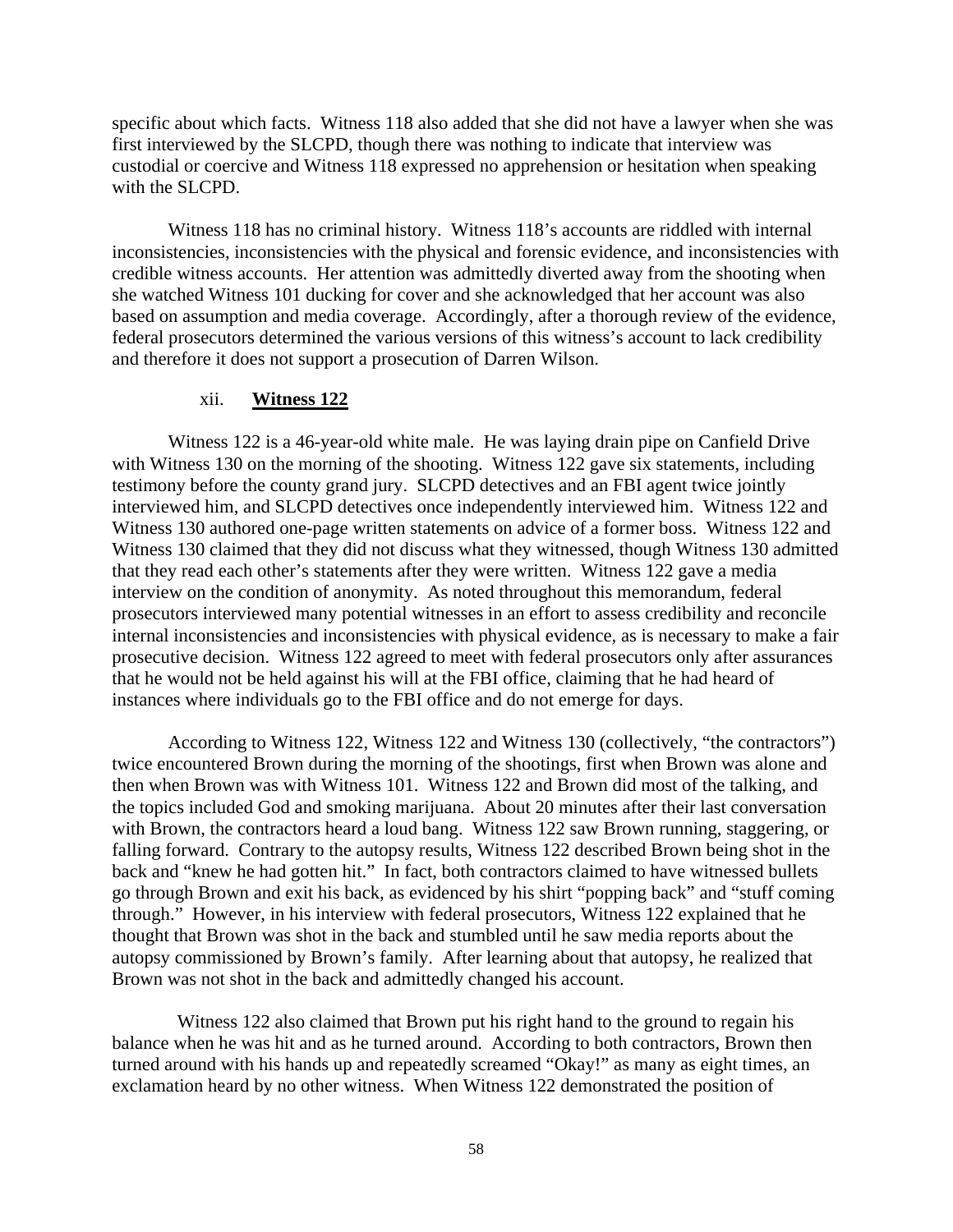Brown's hands for federal prosecutors and agents, he wavered from a position of surrender to one indicative of a person trying to maintain balance.

Contrary to the autopsy results establishing that the shot to the top of Brown's head would have incapacitated Brown almost immediately, both contractors insisted that Brown continued to move toward Wilson as far as 20, 25, or even 30 feet after the final shots. Witness 122 described Brown as walking "dead on his feet, and then he just fell forward." Later, both contractors admitted that they did not actually see Brown fall to the ground, because their view was obstructed by the corner of a building.

Witness 122 insisted that there were three officers present during the shootings, demonstrating the inaccuracy of his perception. Witness 122 described three uniformed police officers engaged with Brown in a "triangle formation" at the time of the shootings. Witness 122 described a heavyset, older officer, and two "skinny, little people," one of whom was possibly a female and the other with dark hair and a moustache, who was a head shorter than the heavyset officer. Witness 122 described the shooter as the heavyset officer. Witness 122 explained that the heavset officer shot until he ran out of bullets, and then the shorter officer with the moustache trained his gun on Brown, but did not shoot. These statements cannot be reconciled with the fact that Wilson was the only officer present when Brown was shot and that Wilson has a slim build.

Witness 122 also explained that he did not see Witness 101 at all during the shooting itself, and did not understand how Witness 101 could claim to see everything if he was hiding behind a car. Witness 122 also said that contrary to what was reported in the media, Brown did not say, "Don't shoot."

The contractors, apparently unwittingly, were captured on a widely circulated video taken several minutes after the shooting while responding officers were securing the scene with crime scene tape. That video depicts another individual yelling, "He wasn't no threat at all," as Witness 122 put his hands up and stated, "He had his fucking hands in the air." As detailed below, two other witnesses, Witness 128 and Witness 137, each took credit for making the statement, "He wasn't no threat at all."<sup>24</sup> Both of those witnesses have since acknowledged to federal agents and prosecutors that they did not, in fact, know whether Brown was a threat.

According to the Brown family, Witness 122 called them after the shooting and told them that he had seen Wilson shoot Brown execution-style as Brown was on his knees holding his hands in the air. However, Witness 122 denied making any statements about the nature of the shooting to the Brown family. As mentioned, despite his earlier statements, Witness 122 recanted the claim that he actually saw Brown fall dead to the ground.

Witness 122 has no criminal history. As detailed above, material portions of Witness 122's accounts are irreconcilable with the physical and forensic evidence. These accounts are also inconsistent with each other and inconsistent with credible witness accounts. Accordingly, after a thorough review of all of the evidence, federal prosecutors determined this witness's accounts not to be credible and therefore do not support a prosecution of Darren Wilson.

 $\overline{a}$ 

 $24$  The person who recorded this video claimed that yet another person, "Chris," made that statement.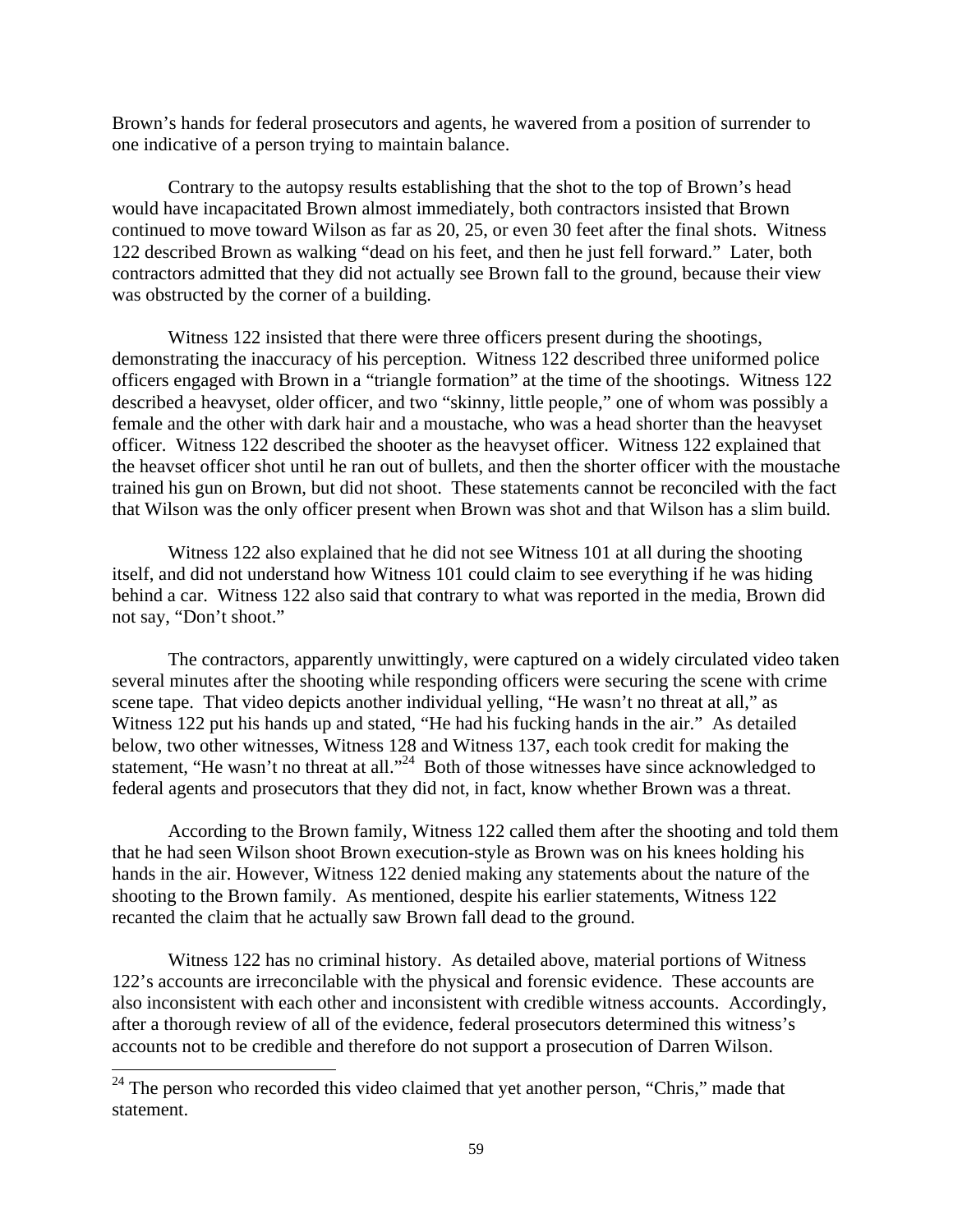### xiii. **Witness 130**

Witness 130 is a 26–year-old white male. As previously noted, he was laying drain pipe on Canfield Drive with Witness 122, on the morning of the shooting. Witness 130 gave five statements, including testimony before the county grand jury. SLCPD detectives and an FBI agent twice jointly interviewed him, and SLCPD detectives once independently interviewed him. Like Witness 122, Witness 130 authored a one-page written statement on advice of a former boss. Witness 122 and Witness 130 claimed that they did not discuss what they witnessed, though Witness 130 admitted that they read each other's statements after they were written. Like Witness 122, Witness 130 gave a media interview on the condition of anonymity.

As noted, Witness 122 and Witness 130 twice encountered Brown during the morning of the shootings, first when Brown was alone and then when Brown was with Witness 101. Witness 122 and Brown did most of the talking, and Witness 130 admitted that at times, Brown seemed paranoid and aggressive, clenching his fists and causing Witness 130 some concern. Witness 130 thought Brown "was not in his right mind," based upon how paranoid he seemed.

About 20 minutes after their last conversation with Brown, Witness 130 heard a loud bang. Witness 130 stepped around the corner of an apartment building that was obstructing his view, and saw Brown "fast walk[ing]" east on Canfield Drive. According to both contractors, Brown then turned around with his hands up and repeatedly screamed "Okay!" as many as eight times, an exclamation heard by no other witness According to Witness 130, after Brown turned around, he continued to stumble or otherwise approach Wilson, although he did not know whether Brown was speeding up to come after Wilson, or whether his momentum was carrying him forward. Wilson then fired at least seven shots, but as Witness 130 told the grand jury, Wilson only fired when Brown moved forward. Witness 130 described Wilson "unloading his clip" into Brown, although Witness 130 acknowledged that Brown put his arms down after the third shot.

Witness 130 explained that Wilson backed up as Brown approached him. Contrary to the autopsy results establishing that the shot to the top of Brown's head would have incapacitated Brown almost immediately, like Witness 122, Witness 130 insisted that Brown continued to move toward Wilson as far as 20, 25, or even 30 feet after the final shots. Contrary to his initial account, Witness 130 admitted that he did not actually see Brown fall to the ground because his view was obstructed by the corner of a building.

Witness 130 has no criminal history. Federal prosecutors attempted to meet with Witness 130 to evaluate inconsistencies in his various statements. Witness 130 refused to meet with federal prosecutors, making reliance on his account problematic because his statements are inconsistent with each other, inconsistent with the physical and forensic evidence, and inconsistent with credible witness accounts. Therefore, federal prosecutors could not rely on Witness 130's account to support a prosecution of Darren Wilson.

# xiv. **Witness 142**

Witness 142 is a 48-year-old black male. Witness 142 briefly spoke to SLCPD detectives within hours of the shooting incident and denied that he witnessed the shooting. However, the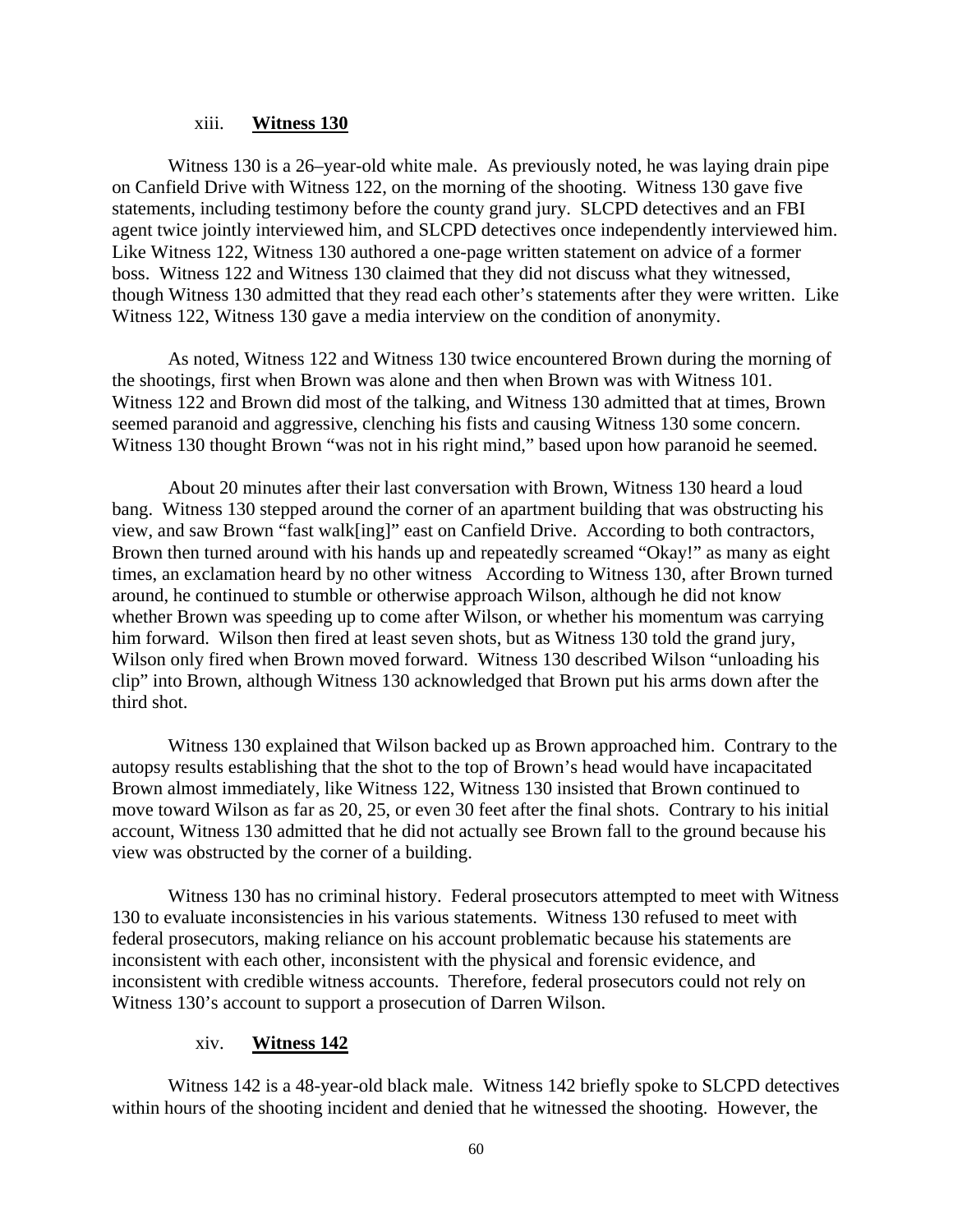SLCPD and the FBI then followed up with Witness 142 after SLCPD detectives learned that Witness 142 called in to an Atlanta-based podcast on August 11, 2014, where he described the shootings. Witness 142 then testified before the county grand jury.

During the podcast, Witness 142 explained that he was sitting on his front patio when he heard the first gunshot. He then moved closer to get a better look at what he termed a "scuffle," and saw "the brother (referring to Brown) leaning over into the window." Witness 142 further described Brown's "upper body in the windshield." The podcast announcer then asked if what "the officer is saying is true," relative to what happened at the SUV. Witness 142 responded, "yes." Witness 142 explained that Brown then took off running and Wilson chased after him. Witness 142 thought that Wilson shot at Brown while Brown was running away. Brown then turned around and came back toward Wilson. Wilson "unloaded on him" and Brown fell to the ground.

The podcast announcer then asked if Brown's hands were up. Witness 142 responded, "Well, I don't know. I didn't see that." He went on to explain that "the crowd" was saying that Brown's hands were up, and that he was ducking to avoid getting hit by gunfire. The announcer later asked, "If you had to say from your opinion, was it justified?" Witness 142 paused and then said, "yes," referencing the scuffle in the SUV. However, he then stated that Wilson should not have shot at Brown while Brown was "fleeing the scene," an opinion that would be inadmissible in federal court and a misstatement of applicable federal law.

SLCPD detectives recognized Witness 142's voice on the podcast from their initial canvass of Canfield Drive, when Witness 142 denied seeing anything. Therefore, an SLCPD detective and an FBI agent interviewed Witness 142 again in an effort to determine what he actually saw. However, during that interview, Witness 142 again changed his account from what he stated on the podcast. Witness 142 told the SLCPD detective and the FBI agent that he was inside his apartment and heard one gunshot. He looked out his patio sliding glass door and saw the driver's side of a police SUV, where Brown was "tussling" with Wilson, who was inside the SUV. Witness 142 stated that Wilson was tugging on Brown's shirt collar. Even though Brown's back was to him, Witness 142 saw Brown's hands against the SUV and Wilson's hands grabbing Brown's shirt. He denied seeing any part of Brown's body inside the SUV. Brown then pushed away from the SUV and "sprinted" east on Canfield Drive. Wilson, with his gun on his hip, immediately got out of the SUV and chased Brown. After that, Witness 142 does not know what happened, claiming that a concrete barrier obstructed his view.

Witness 142 admitted that on the podcast, he stated that Brown's head was inside the SUV, but claimed that he lied, though he could offer no explanation for doing so. He recalled saying that Wilson shot Brown as Brown was running away, though he admitted to law enforcement that he did not see that happen. Witness 142 clarified that he thought Wilson was shooting at Brown because everything happened in a matter of seconds. He also acknowledged that he told the podcast announcer that he saw Brown stop, turn around, and come back at Wilson. However, he told the SLCPD detective and the FBI agent that he only assumed that Brown did those things, based on Brown's body facing west in the street. Witness 142 told law enforcement that he stayed outside in the street for hours after the shooting, hearing people say that Brown had his hands up. However, he did not see Brown with his hands up. Witness 142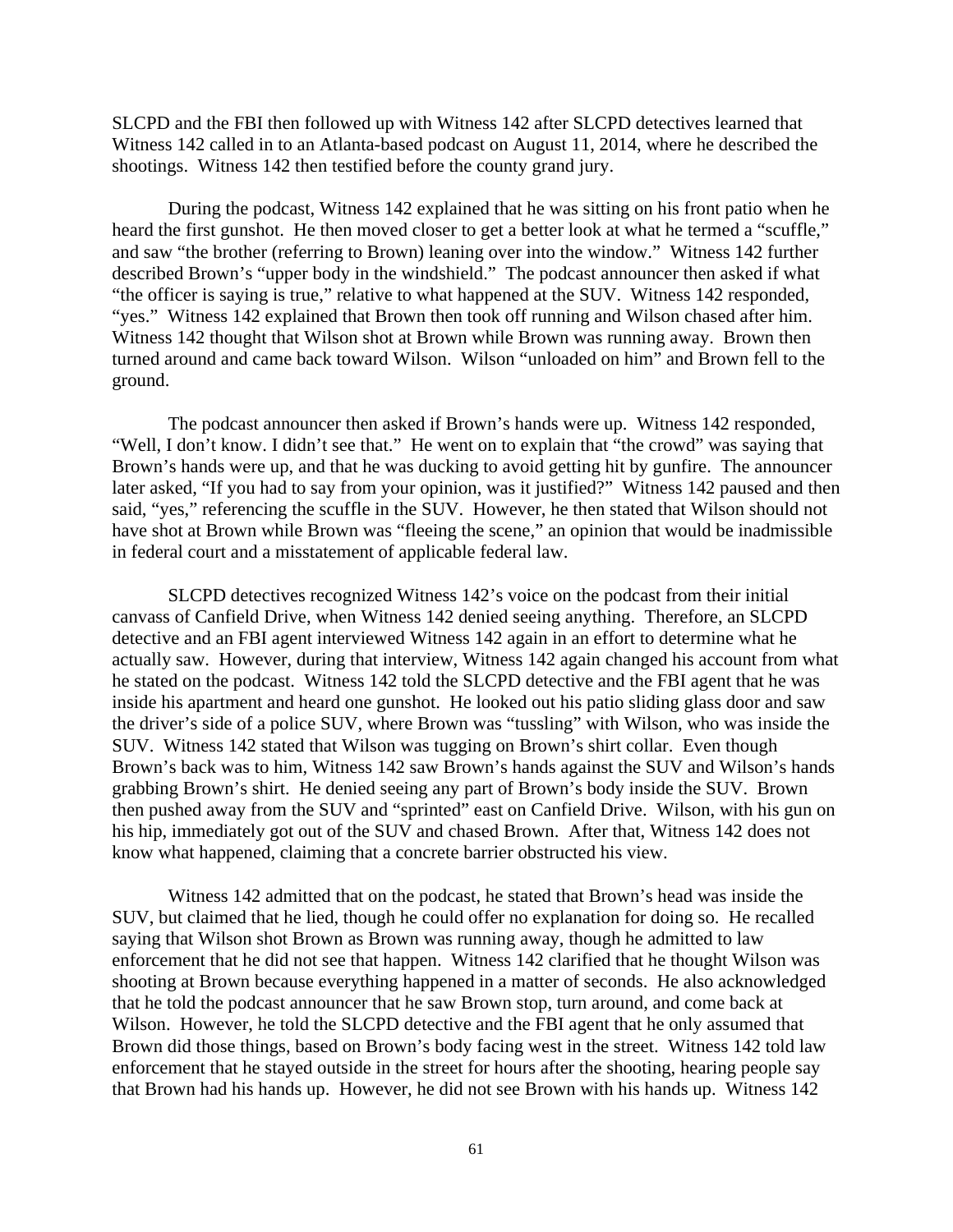stood by his initial statement that the shooting was justified, though he stated that he did not actually see what happened. He further told law enforcement that he originally lied to SLCPD detectives on the day of the shooting, when he claimed to not have seen anything. Witness 142 explained that he was afraid and did not want to get involved.

Witness 142 has no criminal history. Witness 142 changed his account and could offer no explanation as to why he did so, and his most recent account is inconsistent with credible witness accounts and inconsistent with forensic and physical evidence. Accordingly, federal prosecutors determined that they could not credit either one of his accounts. Regardless, his accounts do not inculpate Darren Wilson and therefore do not support a prosecution.

#### xv. **Witness 138**

Witness 138 is a 22-year-old black male. The SLCPD first interviewed Witness 138 about five hours after the shooting. The interview was very brief and federal prosecutors and agents sought to interview him to obtain more detailed information. Witness 138 repeatedly ignored attempts by federal authorities to meet with him when he lived in St. Louis. He then moved out of state. Again, Witness 138 failed to respond to messages left by county and federal authorities, and refused to appear before the county grand jury. Finally, an FBI agent and federal prosecutor tracked down Witness 138 outside of his mother's house in Kentucky. Witness 138's account to federal authorites stood in stark contrast to what he initially told the SLCPD.

Witness 138 told SLCPD that on the day of the shooting, he was watching television in his apartment when he heard one gunshot, causing him to run outside. Brown had kicked off his flip flops and started running away from Wilson, who had emerged from his SUV with his gun drawn. Wilson ran east after Brown, past Witness 101 who was by a white Monte Carlo. Wilson shot Brown as he was running away. Brown then turned around, "threw his hands up," and said something. Initially, Witness 138 stated that he could not hear what Brown said. Then he explained that Brown said something with the word "shoot" in it. By the end of the interview, Witness 138 stated that Brown said, "Please don't shoot." Brown then fell to his knees, and Wilson shot him again. Other police officers arrived on the scene, and Wilson got into a different police vehicle than the one in which he arrived, and left the scene.

Witness 138 told federal authorities that Brown and Witness 101 came to his house the morning of the shooting, prior to their walk to Ferguson Market. They made plans to smoke marijuana later in the day and Brown and Witness 101 told Witness 138 that they were going to get cigarillos and would return. Thereafter, Witness 120 arrived at Witness 138's house. While Witness 138 and Witness 120 were talking in the doorway, Witness 138 heard two gunshots. He ran toward the gunshots, while Witness 120 ran in a different direction. Witness 138 saw Wilson "walk quickly" toward Brown. Unlike what he told the SLCPD detective, Witness 138 said that while going after Brown, Wilson was yelling "stop" or "freeze." Also contrary to his initial account, Witness 138 said that he did not hear Brown say anything. He saw Brown stop and put his hands up, shoulder height at 90 degree angles. Because he heard gunfire, Witness 138 ducked for cover, face-first in the dirt where two white contractors were working. Witness 138 remained in that position until the incident was over, and he looked up and saw Brown dead on the ground.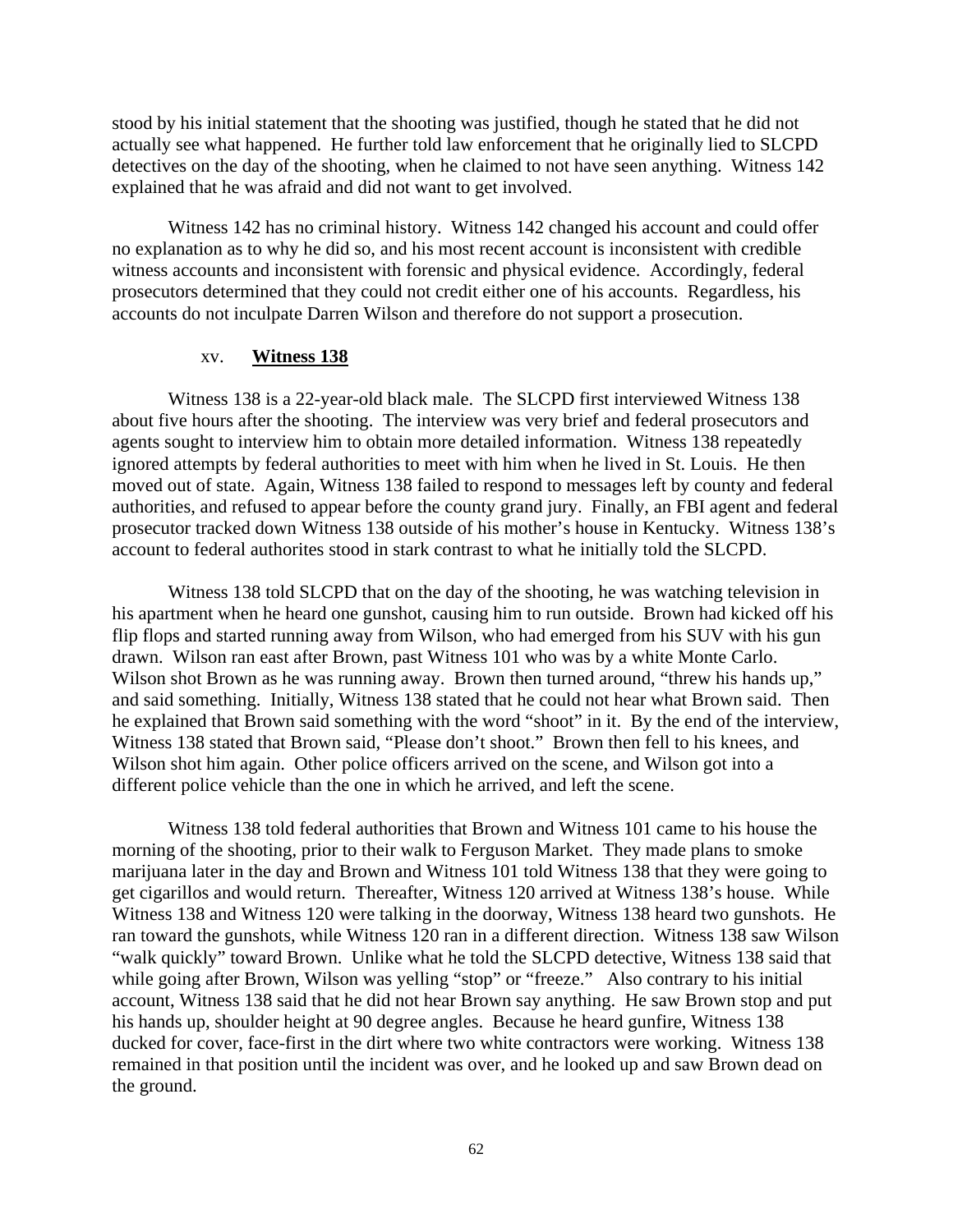Witness 138 told federal authorities that Brown fell to the ground in the exact place where he first turned around and did not move forward toward Wilson. Because this is inconsistent with the physical evidence and other credible accounts, federal authorities asked Witness 138 if it was possible that Brown moved toward Wilson. Witness 138 explained that Brown could have moved forward, could have put his arms down, and in fact, he did not know what Brown did for the majority of the shooting because he was face-first in the dirt. He did not look up until Brown was already dead. Witness 138 described the position of Brown's body as having his hands at right angles next to his head, contrary to photographic evidence and the observations of the SLCME medicolegal investigator.

After Brown was killed, Witness 101 ran over to Witness 138 in shock. Witness 101 left the scene to change his clothes, and then returned. According to Witness 138, at the insistence of Witness 101's uncle and pastor, Witness 101 gave an interview to the media. Witness 138 explained that he was "stupid" to stand next to Witness 101 as he appeared on camera.

In response to federal authorities questioning about Wilson's description of Brown as "Hulk Hogan," Witness 138 said that Brown was more like the World Wrestling Federation wrestler "Big Show" in stature, but not in personality. Brown was intimidating because of his size, and Witness 138 understood how Wilson could generally perceive him as a threat. Witness 138 explained that he was friendly with Brown, and although it would surprise him if Brown attacked a police officer, it also surprised him to see the surveillance video of Brown shoving a store clerk, as it was uncharacteristic of him. In the days leading up to his death, Brown was acting out of character, speaking about his desire to get away from the struggles of life.

Witness 138 has no criminal history. There are significant inconsistencies between his two accounts, with the physical and forensic evidence, and with credible witness accounts. Accordingly, after a thorough review of the evidence, federal prosecutors determined this witness's first account to lack credibility. His second account, regardless of credibility, does not inculpate Wilson. Therefore, these accounts do not support a prosecution of Darren Wilson.

### xvi. **Witness 132**

Witness 132 is a 25-year-old black male. He spoke with FBI agents on three occasions. First, Witness 132 met with FBI agents during their canvass on August 16, 2014. At that time, Witness 132 stated that he did not see the shooting or hear the gunshots. However, he stated that his wife may have seen some of the incident. Ten days later, two other FBI agents followed up with his wife. She indicated that she did not see anything, but Witness 132, contrary to what he stated before, claimed to have witnessed the shooting of Brown. Finally, Witness 132 spoke again to the FBI, claiming her memory of the shooting was "blurry."

 During her second encounter with the FBI, contrary to all accounts that Wilson was driving westbound, Witness 132 said that he, Witness 132, was driving eastbound behind two FPD marked SUVs. Each SUV had two police officers, all of whom were white. According to Witness 132, the first SUV stopped in the middle of the street, cutting off Brown and running over his feet. Brown then "punched into the police car" because he was angry. In return, the police officer, to whom Witness 132 referred as "Ears," reached down and shot Brown. Witness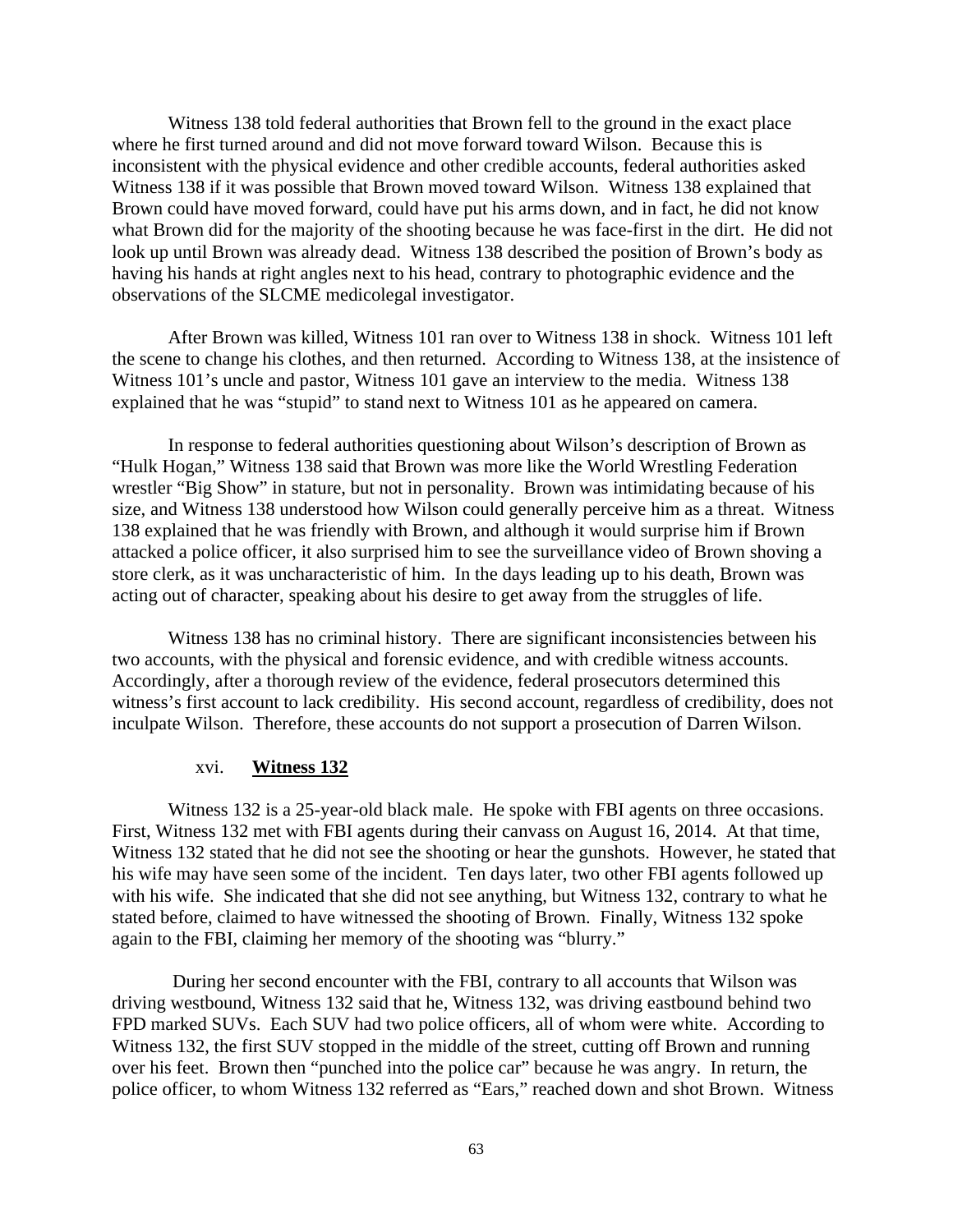132 explained that Brown tried to run, but again, the officer shot Brown right where he stood, about five feet from the SUV. Brown half-turned, fell to his knees, and put his hands up. The officer shot Brown eight or nine more times. This all occurred on the passenger side of the vehicle.

After that interview with the FBI, Witness 132 actively and successfully evaded service of a county grand jury subpoena. Federal and county prosecutors independently and repeatedly tried to contact Witness 132 to no avail in an effort to reconcile the inconsistencies in his statements. However, Witness 132 ignored phone calls, hung up on the prosecutors, and pretended he was not at home. Witness 132 moved out of state and the FBI tracked him down in Georgia. Witness 132 refused to meet with federal prosecutors and told the FBI that the events of August 9, 2014 were "blurry," he could not remember what happened, and he was starting a new chapter in his life.

Witness 132 has no criminal history. Witness 132's second statement is starkly inconsistent with what he initially told law enforcement, is inconsistent with forensic and physical evidence, and is inconsistent with credible witness accounts. Federal prosecutors determined his account to inherently lack credibility, and did not consider it when making a prosecutive decision.

## xvii. **Witness 121**

Witness 121 is a 36-year-old black female who twice spoke to federal authorities, and then testified before the county grand jury.

FBI agents initially interviewed Witness 121 in the presence of three other people during the FBI canvass on August 16, 2014. Her account was confusing and hard to follow, made more confusing by the three other individuals who interjected their thoughts into her account. Nonetheless, Witness 121 initially told the FBI that she saw Brown and Witness 101 walking in the street and she also saw an SUV with two police officers. The police officer on the driver's side of the SUV reached out from within the vehicle and grabbed Brown by the collar. She assumed that the officer had his hand on his gun when he grabbed Brown. She heard a gunshot which struck Brown in the upper chest, leaving a red spot on Brown's shirt. Witness 121 explained that the officer then immediately fired a second shot. Witness 121 seemed to suggest that the second shot happened while Brown was still by the SUV, prompting him to run; at another point during the same interview, Witness 121 suggested that the second shot occurred as Brown was running. She did not know whether that second shot struck Brown. She also explained that the second police officer emerged from the vehicle, though Witness 121 could not provide a description of him, nor be specific about when he emerged. Witness 121 explained that after Brown took off running, Brown put his hands up, walked toward Wilson, and then Wilson shot him. She further stated that Wilson walked over to Brown and "emptied" his gun into Brown, and that Brown "finally fell" after the last shot.

In contrast, however, during her follow up interview with federal prosecutors, Witness 121 explained that based on her vantage point, she did not see the initial interaction between Wilson and Brown. She explained that she had been standing by a dumpster, smoking a cigarette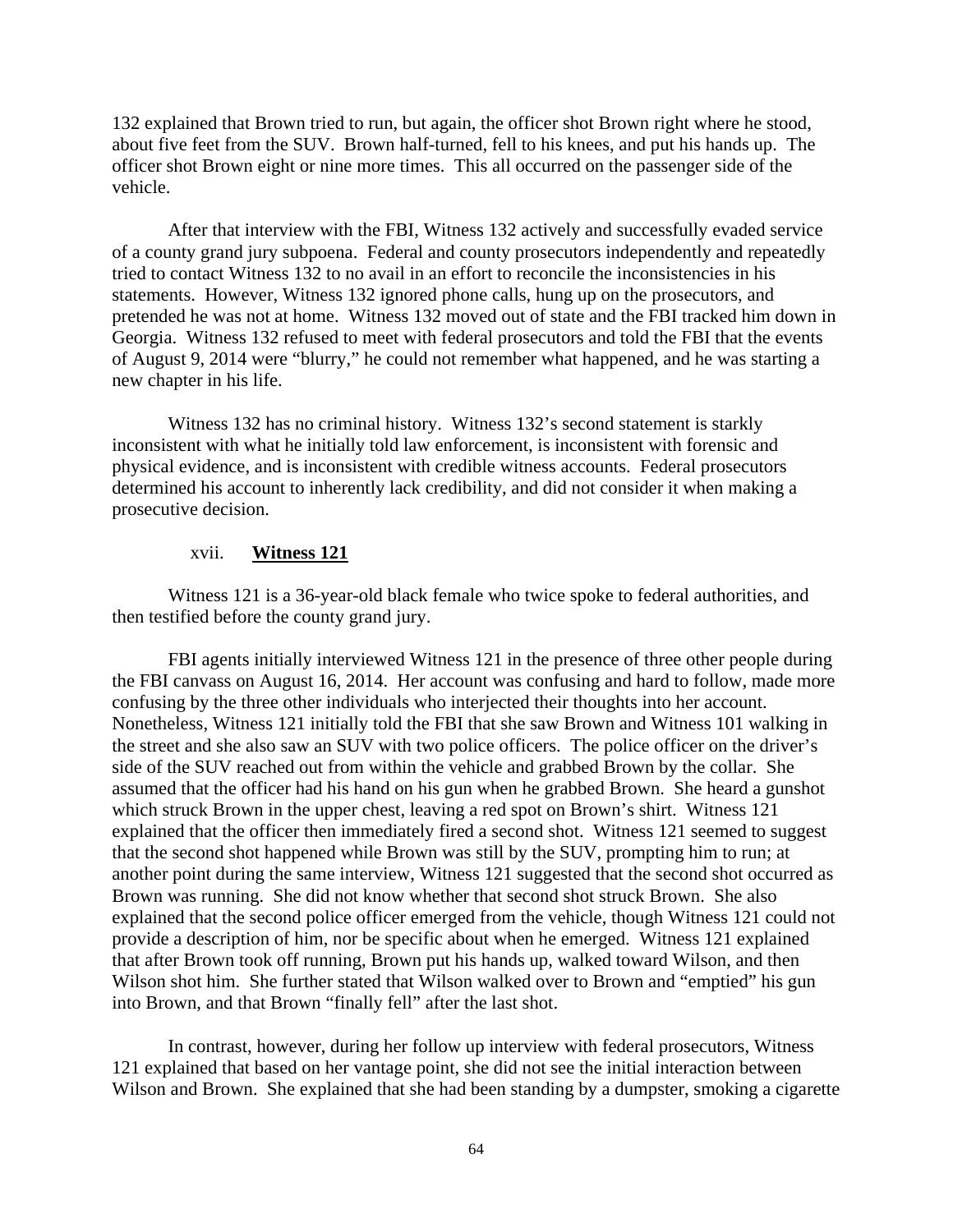and talking on her phone when a gunshot drew her attention to the SUV. Once she heard the first shot, she became terrified and got ready to run, but instead watched Brown run from the SUV. Witness 121 made no mention of the second shot during her second interview. Likewise, Witness 121 denied that the second officer got out of the vehicle.

As before, Witness 121 explained that after Brown took off running, he put his hands up, walked toward Wilson, and then Wilson shot Brown. However, unlike in her first interview, Witness 121 denied that Wilson walked over to Brown and "emptied his gun" into him. Although she admitted making that prior statement, Witness 121 could offer no explanation for saying something that was inconsistent with the physical evidence and the accounts of almost all other witnesses. Instead, she described a chaotic scene and broke down in tears, acknowledging that she did not know what led up to the shooting. Witness 121 tearfully stated that she "didn't see that young man do anything wrong," empathizing with Brown's mother because her own mother lost a child.

Witness 121 confirmed during her interview with federal authorities that Wilson did not fire any shots while Brown was running way. According to Witness 121, the only shots fired were the first one and the volley of shots as Brown was walking toward the officer with his hands up in surrender. Contrary to how Brown's body was found and photographed when he fell to his death, Witness 121 was certain that Brown's body landed in the same position that his hands were in when he was standing, at right angles adjacent to his head.

Contrary to every other witness account and mobile phone video taken in the immediate aftermath of the shooting, Witness 121 explained that Wilson then checked Brown's pulse while his body lay on the ground. When federal prosecutors pressed her on this, Witness 121 acknowledged that perhaps she was mistaken. She stated that she was unsure which police officer checked his pulse and it likely happened after the police tape went up.

When asked about Witness 101's presence, Witness 121 explained that she had been looking back and forth between Brown and Witness 101 during the shooting. However, Witness 101's whereabouts were unclear throughout both of her accounts. During her first interview, Witness 121 stated that Witness 101 took off running when the initial shots were fired. During the second interview, she first stated that Witness 101 stood by the SUV and vomited on the street. When federal prosecutors asked if crime scene investigators would find vomit on the street to corroborate her claim, Witness 121 admitted that she did not see, but rather heard from others, that Witness 101 vomited on the street. Federal prosecutors and agents repeatedly urged Witness 121 to describe what she herself witnessed. It was then that she stated that Witness 101 had been crouched down, below car level, before he ran from the scene.

When Witness 121 appeared before the county grand jury, she again testified inconsistently. She testified that while she witnessed the shooting, she was standing next to Witness 126. As detailed below, Witness 126's account was internally inconsistent and inconsistent with physical evidence. She also claimed that Witness 137 tossed a cigarette down to her from a balcony above. Witness 137, as detailed below, admitted to being untruthful when he was first interviewed by the FBI, giving an account inconsistent with the physical evidence.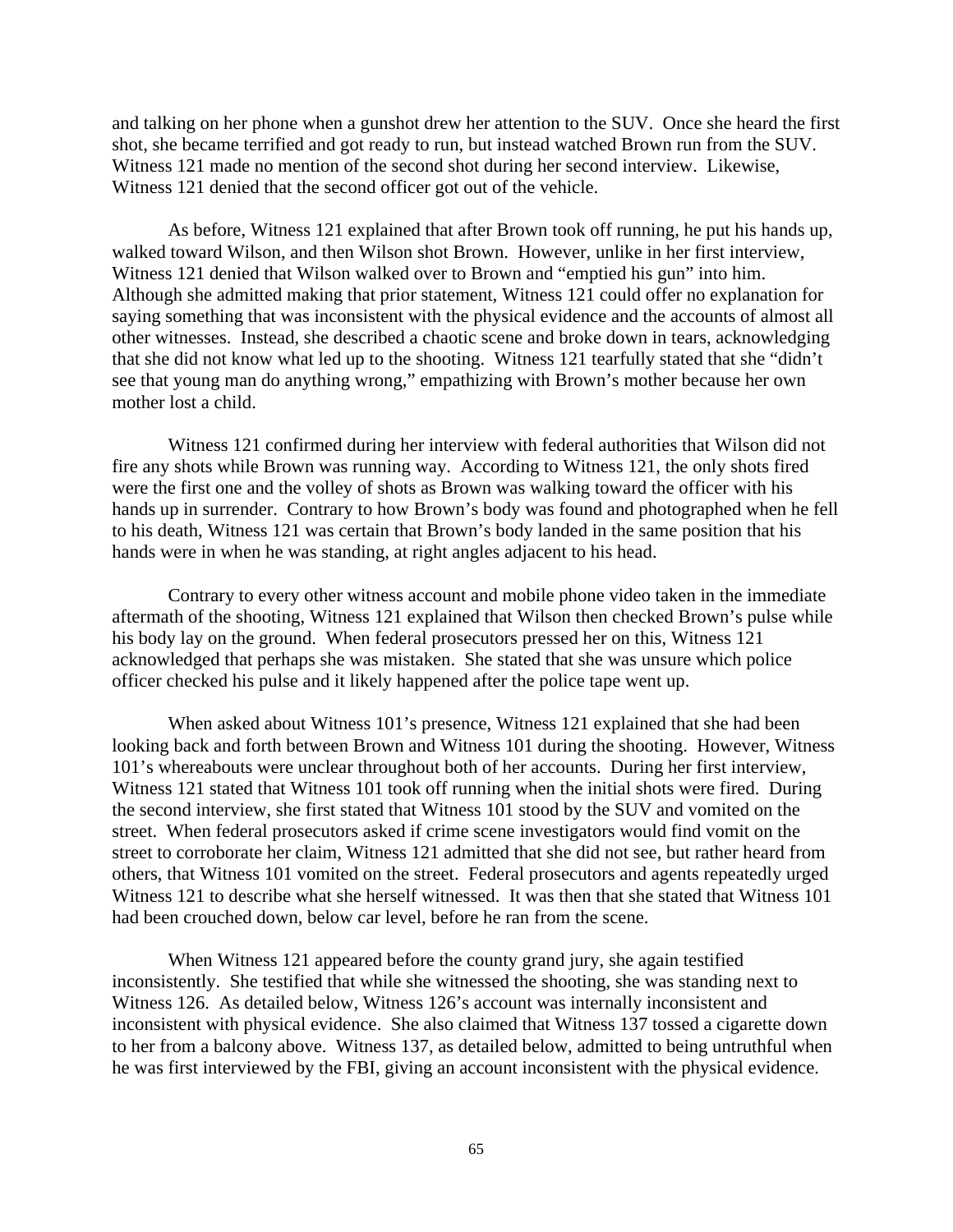Reverting back to her initial account, Witness 121 testified before the county grand jury that even though her view was of the passenger side of the SUV, contrary to the physical evidence and other credible witnesses, Brown's hands were never inside the SUV. She also added that she heard Witness 101 tell Wilson that he and Brown "weren't that far" from where they were going.

Further, even though she admitted to federal prosecutors that she never heard Brown say anything, Witness 121 told the county grand jury that Brown screamed, "I give up!" as Wilson faced him in the roadway, gun drawn. However, she claimed that she was too far away to hear Wilson say anything.

Witness 121 has no criminal history. Witness 121 admittedly made false statements during her initial interview, her accounts are inconsistent with each other, inconsistent with the physical and forensic evidence, inconsistent with credible accounts, and she demonstrated bias in favor of Brown's family. Accordingly, after a thorough review of all of the evidence, federal prosecutors determined this witness's accounts to lack credibility and therefore do not support a prosecution of Darren Wilson.

## xviii. **Witness 126**

Witness 126 is a 53-year-old black female. She is the godmother of Witness 137. Witness 126 gave two statements, first to the FBI and then to the county grand jury. During the course of her interview with the FBI, Witness 126 stated that her godson had been shot by police.

According to Witness 126, she suffers from memory loss and is under psychiatric care. Her account to the FBI was brief and is inconsistent with the autopsy results. She claimed that she was outside of her apartment during the shooting, never mentioning Witness 121 who claimed to be with Witness 126 at the time. Witness 126 saw Brown on his knees with his hands up, as Wilson was coming toward him and shooting at him. Brown then fell face down to the ground. Wilson went over to him, and similar to what her godson, Witness 137, said, "finished him off." When the FBI told Witness 126 that her account was contrary to the evidence, she became belligerent, grabbed the recording device, shut it off, and would not return it to the agents.

When the agents retrieved it, and turned the recording device back on, Witness 126 admitted that she initially lied. She stated that she never saw Wilson inflict gunshot wounds on Brown. Rather, she saw him running from behind, and then fall to his knees with his hands in the air. She then saw Wilson walking toward Brown, followed by a "click click" sound. Wilson had bruising and redness on the right side of his face. Someone then tapped her on the shoulder and she turned away. She heard nine gunshots in total, and by the time she turned back around, Brown was dead on the ground.

Witness 126 stated that she had spoken with Brown before. They discussed college and helping senior citizens. Brown told her that "everything he used to do, he wouldn't do it anymore."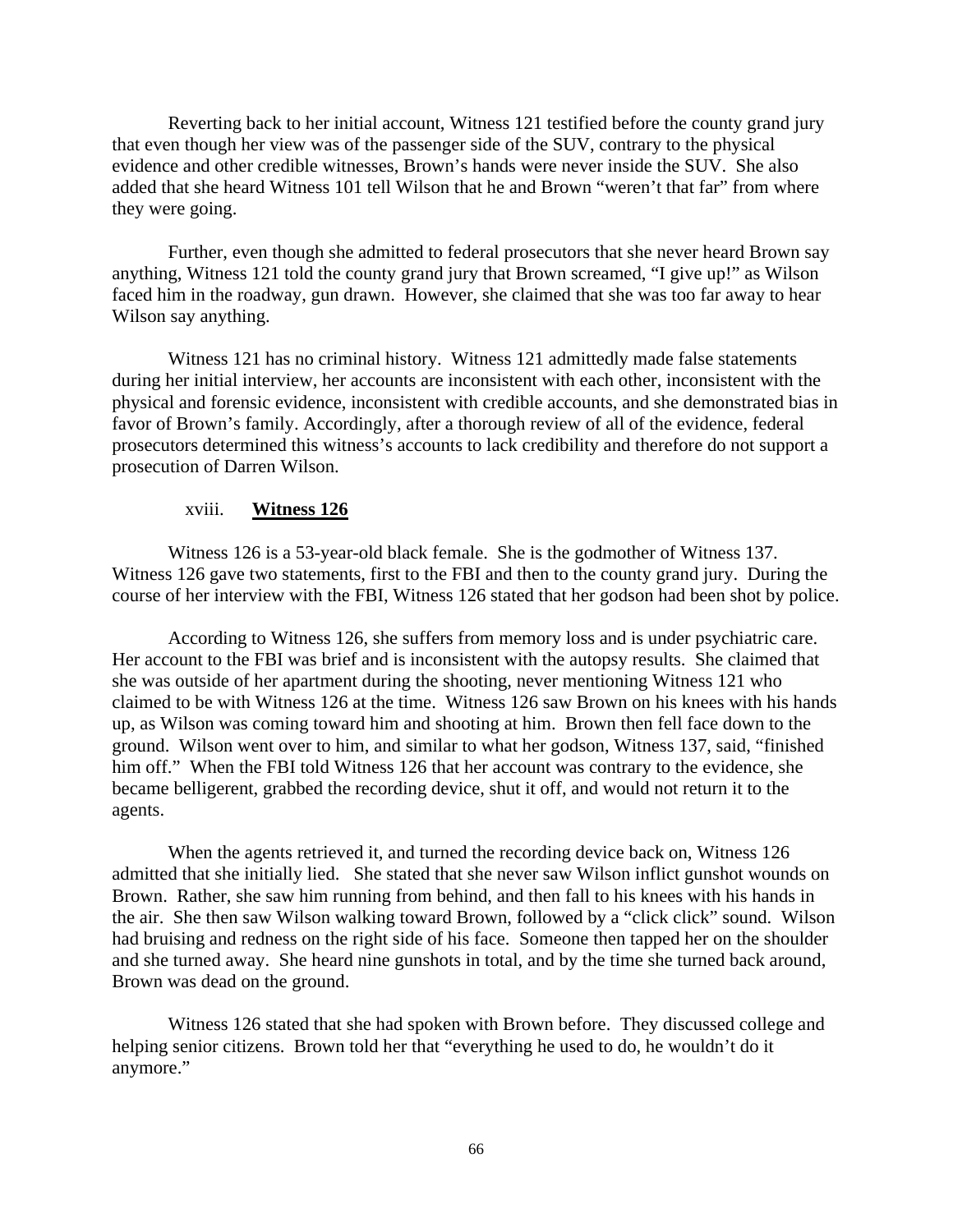Witness 126 telephoned the FBI the day after her interview to schedule an interview because she did not remember meeting with the agents and giving her account.

When Witness 126 testified before the county grand jury, she claimed to suffer from memory loss, but then recounted everything she had eaten for breakfast and every pill she had taken on the morning of August 9, 2014. Then she testified that she heard several shots, came out onto the parking lot, and saw Brown on his knees as Wilson fired shots into his head. She denied being untruthful to the FBI, and denied that she admitted to being untruthful to the FBI.

After Witness 126 testified before the county grand jury, she told the state prosecutor that she recorded the shooting on her mobile phone. However, she had since dropped the phone in the toilet. When the state prosecutor told her that forensic experts may still be able to recover the data, Witness 126 stated that she got mad and threw the phone in the junk yard.

Witness 126 has several felony arrests and a misdemeanor conviction that likely would be inadmissible in federal court as impeachment evidence. However, Witness 126 was admittedly untruthful to the FBI, suffers from memory loss, and provided internally inconsistent accounts that are also inconsistent with the physical and forensic evidence and credible witness accounts. Her account would be subject to extensive cross examination. Accordingly, federal prosecutors determined this witness's account to lack credibility and therefore it does not support a prosecution of Darren Wilson.

## xix. **Witness 137**

Witness 137 is 40-year-old black male. After the shooting, Witness 137 had learned that Brown was his nephew's friend. He is the godson of Witness 126. He gave two law enforcement statements and testified before the county grand jury. Witness 137 first met with FBI agents on August 16, 2014, during their neighborhood canvass. Witness 137 also gave an interview to the media which was widely circulated throughout various media outlets. The account to the media and to the FBI was both internally inconsistent and inconsistent with the physical evidence. Therefore, federal agents and prosecutors subsequently met with Witness 137 in an attempt to assess inconsistencies and clarify his statement.

In his initial account during the neighborhood canvass, Witness 137 stated that he was on his porch using his mobile phone when he heard a gunshot. He looked out from his porch and saw Brown running away from a police officer who was chasing him. The police officer shot Brown in the back. "Realize ingl he was shot," Brown turned around with his hands up in surrender. Brown walked toward the officer and as he did so, the officer "closed in on him" until they were less than an arm's length apart. The officer fired "every round" into Brown, killing him "execution" style. Witness 137 explained that the officer shot Brown in the lower abdomen, chest, and then the "head shot." Witness 137 stated that after Brown fell forward, "the officer stood over him and finished him off." Witness 137 stated that the officer shot Brown in the head both when he was still standing and then when he was on the ground. Although Witness 137 stated that Brown fell to his knees for the final shots, and the last words Brown said were "Don't shoot," he also stated that Brown was lying on the ground when the final bullets were fired. Witness 137 referred to how clear the "visual" of events was to him.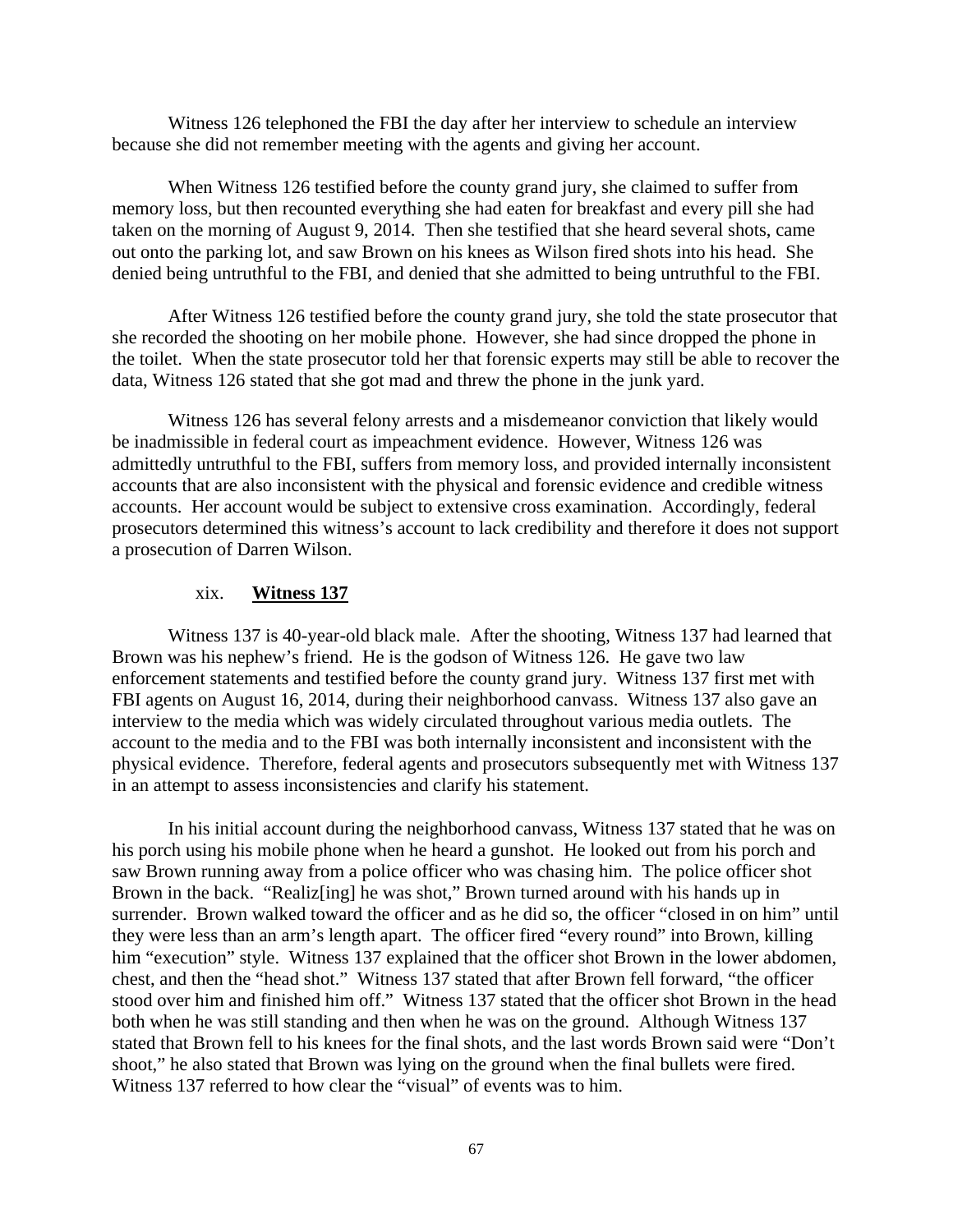Throughout the interview, Witness 137 also referred to events that preceded the initial gunshots even though he admitted that he did not see those events. He also discussed the interaction at the SUV, the location of recovered bullets, and the type of clip in the officer's gun.

During their follow-up interview with Witness 137, federal prosecutors and agents asked Witness 137 to describe only what he saw. Witness 137 once again stated that the sound of a gunshot drew his attention. When he moved further onto his porch, he said that he heard another shot, and saw Brown turn around with his hands up. Referencing the arm graze wound that was widely reported in the news after the privately-commissioned autopsy, Witness 137 stated that he believed that wound caused Brown to turn around. He then saw the officer backing up while firing shots as Brown walked at a "steady pace" of about ten steps in total toward him. According to Witness 137, there was no pause in the succession of shots, and Brown kept walking, even after he was shot in the torso. Witness 137 stated, "that's all I seen," explaining that he did not see Brown fall to the ground because that occurred in a blind spot. However, he was able to see the officer walk away, call for back up, and appear to be discombobulated. It was then that Witness 137 walked over to the scene where Brown's body lay in the street.

Contrary to his previous statement, Witness 137 denied that the officer shot Brown from less than an arm's length away, denied that he saw the officer shoot Brown execution-style; denied that the officer shot Brown when he was on the ground; denied that the officer "finished him off;" and denied that Brown's last words while on his knees were "Don't shoot." Witness 137 explained that he initially told the FBI that the officer stood over Brown and shot him execution-style while on his knees because he "assumed" that to be true. Witness 137 based his assumptions on the sound of the bullets and "common sense" from living in the community, despite claiming to have a "clear visual" of events.

Witness 137 also identified his voice on the aforementioned video taken in the aftermath of the shooting depicting the two contractors. As mentioned, Witness 137 was one of two people who claimed to be off camera shouting, "He wasn't no threat at all," because he did not perceive Brown to be a threat. However, Witness 137 acknowledged that contrary to what he originally told the FBI, the only part he saw was Brown moving back toward the officer. He did not witness what transpired at the SUV, did not witness Brown run from the SUV, and he did not witness Brown fall to his death. Therefore, Witness 137 agreed that he did not know whether Brown was a physical threat before or after the portion that Witness 137 claimed to see.

Witness 137 has previously been convicted of second-degree murder and armed criminal action which likely would be admissible in federal court as impeachment evidence. Additionally, Witness 137 was untruthful to the FBI during his initial interview, and untruthful in his media accounts. Although he later recanted most of what he claimed to have seen, he was unable to offer a credible explanation as to why he was not truthful at the outset, leaving federal prosecutors to question what, if anything, he actually did witness. His accounts are inconsistent with each other, inconsistent with the physical and forensic evidence, and inconsistent withcredible witness accounts. Accordingly, after a thorough review of the evidence, federal prosecutors determined this witness's accounts not to be credible and therefore do not support a prosecution of Darren Wilson.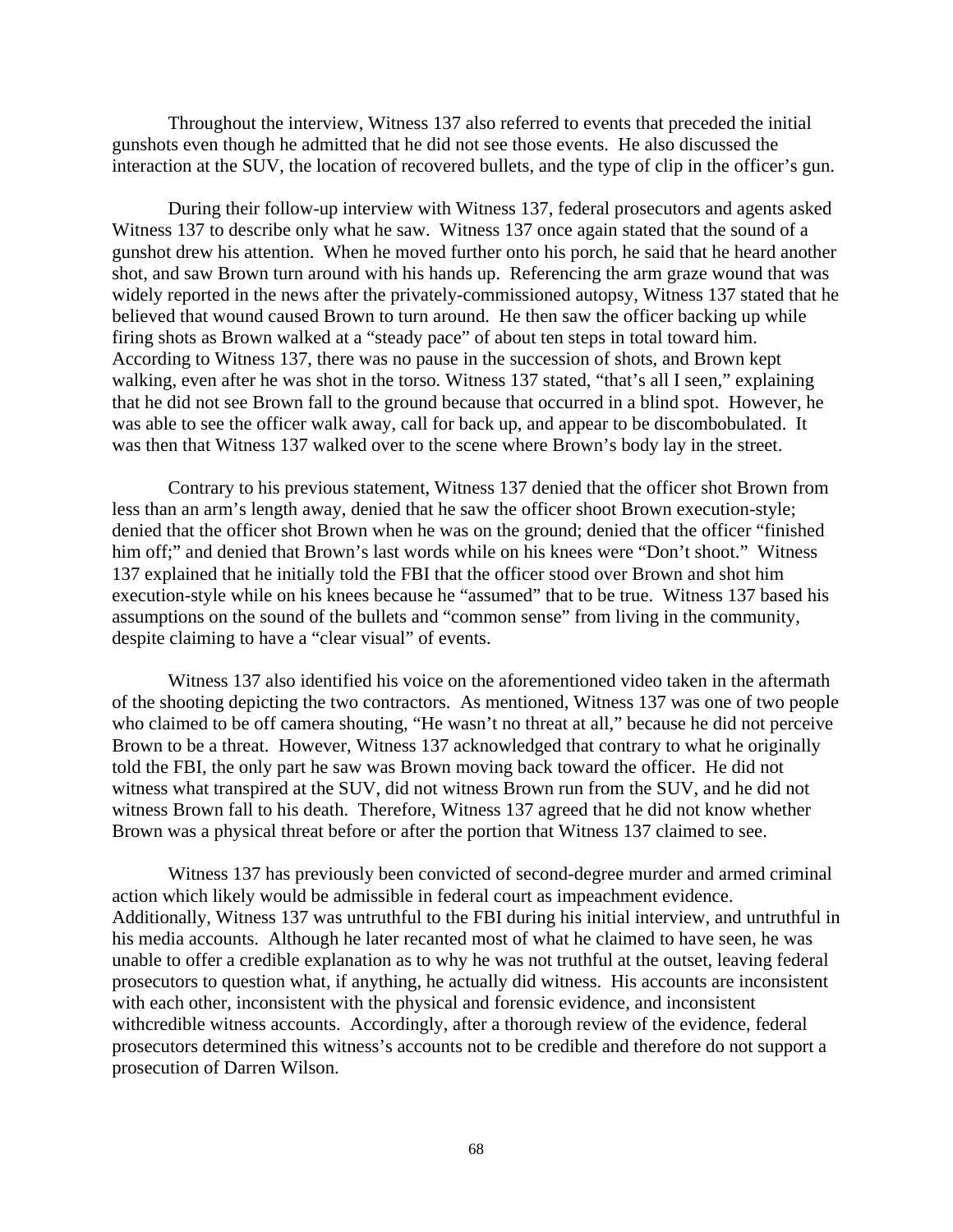#### xx. **Witness 128**

Witness 128 is a 23-year-old black male who has made three different statements to law enforcement and testified before the county grand jury. He initially had a telephone interview with an investigator from the St. Louis County Prosecutor's Office and then an additional interview with that same investigator and the FBI. Both interviews were materially inconsistent with the physical evidence. Federal agents and prosecutors interviewed Witness 128 again in an effort to evaluate some of the inconsistencies.

According to Witness 128's initial accounts, he was driving east on Canfield Drive when he witnessed the shooting. It is unclear what Witness 128 initially saw because in one interview, he stated that he saw the police vehicle quickly back up. In another interview, he stated that by the time he pulled up, Wilson had already stopped his vehicle. Witness 128 stated that he then saw Brown struggling to get away from Wilson, who was choking Brown with both hands, while Witness 101 stood behind Brown. Witness 128 then heard a gunshot and saw the impact of the bullet, initially giving little detail but subsequently adding that Wilson held the gun out the window with his right hand while holding Brown with his left hand, and firing the gun into Brown's left chest.

Brown broke free and ran about 15 feet while Witness 101 ducked down between the police vehicle and the car right behind it. Witness 128 explained that while Wilson was still seated in the vehicle with the door closed, Wilson "let more shots go." Brown appeared to get hit by four rounds in the middle of his back. Brown "slowed up" and turned around, although Witness 128 later stated that Brown continued running another 20 or 25 feet before he turned around.

Wilson then emerged from the SUV about five seconds after he fired four or five rounds, and "patiently" walked toward Brown in "lazy pursuit." Brown "threw his hands up, clean in the air." Initially, Witness 128 stated that Brown said, "Don't kill me," but later admitted that he did not actually hear Brown or Wilson say anything. Wilson then fired two shots at "point blank range" from within two feet. The shots hit Brown in the face and Brown fell to the ground. Wilson then fired four or five shots into Brown's back after Brown was already dead, face first on the ground. Witness 128 then drove by Wilson and asked him why he shot Brown. Wilson told Witness 128 to "shut the fuck up," "mind [his] own business," and "keep going." Witness 128 then pulled into his complex and parked, staying away because he did not want to get shot himself. According to Witness 128, there were no other people or cars on the street, except for a white pick-up truck behind him.

 Federal prosecutors and agents met with Witness 128 and challenged him on internal inconsistencies and statements he made that were inconsistent with physical evidence. Contrary to his previous account, he stated that when he pulled up on Canfield Drive, he saw Brown in the driver's side window of the SUV from his mid-chest up. He stated that Brown and Wilson were pulling on each other's shirts until Brown backed up. Wilson then held his gun out the window and fired a shot. As a result, Brown ran from the vehicle. Contrary to his previous statement to the FBI, Witness 128 told federal prosecutors that although he heard additional shots, he did not see them because he ducked down in his vehicle. For the first time, Witness 128 mentioned the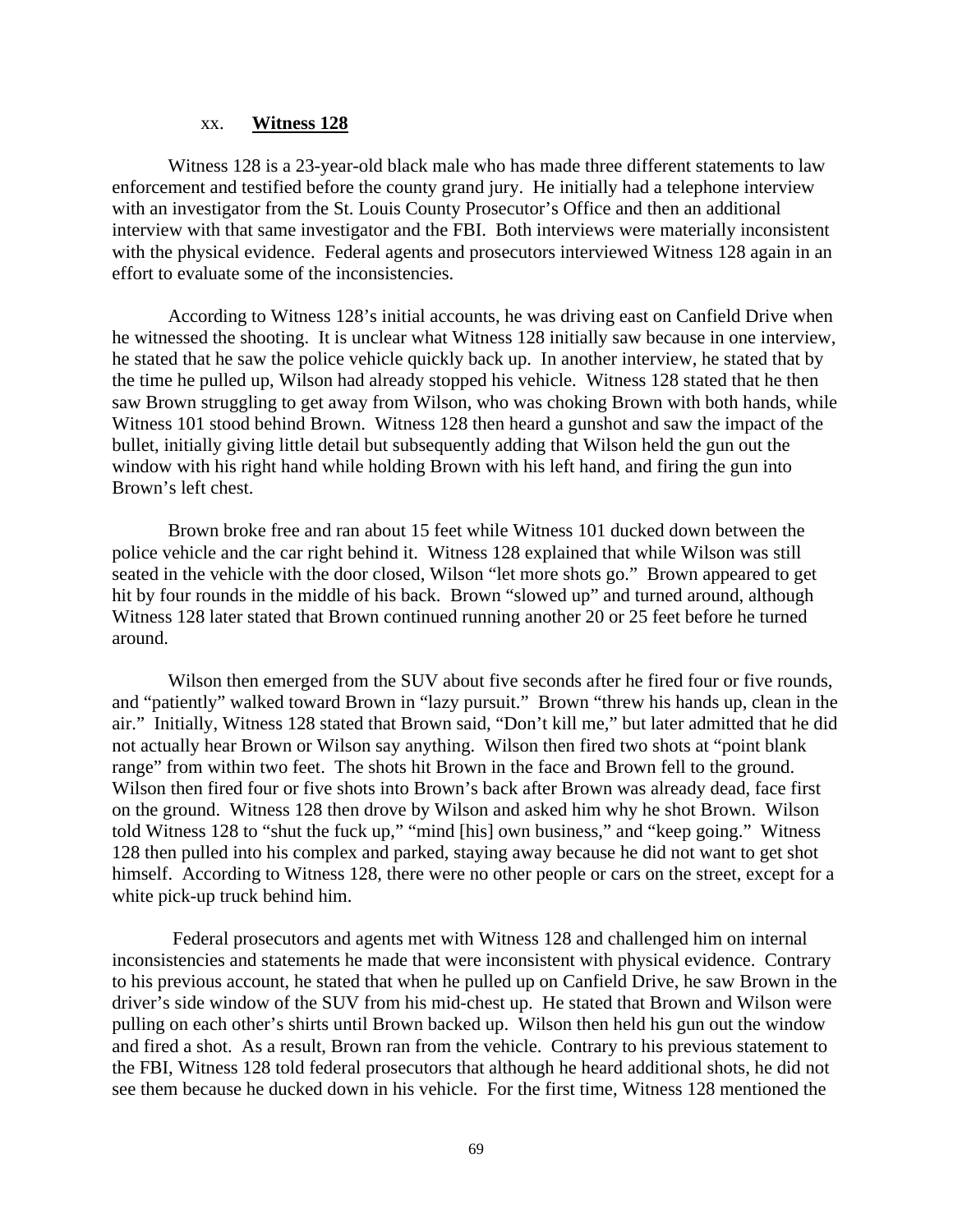presence of a female passenger in his vehicle. He could not identify the passenger, but explained that during the shooting, his attention was diverted to her because he was trying to keep her calm, as she had become hysterical.

Witness 128 explained that when he stopped ducking for cover, he saw Brown coming back toward Wilson with his hands up. Witness 128 stated that Wilson shot Brown, causing him to fall face down to the ground. He maintained that Wilson then stood over Brown and shot into his back. When federal prosecutors asked him to reconcile those final shots with the autopsy report that shows that Brown was not shot in the back, Witness 128 said he may have hallucinated but could not offer more of an explanation. He also admitted that much of what he initially said was assumption.

As mentioned, Witness 128 was one of two witnesses who identified his voice on the aforementioned video taken in the aftermath of the shooting depicting the two contractors. Witness 128 claimed to be the person off camera shouting, "He wasn't no threat at all," because he did not perceive Brown to be a threat. However, Witness 128 acknowledged that he did not know what happened at the SUV. Contrary to what he originally told the FBI, he did not see Brown run from the SUV, was mistaken about the final shots fired, and therefore did not know whether Brown was a threat to Wilson.

Witness 128 also admitted that he spoke to Brown's mother on the day of the shooting and shared details of the shooting. Witness 128 told Brown's mother that Wilson shot Brown at point blank range while his hands were up, and that even after Brown fell to his death, Wilson stood over Brown and fired several more times. Witness 128 also told several neighbors his inaccurate version of what happened, as they were gathering in the minutes and hours after the shooting. Several individuals identified Witness 128 through description as someone who was going around spreading a narrative that Brown was shot with his hands up in surrender.

Witness 128 has been convicted of multiple felonies including crimes of dishonesty, all of which would be admissible in federal court as impeachment evidence. Witness 128's accounts are inconsistent with each other, inconsistent with the forensic and physical evidence, and inconsistent with credible witness accounts. Accordingly, after a thorough review of the evidence, federal prosecutors determined this witness's accounts to lack credibility and therefore do not support a prosecution of Darren Wilson.

#### xxi. **Witness 140**

Witness 140 is a 45-year-old white female who gave two statements to law enforcement and testified before the county grand jury. Witness 140 contacted SLCPD detectives in September 2014, claiming to have been a witness to the shooting of Brown, but too fearful to come forward when it happened. She explained that she decided it was time to come forward because she knew the case was being presented to the county grand jury and she was "tired of hearing that the officer is guilty." SLCPD and the FBI jointly interviewed Witness 140, who completely corroborated Wilson's account. Although the physical and forensic evidence was consistent with her account, the timing of her disclosure and the details of her narrative caused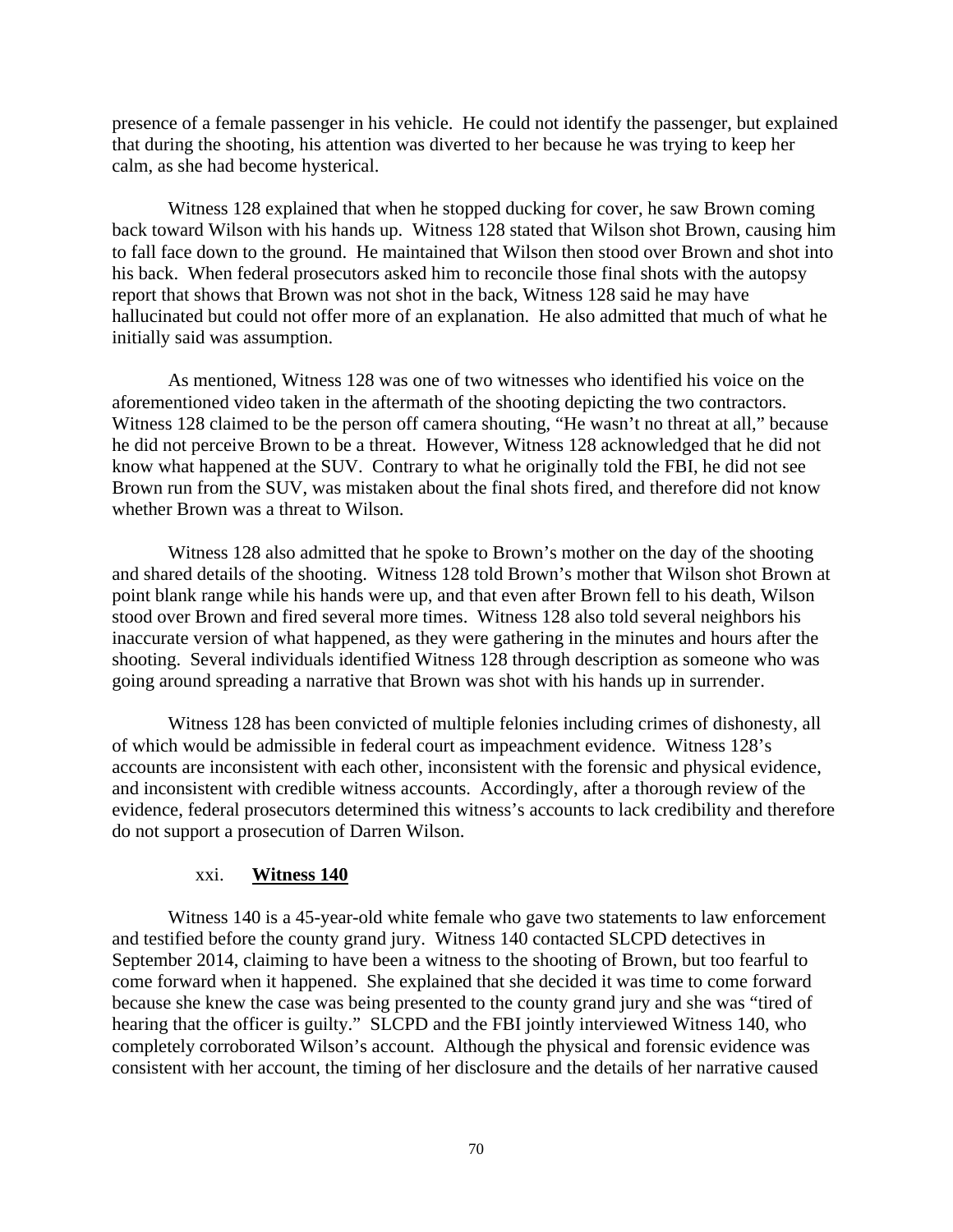investigators to question her veracity. Therefore, federal prosecutors and agents conducted a follow-up interview.

During her follow-up interview, as in her initial account, Witness 140 claimed that she inadvertently ended up on Canfield Drive because she got lost on her way to visit a friend in Florissant, whom she had not seen in about 25 years. Witness 140 explained that she did not have a cell phone or a GPS, and was prone to getting lost. She pulled into the Canfield Green apartment complex to ask for directions, getting out of her car to do so. When federal prosecutors asked her why, as a woman, she would get out of her car in an unfamiliar neighborhood, she explained that she wanted to smoke a cigarette. Thereafter, while standing on the sidewalk, smoking a cigarette with a man from whom she was getting directions, she saw Wilson's SUV drive in the opposite direction of Brown and Witness 101, who were walking in the middle of the street. Witness 140 explained that she saw Wilson stop, speak to Brown and Witness 101, pull forward, and then back up. Wilson then tried to open the door of the SUV, but Brown punched it shut. Witness 101 grabbed the rearview mirror, bending it inward and catching his bracelet which broke and fell to the ground.

The specificity of this description initially caused SLCPD detectives concern because it mimicked an obscure media article which offered theories about how the SUV rearview mirror came to be folded inward and how beaded bracelets, found at the scene, landed on the ground. During Witness 140's follow-up interview, federal prosecutors asked her about this online article and Witness 140 acknowledged reading it prior to meeting with SLCPD detectives, possibly using it to fill in gaps in her memory.

According to Witness 140, she saw a struggle by the SUV, explaining that Brown was bent forward such that the top portion of his body, starting at the navel, was in the SUV. She described "childish wrestling" or "fist fighting" that ensued. She heard one gunshot from within the SUV, and then saw Brown run away, as Wilson shouted, "Stop. Freeze. I'm gonna shoot." Wilson fired a second gunshot as he got out of the SUV. Witness 140 described it as a possible "warning shot" because Brown did not "even flinch," indicating to her that he was not hit. Wilson then pursued Brown, who "made it further than where he got shot." Brown then turned around as Brown's arms flew upward, and Wilson stopped pursuing him. Brown bent forward in a "football-type" mode, hands balled up in fists, and "started charging." Witness 140 explained that Brown looked like "he was on something." Wilson looked panicked as he repeatedly shot Brown in the arm. Brown, however, kept coming at Wilson, who backed up as Brown closed the distance. Witness 140 heard a volley of four shots, a pause, and then two more shots before Brown fell to his death and "it got gross."

Witness 140 explained that she did not see Witness 101 after the initial interaction at the SUV until he reappeared five to 10 minutes after the shooting with his black t-shirt draped over his "wife-beater" tank top. This description matched how Witness 101 appeared in media interviews in the aftermath of the shooting. Also, seeing Witness 101 reappear conflicted with Witness 140's explanation that she immediately left Canfield Drive after the last shots because she was the only white woman in a neighborhood that was quickly growing hostile.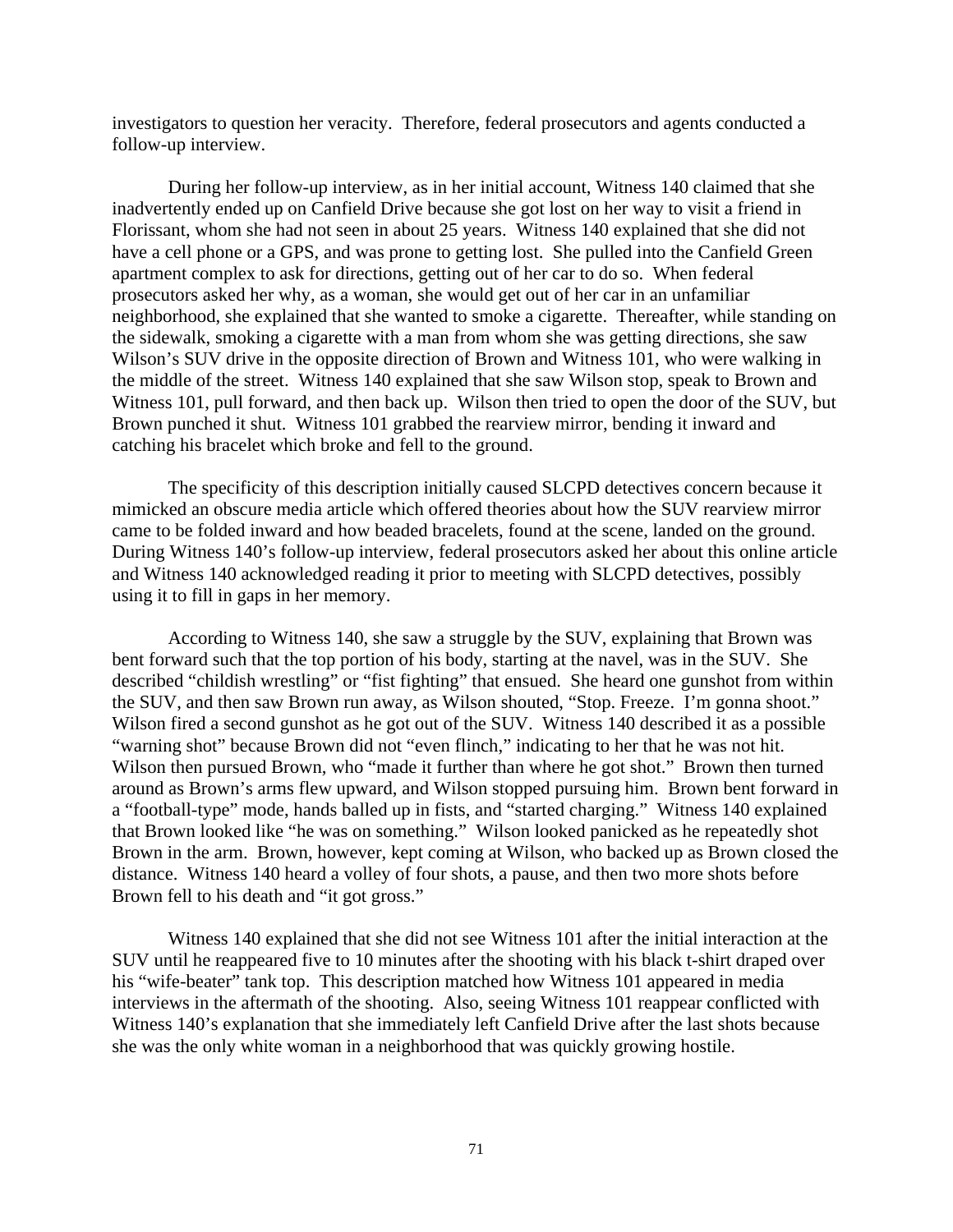Investigators also questioned Witness 140 about the route she took out of the complex, which looks navigable on a map, but in reality is blocked by a concrete street barrier. Witness 140 responded that she is not good with directions, and was unsure the route she took. Since the shooting incident, she has acquired both a GPS and a mobile phone.

Witness 140 stated that she went immediately home and told no one about what she witnessed except her ex-husband. However, when SLCPD detectives attempted to verify this, Witness 140's ex-husband reported that Witness 140 has a tendency to lie. Witness 140's response was that her ex-husband was distrustful that the detectives were who they claimed to be. Nonetheless, Witness 140 acknowledged that she suffers from bouts of mania because she does not take her medicine for bipolar disorder and she suffered traumatic brain injury from a car crash several years ago.

Witness 140 also admitted to federal prosecutors that although she told no one about what she had witnessed, she posted comments on websites and Facebook about the shooting. Her comments were blatantly profane and racist. Furthermore, she was involved in developing a fundraising organization for first responders, and had a picture of a "thin blue line" as her Facebook profile picture.

During her testimony before the county grand jury, Witness 140 admitted that she did not get lost on Canfield Drive while en route to visit a high school friend, but rather she purposely went to Canfield Drive that day because she fears black people and was attempting to conquer her fears. However, in an effort to bolster he testimony, Witness 140 provided county prosecutors with a daily journal she claimed to keep, with one entry that documented the events of August 9. While that entry was detailed, all of the other entries were generic and sporadic.

Witness 140 was twice convicted of passing bad checks, felonies that are crimes of dishonesty and likely admissible in federal court as impeachment evidence. Although Witness 140's account of this incident is consistent with physical and forensic evidence and with credible witness accounts, large parts of her narrative have been admittedly fabricated from media accounts, and her bias in favor of Wilson is readily apparent. Accordingly, while her account likely is largely accurate, federal prosecutors determined that the account as a whole was not reliable and therefore did not consider it when making a prosecutive decision.

# xxii. **Witness 139**

Witness 139 is 50-year-old black female. She made two statements, including her county grand jury testimony. As detailed below, Witness 139's initial account was riddled with inconsistencies from one sentence to the next. She was unable to provide a coherent narrative, and when she was asked to clarify, Witness 139 would respond with "you know what I mean," answer with a non sequitur, or break down in sobs. The details that she did provide were largely inconsistent with the physical evidence. Witness 139 was similarly incoherent and inconsistent when she testified before the county grand jury, unable to provide any sort of linear narrative.

Witness 139 reluctantly came to the NAACP office in St. Louis to meet with SLCPD detectives, FBI agents, and federal prosecutors. Through hysterical tears, she expressed fear in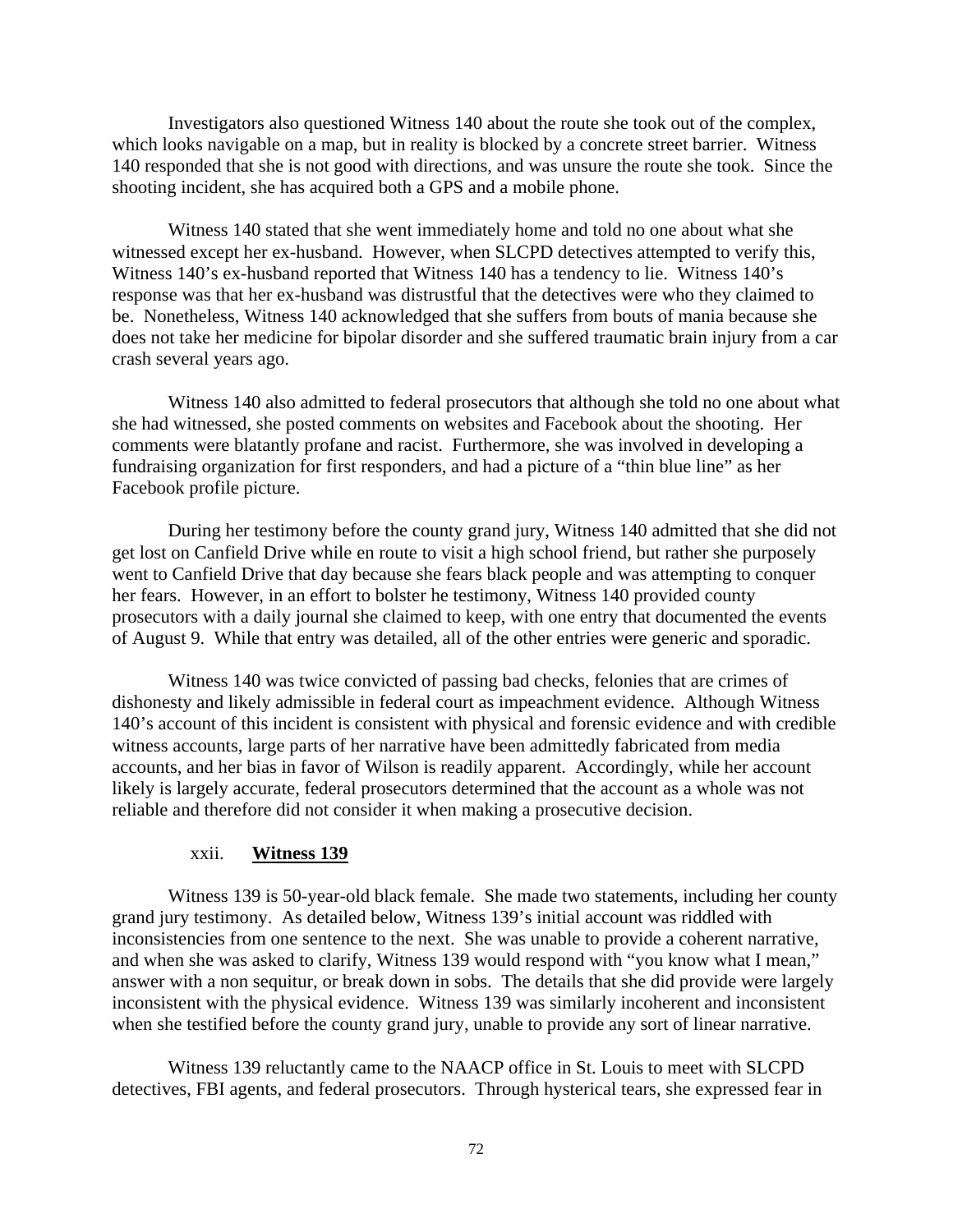speaking with law enforcement because she felt pressured by the community to make a statement about what she had purportedly witnessed. She explained that ever since she gave a media interview, $^{25}$  people have been anonymously calling her. Witness 139 explained that these calls made her feel threatened, though she could not articulate how or why she felt threatened.

According to Witness 139, at about 2:30 to 3:00 p.m., she was driving eastbound on Canfield Drive, in the same direction she claimed Wilson's "four door car" was traveling, and the same direction in which Brown and Witness 101 were walking. She had difficulty distinguishing between Brown and Witness 101. Witness 139 stated that she was behind the police car, but pulled over to let him pass. Wilson then stopped his car to speak with Brown and Witness 101, though Witness 139 was inconsistent about whether two or three cars pulled past her and drove off or whether there were two or three cars in front of her when Wilson stopped. Witness 139 stated that Wilson told Brown and Witness 101 to use the sidewalk, but then said that she could not actually hear words. Rather, she just heard a deep voice. Either Brown or Witness 101 then walked toward the front of the police car and Wilson grabbed that person. Witness 139 could not be more descriptive, explaining that she had answered her mobile phone while this was happening.

Witness 139 explained that Wilson reached for his gun and held it straight out of the driver's side window, firing one or two shots. Later in her interview, she described Wilson holding the gun on the window frame when firing. Either way, Witness 139 explained that while this was happening, Witness 101 ran behind the police car. Brown was standing by the driver's side window, close enough to touch the car. However, she later described Brown being closer to the headlights of the car. When she saw those first gunshots, Witness 139 put her head down on the steering wheel, covering her eyes. Wilson then got out of his car, stood over Brown, and kept shooting. If Witness 139 was initially driving behind Wilson, she would have had the same vantage point as Witness 123 and Witness 133 in the white Monte Carlo, and therefore, would have been unable to see the driver's side of Wilson's vehicle and much of what she described.

Also inconsistent with what she initially described, Witness 139 said that Brown ran from the police car after the first two shots. She first claimed that Wilson shot Brown in the back as Brown was running, which caused Brown to turn around. Witness 139 also stated that Wilson was still getting out of his car when Brown turned around, making it unclear if Wilson shot at Brown as he was running away. To that end, Witness 139 also stated that she was not sure if the bullet struck him in the back. Regardless, Brown turned around, never moving forward from where he stood. According to Witness 139, Brown fell to the ground dead with his hands next to his head at right angles because his hands had been up. Wilson then fired at least three shots as Brown was lying face down on the ground. Witness 139 saw that Brown was bleeding from his back. When asked how she was able to witness the final shots if she had her head down in her arms, Witness 139 explained that she put her head down in her arms after the first two shots, but she could still see because she was peeking. Witness 139 claimed that when she asked Wilson if she could check on Brown because she is a nurse, he told her to "get the fuck on."

 $\overline{\phantom{a}}$ 

 $25$  There is no indication that Witness 139 ever gave a media interview that was broadcast to the public.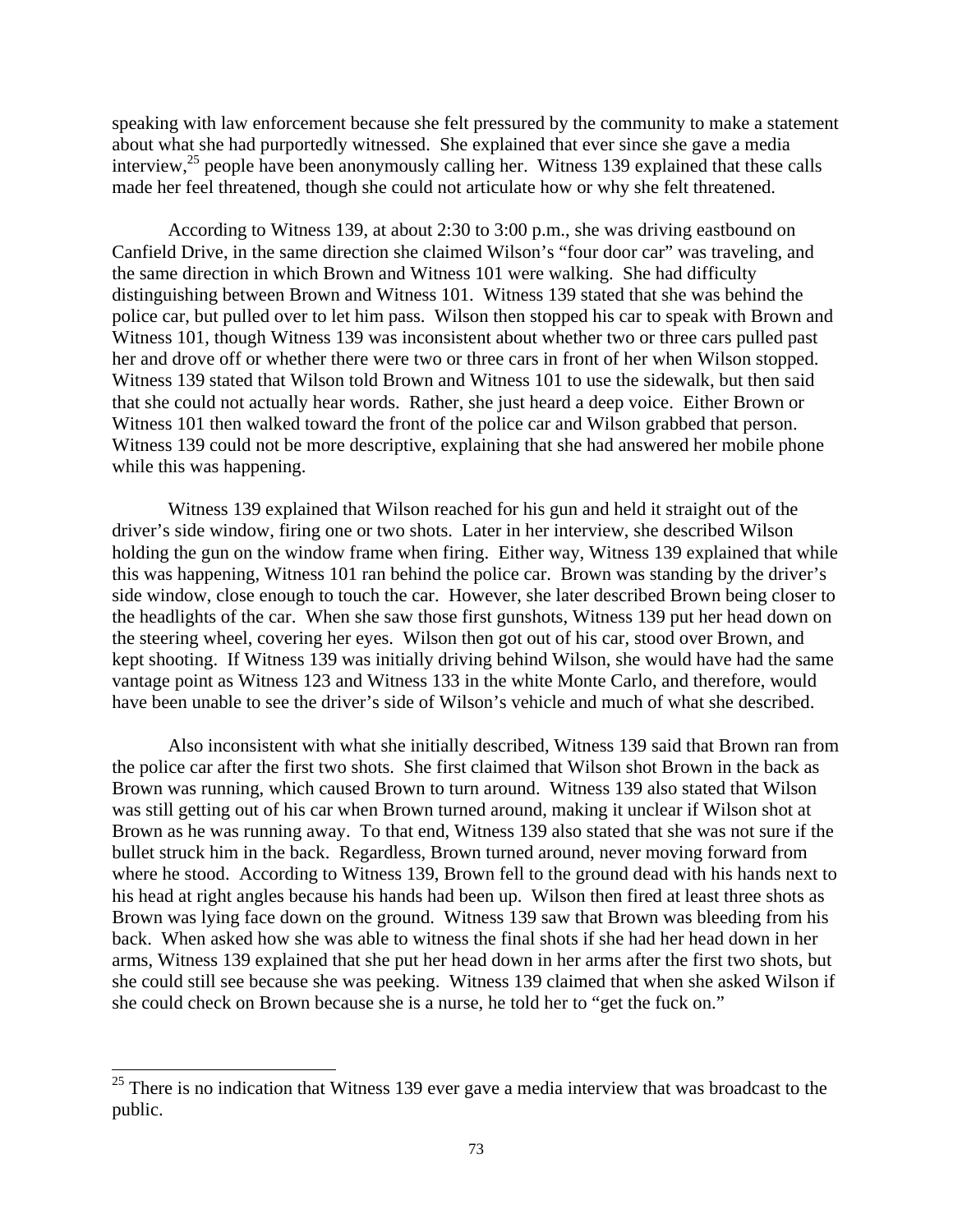Witness 139 has no criminal history. Witness 139's account was incoherent and inconsistent throughout, markedly inconsistent with the physical and forensic evidence, and inconsistent with credible witness accounts. Wilson was driving an SUV westbound at noon, not a car eastbound at 2:30 p.m.; Wilson fired the first shot inside the SUV, not straight out the window; Brown moved toward Wilson and did not fall to his death where he turned around, nor did he die within an arm's length of the police vehicle; and Wilson did not stand over Brown and shoot him causing him to bleed from the back. Accordingly, federal prosecutors determined this witness's account not to be credible and therefore it does not support a prosecution of Darren Wilson.

# xxiii. **Witness 120**

Witness 120 is a 19-year-old black male who said he was Brown's best friend and Witness 101's "cousin." Brown was staying with Witness 120 the night before the shooting occurred, during which time they did "a whole lot of talking about God" and "about the problems that [they have] been going through." Witness 120 explained that it seemed like Brown was "going through a phase."

Witness 120 gave three statements, including his testimony before the county grand jury. FBI agents and SCLPD detectives initially interviewed Witness 120 in the presence of his lawyer and his uncle. Witness 120 gave an internally inconsistent account that was also inconsistent with physical evidence. Federal prosecutors and agents interviewed Witness 120, with his lawyer present, in an attempt to determine what he actually witnessed.

According to Witness 120's initial account, he was on the phone on the third floor of his sister's apartment when he heard a gunshot. He instantly hopped up to look out the window because he knew that Brown and Witness 101 were walking to the store to get cigarillos to smoke marijuana later that day. When he looked out the window, Witness 120 saw Brown, who was facing the window, drop to his knees with his hands in the air, blood coming from his left shoulder and ribcage.<sup>26</sup> Brown's back was to the police vehicle. Witness 101 was next to Brown. Brown told Witness 101 to "run for your life." However, later in the same interview, Witness 120 stated that Witness 101 told him (Witness 120) that he, Witness 101, ran away after that first shot. When Witness 120 testified before the county grand jury, he said that he did not see Witness 101 until after the shooting was over.

According to Witness 120, Wilson then got out of the police cruiser, and positioned himself "a step away" from Brown, who stated, "Please don't shoot me." Wilson then shot Brown "point blank" in the head and Brown fell on his side. Wilson then fired eight more shots while Brown was on the ground, one of which grazed his  $arm.^{27}$ .

During his follow-up interview with federal prosecutors and federal agents, Witness 120 stated that he was asleep when Brown and Witness 101 left to go to the store. He woke to the sound of a gunshot. Witness 120 then repeated the same account as before: He went to the window and saw Brown on his knees with his hands up, situated about five feet from the police

 $\overline{\phantom{a}}$ 

 $26$  Autopsy results indicate that Brown was shot on his right side.

 $27$  Witness 120 cited to media reports as to why he knew that Brown was shot in the arm.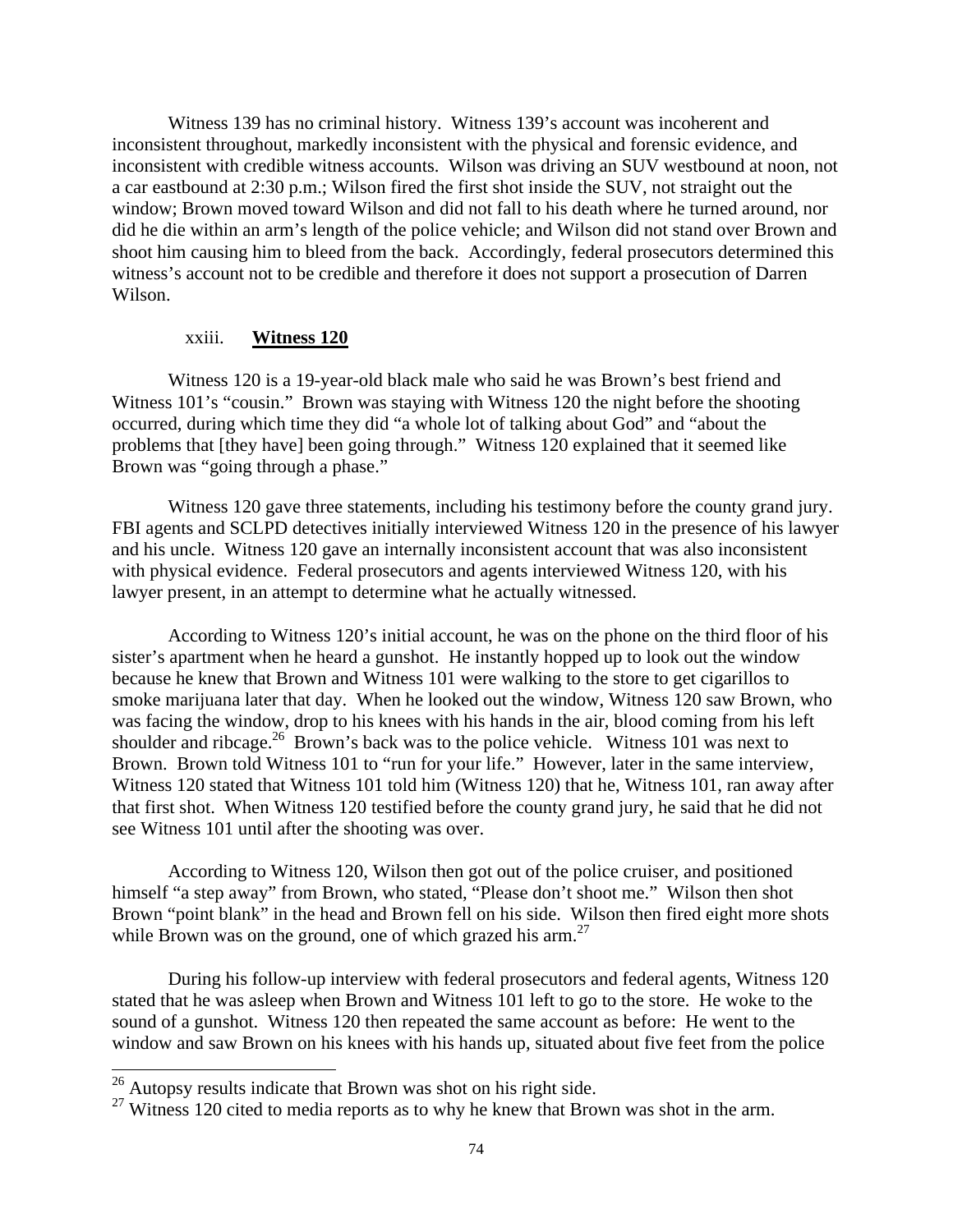vehicle. Brown said, "Please don't shoot me," and Wilson fired a shot into Brown's head at "point blank" range. However, during the second interview, Witness 120 acknowledged that he never saw Wilson emerge from his vehicle and never saw any injury on Brown. Instead, he claimed that after that second shot, he ran downstairs and heard two volleys of four shots each with a pause in between. By the time he got downstairs, the gunfire had ended. Witness 120 explained that although he did not see the shots, common sense dictates that those eight shots struck Brown. He also explained that he based most of his recanted account on what people "in the community told [him]."

Although Witness 120 recanted most of his original statement, his version to federal prosecutors was still inconsistent with the autopsy results. Likewise, Witness 120 gave an inconsistent account to the county grand jury, admittedly based on rumor and hearsay, and motivated by his allegiance to his friend. When grand jurors questioned Witness 120 about inconsistencies with physical evidence, he dismissed the question, stating that Brown "was assassinated for what reason."

Witness 120's claim that Brown's body was found five feet from the police vehicle is inconsistent with the crime scene; Witness 120's description that Wilson shot Brown at point blank range is inconsistent with the autopsy results; Witness 120's description that he was at home at the time the first shots were fired is inconsistent with Witness 138's description that Witness 120 was at Witness 138's house when the shots were fired.

Witness 120 has a felony arrest that likely would be inadmissible in federal court as impeachment evidence. In addition to his accounts being riddled with inconsistencies with each other, the physical and forensic evidence, and credible witness accounts, Witness 120's account is driven by apparent bias for his friend. Accordingly, federal prosecutors determined his account to lack credibility and it does not therefore support a prosecution of Darren Wilson.

# xxiv. **Witness 148**

Witness 148 is a 26-year-old black female who did not report to federal authorities that she witnessed the shooting until late February, 2015. Witness 148 briefly spoke to federal prosecutors via telephone to provide a summary of what she witnessed on August 9, 2014. Based on that description, federal prosecutors and agents subsequently met with Witness 148 in person.

According to Witness 148, she was driving eastbound on Canfield Drive, traveling in the same direction as Brown and Witness 101. She drove past Wilson, who was driving his SUV, and Brown and Witness 101 who were walking in the street, but right next to the curb of the sidewalk. Contrary to all other evidence, they were not in the middle of the street. She heard Wilson say, "Get the fuck on the sidewalk," and she heard either Brown or Witness 101 respond that they were near their "destination." Suspecting something was going to happen between Wilson and Brown and Witness 101 because she is from Chicago and is used to bad interactions with police, she slowed down and watched over her right shoulder, out her back window. She heard tires "screech" and saw the SUV reverse back.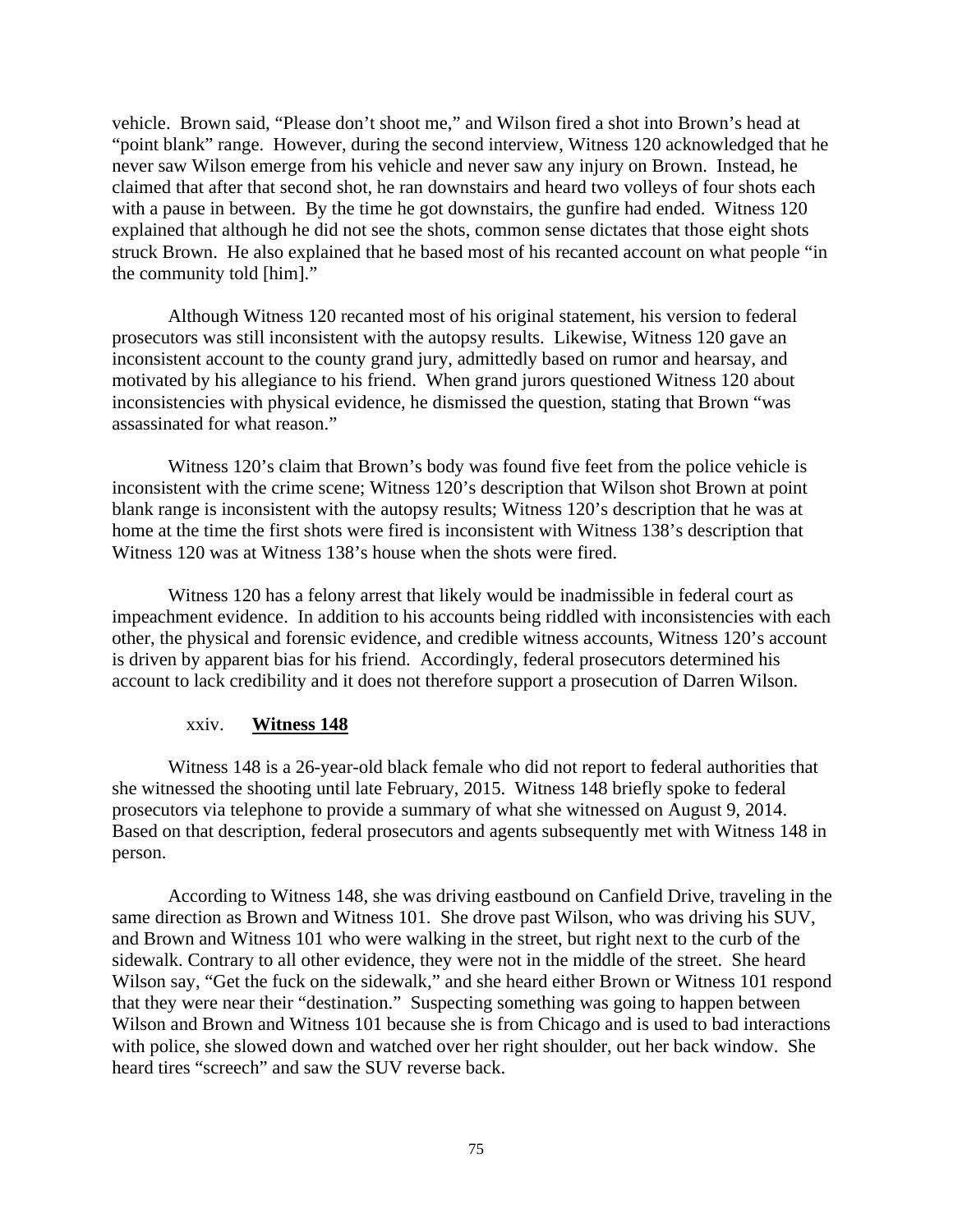Witness 148 pulled her vehicle into a nearby parking lot and parked because she wanted to see what would happen next. She told her four-year-old son to wait in her car while she got out of her vehicle and watched as Brown and Wilson engaged in a struggle on the driver side of the SUV. Witness 148 stated her that her vantage point was of the passenger side of the SUV, but she could nonetheless see Brown using his hands to push off the driver's door as Wilson pulled Brown toward the SUV. She heard Brown repeatedly state, "I didn't do anything," as Wilson stated, "Stop resisting." Despite being in a parking lot and on the opposite side of the SUV as Brown, Witness 148 stated that Brown "looked scared and it's not like he's a giant or anything." Witness 148 also stated that Brown never put his hands inside the SUV window, despite forensic and physical evidence to the contrary. However, she ultimately acknowledged to prosecutors that because she could not see the driver's side of the SUV, she did not know whether Brown put his hands inside the SUV window.

According to Witness 148, her son then got out of her vehicle because he wanted to watch what was happening. Witness 148 heard a gunshot. Witness 148 got down on the grass and covered her child's body with her own to protect him. While doing so, she watched Witness 101 and then Brown run from the SUV. After that, Witness 101 disappeared and she never saw him again. Wilson then emerged from the SUV and fired at least two shots. Brown flinched, arching his body back as though the bullet had "grazed" him. Brown then turned around and put his hands up in right angles at shoulder-height in a sign of surrender. He then dropped to his knees, and started to say something like, "I don't have a -," but was cut off as Wilson walked toward Brown firing at least six shots, killing Brown. Witness 148 described Wilson as "possessed" based on the "look in his eyes," as though "he wasn't human." It is unclear based on Witness 148's description how she was able to see both the look in Wilson's eyes and Brown trying to speak as he was surrendering, all at the same time.

Witness 148 was initially adamant that, contrary to DNA evidence in the roadway and credible witness accounts that establish otherwise, Brown never moved forward from the spot where he turned around to face Wilson. When prosecutors specifically asked her about this, Witness 148 acknowledged that because he son was squirming on the ground and she feared for his safety, her attention may have been diverted during the shooting, and therefore she may have missed parts of it. Nonetheless, she repeated that Wilson shot Brown as he was "surrendering."

When prosecutors and agents pressed Witness 148 as to why it took her nearly seven months to come forward and report what she witnessed, she explained that she feared the FPD. She maintained that she did not tell anyone – "not one living soul" – about what she witnessed on August 9, 2014. Witness 148 stated however, that she was she was not going to live in fear and therefore went to Ferguson every day since the shooting until the day of the county grand jury's decision on November 24, 2014. She protested and marched, but never shared with anyone what she witnessed, including her god-daughter who started a "Michael Brown movement." However, Witness 148 met a close friend of the Brown family after a Martin Luther King Day protest. Several weeks after that, she told the friend what she had witnessed and ultimately met with Brown's mother. Witness 148 explained that as a mother herself, she wanted to share with Brown's mother what happened to Brown.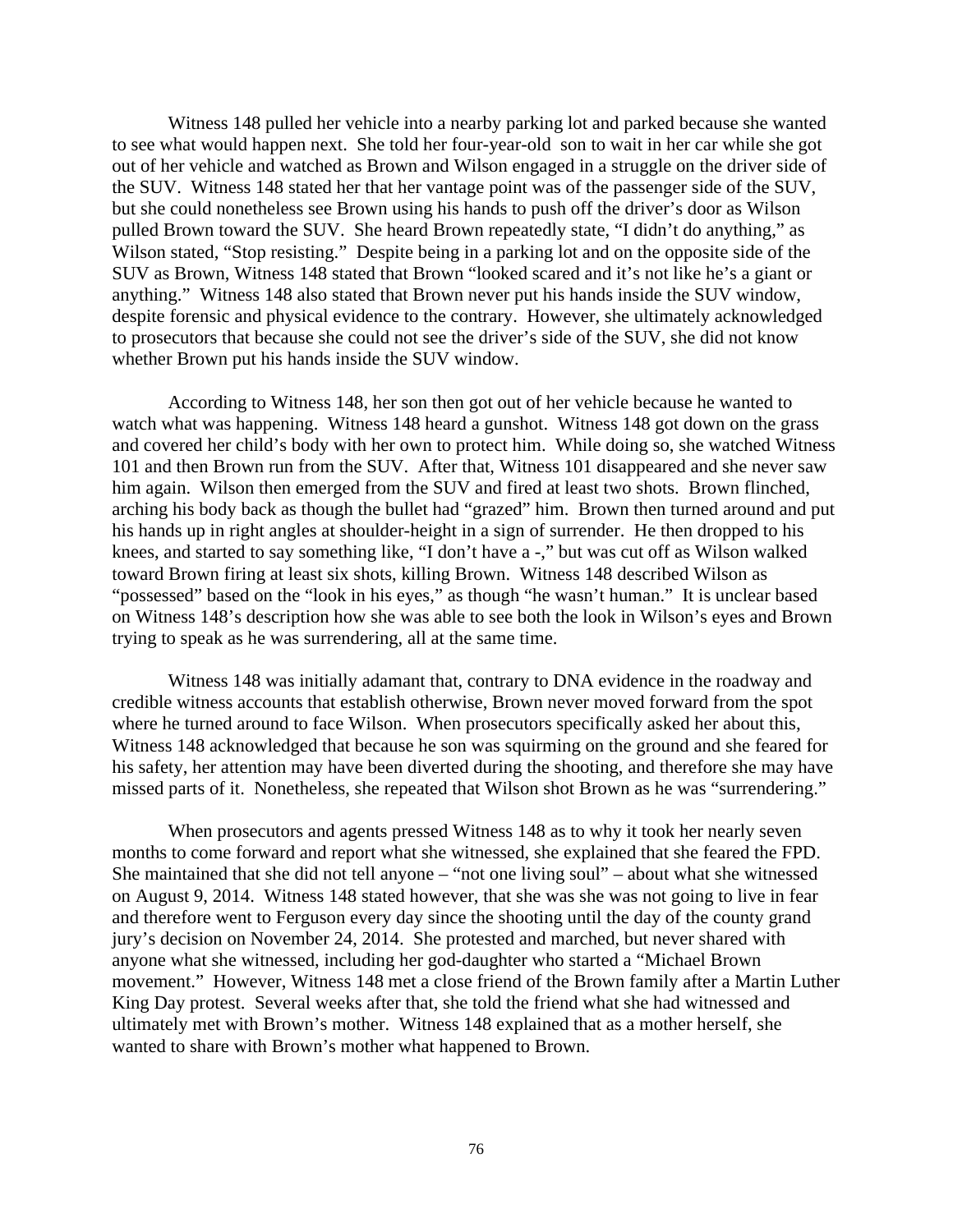Federal prosecutors asked Witness 148 why she chose not report to the FBI or the SLCPD, since her distrust was specific to the FPD. Witness 148 explained that she did not know that either of those agencies was investigating, despite the fact that she went to Ferguson everyday for three months and admittedly, read media reports about the shooting in the hours, days, and weeks after it occurred.

Witness 148 has felony convictions including conviction for a crime of dishonesty that would be admissible in federal court as impeachment evidence. Her account is inconsistent with the physical and forensic evidence, inconsistent with undisputed facts, *i.e.* Brown and Witness 101 were in fact walking in the middle of the street, and she admittedly did not see portions of the incident based on her vantage point and because she was protecting her child from gunfire. Similar to Witness 140, even if Witness 148 was present on Canfield Drive on August 14, 2014, and saw parts of the incident, Witness 148's account is inherently unreliable and subject to extensive cross-examination based on how she obtained her information and what motivated her to come forward. She did not report what she witnessed for nearly seven months without any reasonable explanation for the delay, giving her ample opportunity to research the facts in the form of media stories and county grand jury transcripts; she has an apparent distrust of the police (she told federal prosecutors at the outset of her interview that she "didn't trust police at all"); she is upset that "Darren Wilson got away" with what she believes to be a crime and then subsequently engaged in months of protests, but yet she failed to report it to the FBI, not because of distrust, but because she was unaware of the federal investigation. This is difficult to reconcile in light of both her daily visits to Ferguson while the FBI was canvassing the area and her regular internet searches about the shooting. For these reasons, federal prosecutors did not credit her account and could not rely upon it to support a prosecution of Darren Wilson.

#### xxv. Other Individuals Who Did Not Witness the Shootings

Throughout the course of the two investigations, FBI agents and SLCPD detectives both jointly and independently monitored social media, print media, and local and national television broadcasts and news reports in an effort to locate potential witnesses and sources of information. Investigators tracked down several individuals who, via the aforementioned media, claimed to have witnessed Wilson shooting Brown as Brown held his hands up in clear surrender. All of these purported witnesses, upon being interviewed by law enforcement, acknowledged that they did not actually witness the shooting, but rather repeated what others told them in the immediate aftermath of the shooting.

For example, one individual publicly posted a description of the shooting during a Facebook chat, explaining that Brown "threw his hands up in the air" as Wilson shot him dead. A Twitter user took a screenshot of the description and "tweeted" it throughout the social media site. When the SLCPD and the FBI interviewed the individual who made the initial post, he explained that he "gave a brief description of what [he] was hearing from the people that were outside" on Canfield Drive, but he did not witness the incident itself. Similarly, another individual publicly "tweeted" about the shooting as though he had just witnessed it, even though he had not.

Likewise, another individual appeared on a television program and discussed the shooting as if he had seen it firsthand. When law enforcement interviewed him, he explained that it was a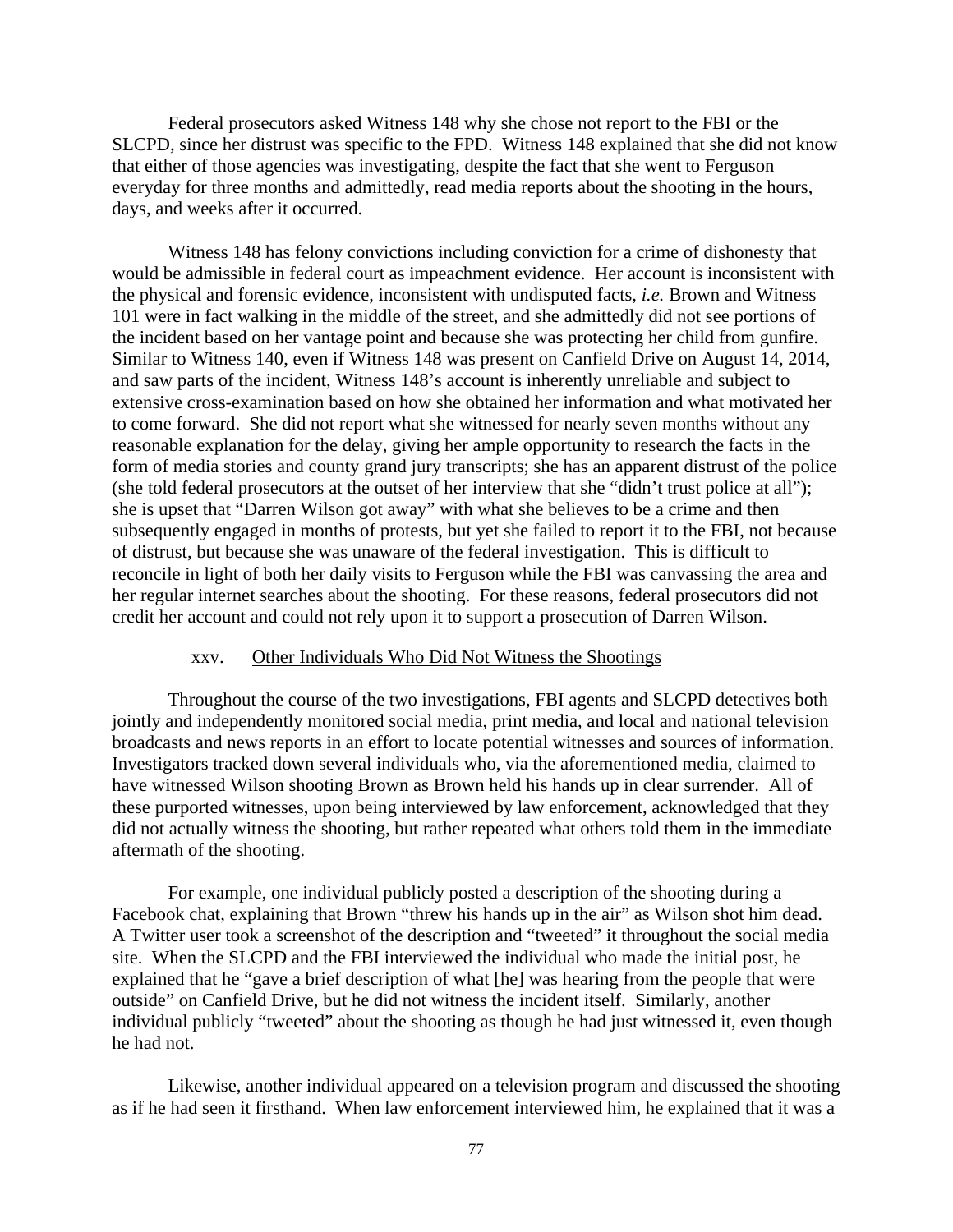"misconception" that he witnessed the shooting. He spoke to the host of the show because he was asked if he wanted to talk about the shooting. In so doing, he was inaccurately portrayed as a witness.

Another individual recorded the aforementioned video of the contractors taken in the aftermath of the shootings. When an FBI agent and federal prosecutor met with that individual, he explained that because the video had been widely circulated in the media, many people incorrectly believed that he had witnessed the shooting. He did not witness the shootings, and was initially unsurprised to hear gunshots because it was not uncommon to hear gunfire in the neighborhood. He started recording after the gunshots abated by placing his iPad in the groundlevel window of his basement apartment. He provided federal authorities with that video and other videos taken minutes after the shooting. Several videos captured conversations of bystanders on Canfield Drive, standing by police tape as paramedics covered Brown's body with two more sheets in addition to the one that was already covering him. During those conversations, bystanders discussed what transpired, although none of what was recorded was consistent with the physical evidence or credible accounts from other witnesses. For example, one woman stated that the officer shot at Brown from inside his vehicle while the SUV was still moving and then the "officer stood over [Brown] and pow-pow-pow."

Because none of these individuals actually witnessed the shooting incident and admitted so to law enforcement, federal prosecutors did not consider their inaccurate postings, tweets, media interviews, and the like when making a prosecutive decision.

# IV. **Legal Analysis**

The evidence discussed above does not meet the standards for presentation of an indictment set forth in the USAM and in the governing federal law. The evidence is insufficient to establish probable cause or to prove beyond a reasonable doubt a violation of 18 U.S.C. § 242 and would not be likely to survive a defense motion for acquittal at trial pursuant to Federal Rule of Criminal Procedure 29(a). This is true for all six to eight shots that struck Brown. Witness accounts suggesting that Brown was standing still with his hands raised in an unambiguous signal of surrender when Wilson shot Brown are inconsistent with the physical evidence, are otherwise not credible because of internal inconsistencies, or are not credible because of inconsistencies with other credible evidence. In contrast, Wilson's account of Brown's actions, if true, would establish that the shootings were not objectively unreasonable under the relevant Constitutional standards governing an officer's use of deadly force. Multiple credible witnesses corroborate virtually every material aspect of Wilson's account and are consistent with the physical evidence. Even if the evidence established that Wilson's actions were unreasonable, the government would also have to prove that Wilson acted willfully, *i.e.* that he acted with a specific intent to violate the law. As discussed above, Wilson's stated intent for shooting Brown was in response to a perceived deadly threat. The only possible basis for prosecuting Wilson under Section 242 would therefore be if the government could prove that his account is not true – *i.e*., that Brown never punched and grabbed Wilson at the SUV, never struggled with Wilson over the gun, and thereafter clearly surrendered in a way that no reasonable officer could have failed to perceive. Not only do eyewitnesses and physical evidence corroborate Wilson's account, but there is no credible evidence to disprove Wilson's perception that Brown posed a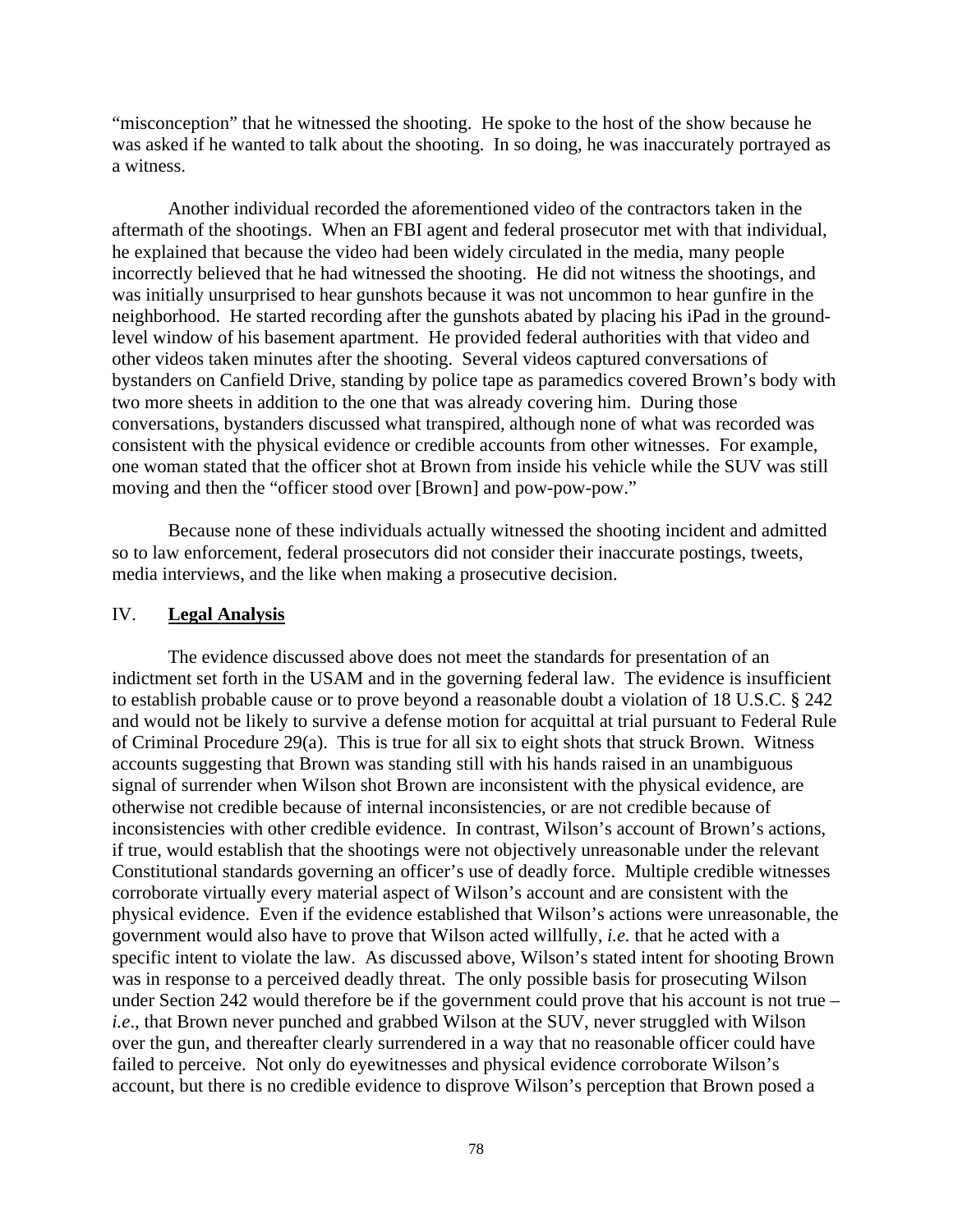threat to Wilson as Brown advanced toward him. Accordingly, seeking his indictment is not permitted by Department of Justice policy or the governing law.

# **A. Legal Standard**

To obtain a conviction of Darren Wilson at trial for his actions in shooting Michael Brown, the government must prove the following elements beyond a reasonable doubt: (1) that Wilson was acting under color of law; (2) that he acted willfully; (3) that he deprived Brown of a right protected by the Constitution or laws of the United States; and (4) that the deprivation resulted in bodily injury or death. The Constitutional right at stake depends on Brown's custodial status at the time Wilson shot him. *See Graham*, 490 U.S. at 395; *Loch v. City of Litchfield*, 689 F.3d 961, 965 (8th Cir. 2012). In this case, Wilson had attempted to stop and possibly arrest Brown. The rights of an arrestee are governed by the Fourth Amendment's prohibition against unreasonable searches and seizures, which includes the right to be free from excessive force during the course of an arrest. *See Nelson v. County of Wright*, 162 F.3d 986, 990 (8th Cir. 1998). Under the Fourth Amendment, an officer's use of force must be "objectively reasonable" under the facts and circumstances known to the officer at the time he made the decision to use physical force. *Id*. Establishing that the intent behind a Constitutional violation is "willful" requires proof that the officer acted with the purpose "to deprive a person of a right which has been made specific either by the express terms of the Constitution or laws of the United States or by decisions interpreting them." *See United States v. Lanier*, 520 U.S. 259, 267 (1997), *citing Screws v. United States*, 325 U.S. 91 (1945). While the officer need not be "thinking in Constitutional terms" when deciding to use force, he must know what he is doing is wrong and decide to do it anyway. *Screws* at 106-07. Mistake, panic, misperception, or even poor judgment by a police officer does not provide a basis for prosecution under Section 242. *See United States v. McClean*, 528 F.2d 1250, 1255 (2d Cir. 1976) (inadvertence or mistake negates willfulness for purposes of 18 U.S.C. § 242).

There is no dispute that Wilson, who was on duty and working as a patrol officer for the FPD, acted under color of law when he shot Brown, or that the shots resulted in Brown's death. The determination of whether criminal prosecution is appropriate rests on whether there is sufficient evidence to establish that any of the shots fired by Wilson were unreasonable given the facts known to Wilson at the time, and if so, whether Wilson fired the shots with the requisite "willful" criminal intent, which, in this case, would require proof that Wilson shot Brown under conditions that no reasonable officer could have perceived as a threat.

# **B. Uses of Force**

Under the Fourth Amendment, a police officer's use of physical force against an arrestee must be objectively reasonable under the circumstances. *Graham*, 490 U.S. at 396-97 (1989). "The 'reasonableness' of a particular use of force must be judged from the perspective of a reasonable officer on the scene, rather than with the 20/20 vision of hindsight." *Id*. at 396. "Careful attention" must be paid "to the facts and circumstances of each particular case, including the severity of the crime at issue, whether the suspect poses an immediate threat to the safety of the officers or others, and whether he is actively resisting arrest or attempting to evade arrest by flight." *Id*. Allowance must be made for the fact that law enforcement officials are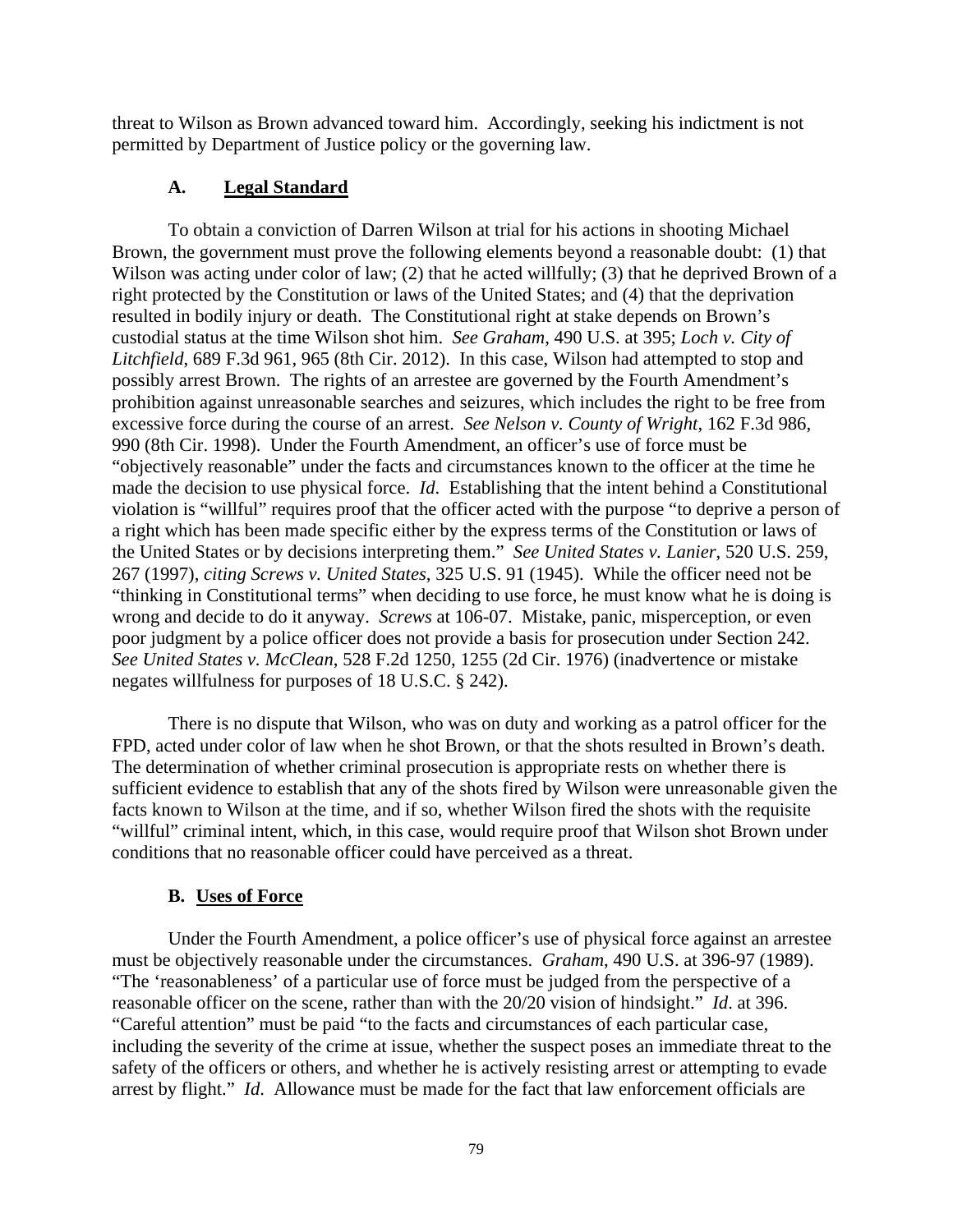often forced to make split-second judgments in circumstances that are tense, uncertain, and rapidly evolving. *Id*. at 396-97.

The use of deadly force is justified when the officer has "probable cause to believe that the suspect pose[s] a threat of serious physical harm, either to the officer or to others." *Tennessee v. Garner*, 471 U.S. 1, 11 (1985); *see Nelson*, 162 F.3d at 990; *O'Bert ex. rel. Estate of O'Bert v. Vargo*, 331 F.3d 29, 36 (2d Cir. 2003) (same as *Garner*); *Deluna v. City of Rockford*, 447 F.3d 1008, 1010 (7th Cir. 2006), *citing Scott v. Edinburg*, 346 F.3d 752, 756 (7th Cir. 2003) (deadly force can be reasonably employed where an officer believes that the suspect's actions place him, or others in the immediate vicinity, in imminent danger of death or serious bodily injury). An officer may use deadly force under certain circumstances even if the suspect is fleeing. "Where the officer has probable cause to believe that the suspect poses a threat of serious physical harm, either to the officer or to others, it is not constitutionally unreasonable to prevent escape by using deadly force. Thus, if the suspect threatens the officer with a weapon or there is probable cause to believe that he has committed a crime involving the infliction or threatened infliction of serious physical harm, deadly force may be used if necessary to prevent escape, and if, where feasible, some warning has been given." *See Garner*, 471 U.S. at 11-12.

An officer may not, on the other hand, use physical force, deadly or otherwise, once a threat has been neutralized. This is true even if the suspect threatened an officer's life – or that of another – prior to being brought under control. *See Moore v. Indehar*, 514 F.3d 756, 762 (8th Cir. 2008); *Nelson*, 162 F.3d at 990. For that reason, every instance in which Wilson shot Brown could potentially be prosecuted if the deployment of deadly force was objectively unreasonable in the particular circumstance. We must therefore determine whether, each time he fired his weapon, the available evidence could prove that Wilson acted reasonably or unreasonably in light of the facts available to him at the time. In particular, we must examine whether the available evidence shows that Wilson reasonably believed that Brown posed a threat of serious bodily harm to Wilson himself or others in the community, or whether Brown clearly attempted to surrender, prior to any of the shots fired by Wilson.

#### 1. Shooting at the SUV

were in self-defense and thus were not objectively unreasonable under the Fourth Amendment. The evidence establishes that the shots fired by Wilson while he was seated in his SUV According to Wilson, when he backed up his SUV and attempted to get out to speak with Brown, Brown blocked him from opening the door. Brown then reached through the window and began to punch Wilson in the face, after which he reached for and gained control of Wilson's firearm by putting his hand over Wilson's hand. As Brown was struggling for the gun and pointing it into Wilson's hip, Wilson gained control of the firearm and fired it just over his lap at Brown's hand. The physical evidence corroborates Wilson's account in that the bullet was recovered from the door panel just over Wilson's lap, the base of Brown's hand displayed injuries consistent with it being within inches of the muzzle of the gun, and Wilson had injuries to his jaw consistent with being struck. Witnesses 102, 103, and 104 all state that they saw Brown with the upper portion of his body and/or arms inside the SUV as he struggled with Wilson. These witnesses have given consistent statements, and their statements are also consistent with the physical evidence.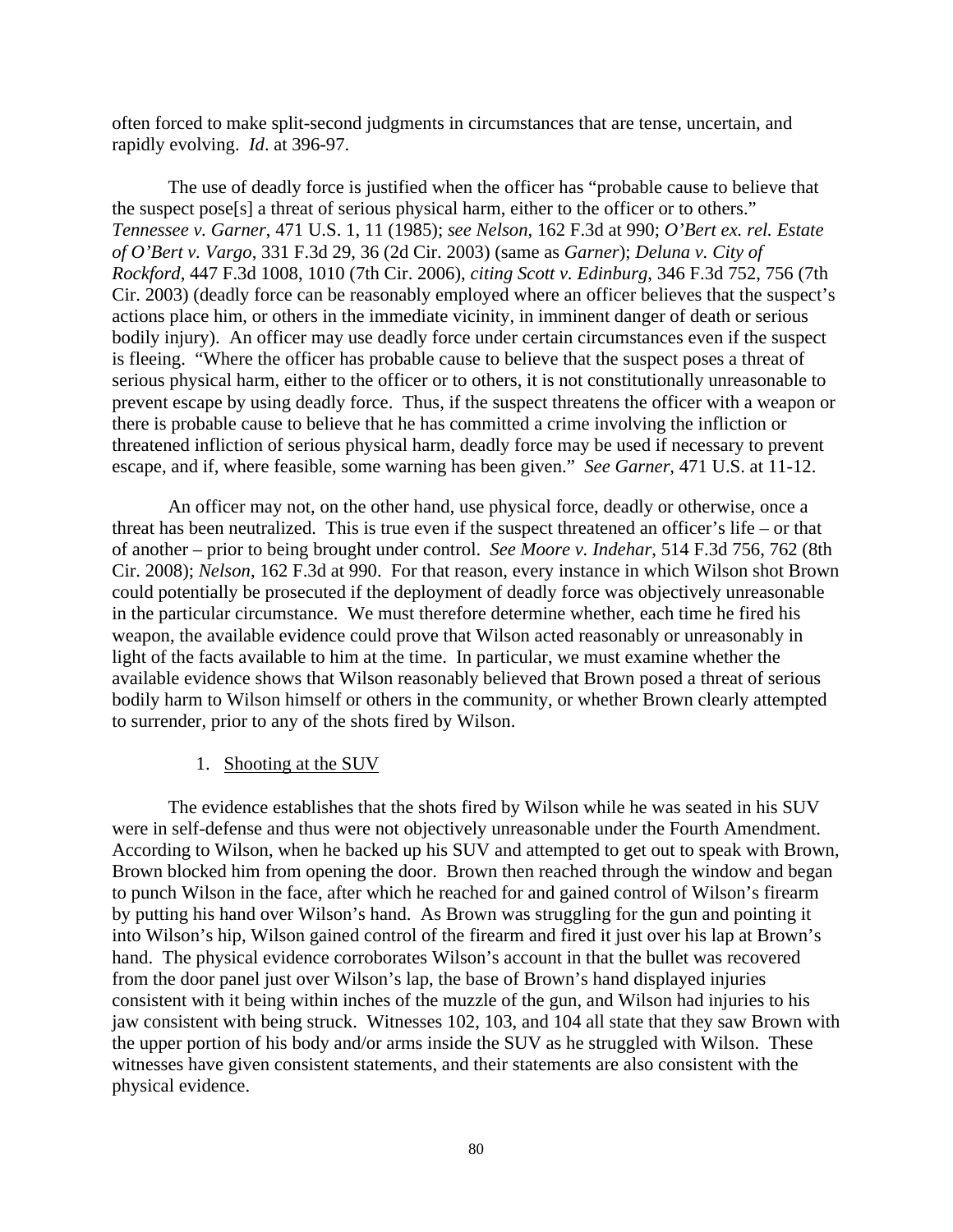In contrast, the two primary witnesses who state that Wilson instigated the encounter by grabbing Brown and pulling him toward the SUV and that Brown's hands were never inside the vehicle are Witnesses 101 and 127. Both of those witnesses have given accounts that are inconsistent with the forensic and physical evidence. For example, both witnesses insisted that Wilson shot Brown in the back as he fled and that they saw shots hit Brown in the back. These statements are contradicted by all three autopsies, which concluded that Brown had no entry wounds to his back. Both witnesses also insist that, after he turned to face Wilson, Brown raised his hands, never moved forward, and never reached for his waistband. While Brown might well have briefly raised his hands in some fashion (see below), the physical evidence in the form of the blood on the ground establishes that he did move forward and that he fell to the ground with his left hand near his waistband. Both of these accounts are further undermined by the witnesses' physical inability to perceive what they claim to have seen. Witness 101 was hiding behind a vehicle for significant portions of the incident and Witness 127 was looking at her cell phone, attempting to make a video recording of the encounter, and driving her car. Given the deficiencies in the accounts of these two witnesses, federal prosecutors credited the accounts of Witnesses 102, 103, 104, and Wilson and concluded that Brown did in fact reach for and attempt to grab Wilson's gun, that Brown could have overpowered Wilson, which was acknowledged even by Witness 101, and that Wilson fired his weapon just over his own lap in an attempt to regain control of a dangerous situation.

 Under well-established Fourth Amendment precedent, it is not objectively unreasonable for a law enforcement officer to use deadly force in response to being physically assaulted by a subject who attempts to take his firearm. *See, e.g., Nelson,* 162 F.3d at 990-91 (holding that it was not objectively unreasonable for officer to shoot at a suspect through a closet door after suspect attempted to grab his gun, hit him in the head with an asp, and pushed him into closet). The government therefore cannot meet its burden of establishing probable cause to a grand jury or proving beyond a reasonable doubt to twelve trial jurors that the shots fired by Wilson at the SUV were unreasonable. These shots are thus not prosecutable violations of 18 U.S.C. § 242.

# 2. Wilson's Subsequent Pursuit of Brown and Shots Allegedly Fired as Brown Was Running Away

The evidence does not support concluding that Wilson shot Brown while Brown's back was toward Wilson. Witnesses, such as Witness 118, Witness 128, Witness 139 and others, who claim to have seen Wilson fire directly into Brown's back, gave accounts that lack credibility because the physical evidence establishes that there were no entry wounds to Brown's back, although there was a wound to the anatomical back of Brown's right arm, and a graze wound to Brown's right arm. Also, other witnesses who say that Wilson fired at Brown as he ran have given accounts that are not credible because significant aspects of their statements are irreconcilable with the physical evidence, such as Witness 101 and 127, whose statements are suspect for the reasons noted above. Similarly, Witness 124 claims to have seen Wilson following behind Brown while steadily firing at him. However, Witness 124 dramatically changed her accounts of what she saw between the time of her first statement to the SLCPD and second statement to the FBI. She refused to meet with the federal prosecutors to clarify her varying accounts. Also, her account was dramatically different from that of her husband, Witness 115, who was standing next to her during the incident. Witness 115 stated that he thought he saw Wilson fire once at Brown as he was running away, but other aspects of his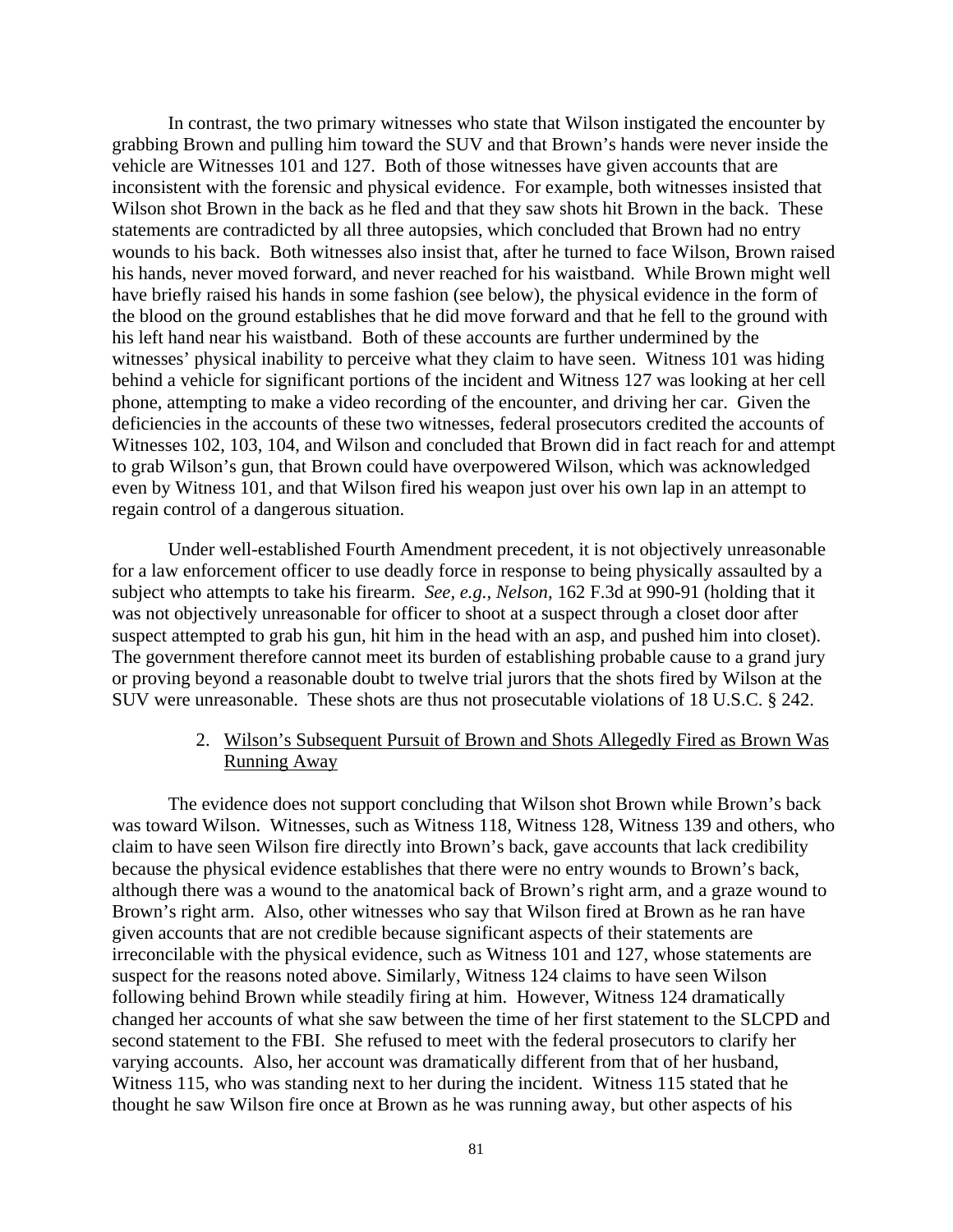account lack credibility for the reasons set forth above, *i.e.* he did not witness significant parts of the shooting and based parts of his account on assumption. Witnesses 128 and 137 initially claimed that Wilson fired at Brown while he was running away, but then acknowledged that they did not see what Wilson and Brown were doing at this point and thus do not know whether Wilson fired at Brown as he was running away. Witnesses 105 and 106 thought they saw Wilson fire at Brown as he was running, but describe seeing Brown hit in the leg and back in a manner that does not match the autopsy findings. Accordingly, there is no credible evidence that establishes that Wilson fired at or struck Brown's back as Brown fled.

#### 3. Shots Fired After Brown Turned to Face Wilson

 in self-defense and thus were not objectively unreasonable under the Fourth Amendment. The The evidence establishes that the shots fired by Wilson after Brown turned around were physical evidence establishes that after he ran about 180 feet away from the SUV, Brown turned and faced Wilson, then moved toward Wilson until Wilson finally shot him in the head and killed him. According to Wilson, Brown balled or clenched his fists and "charged" forward, ignoring commands to stop. Knowing that Brown was much larger than him and that he had previously attempted to overpower him and take his gun, Wilson stated that he feared for his safety and fired at Brown. Again, even Witness 101's account supports this perception. Brown then reached toward his waistband, causing Wilson to fear that Brown was reaching for a weapon. Wilson stated that he continued to fear for his safety at this point and fired at Brown again. Wilson finally shot Brown in the head as he was falling or lunging forward, after which Brown immediately fell to the ground. Wilson did not fire any additional shots. Wilson's version of events is corroborated by the physical evidence that indicates that Brown moved forward toward Wilson after he ran from the SUV, by the fact that Brown went to the ground with his left hand at (although not inside) his waistband, and by credible eyewitness accounts.

Wilson's version is further supported by disinterested eyewitnesses Witness 102, Witness 104, Witness 105, Witness 108, and Witness 109, among others. These witnesses all agree that Brown ran or charged toward Wilson and that Wilson shot at Brown only as Brown moved toward him. Although some of the witnesses stated that Brown briefly had his hands up or out at about waist-level, none of these witnesses perceived Brown to be attempting to surrender at any point when Wilson fired upon him. To the contrary, several of these witnesses stated that they would have felt threatened by Brown and would have responded in the same way Wilson did. For example, Witness 104 stated that as Wilson ran after Brown yelling "stop, stop, stop," Brown finally turned around and raised his hands "for a second." However, Brown then immediately balled his hands into fists and "charged" at Wilson in a "tackle run." Witness 104 stated that Wilson fired only when Brown moved toward him and that she "would have fired sooner." Likewise, Witness 105 stated that Brown turned around and put his hands up "for a brief moment," then refused a command from Wilson to "get down" and instead put his hands "in running position" and started running toward Wilson. Witness 105 stated that Wilson shot at Brown only when Brown was moving toward him. These witnesses' accounts are consistent with prior statements they have given, consistent with the forensic and physical evidence, and consistent with each other's accounts. Accordingly, we conclude that these accounts are credible.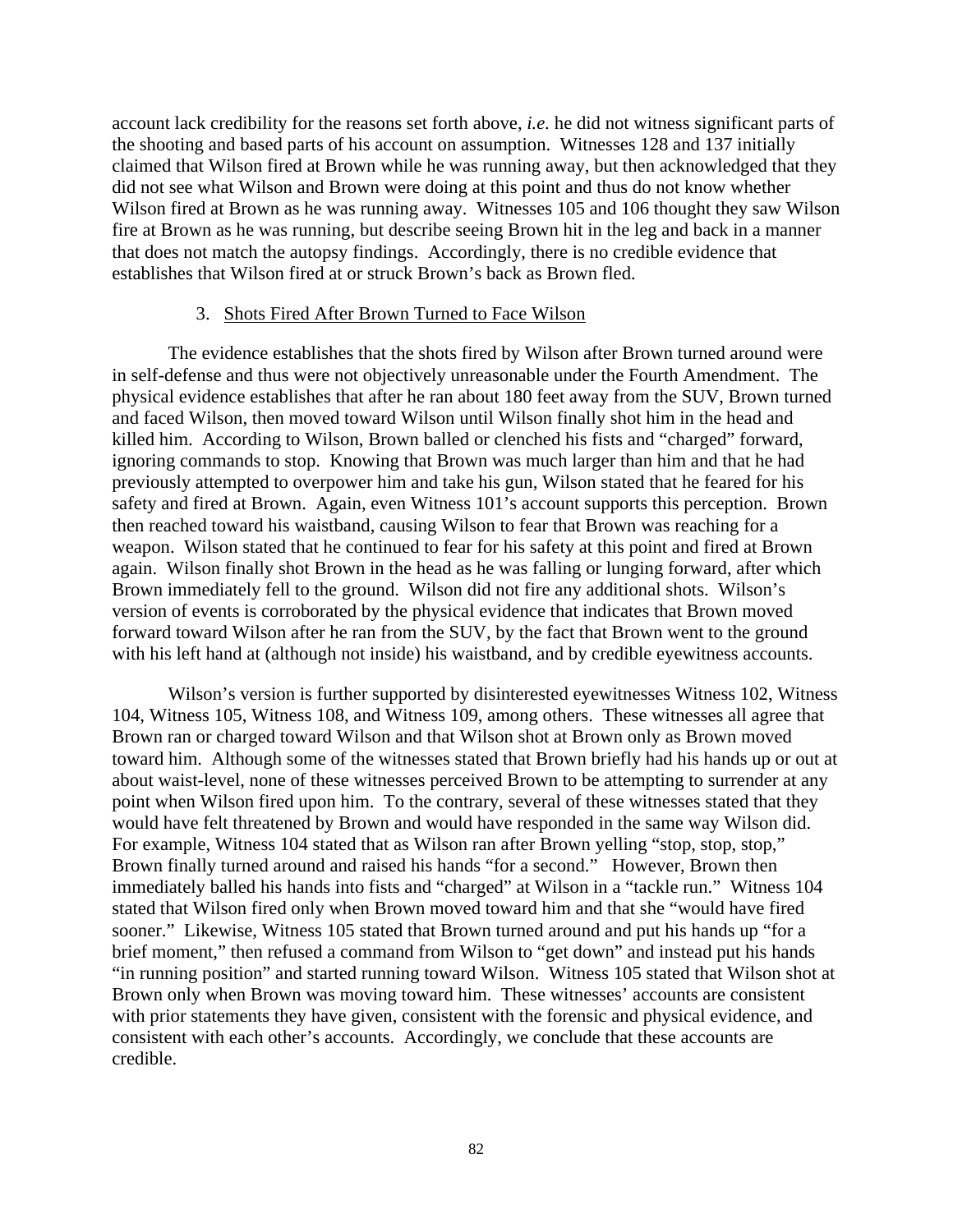material ways, and thus cannot be relied upon to form the foundation of a federal prosecution.<sup>28</sup> Furthermore, there are no witnesses who could testify credibly that Wilson shot Brown while Brown was clearly attempting to surrender. The accounts of the witnesses who have claimed that Brown raised his hands above his head to surrender and said "I don't have a gun," or "okay, okay, okay" are inconsistent with the physical evidence or can be challenged in other The two most prominent witnesses who have stated that Brown was shot with his hands up in surrender are Witness 101 and Witness 127, both of whom claim that Brown turned around with his hands raised in surrender, that he never reached for his waistband, that he never moved forward toward Wilson after turning to face him with his hands up, and that he fell to the ground with his hands raised. These and other aspects of their statements are contradicted by the physical evidence. Crime scene photographs establish that Brown fell to the ground with his left hand at his waistband and his right hand at his side. Brown's blood in the roadway demonstrates that Brown came forward at least 21.6 feet from the time he turned around toward Wilson. Other aspects of the accounts of Witness 101 and Witness 127 would render them not credible in a prosecution of Wilson, namely their accounts of what happened at the SUV. Both claim that Wilson fired the first shot out the SUV window, Witness 101 claims that the shot hit Brown at close range in the torso, and both claim that Brown did not reach inside the vehicle. These claims are irreconcilable with the bullet in the SUV door, the close-range wound to Brown's hand, Brown's DNA inside Wilson's car and on his gun, and the injuries to Wilson's face.

Other witnesses who have suggested that Brown was shot with his hands up in surrender have either recanted their statements, such as Witnesses 119 and 125, provided inconsistent statements, such as Witness 124, or have provided accounts that are verifiably untrue, such as Witnesses 121, 139, and 132. Witness 122 recanted significant portions of his statement by acknowledging that he was not in a position to see what either Brown or Wilson were doing, and who falsely insisted that three police officers pursued Brown and that the shooter was heavy set (in contrast to the slimly-built Wilson). Similar to Witness 128, Witness 122 told Brown's family that Brown had been shot execution-style. Witness 120 initially told law enforcement that he saw Brown shot at point-blank range as he was on his knees with his hands up. Similar to Witness 138, Witness 120 subsequently acknowledged that he did not see Brown get shot but "assumed" he had been executed while on his knees with his hands up based on "common sense" and what others "in the community told [him.]" There is no witness who has stated that Brown had his hands up in surrender whose statement is otherwise consistent with the physical evidence. For example, some witnesses say that Wilson only fired his weapon out of the SUV, (*e.g.* Witnesses 128, 101, and 127) or that Wilson stood next to the SUV and killed Brown right there (*e.g.* Witnesses 139, 132, 120). Some witnesses insist that Wilson shot Brown in the back as he lay on the ground. (*e.g.* Witnesses 128 and 139). Some witnesses say that Wilson shot Brown and he went to the ground immediately upon turning to face Wilson. (*e.g.* Witnesses 138, 101, 118, and 127). Some say Wilson went to the ground with his hands raised at right angles. (*e.g.* Witnesses 138, 118, and 121). Again, all of these statements are contradicted by the physical and forensic evidence, which also undermines the credibility of their accounts of other aspects of the incident, including their assertion that Brown had his hands up in a surrender position when Wilson shot him.

 $\overline{\phantom{a}}$ 

 $28$  The media has widely reported that there is witness testimony that Brown said "don't shoot" as he held his hands above his head. In fact, our investigation did not reveal any eyewitness who stated that Brown said "don't shoot."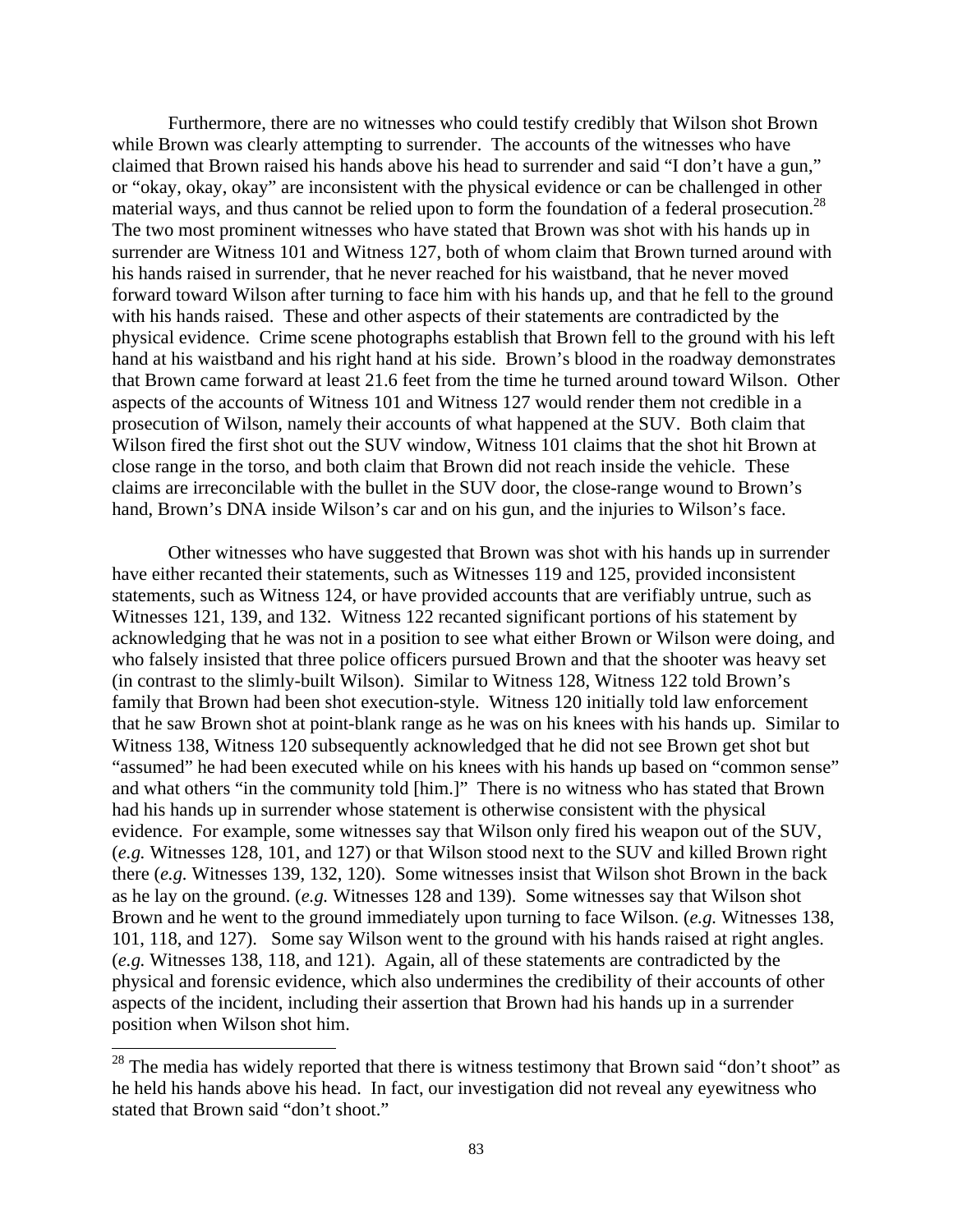When the shootings are viewed, as they must be, in light of all the surrounding circumstances and what Wilson knew at the time, as established by the credible physical evidence and eyewitness testimony, it was not unreasonable for Wilson to fire on Brown until he stopped moving forward and was clearly subdued. Although, with hindsight, we know that Brown was not armed with a gun or other weapon, this fact does not render Wilson's use of deadly force objectively unreasonable. Again, the key question is whether Brown could reasonably have been perceived to pose a deadly threat to Wilson at the time he shot him regardless of whether Brown was armed. Sufficient credible evidence supports Wilson's claim that he reasonably perceived Brown to be posing a deadly threat. First, Wilson did not know that Brown was not armed at the time he shot him, and had reason to suspect that he might be when Brown reached into the waistband of his pants as he advanced toward Wilson. *See Loch v. City of Litchfield*, 689 F.3d 961, 966 (8th Cir. 2012) (holding that "[e]ven if a suspect is ultimately 'found to be unarmed, a police officer can still employ deadly force if objectively reasonable.'") (quoting *Billingsley v. City of Omaha,* 277 F.3d 990, 995 (8th Cir. 2002)); *Reese v. Anderson*, 926 F.2d 494, 501 (5th Cir. 1991) ("Also irrelevant is the fact that [the suspect] was actually unarmed. [The officer] did not and could not have known this."); *Smith v. Freland,* 954 F.2d 343, 347 (noting that "unarmed" does not mean "harmless) (6th Cir. 1992). While Brown did not use a gun on Wilson at the SUV, his aggressive actions would have given Wilson reason to at least question whether he might be armed, as would his subsequent forward advance and reach toward his waistband. This is especially so in light of the rapidly-evolving nature of the incident. Wilson did not have time to determine whether Brown had a gun and was not required to risk being shot himself in order to make a more definitive assessment.

Moreover, Wilson could present evidence that a jury likely would credit that he reasonably perceived a deadly threat from Brown even if Brown's hands were empty and he had never reached into his waistband because of Brown's actions in refusing to halt his forward movement toward Wilson. The Eighth Circuit Court of Appeals' decision in *Loch v. City of Litchfield* is dispositive on this point. There, an officer shot a suspect eight times as he advanced toward the officer. Although the suspect's "arms were raised above his head or extended at his sides," the Court of Appeals held that a reasonable officer could have perceived the suspect's forward advance in the face of the officer's commands to stop as resistance and a threat. As the Court of Appeals explained:

Although [the suspect] had by this time thrown his firearm in the snow, … [the officer] did not observe that action. Instead of complying with [the officer's] command to get on the ground, [the suspect] turned and moved toward the officer. [Plaintiffs], noting that [the suspect's] arms were raised above his head or extended at his sides, suggest that [the suspect] was simply trying to find a suitable place to get on the ground, because his truck sat near a tree and snowbank. But even if [the suspect's] motives were innocent, a reasonable officer on the scene could have interpreted [the suspect's] actions as resistance. *It is undisputed that [the suspect] continued toward [the officer] despite the officer's repeated orders to get on the ground …. Thus, a reasonable officer could believe that [the suspect's] failure to comply was a matter of choice rather than necessity*.

*Loch*, 689 F.3d 961, 966 (8th Cir. 2012) (emphasis added).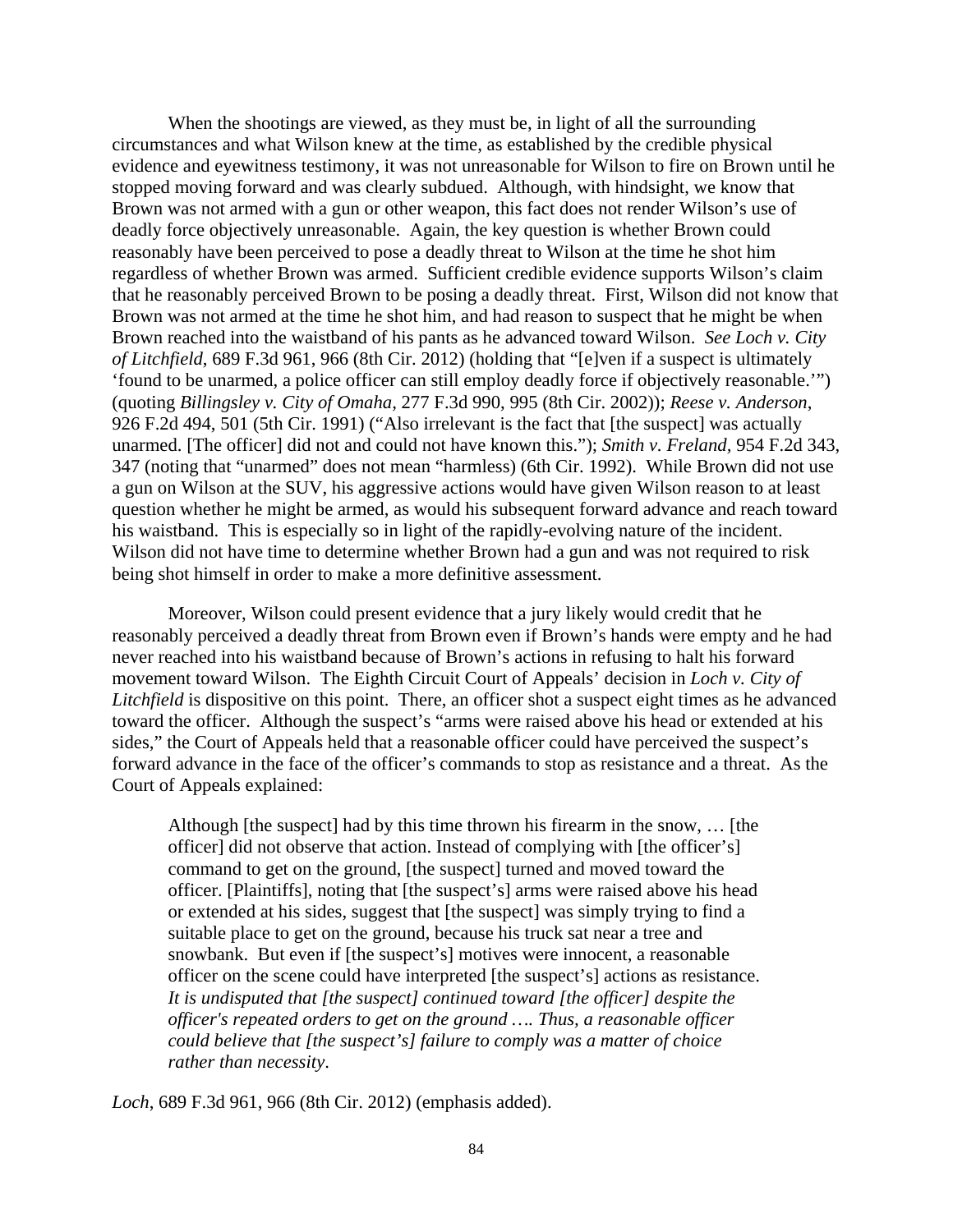Were the government to prosecute Wilson, the court would instruct the jury using *Loch*  as a foundation. Given the evidence in this matter, jurors would likely conclude that Wilson had reason to be concerned that Brown was a threat to him as he continued to advance, just as did the officer in *Loch*.

 face every day." *Smith*, 954 F.2d at 347 (6th Cir. 1992). *See also Ryburn v. Huff*, 132 S. Ct. 987, In addition, even assuming that Wilson definitively knew that Brown was not armed, Wilson was aware that Brown had already assaulted him once and attempted to gain control of his gun. Wilson could thus present evidence that he reasonably feared that, if left unimpeded, Brown would again assault Wilson, again attempt to overpower him, and again attempt to take his gun. Under the law, Wilson has a strong argument that he was justified in firing his weapon at Brown as he continued to advance toward him and refuse commands to stop, and the law does not require Wilson to wait until Brown was close enough to physically assault Wilson. Even if, with hindsight, Wilson could have done something other than shoot Brown, the Fourth Amendment does not second-guess a law enforcement officer's decision on how to respond to an advancing threat. The law gives great deference to officers for their necessarily split-second judgments, especially in incidents such as this one that unfold over a span of less than two minutes. "Thus, under *Graham,* we must avoid substituting our personal notions of proper police procedure for the instantaneous decision of the officer at the scene. We must never allow the theoretical, sanitized world of our imagination to replace the dangerous and complex world that policemen 991-92 (2012) (courts "should be cautious about second-guessing a police officer's assessment, made on the scene, of the danger presented by a particular situation"); *Estate of Morgan v. Cook*, 686 F.3d 494, 497 (8th Cir. 2012) ("The Constitution ... requires only that the seizure be objectively reasonable, not that the officer pursue the most prudent course of conduct as judged by 20/20 hindsight vision." (citing *Cole v. Bone*, 993 F.2d 1328, 1334 (8th Cir. 1993)) "It may appear, in the calm aftermath, that an officer could have taken a different course, but we do not hold the police to such a demanding standard." (citing *Gardner v. Buerger,* 82 F.3d 248, 251 (8th Cir. 1996) (same))). Rather, where, as here, an officer points his gun at a suspect to halt his advance, that suspect should be on notice that "escalation of the situation would result in the use of the firearm." *Estate of Morgan* at 498. An officer is permitted to continue firing until the threat is neutralized. *See Plumhoff v. Rickard*, 134 S.Ct. 2012, 2022 (2014) ("Officers need not stop shooting until the threat has ended").

For all of the reasons stated, Wilson's conduct in shooting Brown as he advanced on Wilson, and until he fell to the ground, was not objectively unreasonable and thus not a violation of 18 U.S.C. § 242.

# **C. Willfulness**

Even if federal prosecutors determined there were sufficient evidence to convince twelve jurors beyond a reasonable doubt that Wilson used unreasonable force, federal law requires that the government must also prove that the officer acted willfully, that is, with the purpose to violate the law. *Screws v. United States*, 325 U.S. 91, 101-107 (1945) (discussing willfulness element of 18 U.S.C. § 242). The Supreme Court has held that an act is done willfully if it was "committed" either "in open defiance or in reckless disregard of a constitutional requirement which has been made specific and definite." *Screws*, 325 U.S. at 105. The government need not